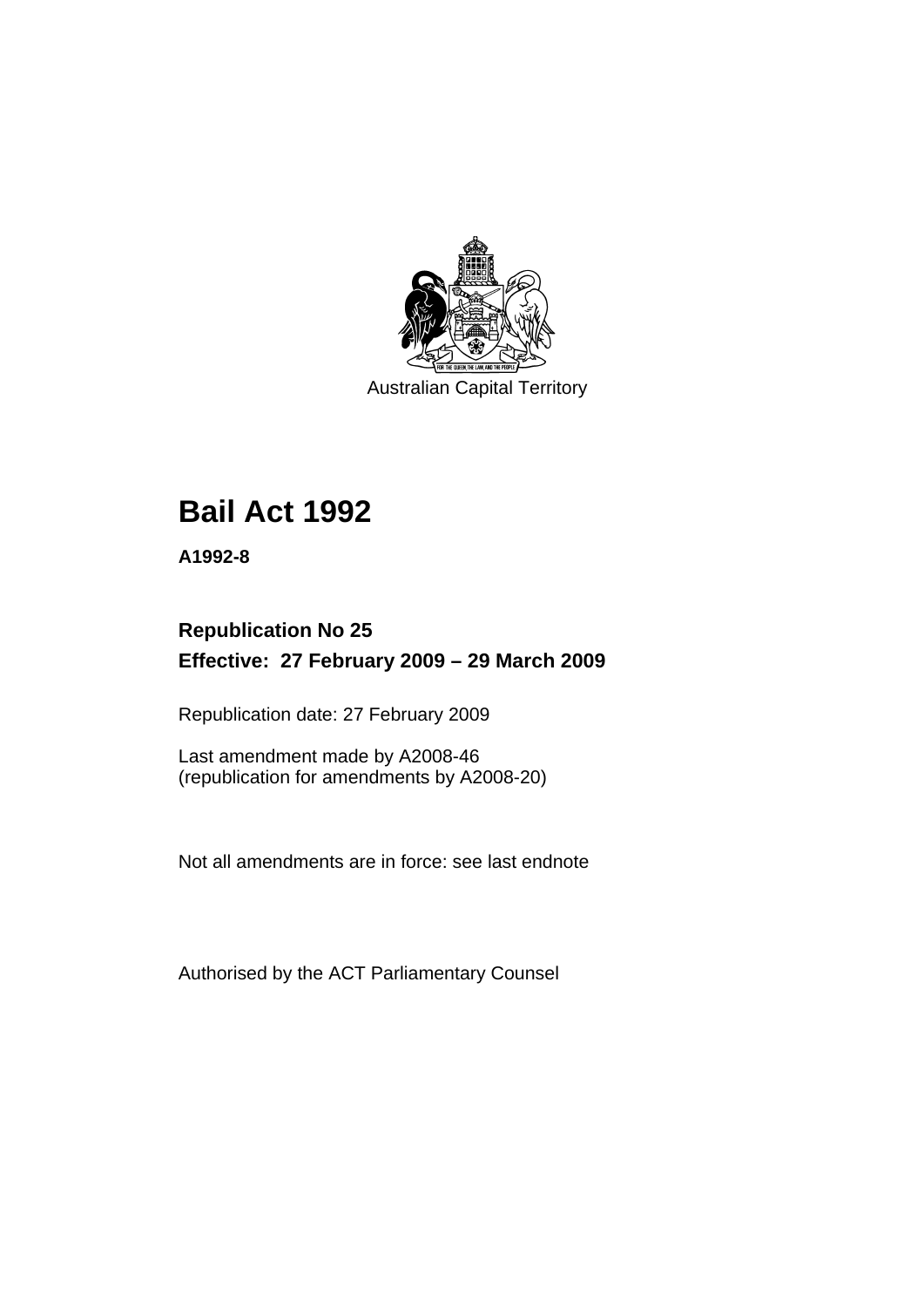#### **About this republication**

#### **The republished law**

This is a republication of the *Bail Act 1992* (including any amendment made under the *Legislation Act 2001*, part 11.3 (Editorial changes)) as in force on 27 February 2009*.* It also includes any amendment, repeal or expiry affecting the republished law to 27 February 2009.

The legislation history and amendment history of the republished law are set out in endnotes 3 and 4.

#### **Kinds of republications**

The Parliamentary Counsel's Office prepares 2 kinds of republications of ACT laws (see the ACT legislation register at www.legislation.act.gov.au):

- authorised republications to which the *Legislation Act 2001* applies
- unauthorised republications.

The status of this republication appears on the bottom of each page.

#### **Editorial changes**

The *Legislation Act 2001*, part 11.3 authorises the Parliamentary Counsel to make editorial amendments and other changes of a formal nature when preparing a law for republication. Editorial changes do not change the effect of the law, but have effect as if they had been made by an Act commencing on the republication date (see *Legislation Act 2001*, s 115 and s 117). The changes are made if the Parliamentary Counsel considers they are desirable to bring the law into line, or more closely into line, with current legislative drafting practice.

This republication does not include amendments made under part 11.3 (see endnote 1).

#### **Uncommenced provisions and amendments**

If a provision of the republished law has not commenced or is affected by an uncommenced amendment, the symbol  $\mathbf{U}$  appears immediately before the provision heading. The text of the uncommenced provision or amendment appears only in the last endnote.

#### **Modifications**

If a provision of the republished law is affected by a current modification, the symbol  $\mathbf{M}$ appears immediately before the provision heading. The text of the modifying provision appears in the endnotes. For the legal status of modifications, see *Legislation Act 2001*, section 95.

#### **Penalties**

The value of a penalty unit for an offence against this republished law at the republication date is—

- (a) if the person charged is an individual—\$100; or
- (b) if the person charged is a corporation—\$500.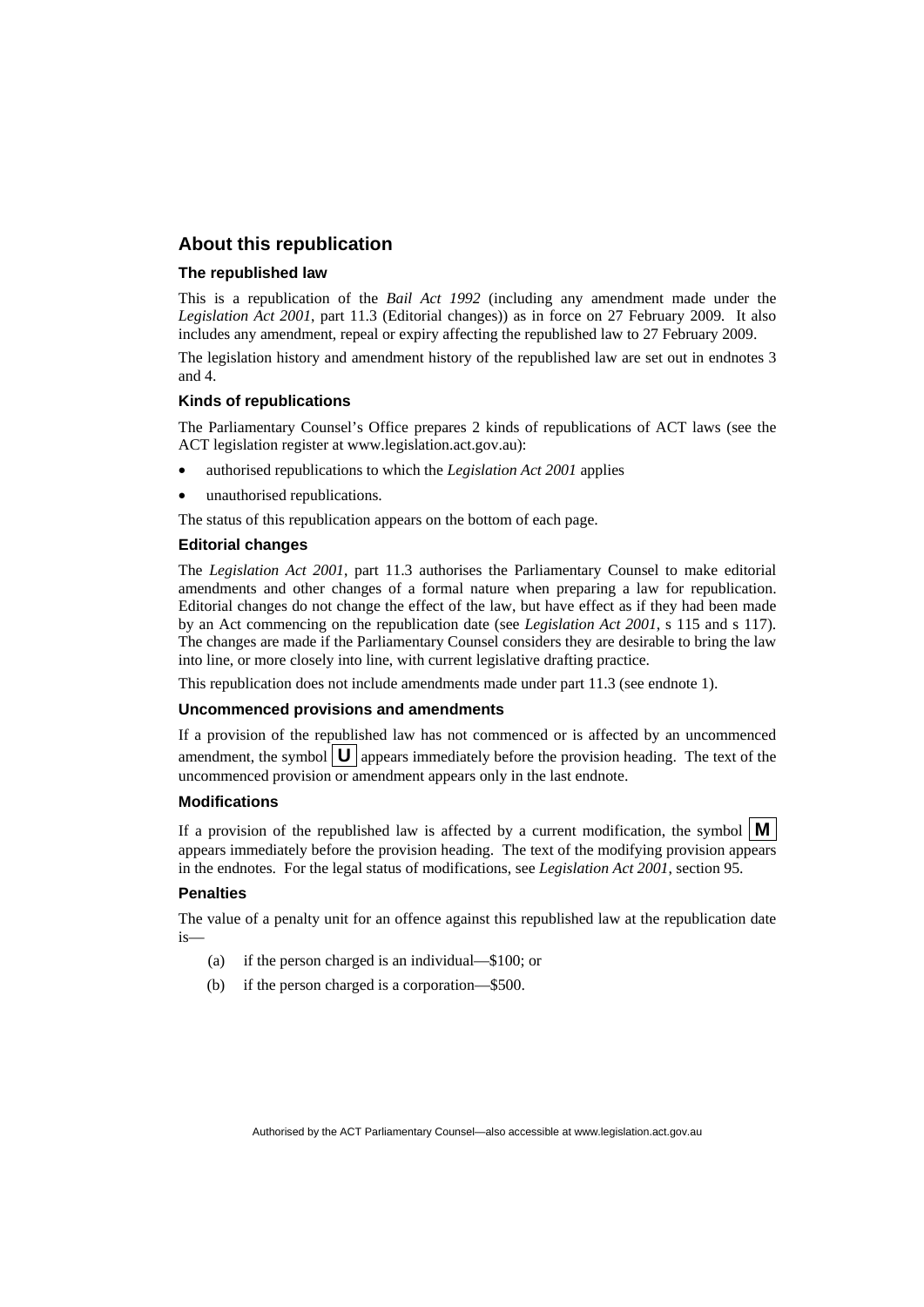

Australian Capital Territory

# **[Bail Act 1992](#page-6-0)**

# **Contents**

27/02/09

|                     |                                                       | Page           |
|---------------------|-------------------------------------------------------|----------------|
| Part 1              | <b>Preliminary</b>                                    |                |
| 1                   | Name of Act                                           | 2              |
| 2                   | Dictionary                                            | $\overline{2}$ |
| 3                   | <b>Notes</b>                                          | 2              |
| 3A                  | Offences against Act-application of Criminal Code etc | 3              |
| 4                   | Act applies to children                               | 3              |
| Part 2              | <b>Availability of bail</b>                           |                |
| <b>Division 2.1</b> | When bail may be granted and rights following         |                |
| 5                   | When may bail be granted?                             | 4              |
| 6                   | Rights following grant of bail                        | 4              |
| <b>Division 2.2</b> | <b>Presumption for bail</b>                           |                |
| 7                   | Div 2.2 subject to div 2.3 and div 2.4                | 5              |
| R <sub>25</sub>     | Bail Act 1992                                         | contents 1     |

Authorised by the ACT Parliamentary Counsel—also accessible at www.legislation.act.gov.au

Effective: 27/02/09-29/03/09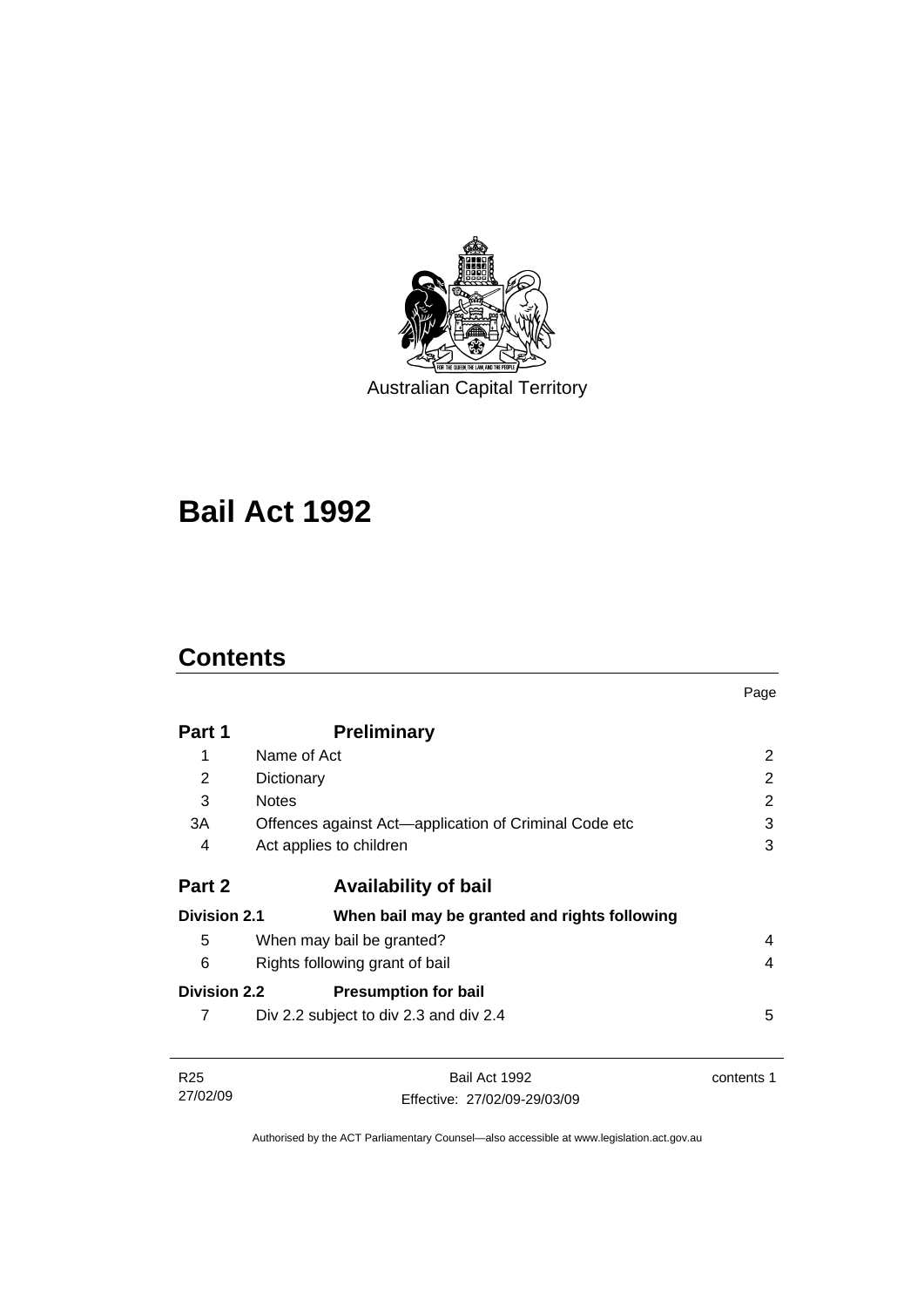|                     |                                                                                       | Page            |
|---------------------|---------------------------------------------------------------------------------------|-----------------|
| 8                   | Entitlement to bail-certain minor offences etc                                        | 5.              |
| 8A                  | Entitlement to bail-breach of sentence obligations                                    | 6               |
| 8B                  | Entitlement to bail-custody relating to sentence administration board                 |                 |
|                     | hearings                                                                              | 7               |
| 9                   | Limitations on entitlement to bail                                                    | 8               |
| 9A                  | Entitlement to bail-offences other than minor offences                                | 8               |
| <b>Division 2.3</b> | No presumption for bail                                                               |                 |
| 9B                  | Div 2.2 not to apply to certain offences                                              | 9               |
| Division 2.4        | <b>Presumption against bail</b>                                                       |                 |
| 9C                  | Bail for murder and certain serious drug offences                                     | 10              |
| 9D                  | Bail for serious offence committed while charge for another pending or<br>outstanding | 11              |
| 9E                  | Bail for person sentenced to imprisonment                                             | 13              |
| 9F                  | Domestic violence offence-bail by authorised officer                                  | 14              |
| 9G                  | Special or exceptional circumstances                                                  | 15              |
| Part 3              | <b>Dispensing with bail</b>                                                           |                 |
| 10                  | Dispensing with bail                                                                  | 17              |
| 11                  | Effect of dispensing with bail                                                        | 17              |
| 12                  | Decision to dispense with bail                                                        | 18              |
| Part 4              | <b>Grant of bail</b>                                                                  |                 |
| 13                  | Deciding bail after charge laid                                                       | 19              |
| 14                  | Grant of bail by authorised officers                                                  | 21              |
| 15                  | Deciding of questions of bail by authorised officers                                  | 21              |
| 16                  | Notification of decision of authorised officer                                        | 22              |
| 17                  | Charged people in custody to be brought before court                                  | 24              |
| 18                  | Facilities to be provided to accused people                                           | 24              |
| 19                  | General provisions relating to court bail                                             | 25              |
| 20                  | Limitations on power of magistrate                                                    | 26              |
| 21                  | Bail in relation to several offences                                                  | 27              |
| 22                  | Criteria for granting bail to adults                                                  | 27              |
| 23                  | Criteria for granting bail to children                                                | 29              |
| 23A                 | Victim's concern about need for protection                                            | 29              |
|                     |                                                                                       |                 |
| contents 2          | Bail Act 1992                                                                         | R <sub>25</sub> |

Effective: 27/02/09-29/03/09

R25 27/02/09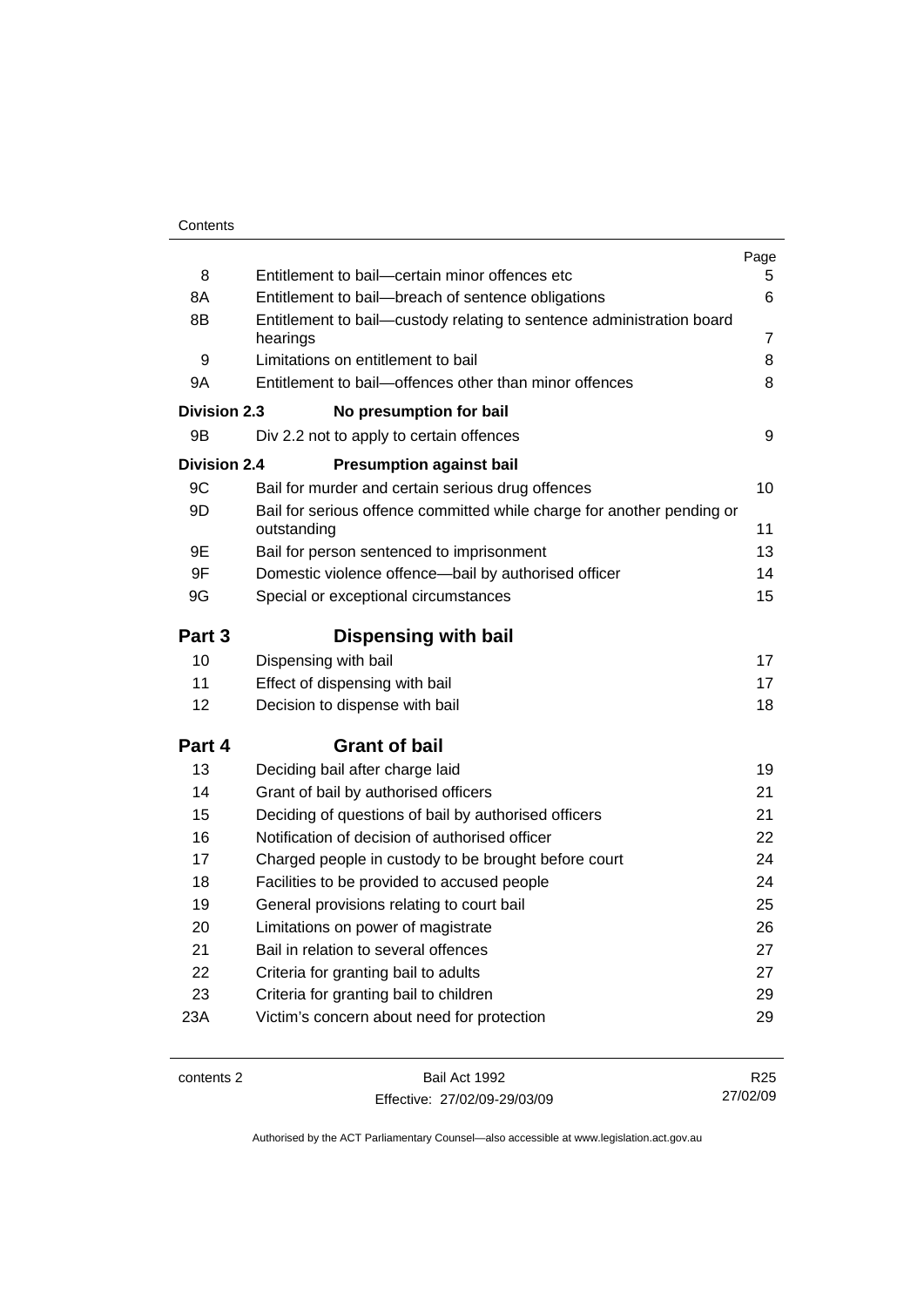| Contents |
|----------|
|----------|

|                     |                                                              | Page       |
|---------------------|--------------------------------------------------------------|------------|
| Part 5              | Bail conditions and undertakings to appear                   |            |
| 24                  | Conditions of bail                                           | 31         |
| 25                  | Conditions on which bail may be granted to adults            | 31         |
| 25A                 | Supervision condition when offence committed as young person | 35         |
| 26                  | Conditions on which bail may be granted to children          | 35         |
| 27                  | Recording of certain bail decisions                          | 37         |
| 28                  | Undertakings to appear                                       | 38         |
| 30                  | Accused person may be excused from attendance before court   | 39         |
| 31                  | Bail requirements                                            | 40         |
| 32                  | Acceptable people and security for bail                      | 41         |
| 33                  | Continuation of bail and undertakings                        | 41         |
| 34                  | Written notice of conditions of bail                         | 43         |
| 36                  | Discharge of surety                                          | 44         |
| 37                  | Payment of amounts to Territory                              | 45         |
| Part 6              | <b>Review of bail decisions</b>                              |            |
| <b>Division 6.1</b> | Review of decisions by authorised officers                   |            |
| 38                  | Review by authorised officers                                | 47         |
| 39                  | Exercise of power to review                                  | 47         |
| 40                  | Limitation on power of authorised officer to review          | 48         |
| <b>Division 6.2</b> | <b>Review of decisions by courts</b>                         |            |
| 41                  | Right of review of bail decisions                            | 48         |
| 41A                 | Court may review on its own initiative                       | 49         |
| 42                  | Power of Magistrates Court to review                         | 49         |
| 43                  | Power of Supreme Court to review                             | 49         |
| 45                  | Exercise of power to review                                  | 50         |
| 46                  | Review limited to bail conditions                            | 51         |
| Part 7              | <b>Miscellaneous</b>                                         |            |
| 47                  | Giving information relating to bail                          | 53         |
| 47A                 | Notice to victim of bail decisions                           | 53         |
| 48                  | Notification to court that bail condition not satisfied      | 54         |
| 49                  | Failure to answer bail                                       | 54         |
| 51                  | Indemnification of sureties                                  | 55         |
| R <sub>25</sub>     | Bail Act 1992                                                | contents 3 |
| 27/02/09            | Effective: 27/02/09-29/03/09                                 |            |

Effective: 27/02/09-29/03/09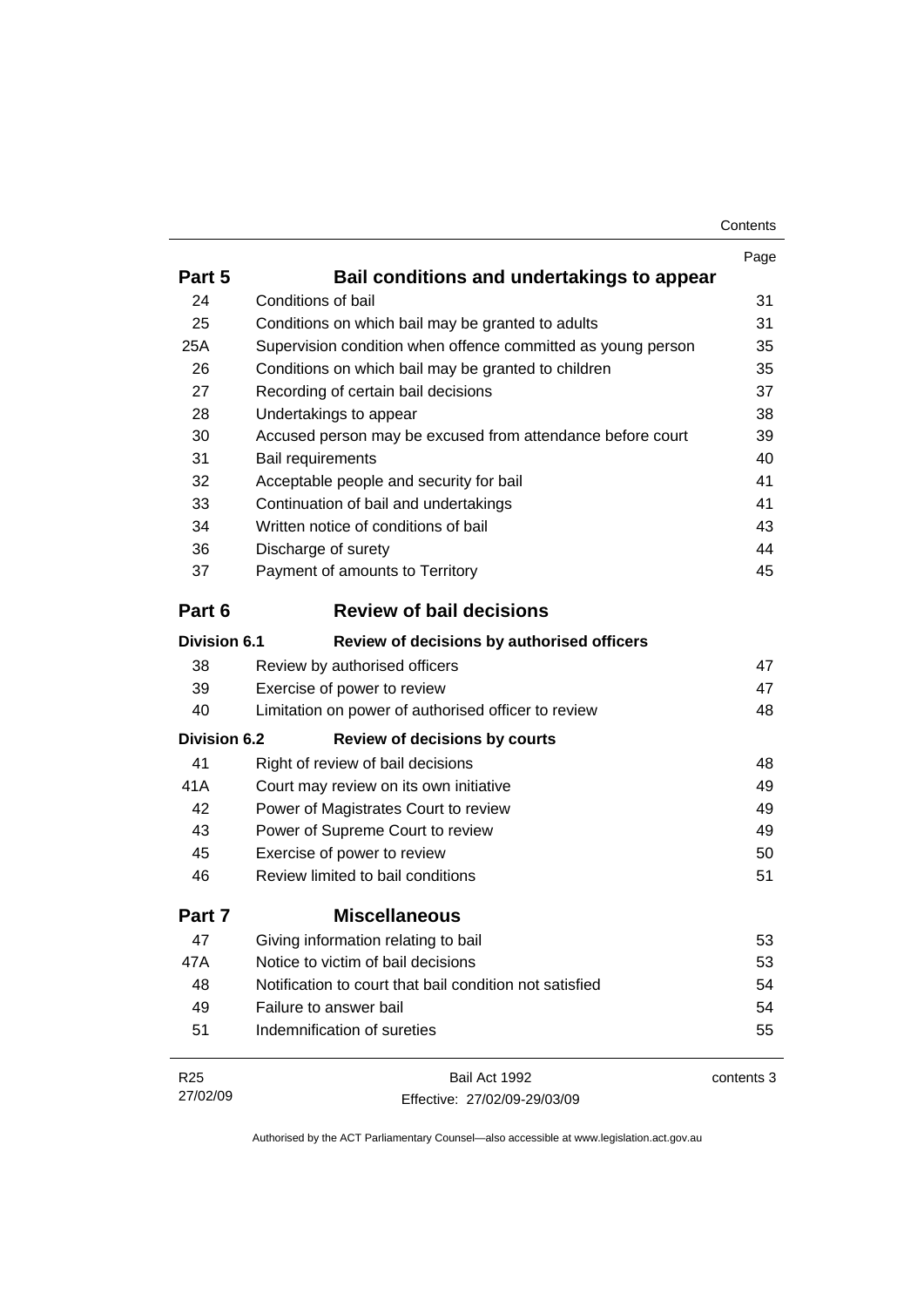| ------ |                                                       |      |
|--------|-------------------------------------------------------|------|
|        |                                                       | Page |
| 52     | Contravention of Act by police officers               | 55   |
| 55     | Civil standard of proof to apply for certain purposes | 56   |
| 56     | No right of surety to arrest                          | 56   |
| 56A    | Arrest without warrant of person on bail              | 56   |
| 56B    | Arrest for breach of condition by person outside ACT  | 57   |
| 57     | Act to prevail                                        | 58   |
| 57AA   | Abolition of inherent power of bail                   | 58   |
| 58     | Approved forms                                        | 58   |
| 59     | Regulation-making power                               | 58   |

| <b>Schedule 1</b> | Offences to which presumption of bail does<br>not apply                      | 60 |
|-------------------|------------------------------------------------------------------------------|----|
| <b>Part 1.1</b>   | <b>Offences against Crimes Act 1900</b>                                      | 60 |
| <b>Part 1.2</b>   | <b>Offences against Criminal Code</b>                                        | 61 |
| <b>Part 1.3</b>   | Offence against Drugs of Dependence Act 1989                                 | 63 |
| <b>Part 1.4</b>   | <b>Offences against Medicines, Poisons and Therapeutic</b><br>Goods Act 2008 | 63 |
| <b>Part 1.5</b>   | <b>Offences against Customs Act 1901 (Cwith)</b>                             | 63 |
|                   |                                                                              |    |

# **Dictionary** [64](#page-69-0)

Contents

# **Endnotes**

|   | About the endnotes     | 68 |
|---|------------------------|----|
| 2 | Abbreviation key       | 68 |
| 3 | Legislation history    | 69 |
| 4 | Amendment history      | 74 |
| 5 | Earlier republications | 82 |
| 6 | Uncommenced amendments | 83 |

contents 4 Bail Act 1992 Effective: 27/02/09-29/03/09

R25 27/02/09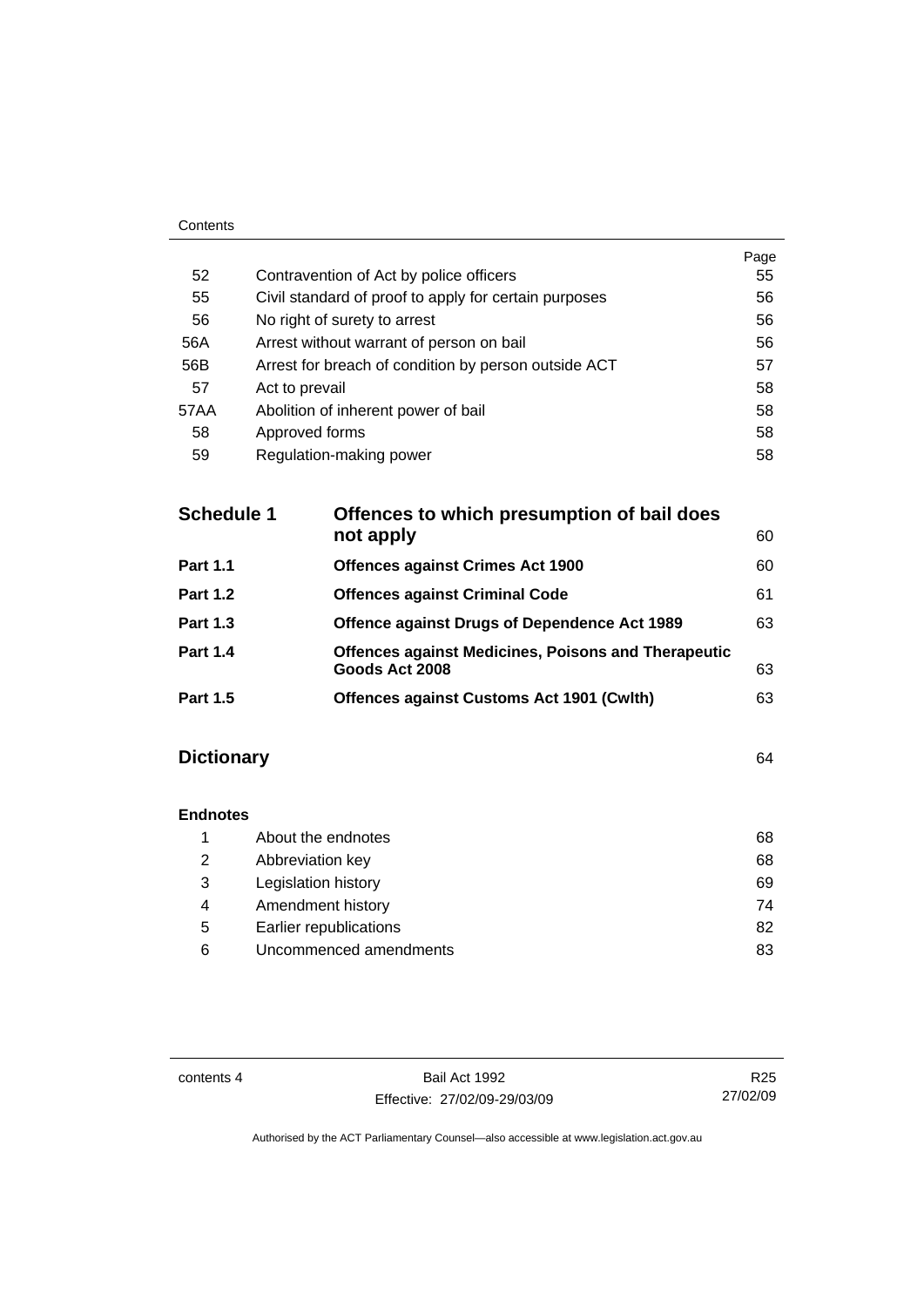<span id="page-6-0"></span>

# **Bail Act 1992**

An Act relating to bail for accused people in connection with criminal proceedings

R25 27/02/09

l

page 1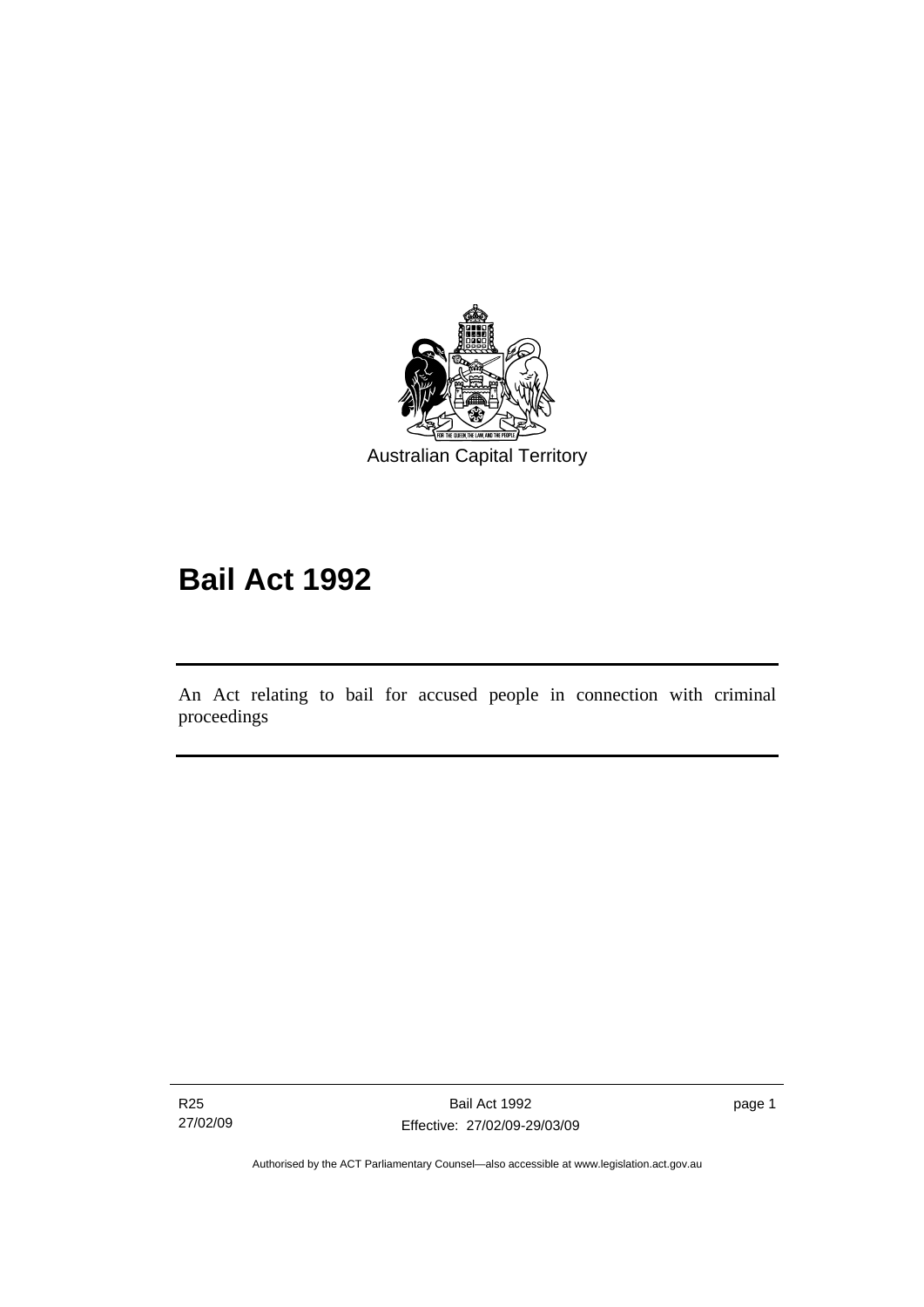#### <span id="page-7-0"></span>Part 1 **Preliminary**

Section 1

# **Part 1** Preliminary

#### **1 Name of Act**

This Act is the *Bail Act 1992*.

#### **2 Dictionary**

The dictionary at the end of this Act is part of this Act.

*Note 1* The dictionary at the end of this Act defines certain terms used in this Act, and includes references (*signpost definitions*) to other terms defined elsewhere.

> For example, the signpost definition '*mental dysfunction*—see the *Mental Health (Treatment and Care) Act 1994*, dictionary.' means that the term 'mental dysfunction' is defined in that dictionary and the definition applies to this Act.

*Note* 2 A definition in the dictionary (including a signpost definition) applies to the entire Act unless the definition, or another provision of the Act, provides otherwise or the contrary intention otherwise appears (see Legislation Act, s  $155$  and s  $156$  (1)).

#### **3 Notes**

A note included in this Act is explanatory and is not part of this Act.

*Note* See the Legislation Act, s 127 (1), (4) and (5) for the legal status of notes.

R25 27/02/09

Authorised by the ACT Parliamentary Counsel—also accessible at www.legislation.act.gov.au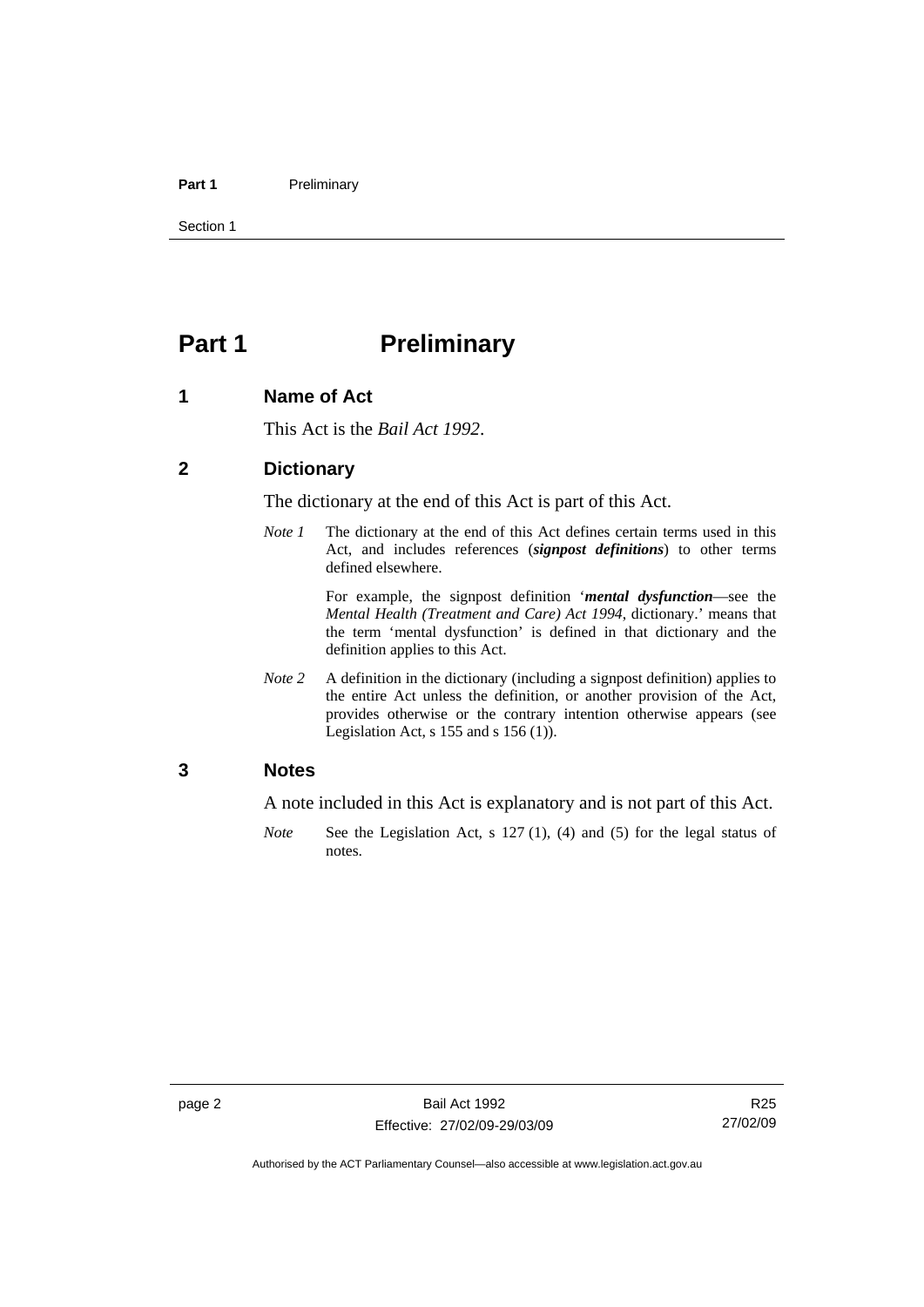### <span id="page-8-0"></span>**3A Offences against Act—application of Criminal Code etc**

Other legislation applies in relation to offences against this Act.

*Note 1 Criminal Code*

The Criminal Code, ch 2 applies to all offences against this Act (see Code, pt 2.1).

The chapter sets out the general principles of criminal responsibility (including burdens of proof and general defences), and defines terms used for offences to which the Code applies (eg *conduct*, *intention*, *recklessness* and *strict liability*).

*Note 2 Penalty units* 

The Legislation Act, s 133 deals with the meaning of offence penalties that are expressed in penalty units.

### **4 Act applies to children**

This Act applies to a person whether or not the person is an adult.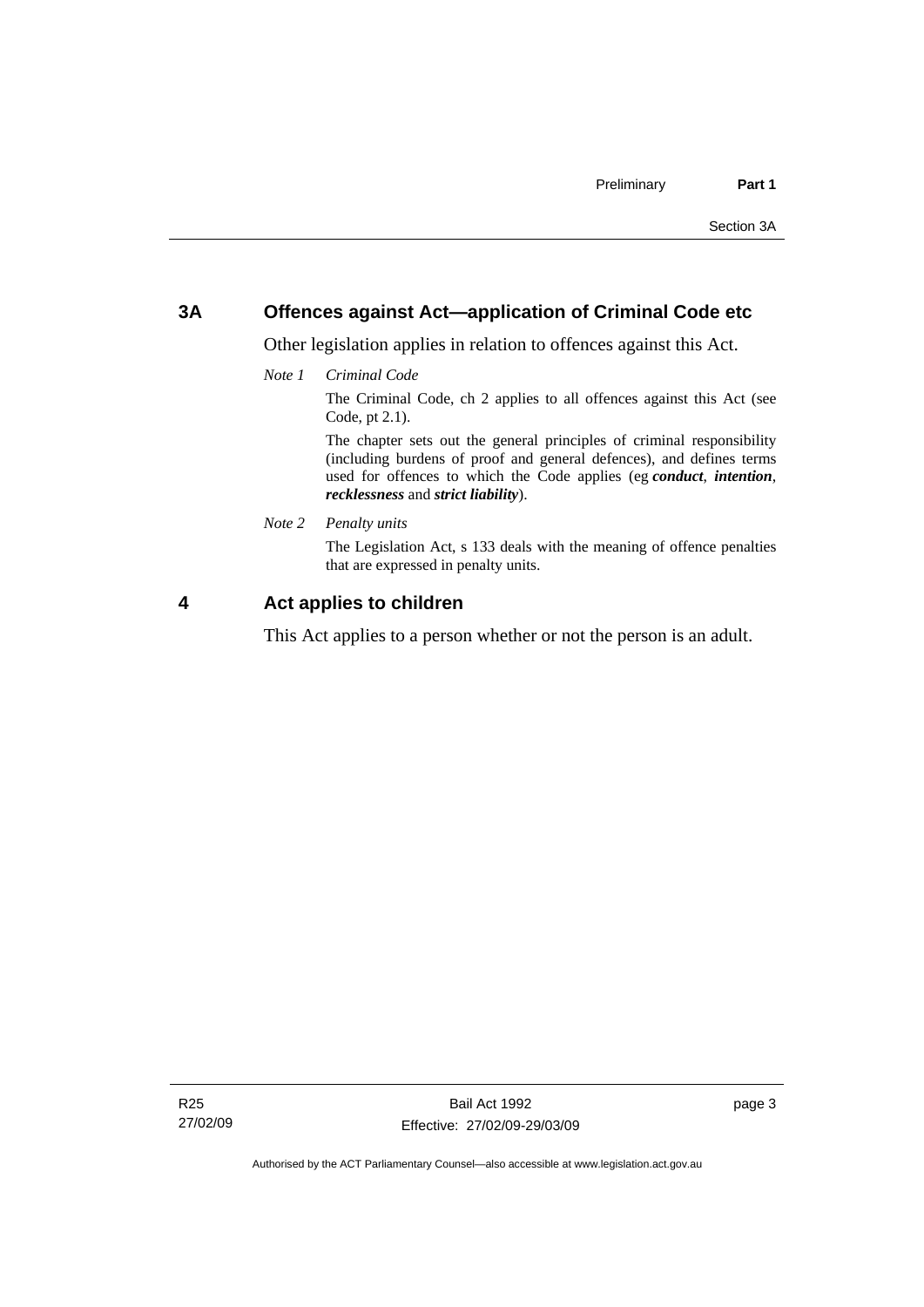# <span id="page-9-0"></span>**Part 2 Availability of bail**

# **Division 2.1 When bail may be granted and rights following**

#### **5 When may bail be granted?**

- (1) An accused person may be granted bail in relation to any period when the person is not required to attend court in relation to the offence with which the person has been charged.
- (2) However, an accused person who is in custody in relation to an offence must not be granted bail in relation to any period when—
	- (a) the person is in custody for another offence or reason in relation to which the person is not entitled to be granted bail; or
	- (b) the person is serving a sentence of imprisonment.

#### **6 Rights following grant of bail**

- (1) This section applies if—
	- (a) bail is granted to an accused person in relation to an offence; and
	- (b) the person gives an undertaking to appear; and
	- (c) if a bail condition mentioned in section  $25(1)$  (b) (ii) or (c) is imposed—the security is given or the deposit made.
- (2) The person is entitled—
	- (a) if the person is in custody—to be released from custody; and
	- (b) to remain at liberty in relation to the offence until required to appear before a court in accordance with the undertaking.
- (3) This section is subject to section 56A (Arrest without warrant of person on bail).

R25 27/02/09

Authorised by the ACT Parliamentary Counsel—also accessible at www.legislation.act.gov.au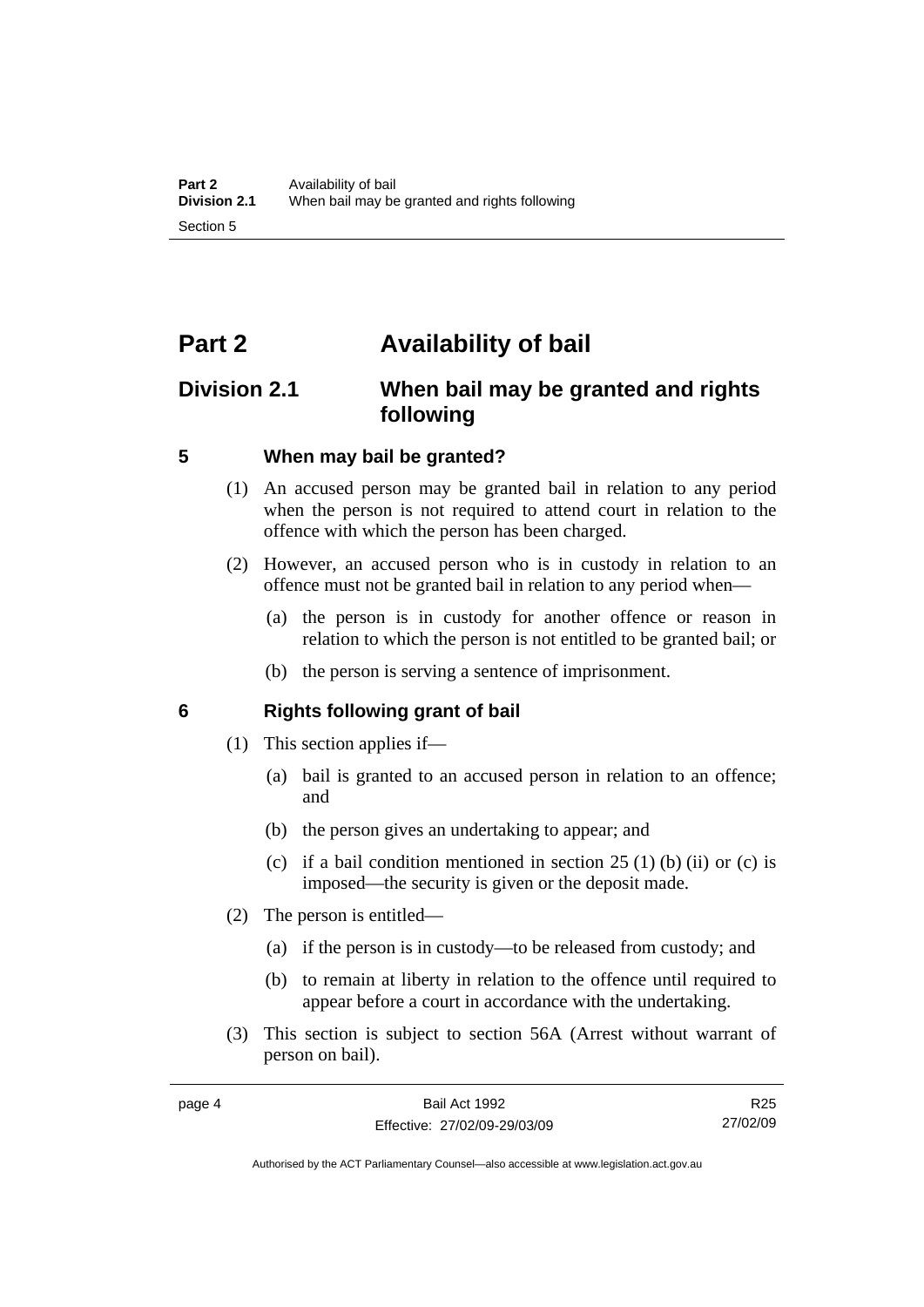# <span id="page-10-0"></span>**Division 2.2 Presumption for bail**

### **7 Div 2.2 subject to div 2.3 and div 2.4**

This division is subject to division 2.3 (No presumption for bail) and division 2.4 (Presumption against bail).

### **8 Entitlement to bail—certain minor offences etc**

- (1) This section applies to—
	- (a) a person charged with an offence not punishable by imprisonment (except in default of payment of a fine); and
	- (b) a person charged with an offence punishable by imprisonment for not longer than 6 months; and
	- (c) a person arrested for a breach of the peace or apprehended breach of the peace; and
	- (d) a person arrested under a warrant because of failure to comply with a summons or subpoena; and
	- (e) a person brought up to attend a trial or hearing following the issue of a habeas corpus order.
- (2) The person is entitled—
	- (a) to be granted bail; and
	- (b) if the person is in custody—to be released from custody as soon as the person gives an undertaking to appear.
- (3) However, if no further appearance is required for a person arrested for a breach of the peace or an apprehended breach of the peace, the person may be released from custody without giving an undertaking to appear.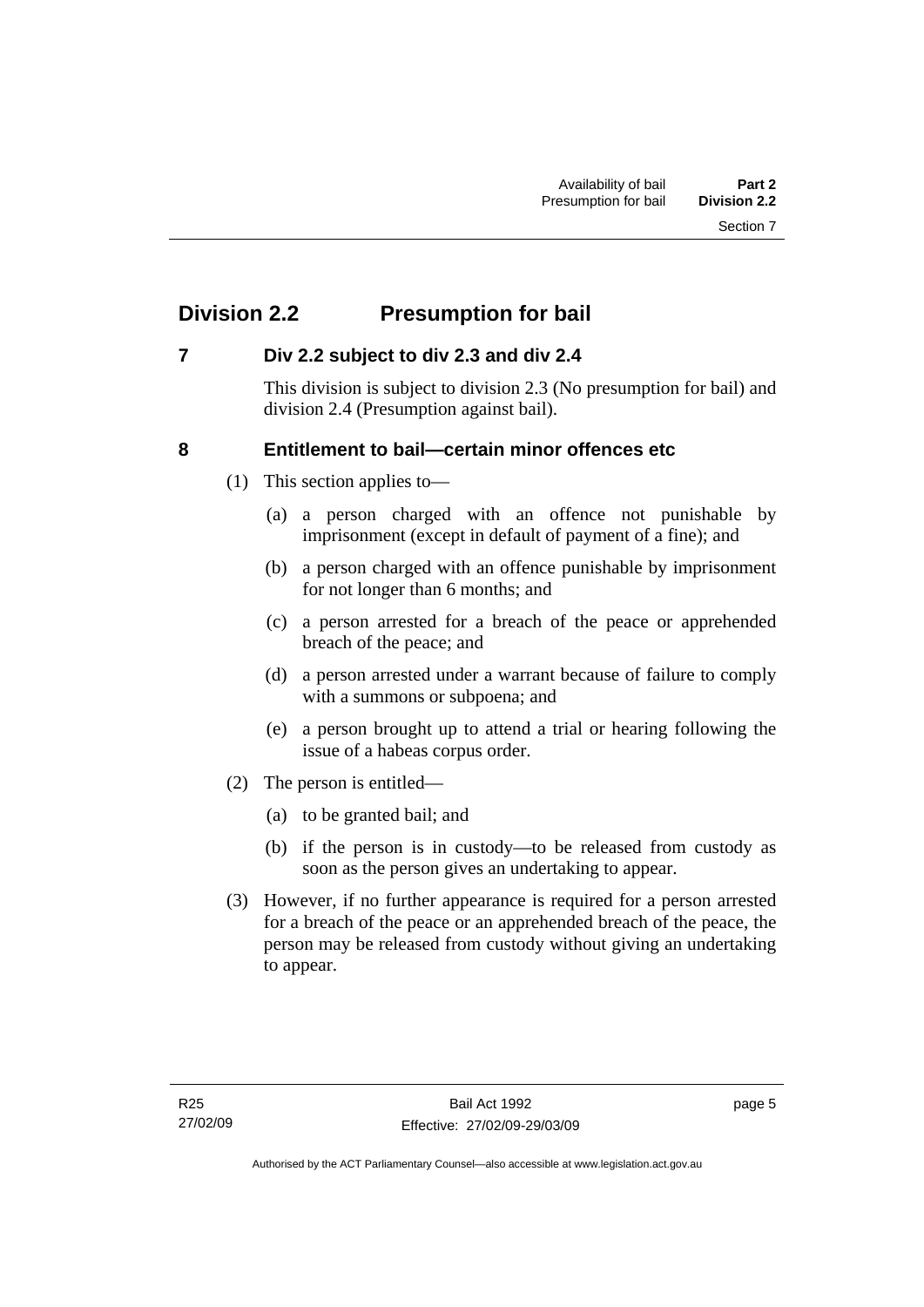- <span id="page-11-0"></span> (4) A condition to keep the peace may be imposed on a grant of bail to a person arrested for a breach of the peace or an apprehended breach of the peace.
	- *Note* For other conditions that may be imposed on a grant of bail, see s 25 and s 26.

#### **8A Entitlement to bail—breach of sentence obligations**

- (1) This section applies to a person arrested, or otherwise brought before the court or a magistrate, in relation to a breach, or anticipated breach, of—
	- (a) a deferred sentence obligation under the *Crimes (Sentencing) Act 2005*; or
	- (b) any of the following obligations under the *Crimes (Sentence Administration) Act 2005*:
		- (i) a periodic detention obligation;
		- (ii) a good behaviour obligation;
		- (iii) a parole obligation;
		- (iv) a release on licence obligation.
- (2) The person has the same entitlement to bail in relation to the breach, or anticipated breach, of the obligation as the person has under this part in relation to the offence to which the obligation relates.

#### **Examples**

1 Martin has been found guilty of armed robbery and sentenced to periodic detention. He has breached his periodic detention obligations and is arrested and brought before a magistrate under the *Crimes (Sentence Administration) Act 2005*, section 65 (Arrest warrant—breach of periodic detention obligations). There is no presumption in relation to bail because the offence of armed robbery is an offence to which division 2.2 (Presumption for bail) does not apply.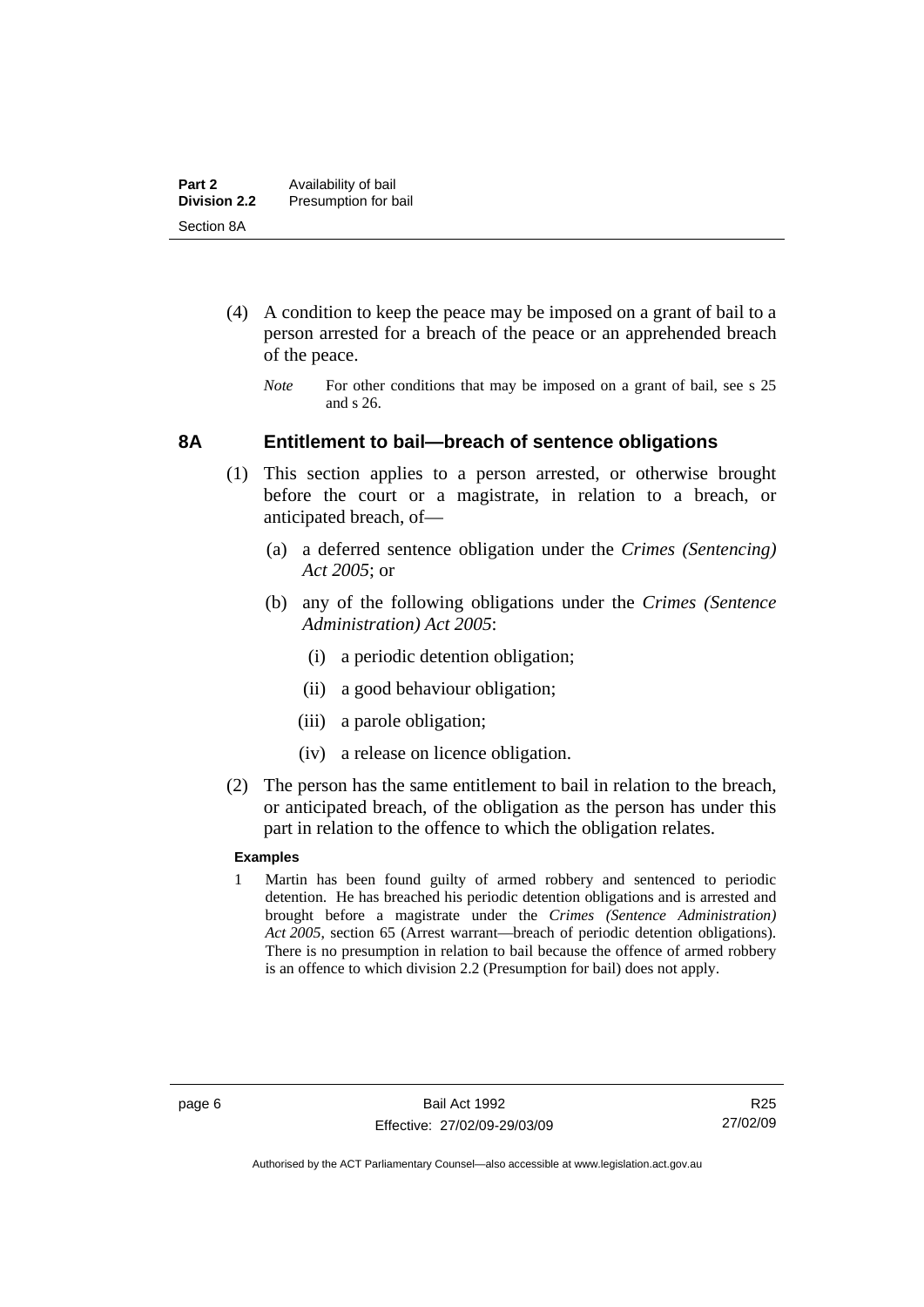- <span id="page-12-0"></span>2 Joe has been found guilty of threatening to kill. Joe had, 3 years before, been found guilty of an offence involving violence. A suspended sentence order under the *Crimes (Sentencing) Act 2005* is made as part of the sentence for the offence of threatening to kill and Joe is released under the order on signing an undertaking under a good behaviour order. However, Joe breaches the good behaviour order and is before the court on an application to cancel the order. There is no presumption in relation to bail because section 9B (b) applies to make the offence of threatening to kill an offence to which division 2.2 (Presumption for bail) does not apply.
	- *Note* An example is part of the Act, is not exhaustive and may extend, but does not limit, the meaning of the provision in which it appears (see Legislation Act, s 126 and s 132).
- (3) This section also applies to a person arrested, or otherwise brought before the court, in relation to a breach, or anticipated breach, of an obligation under an order to which the *Crimes (Sentence Administration) Act 2005*, section 332 (Home detention orders— Rehabilitation of Offenders (Interim) Act) applies.
- (4) Subsection (3) is a law to which the Legislation Act, section 88 (Repeal does not end effect of transitional laws etc) applies.
- (5) This subsection, subsection (3) and subsection (4) expire 3 years after the day this section commences.

# **8B Entitlement to bail—custody relating to sentence administration board hearings**

- (1) This section applies if—
	- (a) a person is arrested under the *Crimes (Sentence Administration) Act 2005*, section 206 (Arrest of offender for board hearing) and brought before a magistrate; or
	- (b) a person is remanded in custody under the *Crimes (Sentence Administration) Act 2005*, section 210 (Custody of offender during board hearing adjournment) and an application for bail for the person is made to a court or magistrate.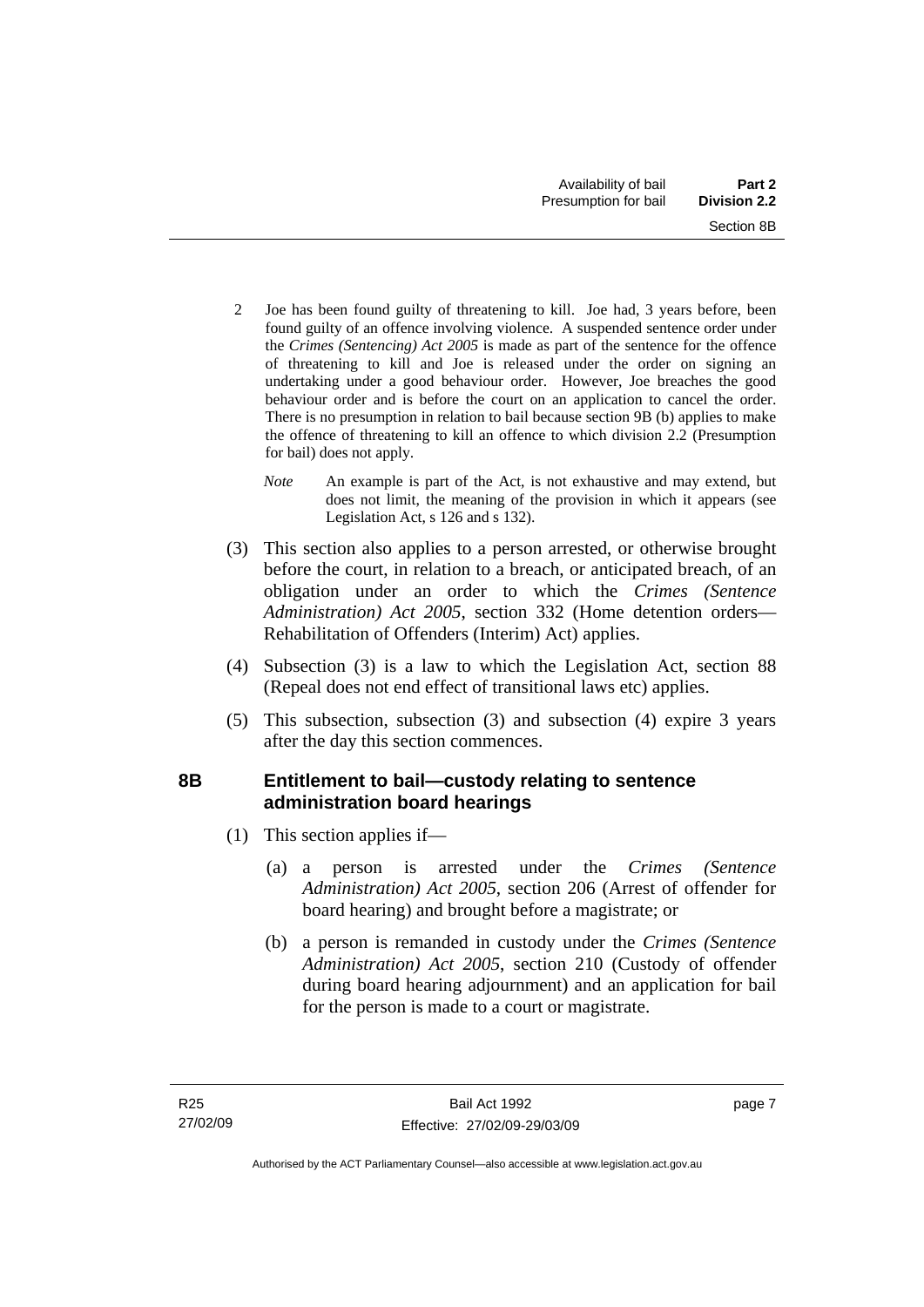<span id="page-13-0"></span> (2) The person has the same entitlement to bail as the person had for the offence to which the board hearing relates.

### **9 Limitations on entitlement to bail**

- (1) A person charged with an offence mentioned in section 8 (1) (a) or (b) is not entitled to be granted bail if—
	- (a) the person has previously failed to comply with an undertaking to appear, or a bail condition imposed, in relation to the same or a similar offence; or
	- (b) in the opinion of the court or authorised officer, the person is incapacitated by intoxication, injury or use of drugs or is otherwise in danger of physical injury or in need of physical protection.
- (2) A person arrested for a breach of the peace or apprehended breach of the peace is not entitled to be granted bail if the person has previously, without reasonable excuse, failed to comply with an undertaking to appear, or a bail condition imposed, in relation to a breach of the peace or apprehended breach of the peace.

## **9A Entitlement to bail—offences other than minor offences**

- (1) This section applies to—
	- (a) a person in relation to an offence other than an offence mentioned in section 8 (1) (a) or (b) (Entitlement to bail certain minor offences etc); and
	- (b) a person who is not entitled to bail under section 8 (2) because of section  $9(1)$  or  $(2)$ .
- (2) The person is entitled to be granted bail unless the court or authorised officer is satisfied that refusal is justified after considering—
	- (a) for an adult—the matters mentioned in section 22 (Criteria for granting bail to adults); or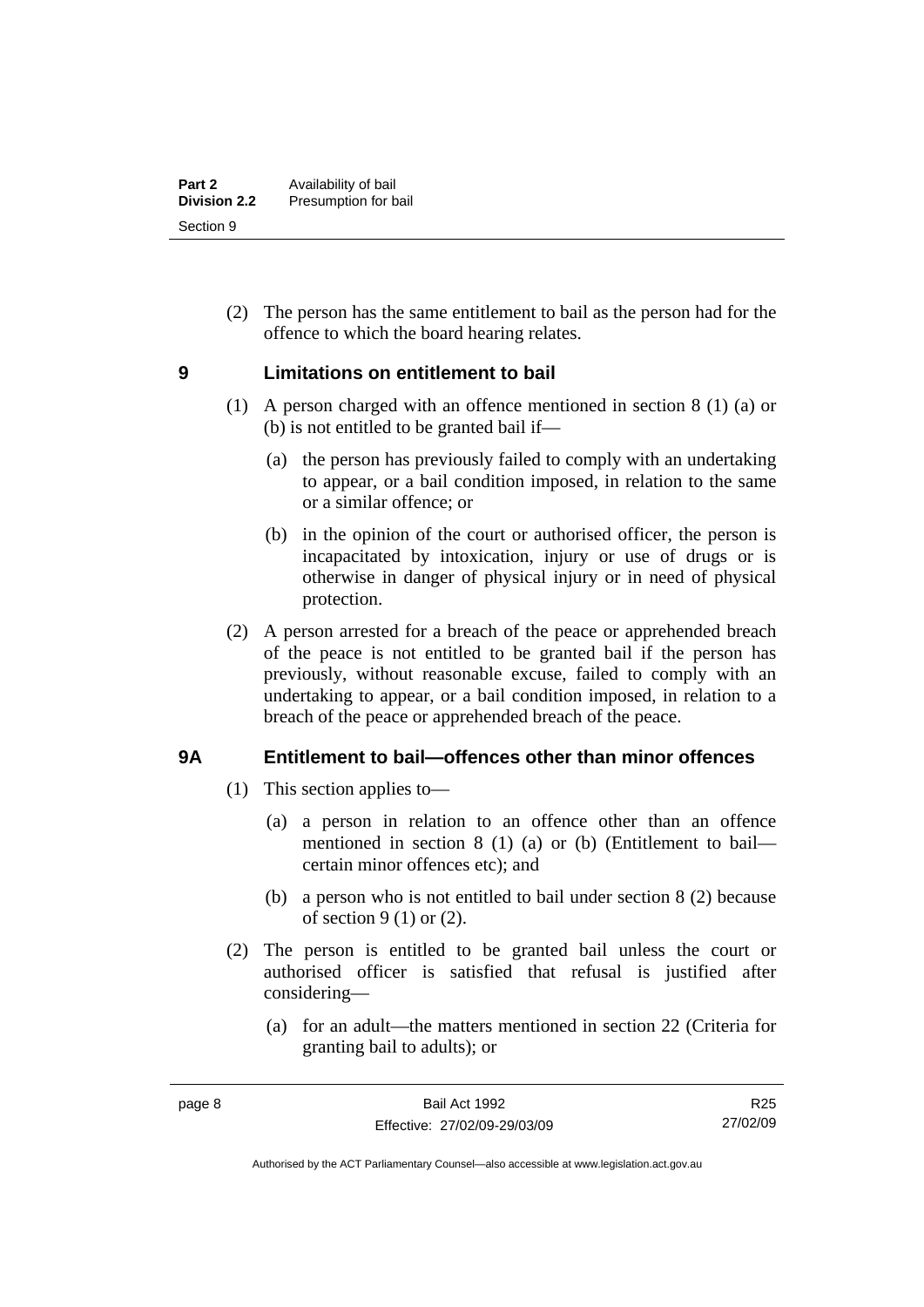<span id="page-14-0"></span> (b) for a child—the matters mentioned in section 23 (Criteria for granting bail to children).

# **Division 2.3 No presumption for bail**

# **U** 9B Div 2.2 not to apply to certain offences

Division 2.2 (Presumption for bail) does not apply to the grant of bail—

- (a) to a person accused of an offence mentioned in schedule 1 (Offences to which presumption for bail does not apply); or
- (b) to a person accused of any of the following offences, if the person has in the previous 10 years been found guilty of an offence involving violence or the threat of violence:
	- (i) an offence against the *Crimes Act 1900*, section 30 (Threat to kill);
	- (ii) an offence against the *Crimes Act 1900*, section 31 (Threat to inflict grievous bodily harm);
	- (iii) an offence against the *Crimes Act 1900*, section 35 (Stalking);
	- (iv) an offence against the *Domestic Violence and Protection Orders Act 2001*, section 34 (Offence for contravention of protection order); or
- (c) to a person accused of an offence against the *Criminal Code Act 1995* (Cwlth), section 80.1 (Treason); or
- (d) to a person convicted of an indictable offence but not sentenced.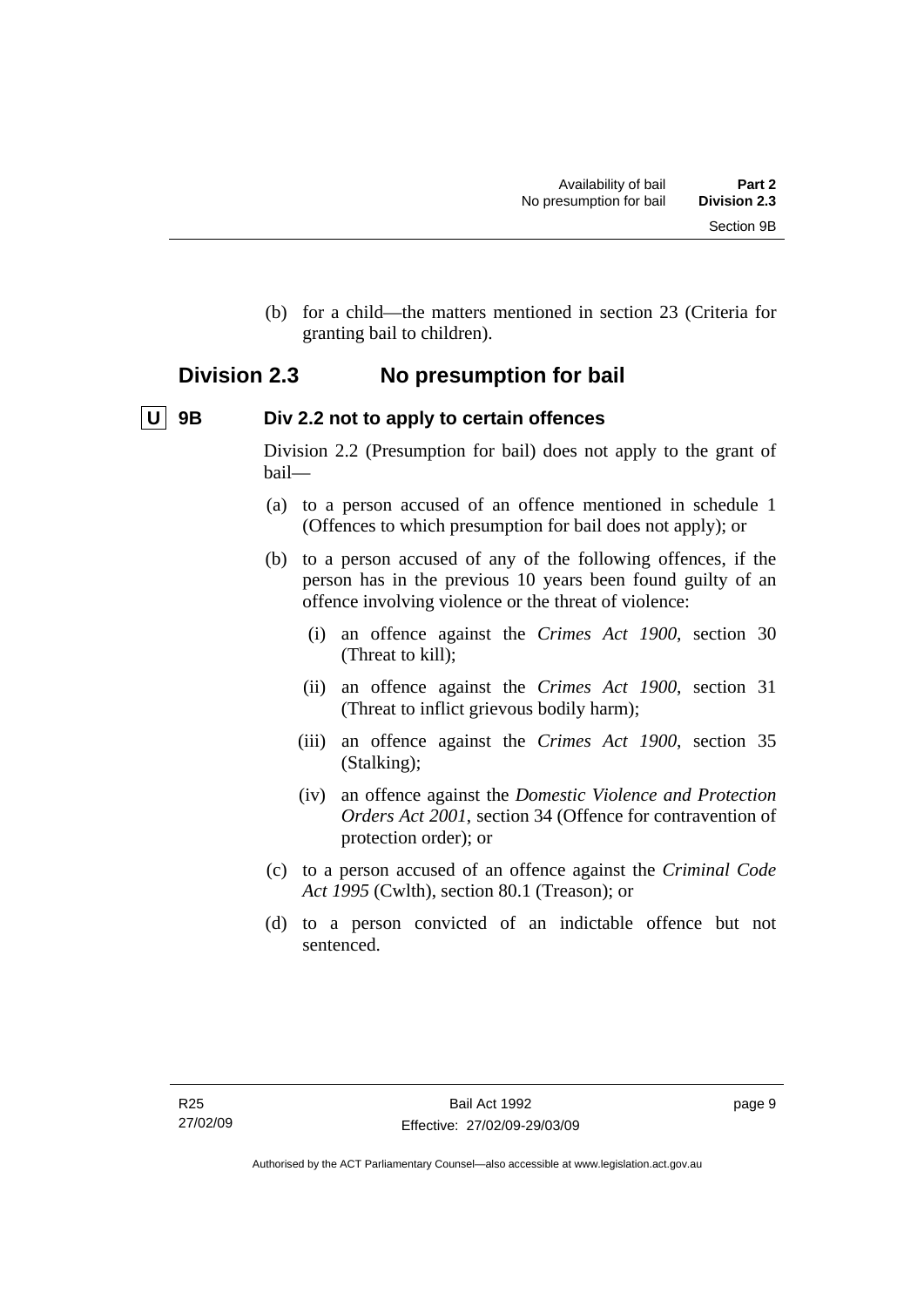# <span id="page-15-0"></span>**Division 2.4 Presumption against bail**

#### **9C Bail for murder and certain serious drug offences**

- (1) This section applies to a person accused of—
	- (a) murder; or
	- (b) an offence against any of the following provisions of the Criminal Code, chapter 6 (Serious drug offences):
		- (i) section 603 (1) (which is about trafficking in a large commercial quantity of a controlled drug);
		- (ii) section  $607(1)$  (which is about manufacturing a large commercial quantity of a controlled drug for selling);
		- (iii) section  $616(1)$  (which is about cultivating a large commercial quantity of a controlled plant for selling);
		- (iv) section 619 (1) (which is about selling a large commercial quantity of a controlled plant);
		- (v) section  $622(1)$  (which is about supplying etc a commercial quantity of a controlled drug to a child for selling);
		- (vi) section 624 (1) (which is about procuring a child to traffic in a commercial quantity of a controlled drug).
	- *Note* A reference to an offence against a territory law includes a reference to a related ancillary offence, eg attempt (see Legislation Act, s 189).
- (2) A court or authorised officer must not grant bail to the person unless satisfied that special or exceptional circumstances exist favouring the grant of bail.
- (3) However, even if special or exceptional circumstances are established, the court or officer must refuse bail if satisfied that refusal is justified after considering—

Authorised by the ACT Parliamentary Counsel—also accessible at www.legislation.act.gov.au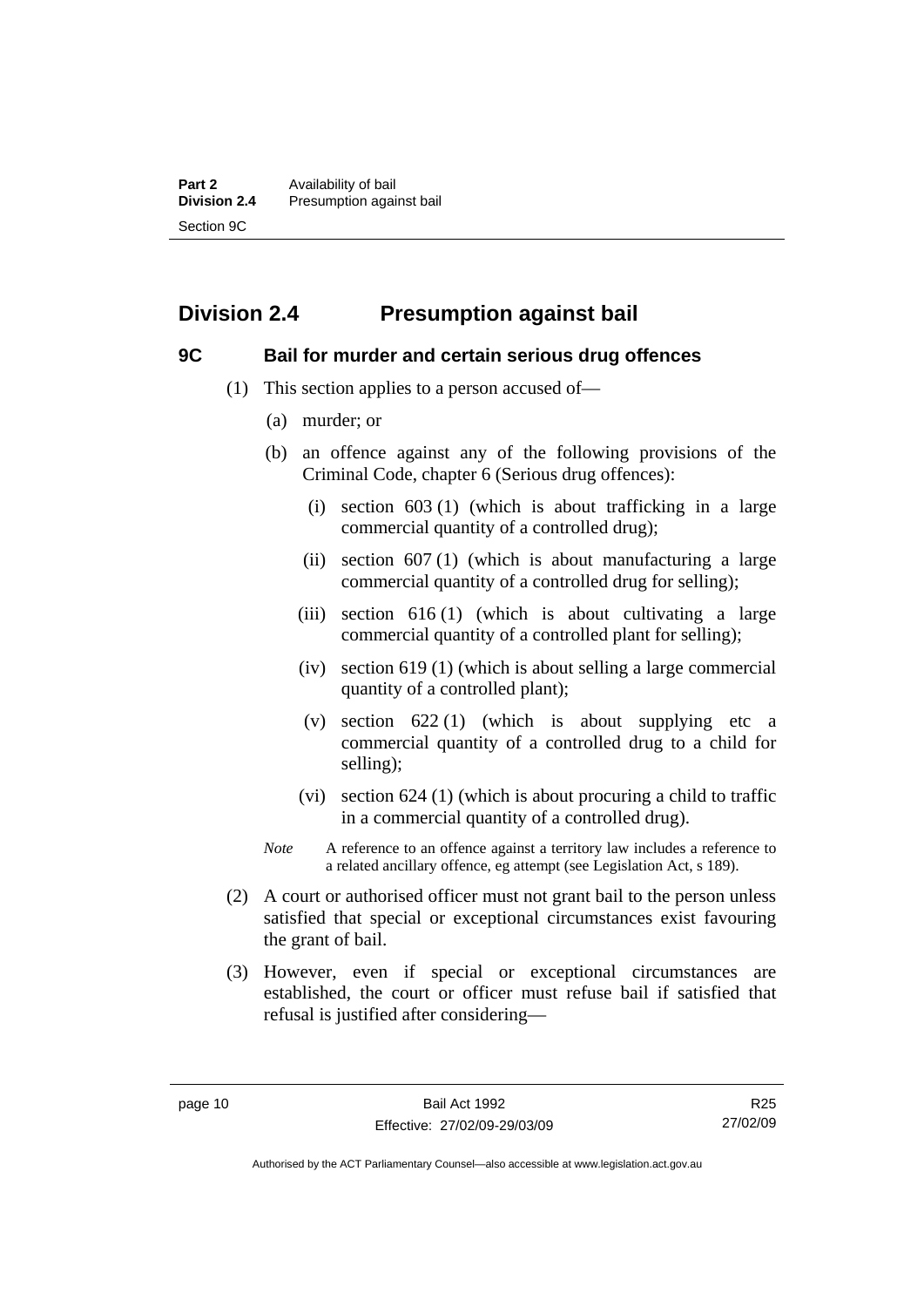- <span id="page-16-0"></span> (a) for an adult—the matters mentioned in section 22 (Criteria for granting bail to adults); or
- (b) for a child—the matters mentioned in section 23 (Criteria for granting bail to children).

#### **9D Bail for serious offence committed while charge for another pending or outstanding**

- (1) This section applies if—
	- (a) a person is accused of a serious offence; and
	- (b) the person is alleged to have committed the offence while a charge against the person for another serious offence is pending or outstanding.

#### **Example**

Claude is served with a summons to attend the Magistrates Court to answer a charge that he has committed the offence of taking a motor vehicle without consent (punishable by 5 years imprisonment under the Criminal Code, section 318 (1), and so a serious offence for this section). Before the court date, Claude is arrested and charged with having committed an aggravated robbery the day after being served with the summons (punishable by 25 years imprisonment under the Criminal Code, section 310, and so also a serious offence for this section). At the time of the alleged aggravated robbery, the charge of taking a motor vehicle without consent was still pending. This section will apply to any decision about the grant of bail to Claude in relation to the aggravated robbery charge.

- *Note* An example is part of the Act, is not exhaustive and may extend, but does not limit, the meaning of the provision in which it appears (see Legislation Act, s 126 and s 132).
- (2) A court or an authorised officer must not grant bail to the accused person unless satisfied that special or exceptional circumstances exist favouring the grant of bail.
- (3) However, even if special or exceptional circumstances are established, the court or officer must refuse bail if satisfied that refusal is justified after considering—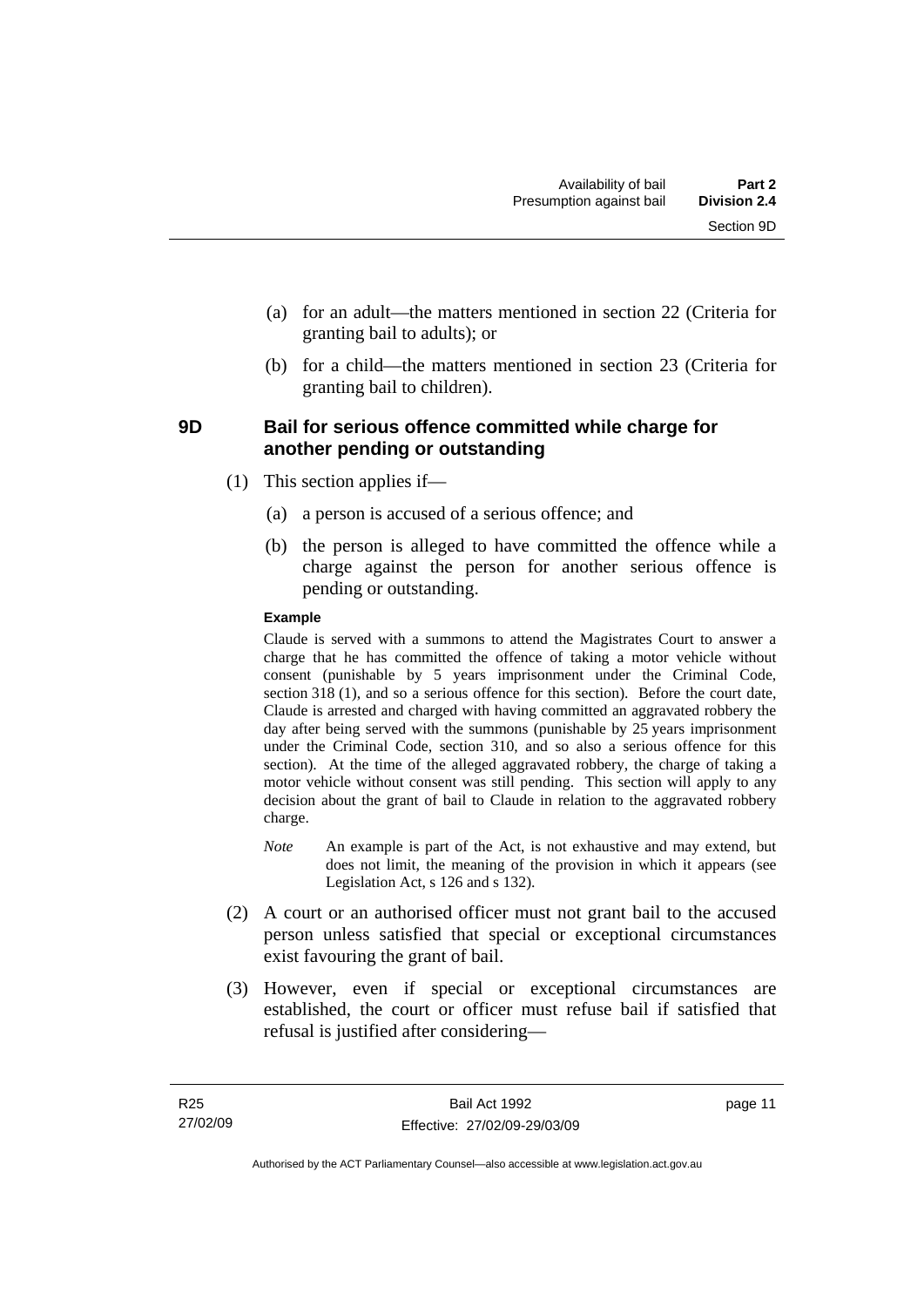- (a) for an adult—the matters mentioned in section 22 (Criteria for granting bail to adults); or
- (b) for a child—the matters mentioned in section 23 (Criteria for granting bail to children).
- (4) Also, if the serious offence mentioned in subsection (1) (a) or (b) is a domestic violence offence, an authorised person must not grant bail to the accused person if satisfied that refusal of bail is required under section 9F (Domestic violence offence—bail by authorised officer).
- (5) This section does not affect the application of section 9F (4) and (5) to the accused person if—
	- (a) the serious offence mentioned in subsection (1) (a) or (b) is a domestic violence offence; and
	- (b) an authorised person grants bail to the accused person.
- (6) In this section:

*outstanding*—a charge against a person for an offence is *outstanding*—

- (a) until the charge is finally dealt with in any of the following ways:
	- (i) the charge is withdrawn;
	- (ii) the charge is dismissed by a court;
	- (iii) the person is discharged by the Magistrates Court following a committal hearing;
	- (iv) the person is acquitted or found guilty by a court of the offence; and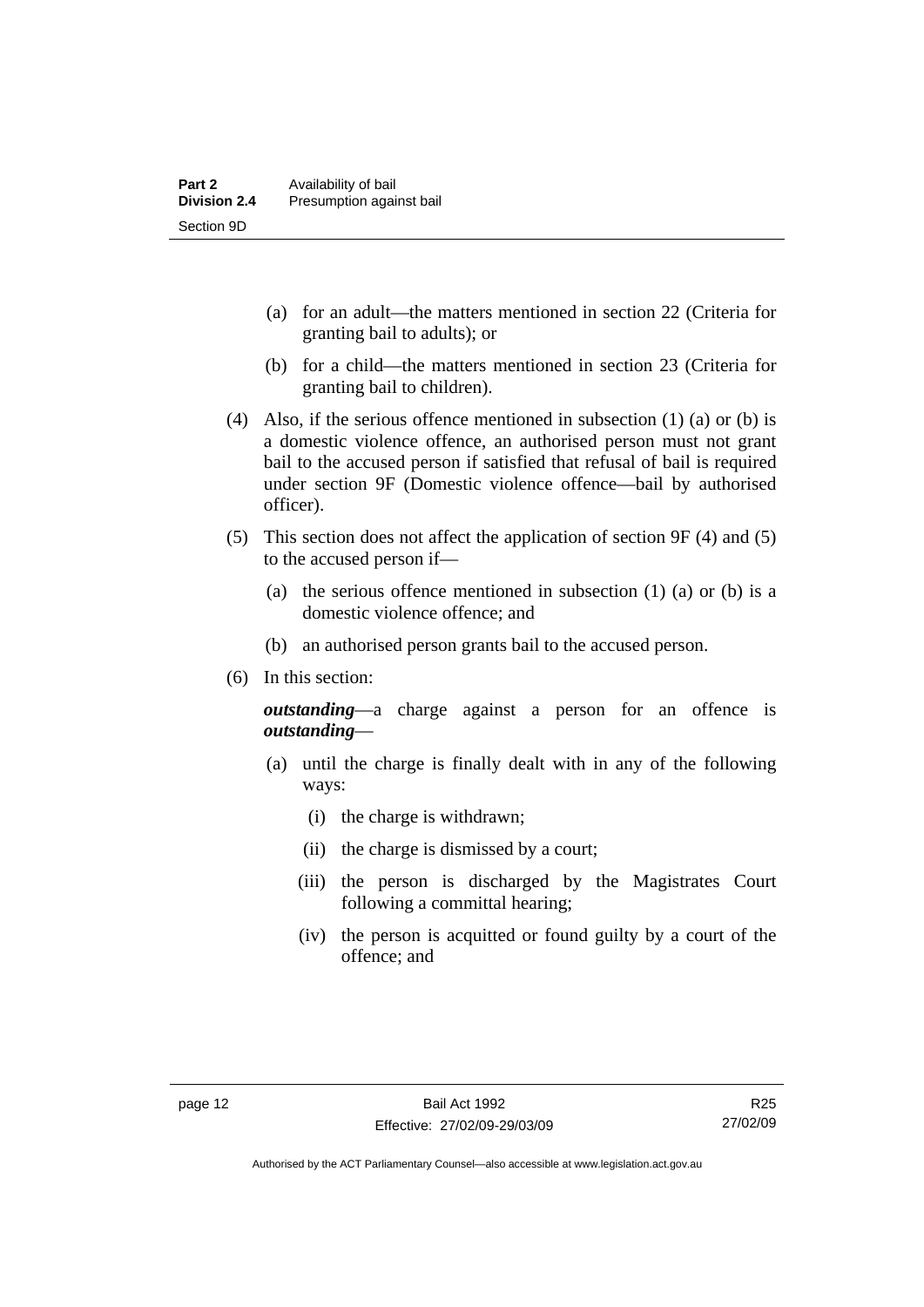- <span id="page-18-0"></span> (b) if the person is acquitted or found guilty by a court of the offence charged, but a new trial on the charge (or a charge based on the same facts) is later ordered on appeal—from the date the new trial is ordered until the earliest of the following happens—
	- (i) the charge (or a charge based on the same facts) is finally dealt with as mentioned in paragraph (a)  $(i)$ ,  $(ii)$  or  $(iv)$ ;
	- (ii) the order for the new trial is reversed on a further appeal.

#### *Note Found guilty*, of an offence, includes—

- having an order made for the offence under the *Crimes (Sentencing) Act 2005*, s 17 (Non-conviction orders—general)
- having the offence taken into account under the *Crimes (Sentencing) Act 2005*, s 57 (Outstanding additional offences taken into account in sentencing)

(see Legislation Act, dict, pt 1).

*pending*—a charge against a person for an serious offence is *pending* if the person has not yet been charged with the offence, but the person has—

- (a) been arrested for the offence (unless the person is later released without being charged with a serious offence); or
- (b) been served with a summons to appear before a court to answer a charge for the offence; or
- (c) at the invitation of a police officer, signed an agreement to attend court to answer a charge for the offence.

*serious offence* means an offence punishable by imprisonment for 5 years or longer.

### **9E Bail for person sentenced to imprisonment**

- (1) This section applies if—
	- (a) a person has been convicted of an offence by a court and sentenced to a period of imprisonment for the offence; and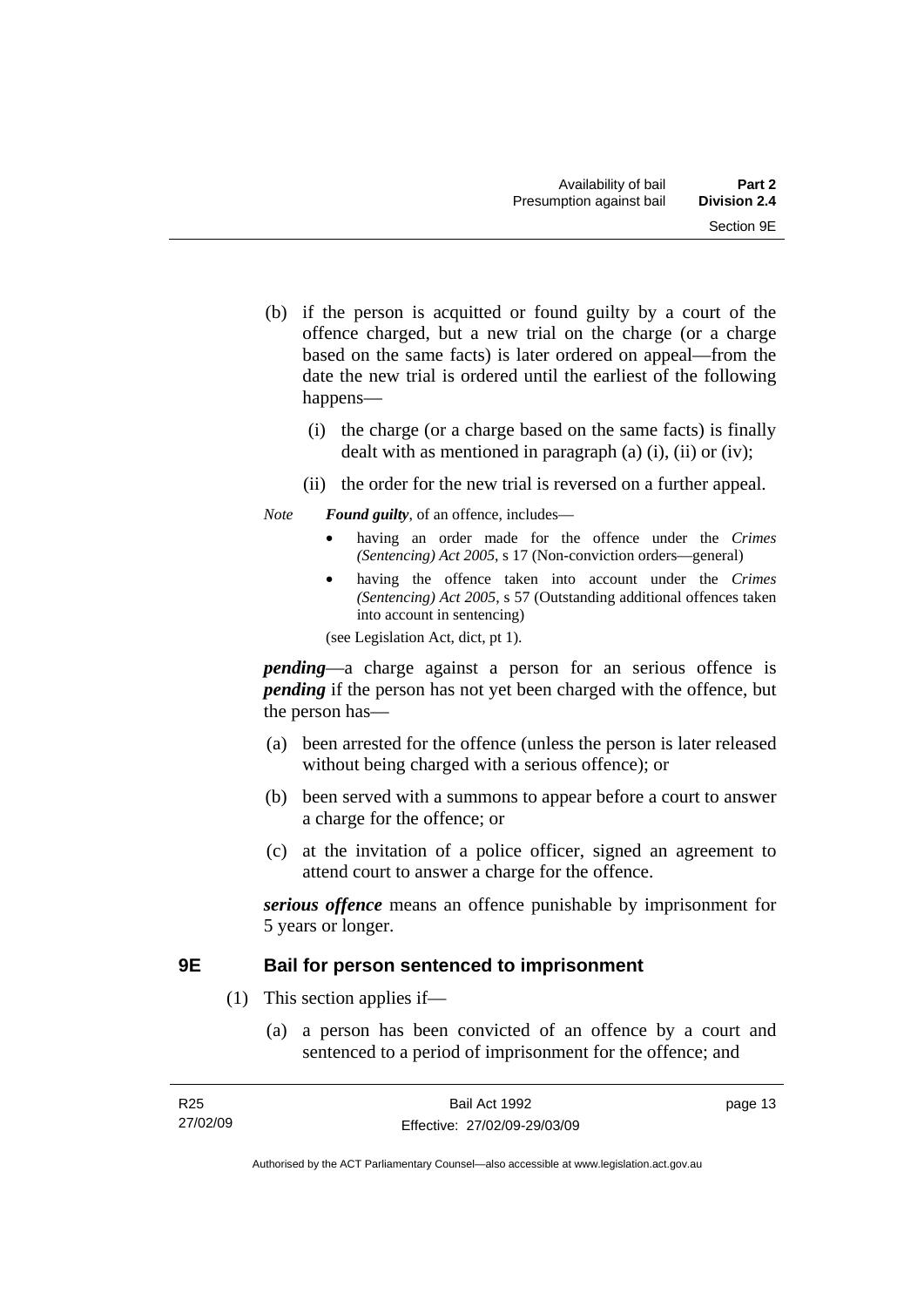- <span id="page-19-0"></span>(b) an appeal is pending in relation to the conviction or sentence.
- (2) A court must not grant bail to the person unless satisfied that special or exceptional circumstances exist favouring the grant of bail.
- (3) In this section:

*appeal* includes an appeal against a decision on appeal.

## **U 9F Domestic violence offence—bail by authorised officer**

- (1) This section applies to a person accused of a domestic violence offence.
- (2) An authorised officer must not grant bail to the person unless satisfied that the person poses no danger to a protected person while released on bail.
- (3) However, even if the authorised officer is satisfied under subsection (2), the officer must refuse bail if satisfied that the refusal is justified after considering—
	- (a) for an adult—the matters mentioned in section 22 (Criteria for granting bail to adults); or
	- (b) for a child—the matters mentioned in section 23 (Criteria for granting bail to children).
- (4) Also, the person must not be released on bail under this section unless the person gives an undertaking to appear within 48 hours of being released.
- (5) If the authorised officer grants bail to the person under this section, the officer must, in the record made under section 27 (Recording of certain bail decisions), state why the officer is satisfied that the person poses no danger to any protected person.
- (6) In this section:

*protected person*, in relation to a person accused of a domestic violence offence—

R25 27/02/09

Authorised by the ACT Parliamentary Counsel—also accessible at www.legislation.act.gov.au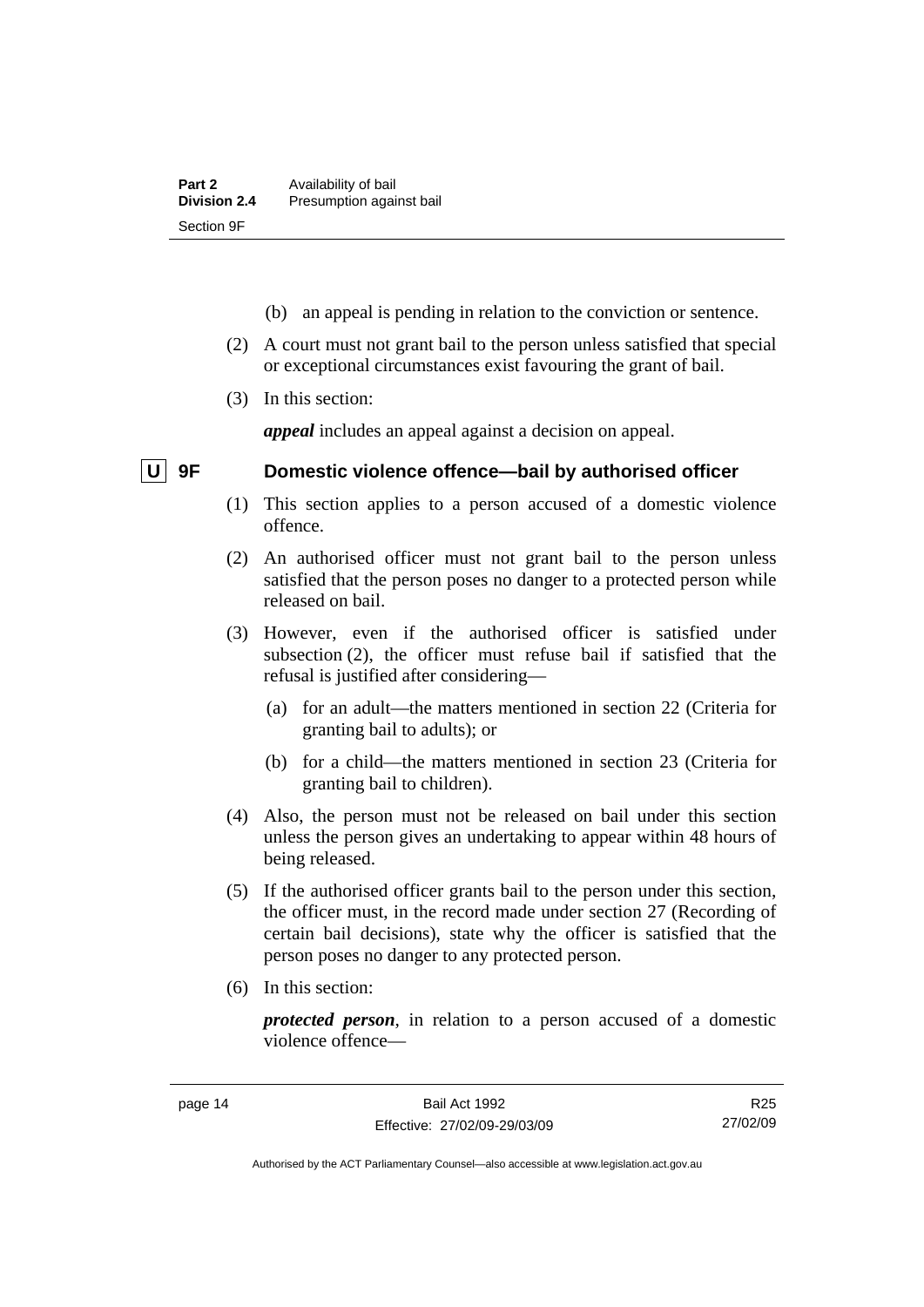- <span id="page-20-0"></span> (a) means a person against whom the alleged conduct making up the offence was directed; and
- (b) includes any other relevant person in relation to the accused person.

*relevant person*—see the *Domestic Violence and Protection Orders Act 2001*, dictionary.

- *Note* The *Domestic Violence and Protection Orders Act 2001*, dict defines a *relevant person* in relation to the accused person as any of the following people:
	- a domestic partner of the accused person (*domestic partner* is defined in the Legislation Act, s 169 (1))
	- a relative of the accused person (*relative* is defined in the *Domestic Violence and Protection Orders Act 2001*, s 10A)
	- a child of a domestic partner of the accused person
	- a parent of a child of the accused person.

## **9G Special or exceptional circumstances**

- (1) This section applies if a court or authorised officer is required under this part to be satisfied of the existence of special or exceptional circumstances favouring the grant of bail to a person.
- (2) A circumstance that would be an applicable bail criteria for the person is not a special or exceptional circumstance only because it is an applicable bail criteria.
- (3) Also, the court or authorised officer must consider the applicable bail criteria for the person only after the court or authorised officer is satisfied of the existence of the special or exceptional circumstances.

#### **Examples for s (3)**

1 Damien is before the court charged with having committed an aggravated robbery. He has earlier been charged with having committed aggravated robbery. Section 9D applies and there is a presumption against bail unless there are special or exceptional circumstances. Damien argues that there are special circumstances as he needs to support his child, he may lose his job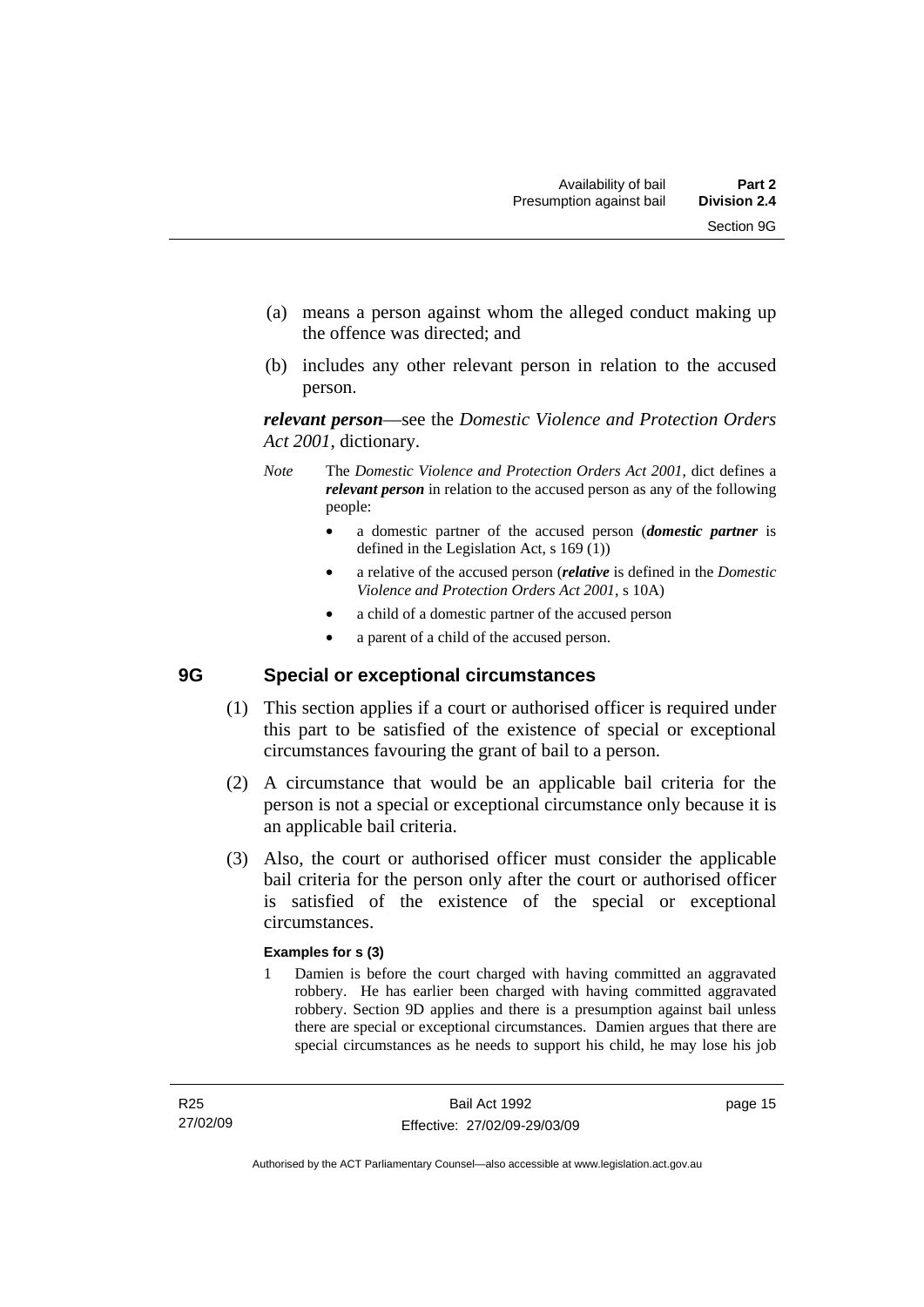and he may lose an opportunity to take up public housing. The court considers that the circumstances are not special or exceptional. Bail is not granted and the criteria in section 22 are not considered.

- 2 Jason is facing similar charges. Jason has had a car accident before his arrest for the second offence. His kidneys are damaged requiring dialysis every 3 days. Jason argues that his need for regular treatment and his reduced mobility mean that he is highly unlikely to abscond. The court considers these circumstances are special or exceptional. The court then considers the criteria in section 22 in deciding whether to grant bail.
- *Note* An example is part of the Act, is not exhaustive and may extend, but does not limit, the meaning of the provision in which it appears (see Legislation Act, s 126 and s 132).

page 16 Bail Act 1992 Effective: 27/02/09-29/03/09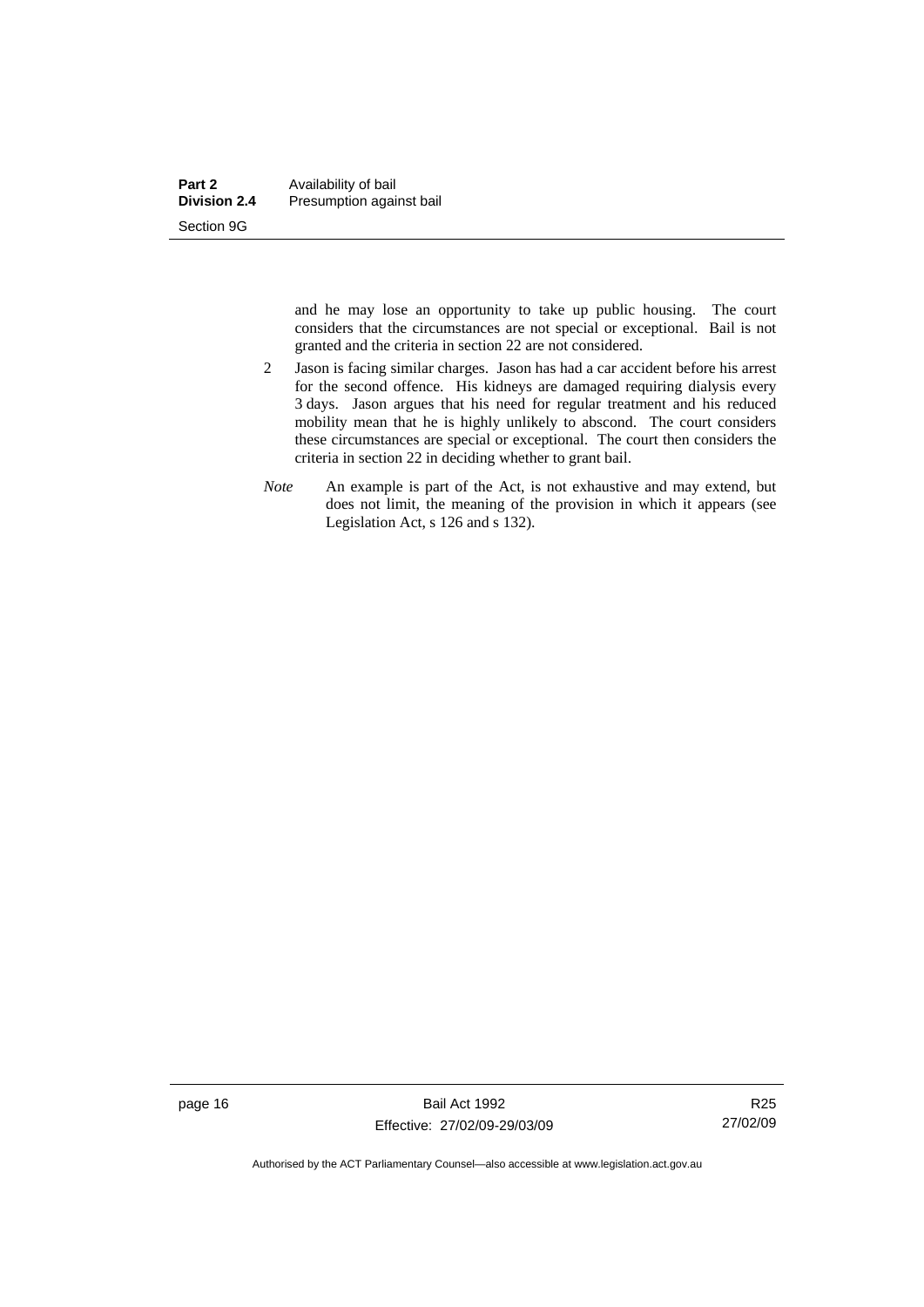# <span id="page-22-0"></span>**Part 3 Dispensing with bail**

## **10 Dispensing with bail**

- (1) A court that may grant bail to an accused person may instead dispense with the requirement for bail.
- (2) In deciding whether to release an accused person from custody without requiring bail, a court may have regard to any information that appears to the court to be relevant and reliable.
- (3) If, during an appearance by an accused person before a court, no specific order or direction is made by the court in relation to bail, the court is taken to have dispensed with the requirement for bail.
- (4) Subsection (2) does not apply if, under section 33 (3), the court is taken to have continued bail.
- (5) A court must not dispense with the requirement for bail for an accused person to whom either of the following sections apply unless satisfied that special or exceptional circumstances exist justifying dispensing with the requirement:
	- (a) section 9D (Bail for serious offence committed while charge for another pending or outstanding);
	- (b) section 9E (Bail for person sentenced to imprisonment).

## **11 Effect of dispensing with bail**

 (1) While the requirement for bail is dispensed with under this Act in relation to a person accused of an offence, the person is entitled to be and to remain at liberty in relation to the offence until the person is required to appear before a court in relation to the offence.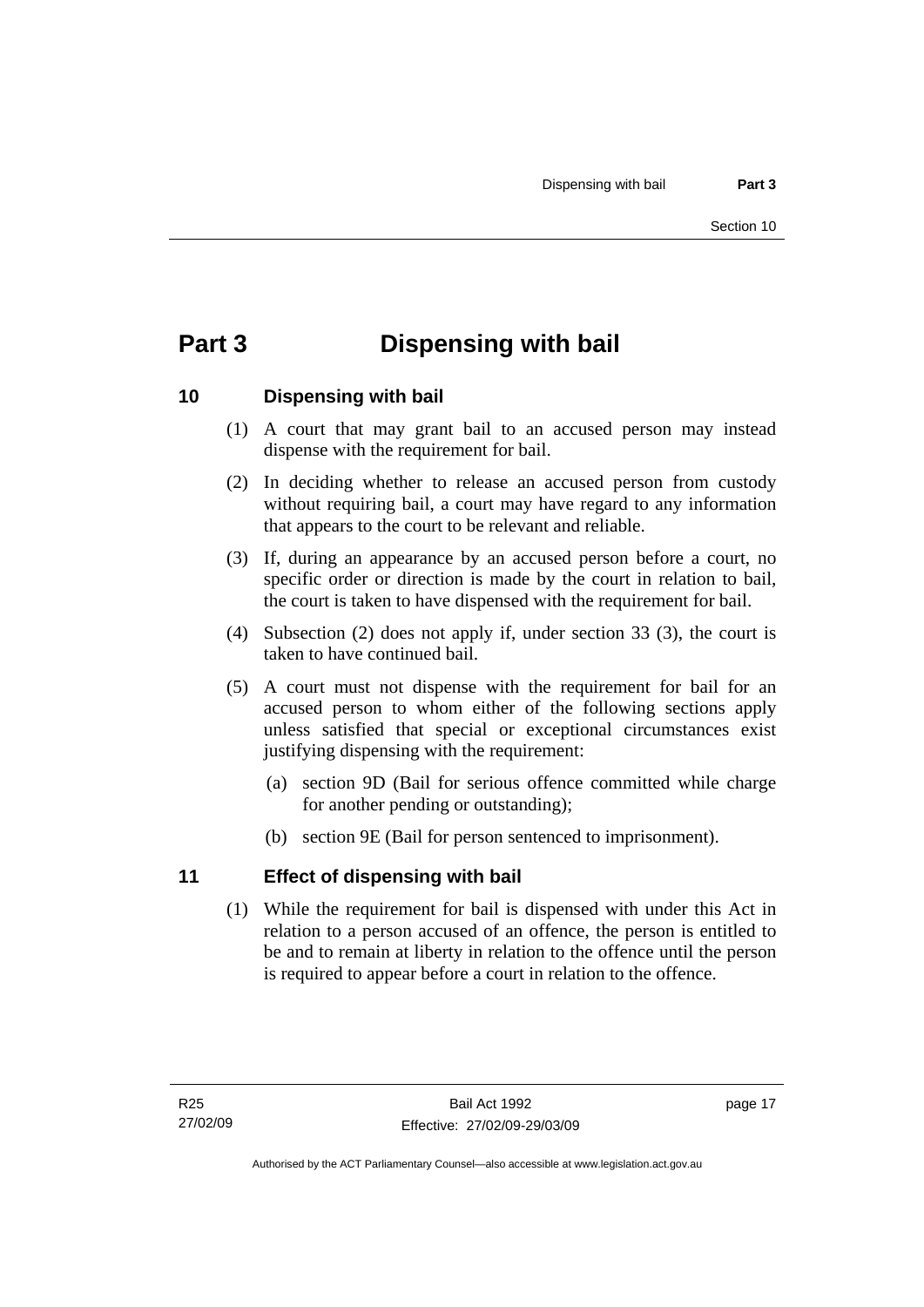#### <span id="page-23-0"></span>**Part 3 Dispensing with bail**

#### Section 12

 (2) Subsection (1) does not apply to an accused person while the person is in custody for another offence or reason in relation to which the person is not entitled to be at liberty, whether under this Act or otherwise.

#### **12 Decision to dispense with bail**

For part 6, if a court dispenses with the requirement for bail, the court is taken to have made a decision in relation to bail.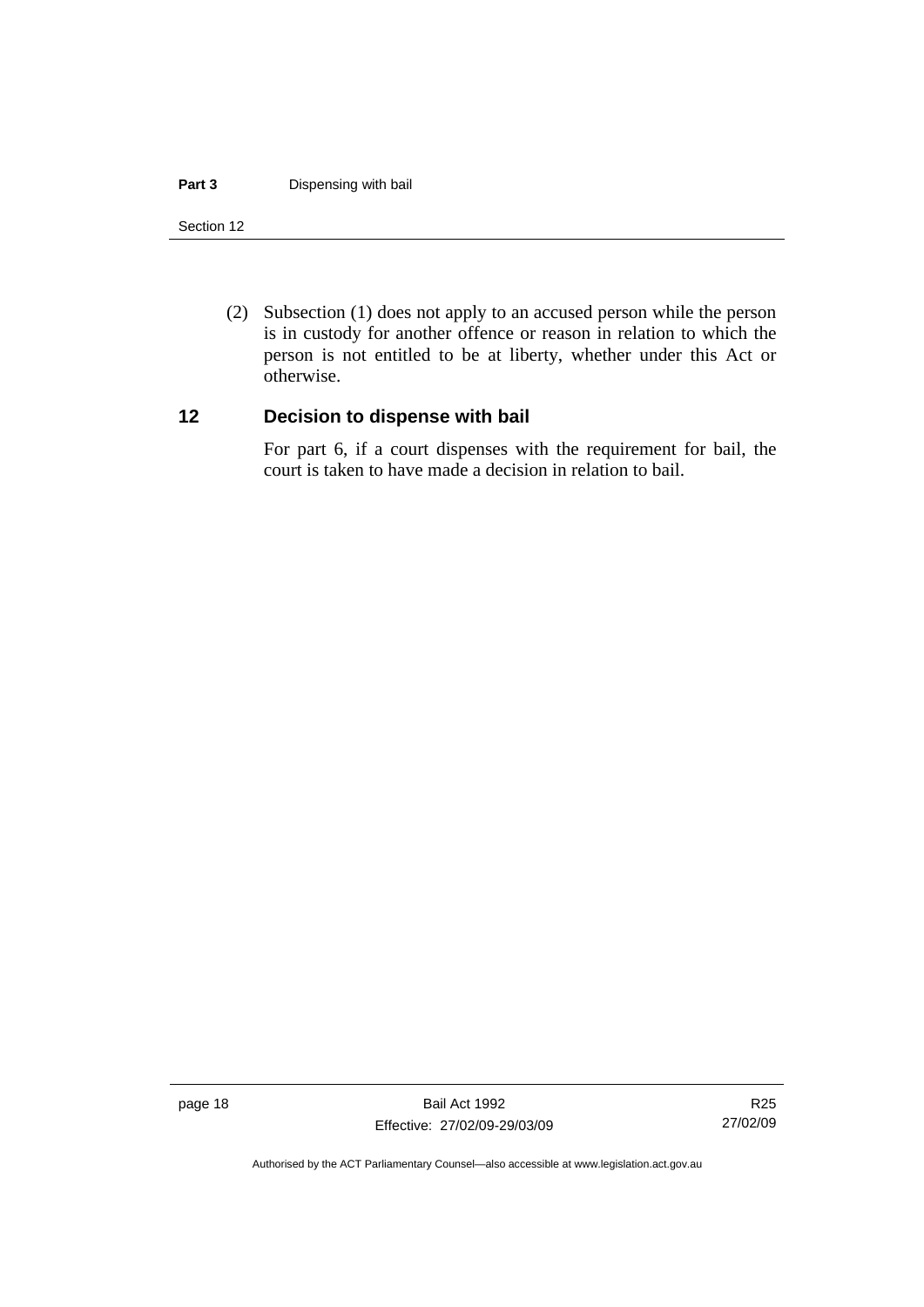# <span id="page-24-0"></span>**Part 4 Grant of bail**

# **13 Deciding bail after charge laid**

- $(1)$  If—
	- (a) a person who has been taken into custody by a police officer is charged with an offence but is not to be brought before a court forthwith after being so charged; or
	- (b) it is not practicable to bring before a court forthwith a person arrested under a warrant (being a warrant which does not expressly preclude the granting of bail) issued under the *Magistrates Court Act 1930*, section 42 (2) (Issue of warrant and summons) in relation to an offence punishable by a fine or by imprisonment for a period not exceeding 2 years;

the police officer who charges or arrests the person—

- (c) shall inform the person, or cause the person to be informed, that the person may—
	- (i) apply for bail; and
	- (ii) communicate with a lawyer of his or her choice in relation to the making of an application for bail; and
	- (iii) if the person cannot speak or understand the English language—have recourse to the services of a competent interpreter; and
	- (iv) communicate with any other person of his or her choice, being a person who may reasonably be expected to assist him or her in relation to the provision of bail; and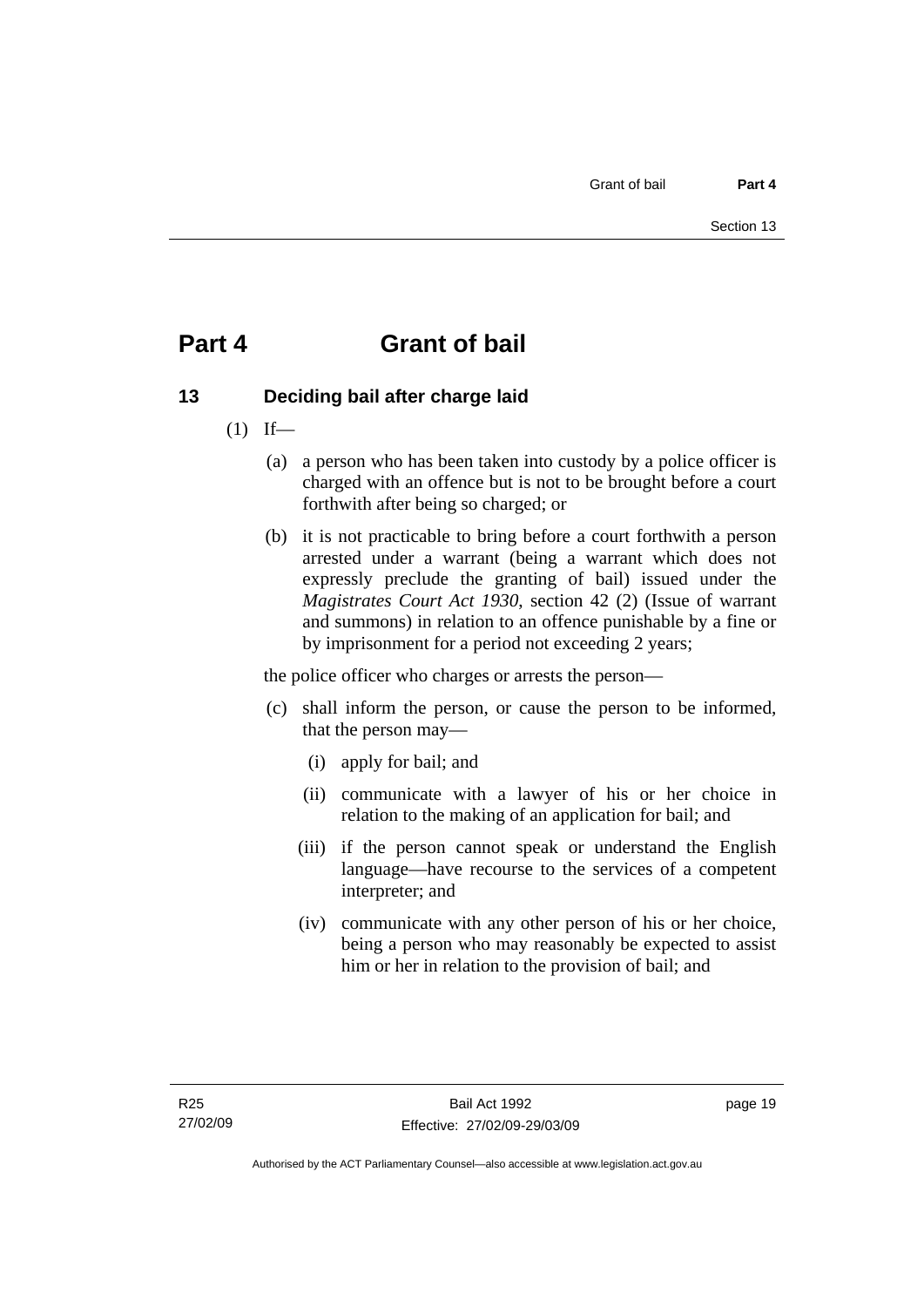#### **Part 4** Grant of bail

and, if the person asks for facilities to do so, shall provide the person with reasonable facilities to enable the person to communicate with a lawyer, such an interpreter or such other person; and

- (d) shall inform the person, or cause the person to be informed of—
	- (i) the applicable bail criteria; and
	- (ii) the conditions subject to which the person may be released on bail; and
- (e) if the person applies for bail—
	- (i) if the police officer is authorised to grant bail to the person—shall consider whether the person should be granted bail; or
	- (ii) in any other case—shall bring the person before an authorised officer.
- (2) If a person is brought before an authorised officer under subsection  $(1)$  (e)  $(ii)$ , the authorised officer shall consider whether the person should be granted bail.
- (3) If, before subsection (1) has been fully complied with in relation to an accused person, an authorised officer is satisfied that it is appropriate to release the person on bail subject only to the person giving an undertaking to appear, the authorised officer may so release the person.
- (4) A police officer who charges or arrests a person may refrain from complying with subsection  $(1)$   $(c)$   $(ii)$ ,  $(iii)$  or  $(iv)$  if the police officer believes on reasonable grounds that it is necessary to do so to prevent—
	- (a) the escape of an accomplice of the accused person; or
	- (b) the loss, destruction or falsification of evidence relating to the offence.

R25 27/02/09

Authorised by the ACT Parliamentary Counsel—also accessible at www.legislation.act.gov.au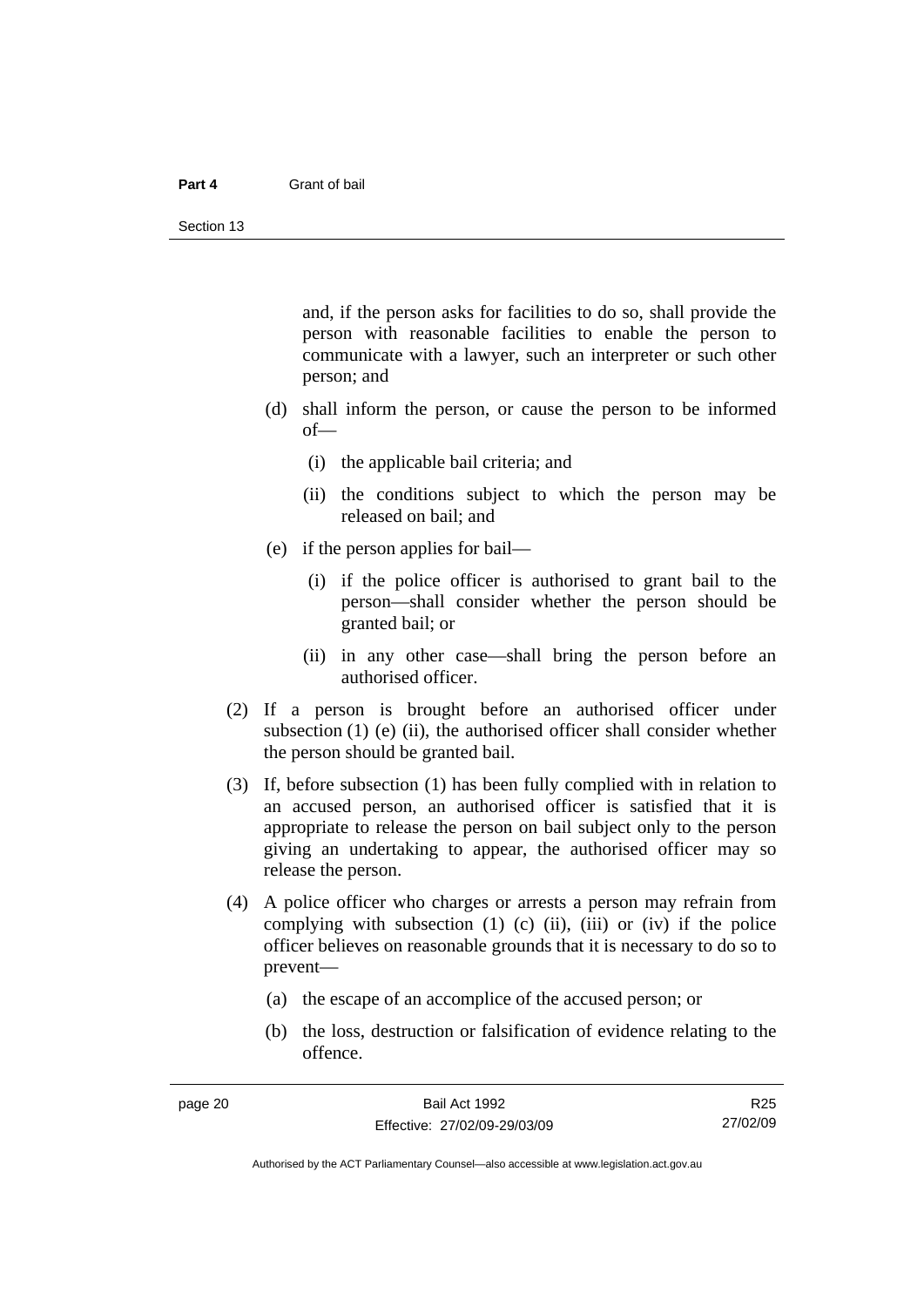<span id="page-26-0"></span> (5) If a police officer who charges or arrests a person refrains from complying with subsection  $(1)$   $(c)$   $(ii)$ ,  $(iii)$  or  $(iv)$  for a reason specified in subsection (4), the police officer shall record, or cause to be recorded, his or her reasons for not so complying.

## **14 Grant of bail by authorised officers**

- (1) Subject to subsection (2), an authorised officer may grant bail in accordance with this Act to an accused person who is present at a police station.
- (2) An authorised officer must not grant bail to a person accused of an offence if—
	- (a) a decision about bail in relation to the offence has been made by a court; or
	- (b) the offence is a domestic violence offence of murder.
	- *Note* A reference to an offence against a territory law includes a reference to a related ancillary offence, eg attempt (see Legislation Act, s 189).

## **15 Deciding of questions of bail by authorised officers**

- (1) An authorised officer who is required to consider whether to grant bail to an accused person shall as soon as reasonably practicable—
	- (a) give—
		- (i) the accused person or a lawyer representing the accused person; and
		- (ii) any police officer involved in the investigation of the offence with which the accused person is charged;

an opportunity to make submissions to the authorised officer about the conditions to which any grant of bail to the accused person should be made subject; and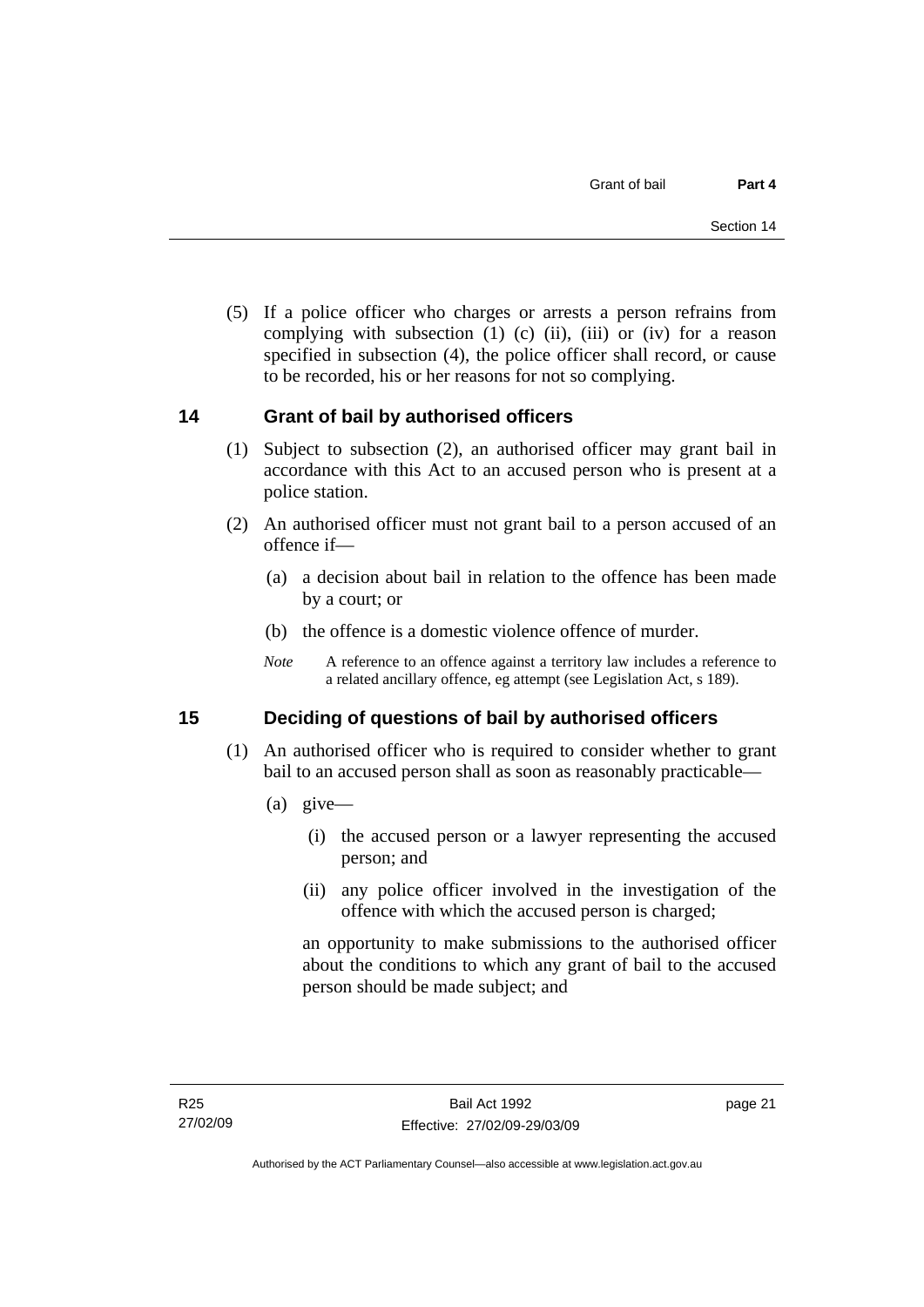- <span id="page-27-0"></span> (b) having regard to those submissions, to the applicable bail criteria and to any other available information that the authorised officer considers relevant and reliable, decide whether the person should be granted bail.
- (2) If the authorised officer is satisfied, having regard to the applicable bail criteria, that—
	- (a) it is appropriate to release the person on the person giving an undertaking to appear; and
	- (b) it is not necessary to impose a bail condition;

the authorised officer shall release the person on the person giving that undertaking.

- (3) If the authorised officer is satisfied, having regard to the applicable bail criteria, that it is not appropriate to grant bail to the accused person without imposing a condition, the authorised officer shall, having regard to—
	- (a) the conditions that may be imposed in granting bail to a person; and
	- (b) the extent to which the imposition of 1 or more bail conditions would be appropriate having regard to the matters mentioned in whichever of section 9F (2), section 22 or section 23 applies to the making of a decision regarding the granting of bail to the accused person;

decide whether to grant bail to the accused person.

#### **16 Notification of decision of authorised officer**

- (1) If an authorised officer decides—
	- (a) to refuse to grant bail to an accused person; or
	- (b) to grant bail to an accused person subject to 1 or more bail conditions;

R25 27/02/09

Authorised by the ACT Parliamentary Counsel—also accessible at www.legislation.act.gov.au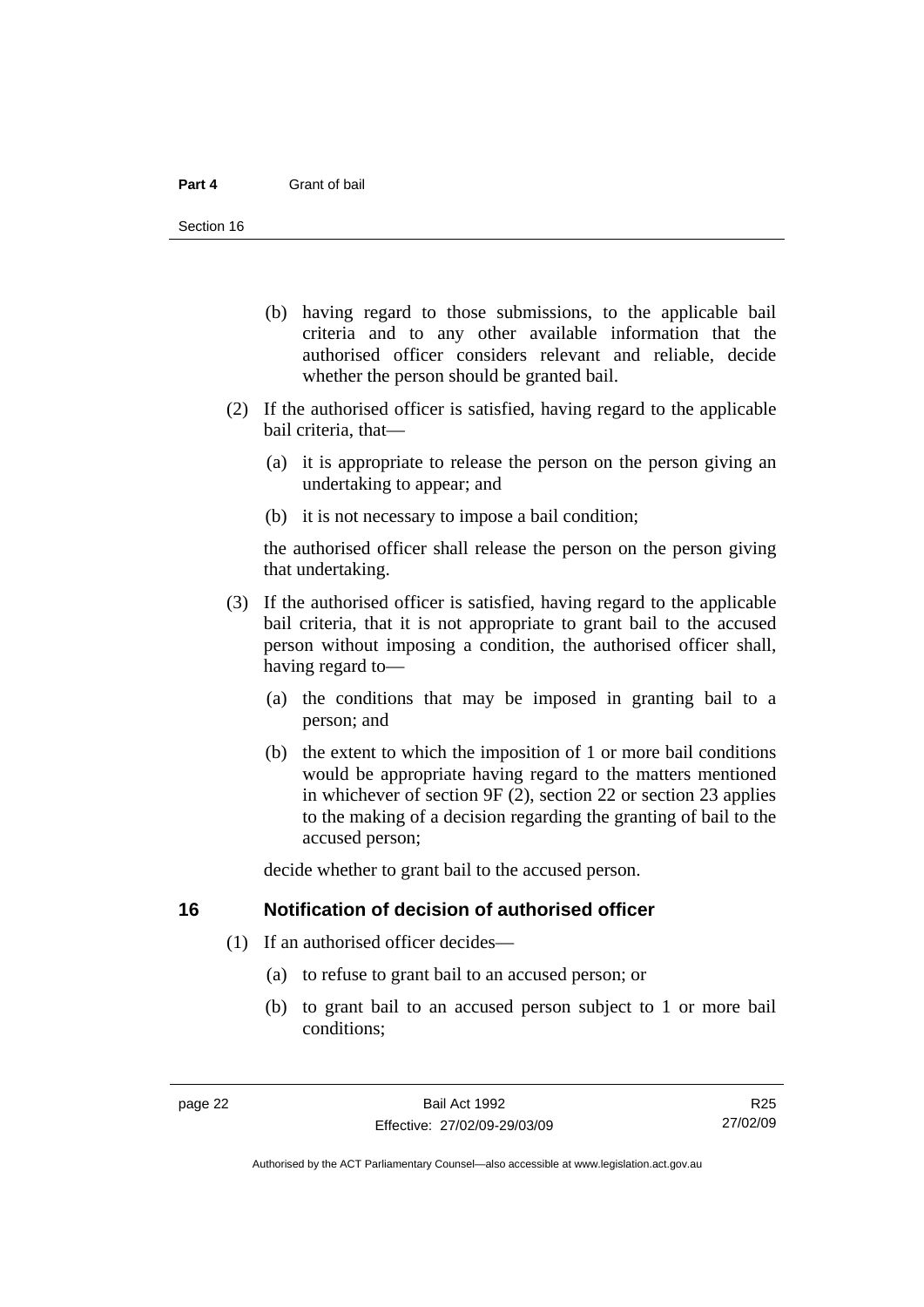the authorised officer shall inform the accused person—

- (c) of his or her decision; and
- (d) the right of the accused person to request a review of the decision under section 38; and
- (e) if bail is refused—that the person is entitled to communicate with a lawyer; and
- (f) if the person would be granted bail subject to 1 or more bail conditions and that bail condition, or those bail conditions, are such that the person is unable or unwilling to comply, or to arrange for compliance, with them—that the person is entitled to communicate with a lawyer.
- (2) An authorised officer shall, on being requested to do so by an accused person in relation to whom the authorised officer has made a decision of the kind referred to in subsection (1) (a) or (b), provide the person with reasonable facilities to communicate with a lawyer.
- (3) An authorised officer who refuses to grant bail to an accused person may refrain from complying with subsection (1) (e) or (f) and subsection (2) if the authorised officer believes on reasonable grounds that it is necessary to do so to prevent—
	- (a) the escape of an accomplice of the accused person; or
	- (b) the loss, destruction or falsification of evidence relating to the offence.
- (4) If an authorised officer refrains from complying with subsection  $(1)$  (e) or  $(f)$  and subsection  $(2)$  for a reason mentioned in subsection (3), the authorised officer shall record, or cause to be recorded, his or her reasons for not complying.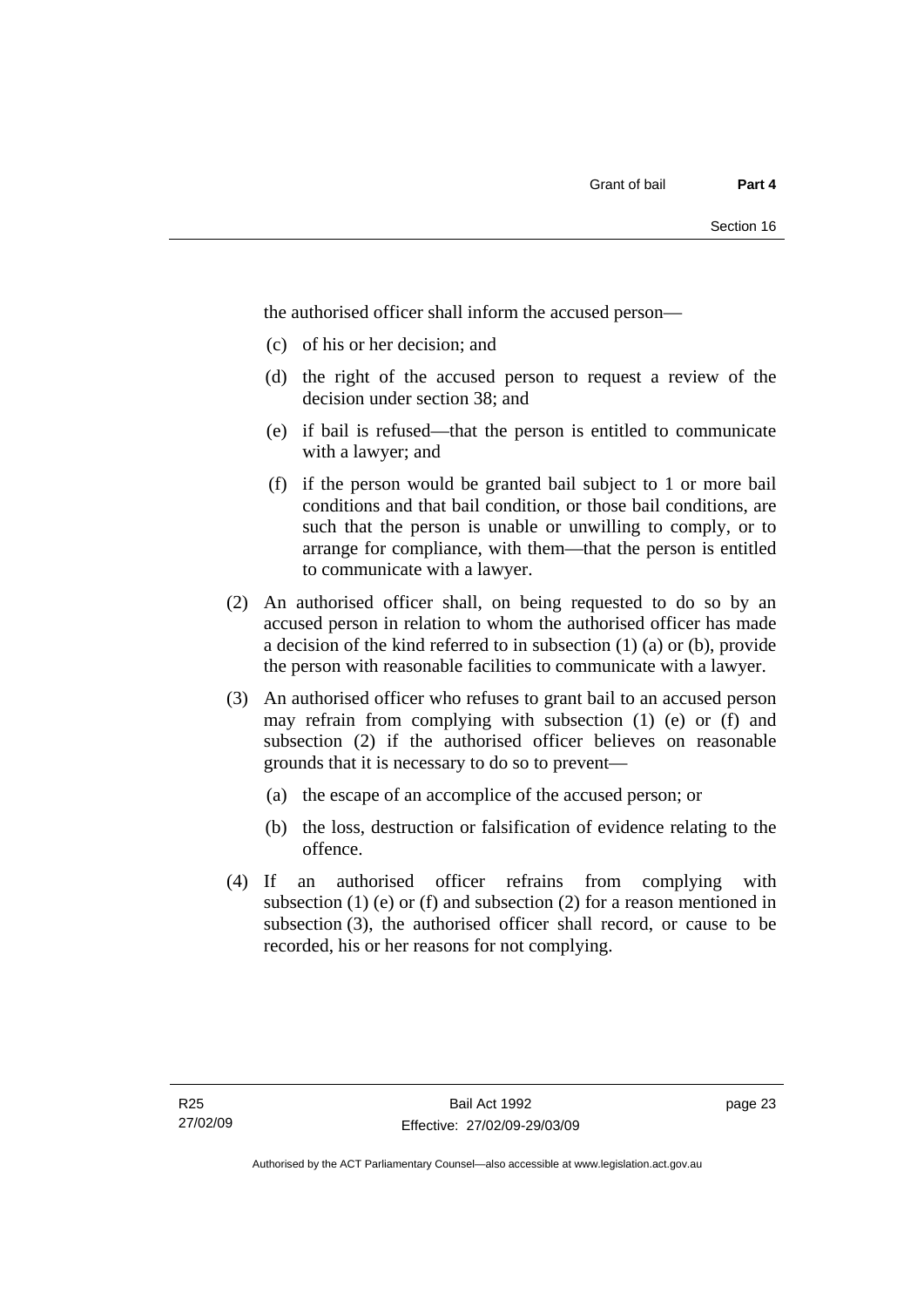<span id="page-29-0"></span>Section 17

- (5) If an authorised officer decides to grant bail to an accused person in relation to a domestic violence offence, the officer must take reasonable steps to tell each protected person, as soon as practicable, about the decision and, if the accused person is granted bail subject to a bail condition, about the condition.
- (6) If an authorised officer decides not to grant bail to an accused person in relation to a domestic violence offence, the officer must tell each protected person about the decision.
- (7) In this section:

*protected person*, in relation to a domestic violence offence, means—

- (a) if the conduct making up the offence was directed at a child—a person with parental responsibility for the child; or
- (b) if the conduct making up the offence was directed at someone else—the person at whom the conduct was directed.

#### **17 Charged people in custody to be brought before court**

An accused person who—

- (a) has been taken into custody and charged with an offence; and
- (b) is refused bail by an authorised officer or is not released on bail granted by an authorised officer;

shall be brought before a court as soon as practicable after the person has been taken into custody and, in any case, within 48 hours after having been taken into custody.

### **18 Facilities to be provided to accused people**

 (1) If an accused person in police custody is to be brought, for the first time in relation to the offence, before a court more than 4 hours after the person came into custody—

R25 27/02/09

Authorised by the ACT Parliamentary Counsel—also accessible at www.legislation.act.gov.au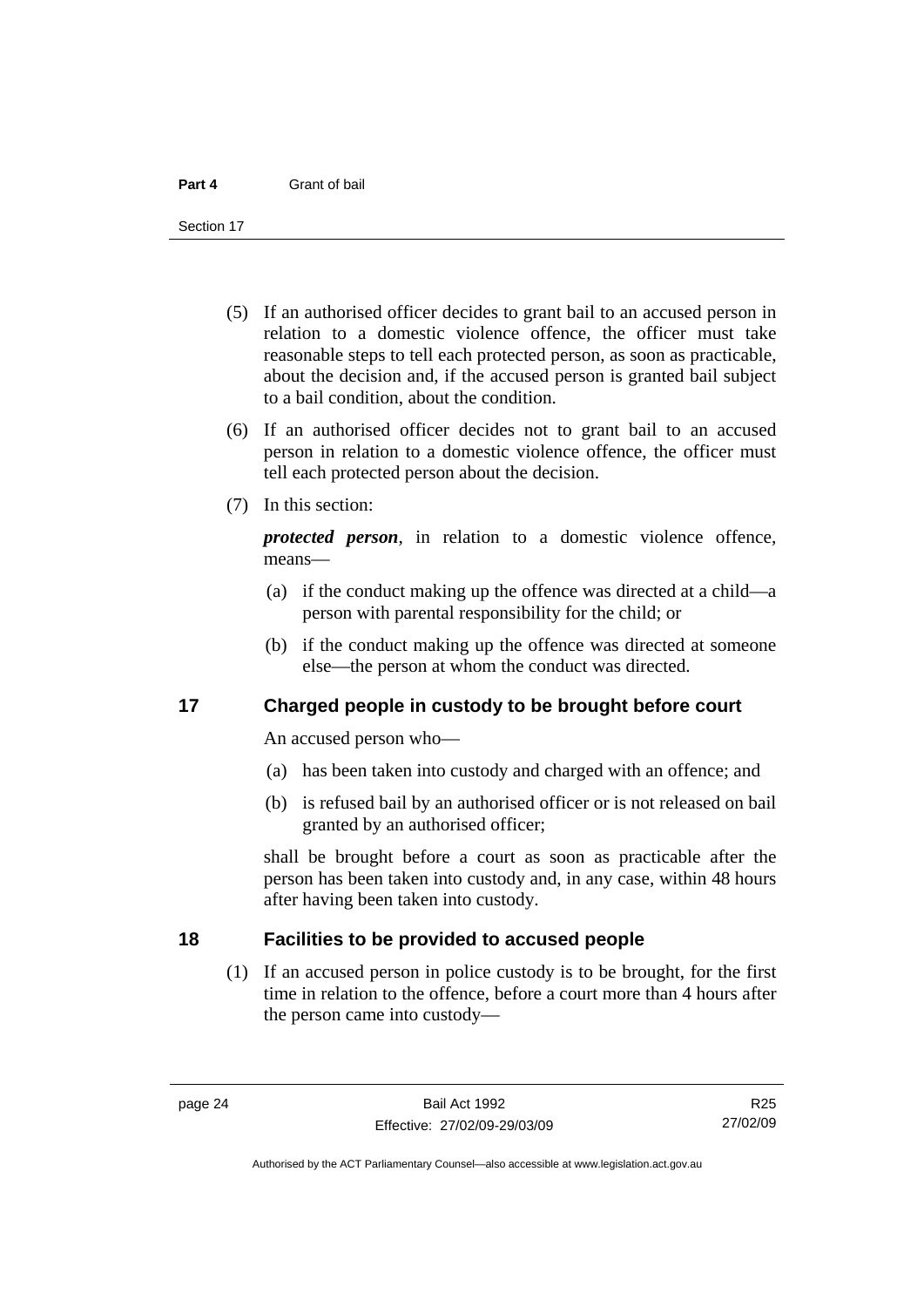- <span id="page-30-0"></span> (a) the police officer for the time being in charge of the police station where the person is in custody; or
- (b) if the person is not in custody at a police station—the police officer who has custody of the person;

shall, if it is reasonably practicable to do so, cause the person to be provided with, and allowed to use—

- (c) facilities to enable the accused person to wash, shower or bathe and (if appropriate) to shave; and
- (d) facilities to enable the accused person to change his or her clothing.
- (2) Nothing in subsection (1) requires a police officer, the Territory or the Commonwealth to provide clothing for the accused person unless the clothing is brought to the police station or other place where the accused person is in custody by a member of the accused person's family or some other person.

## **19 General provisions relating to court bail**

- (1) Subject to section 20, a court may—
	- (a) grant bail to an accused person who is being held in custody in relation to the offence with which the person has been charged; or
	- (b) enlarge, vary or revoke bail granted to an accused person.
- (2) There is no limit to the number of applications in relation to bail that may be made to a court by a person accused of an offence.
- (3) All applications to a court in relation to bail shall be dealt with as soon as is reasonably practicable.
- (4) Notwithstanding the provisions of subsections (2) and (3), a court may refuse to entertain an application in relation to bail if it is satisfied that the application is frivolous or vexatious.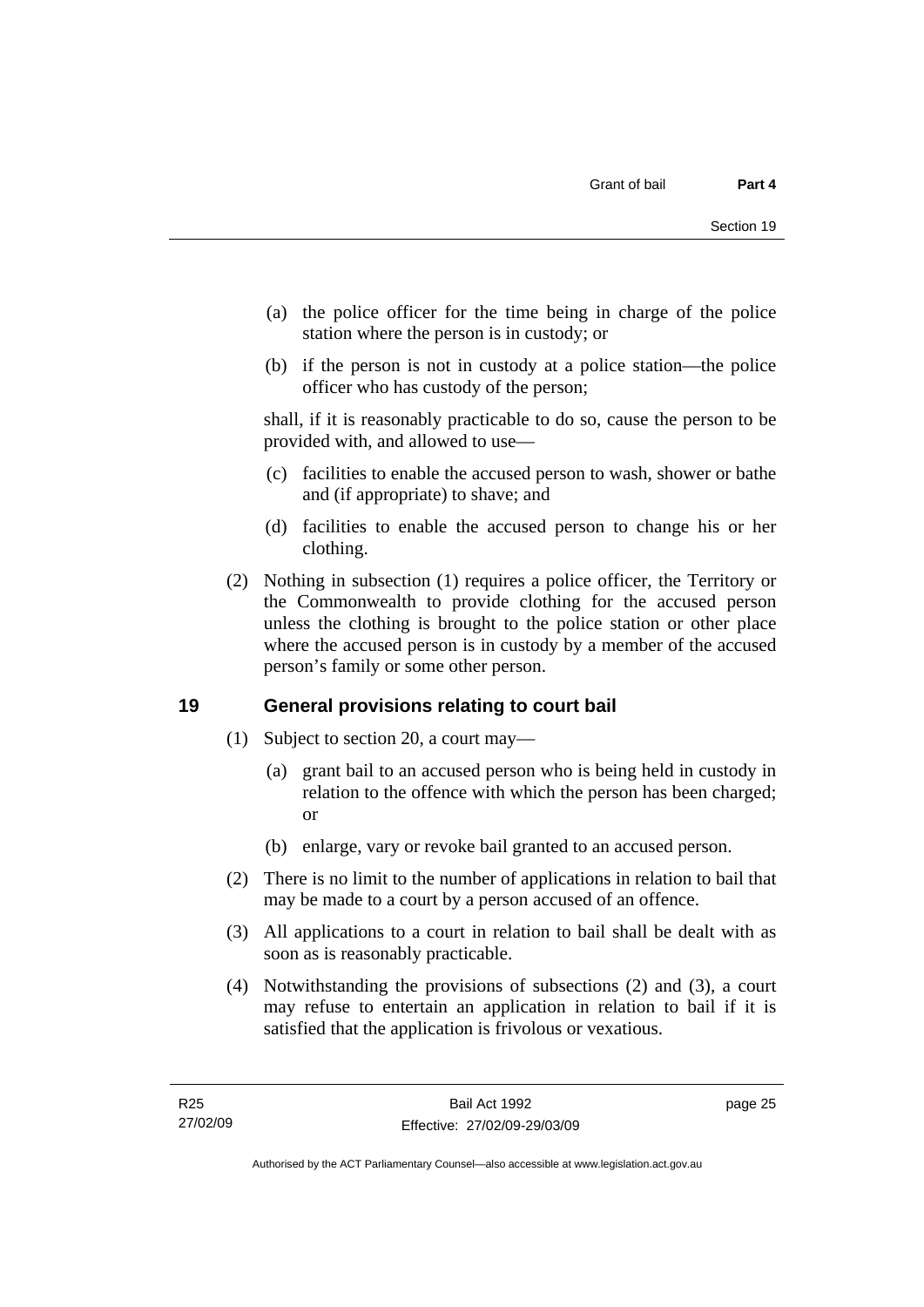<span id="page-31-0"></span>Section 20

- (5) If a court has made a decision in relation to an application for bail by an accused person, a court may only consider a further application for bail by the accused person if—
	- (a) the accused person was not represented by a lawyer at the hearing of his or her first application to a court for bail in relation to the offence with which the person is charged; or
	- (b) the accused person can show—
		- (i) that since the most recent application to a court for bail there has been a significant change in circumstances relevant to the granting of bail; or
		- (ii) that there is fresh evidence or information of material significance to the granting of bail to the person that was unavailable on the most recent application to a court for bail.
- (6) In deciding whether to grant bail to an accused person, a court may have regard to any information it considers relevant and reliable.

#### **20 Limitations on power of magistrate**

- (1) A magistrate must not grant bail to a person under section 19 in relation to an offence if the person has appeared before the Supreme Court—
	- (a) after the person's committal for trial or sentence for the offence; or
	- (b) on appeal against a conviction, order or sentence imposed on the person for the offence.
- (2) A magistrate must not enlarge, vary or revoke bail granted to an accused person following the person's committal for trial.

R25 27/02/09

Authorised by the ACT Parliamentary Counsel—also accessible at www.legislation.act.gov.au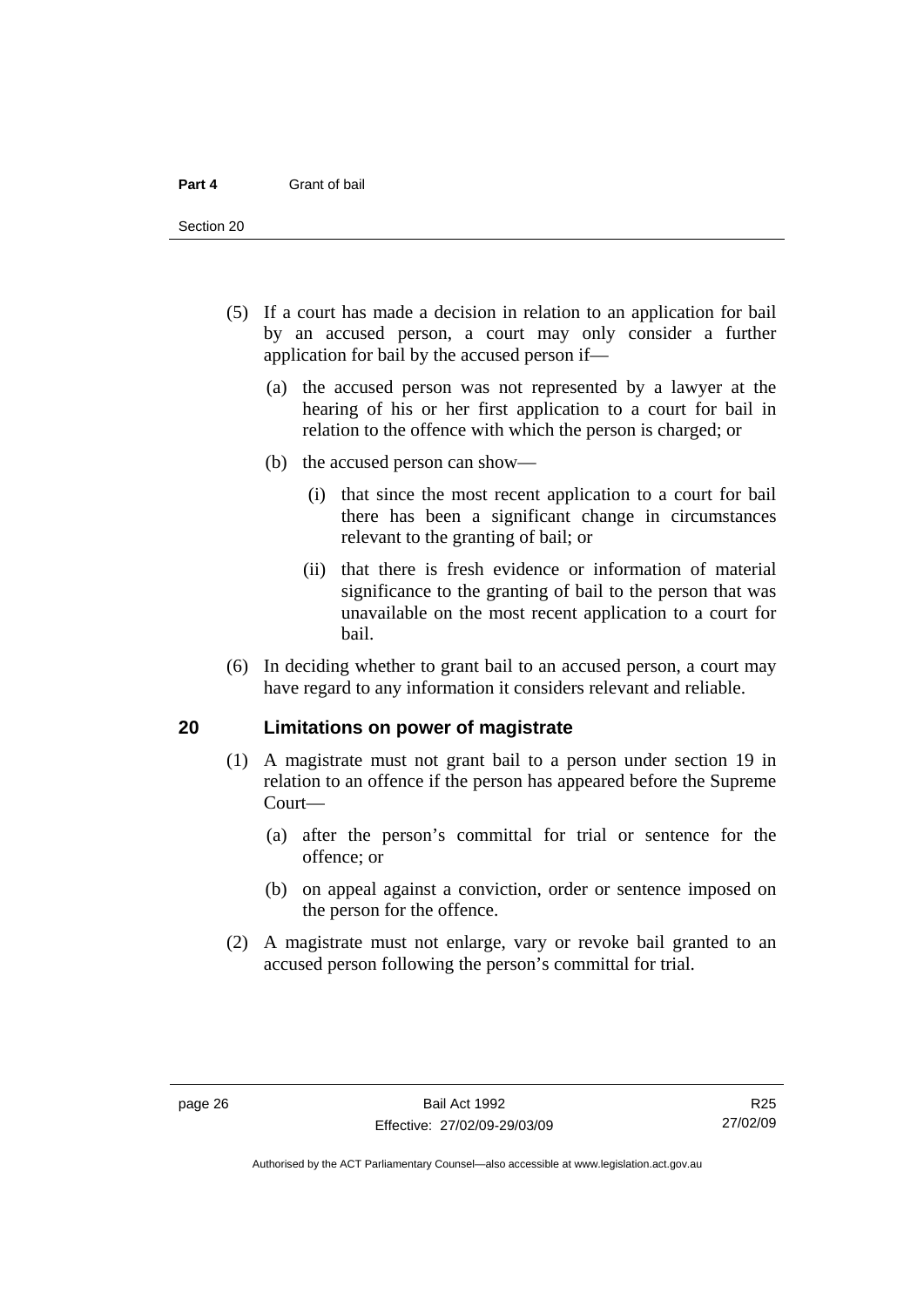#### <span id="page-32-0"></span>**21 Bail in relation to several offences**

If an accused person has been charged with 2 or more offences for which bail may be granted and is being held in custody in relation to those offences—

- (a) a court or an authorised officer shall, in considering whether to grant bail to the accused person, have regard to all the offences with which the person stands charged; and
- (b) if the court or authorised officer decides that the accused person should be granted bail—
	- (i) the accused person shall be granted bail in relation to all the offences with which the person has been charged for which bail may be granted; and
	- (ii) the accused person need give only 1 undertaking to appear in relation to all the offences with which the person has been charged for which bail may be granted; and
	- (iii) if the accused person is granted bail subject to conditions—the conditions shall apply in relation to each offence with which the accused person is charged for which bail may be granted.

#### **22 Criteria for granting bail to adults**

- (1) In making a decision about the grant of bail to an adult in relation to an offence, a court or authorised officer must consider—
	- (a) the likelihood of the person appearing in court in relation to the offence; and
	- (b) the likelihood of the person, while released on bail—
		- (i) committing an offence; or
		- (ii) harassing or endangering the safety or welfare of anyone; or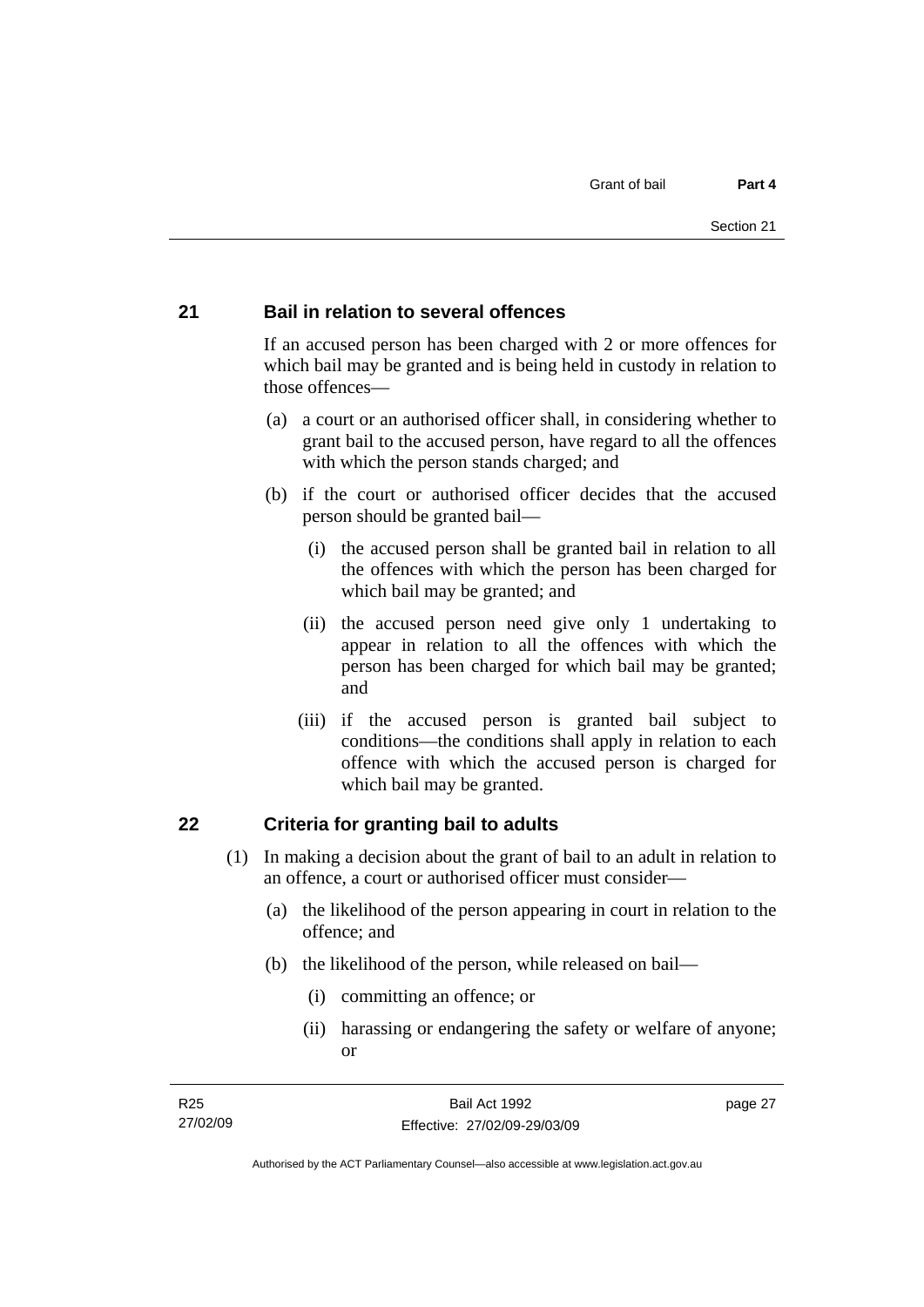Section 22

- (iii) interfering with evidence, intimidating a witness, or otherwise obstructing the course of justice, in relation to the person or anyone else; and
- (c) the interests of the person.

#### **Examples for par (c)**

- 1 the need of the person for physical protection
- 2 the period that the person may be held in custody if bail is refused and the conditions under which the person would be held
- *Note* An example is part of the Act, is not exhaustive and may extend, but does not limit, the meaning of the provision in which it appears (see Legislation Act, s 126 and s 132).
- (2) Also, if the person is convicted of an indictable offence, or the elements of an indictable offence are proven in relation to the person, but the person has not been sentenced, a court must consider the likelihood of the person being given a sentence of imprisonment.
- (3) In considering the matters mentioned in subsection (1) or (2), the court or authorised officer may have regard to any relevant matter, including—
	- (a) the nature and seriousness of the offence; or
	- (b) the person's character, background and community ties; or
	- (c) the likely effect of a refusal of bail on the person's family or dependants; or
	- (d) any previous grants of bail to the person; or
	- (e) the strength of the evidence against the person.

#### **Example**

In considering under subsection (1) the likelihood of the person appearing in court in relation to the offence, the court or authorised officer may have regard to whether the person failed to comply with a bail condition previously.

R25 27/02/09

Authorised by the ACT Parliamentary Counsel—also accessible at www.legislation.act.gov.au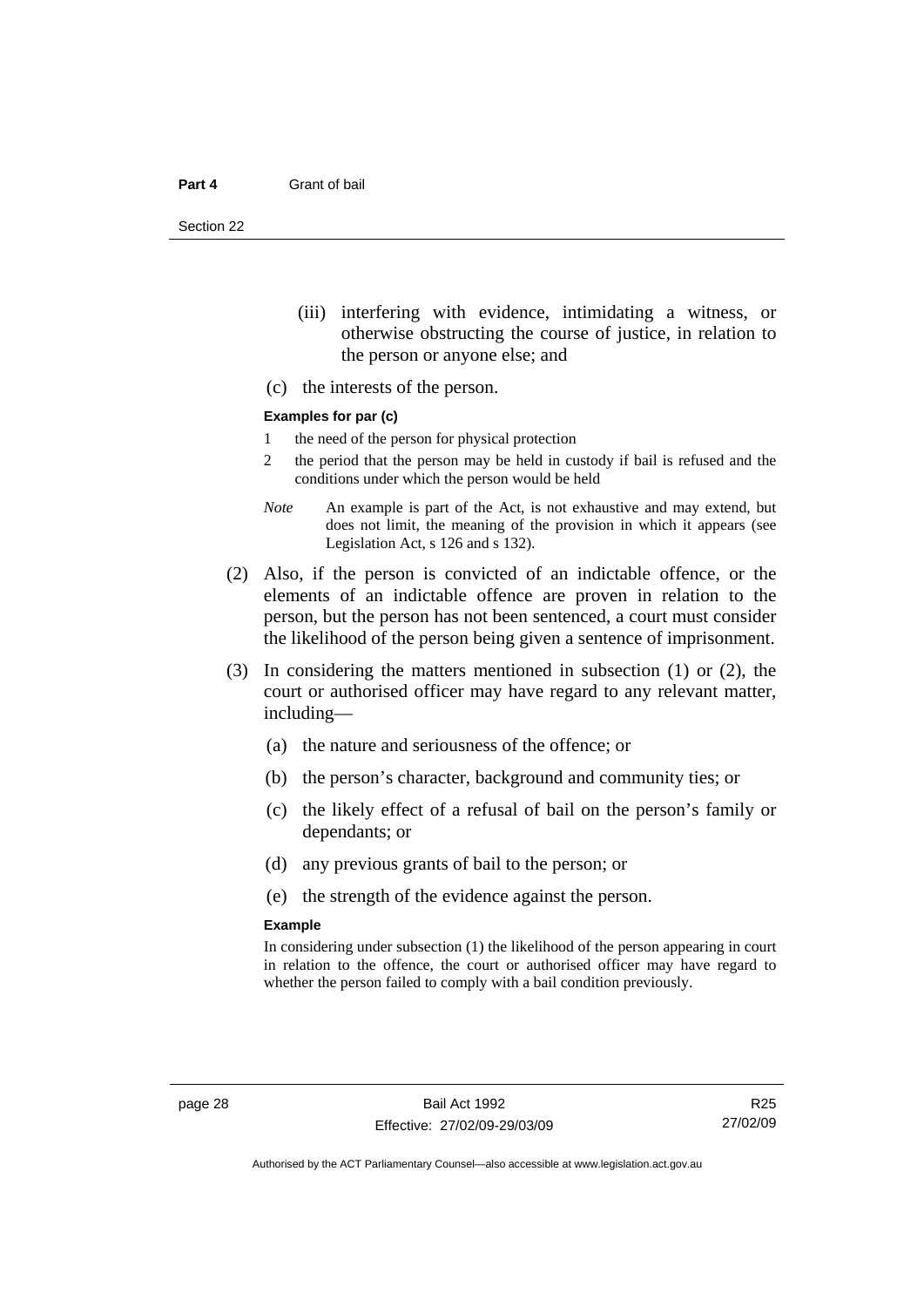<span id="page-34-0"></span> (4) The reference in subsection (1) (b) (i) to an *offence* includes a reference to an offence against a law of the Commonwealth, a State or another Territory (including an external territory).

## **23 Criteria for granting bail to children**

- (1) In making a decision about the grant of bail to a child in relation to an offence, a court or authorised officer must consider—
	- (a) the matters mentioned in section 22 (1) (a) and (b), (2) and (3); and
	- (b) the principles in the *Children and Young People Act 2008*, section 94 (Youth justice principles); and
	- (c) if the decision is being made by a court and a report has been given to the court under the *Court Procedures Act 2004*, section 74D (Court may order report about young person) in relation to the child—the report.
- (2) In addition, the court or authorised officer must consider, as a primary consideration, the best interests of the child.

## **23A Victim's concern about need for protection**

- (1) If a court is making a decision about the grant of bail to an accused person—
	- (a) the prosecutor must tell the court about any concern of which the prosecutor is aware expressed by a victim about the need for protection from violence or harassment by the accused person; and
	- (b) the court must receive any submission in relation to the concern and consider it in the context of the matter mentioned in section 22 (1) (b).
- (2) If an authorised officer who is making a decision about the grant of bail to an accused person is aware that a victim has expressed concern about the need for protection from violence or harassment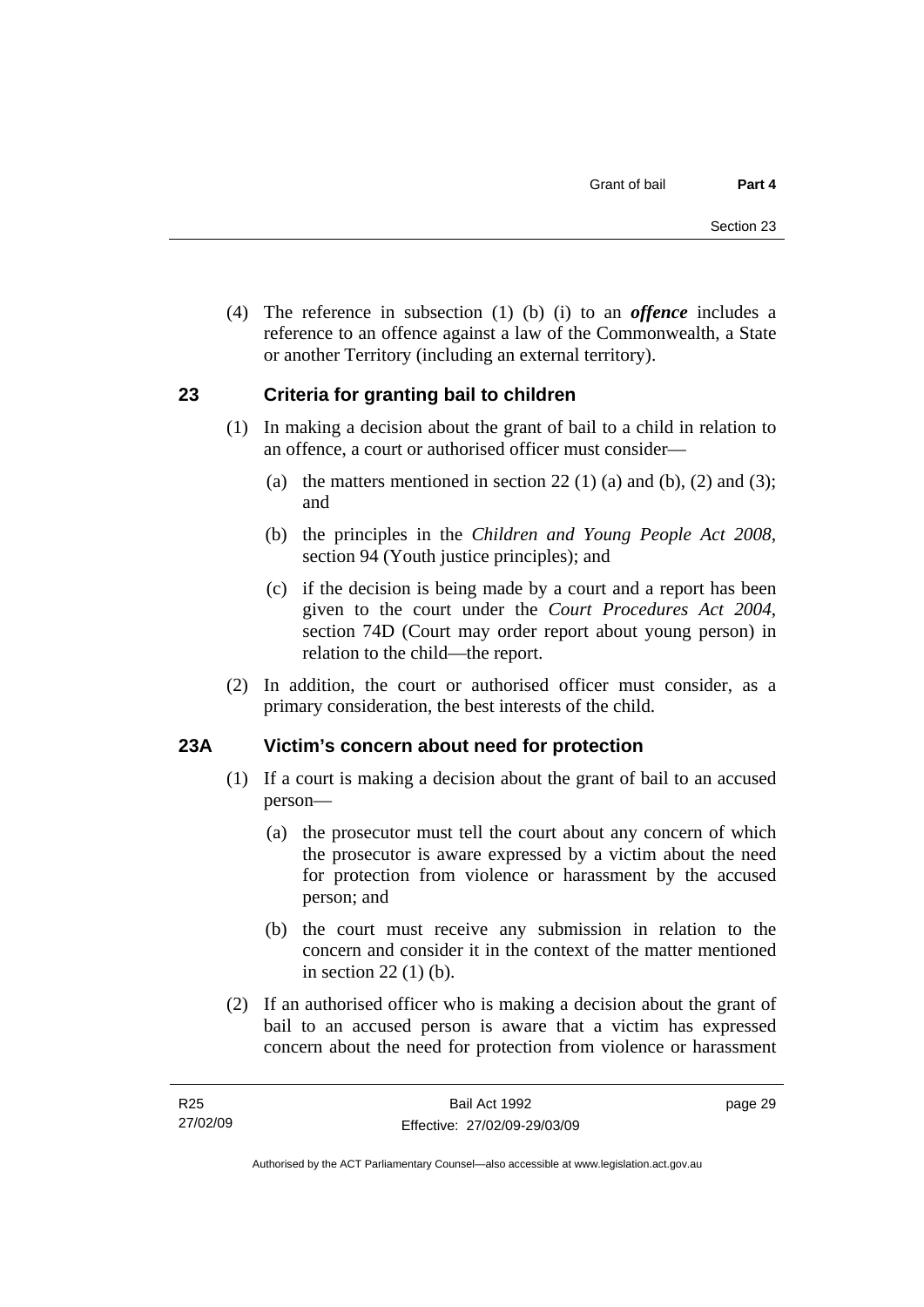#### **Part 4** Grant of bail

Section 23A

by the accused person, the authorised officer must consider that concern in the context of the matters mentioned in section 9F (Domestic violence offence—bail by authorised officer) and section 22 (1) (b).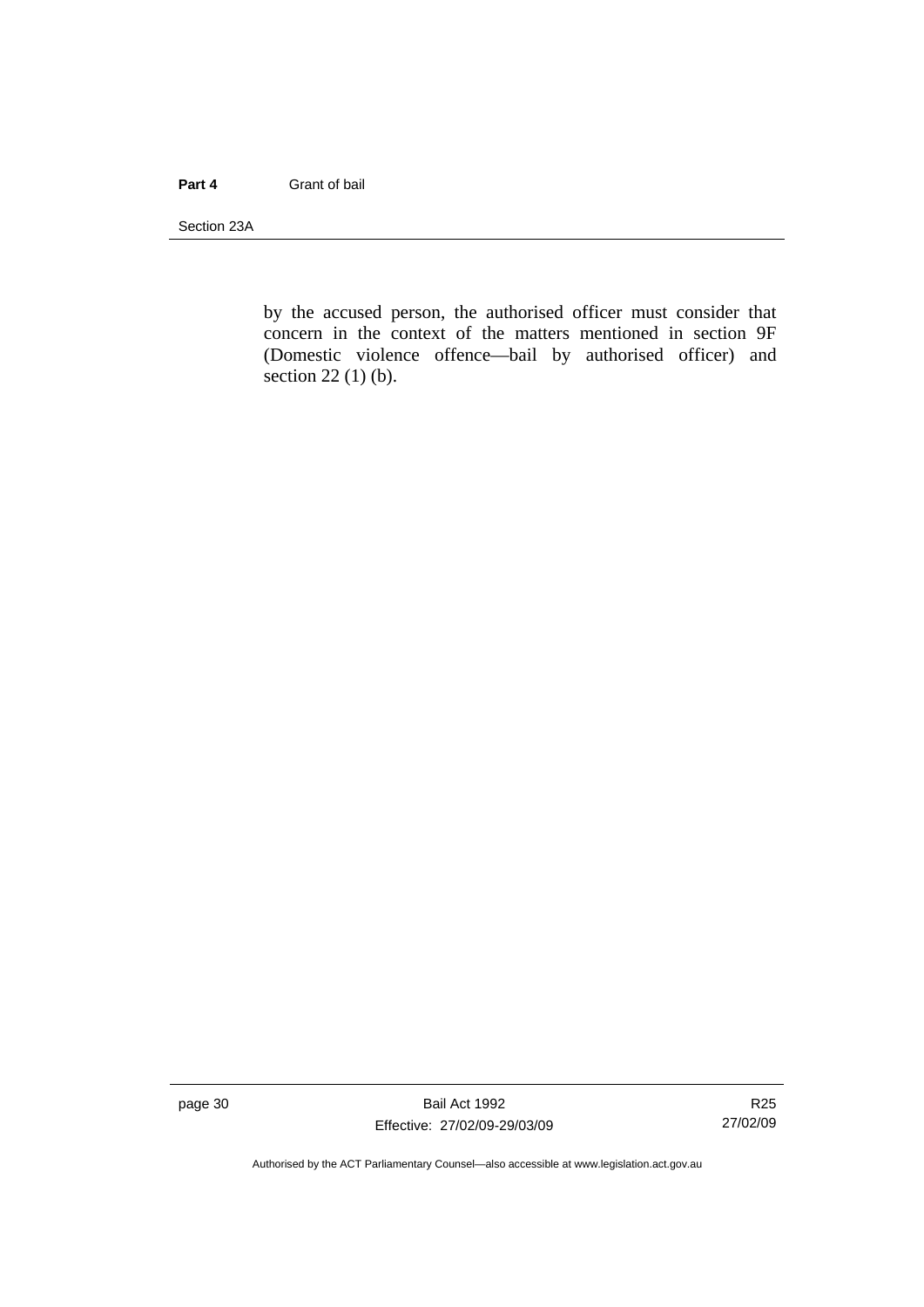# **Part 5 Bail conditions and undertakings to appear**

#### **24 Conditions of bail**

A court or an authorised officer may grant bail without imposing conditions or subject to bail conditions imposed—

- (a) for a court—by order; or
- (b) for an authorised officer—in writing.

#### **25 Conditions on which bail may be granted to adults**

- (1) The following conditions may be imposed on a grant of bail to an adult:
	- (a) conditions about the person's conduct while released on bail;
	- (b) a condition that the person, an acceptable person or each of a number of acceptable people—
		- (i) pays to the Territory a stated amount if the person fails to appear in court in accordance with his or her undertaking; or
		- (ii) gives acceptable security for the payment to the Territory of a stated amount if the person fails to appear in court in accordance with his or her undertaking;
		- *Note* For acceptable people and acceptable security, see s 32.
	- (c) a condition that the person, an acceptable person or each of a number of acceptable people—
		- (i) deposits a stated amount with a court or authorised officer; and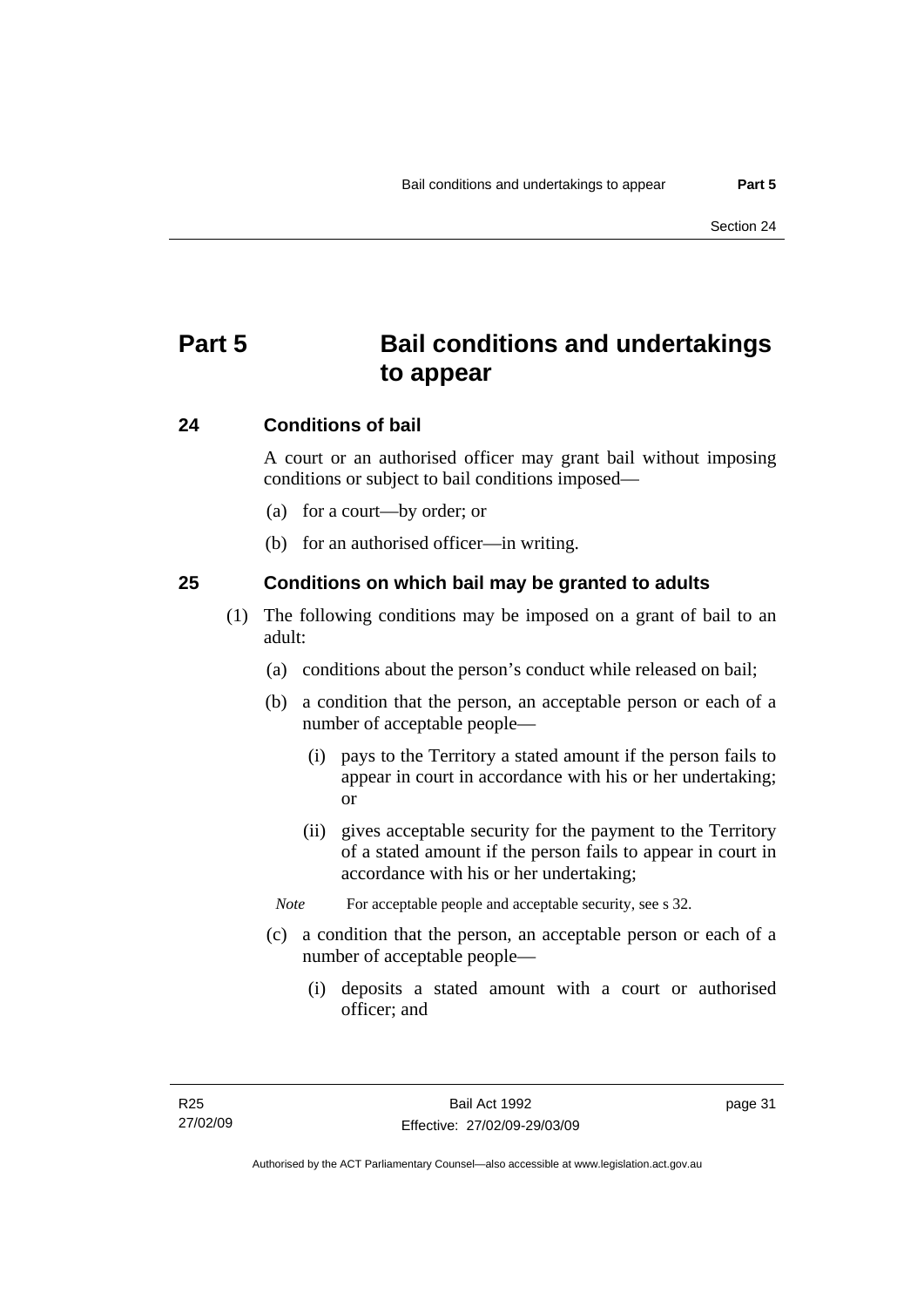Section 25

- (ii) forfeits the amount if the person fails to appear in court in accordance with his or her undertaking.
- (2) With the consent of a person who makes a deposit or gives security under subsection  $(1)$  (b)  $(ii)$  or  $(c)$ , it may be a condition of bail that the deposit or security continues to apply if bail is continued.
- (3) It must not be a condition of bail that a person gives consent under subsection (2).
- (4) Without limiting subsection (1) (a), the requirements that an accused person may be required to observe relating to his or her conduct while released on bail include—
	- (a) a requirement that the accused person report periodically, or at specified times, at a stated place; and
	- (b) a requirement that the accused person reside at a stated place; and
	- (c) a requirement that the person undergo psychiatric treatment or other medical treatment; and
	- (d) a requirement that the accused person participate in a program of personal development, training or rehabilitation; and
	- (e) a requirement that the person—
		- (i) accept supervision by the chief executive; and
		- (ii) comply with any reasonable direction of the chief executive; and

#### **Examples of directions**

- 1 a direction to attend a program
- 2 a direction to comply with a mental health assessment or treatment order made by the ACAT
- 3 a direction to attend drug or alcohol counselling
- *Note* An example is part of the Act, is not exhaustive and may extend, but does not limit, the meaning of the provision in which it appears (see Legislation Act, s 126 and s 132).

R25 27/02/09

Authorised by the ACT Parliamentary Counsel—also accessible at www.legislation.act.gov.au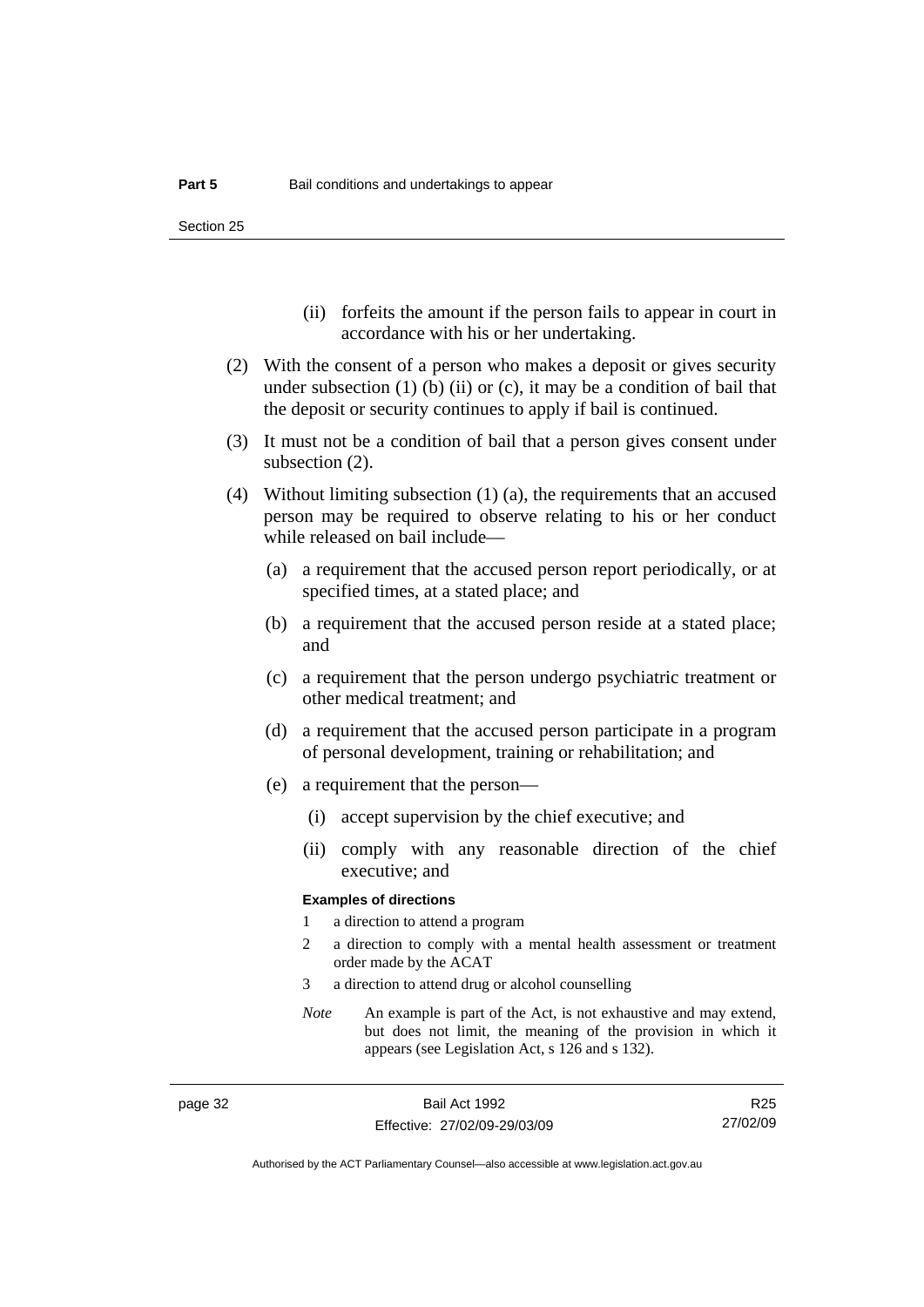- (f) for a person (the *accused person*) charged with a domestic violence offence—
	- (i) a requirement that the accused person not contact, harass, threaten or intimidate, or cause someone else to contact, harass, threaten or intimidate, a stated person; or
	- (ii) a requirement that the accused person not be on premises where a stated person lives or works; or
	- (iii) a requirement that the accused person not be on or near premises where a stated person is likely to be; or
	- (iv) a requirement that the accused person not be in a stated place; or
	- (v) a requirement that the accused person not be within a stated distance of a stated person; or
	- (vi) if the accused person lives with someone—a requirement that the accused person not enter or remain at the home if the accused person is under the influence of alcohol or another drug.
- (5) A court or an authorised officer shall, in considering conditions for the release on bail of an accused person who is an adult, consider the conditions for the release of that person in the sequence in which they appear in subsection (1).
- (6) A court or an authorised officer, in granting bail to an accused person who is an adult—
	- (a) shall not impose a condition mentioned in subsection (1) unless the court or authorised officer is of the opinion that the imposition of the condition is necessary to secure 1 or more of the following purposes:
		- (i) the attendance of the person before a court from time to time as required in relation to the offence in relation to which bail is being granted;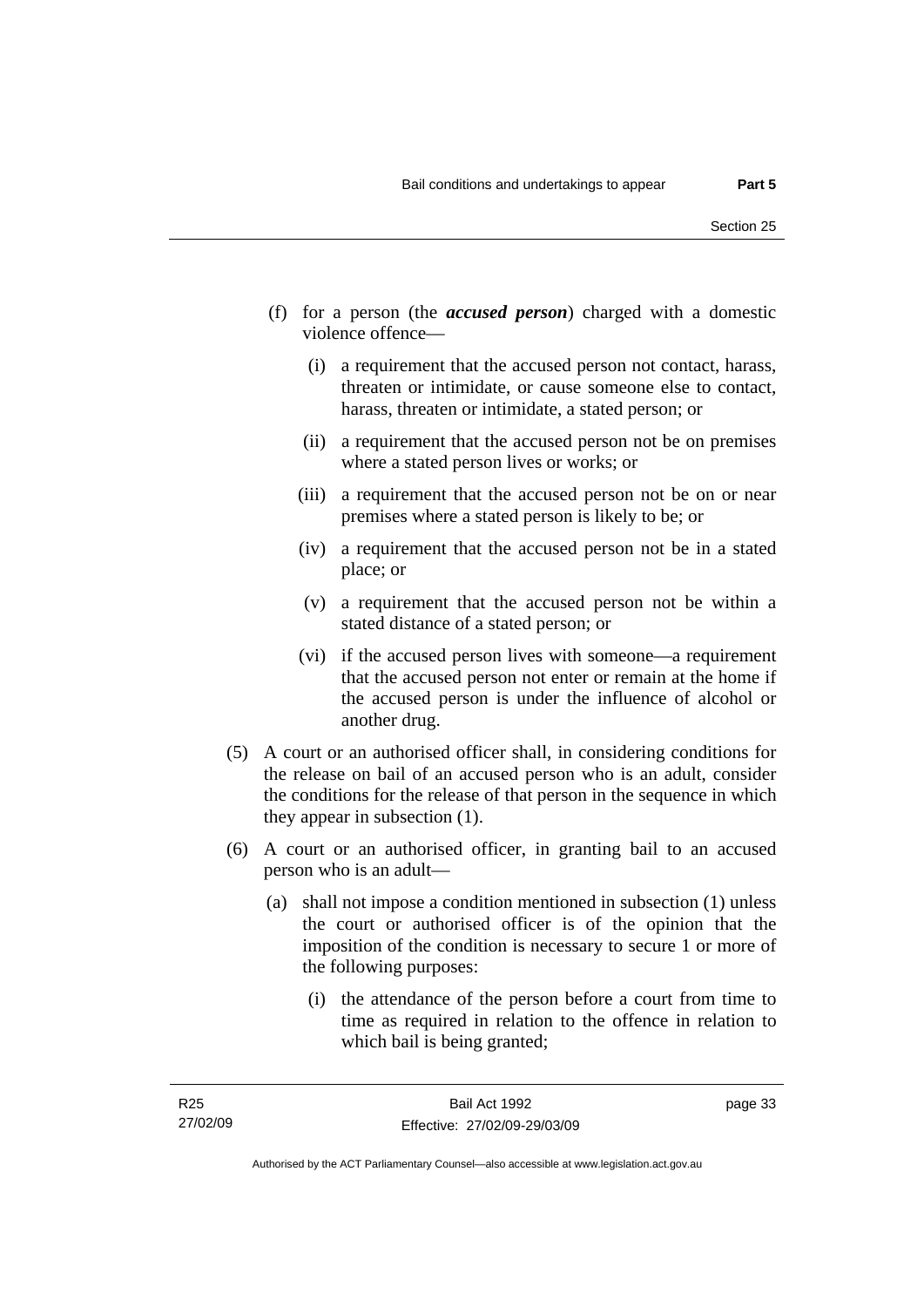- (ii) the protection from harm of the accused person or any other person;
- (iii) the prevention of the accused person from committing an offence while at liberty on bail;
- (iv) the prevention of the accused person from interfering with evidence, intimidating witnesses or otherwise obstructing the course of justice whether in relation to himself or herself or anyone else; and
- (b) shall not, except at the request of the accused person, impose a condition, or a combination of conditions, that impose obligations that are more onerous than necessary to secure the purposes referred to in paragraph (a) for which the condition or combination of conditions is imposed.
- (7) A court or an authorised officer, in granting bail to an accused person on a condition referred to in subsection (1) (b) or (c) shall not require the accused person to give an acceptable security for a stated sum, or to deposit a stated sum with the court or authorised officer, if the court or authorised officer has reasonable grounds for believing that the accused person does not have the means to provide such a security or make the deposit, as the case may be.
- (8) If a court or an authorised officer grants bail to an accused person on a condition mentioned in subsection (1) and the accused person satisfies the court or authorised officer that the person is unable to comply with that condition, the court or authorised officer shall—
	- (a) refuse bail; or
	- (b) grant the accused person bail subject to such other condition mentioned in subsection (1) as the authorised officer or the court believes the accused person will be able to comply with and will secure the purposes mentioned in subsection (6) (a).

R25 27/02/09

Authorised by the ACT Parliamentary Counsel—also accessible at www.legislation.act.gov.au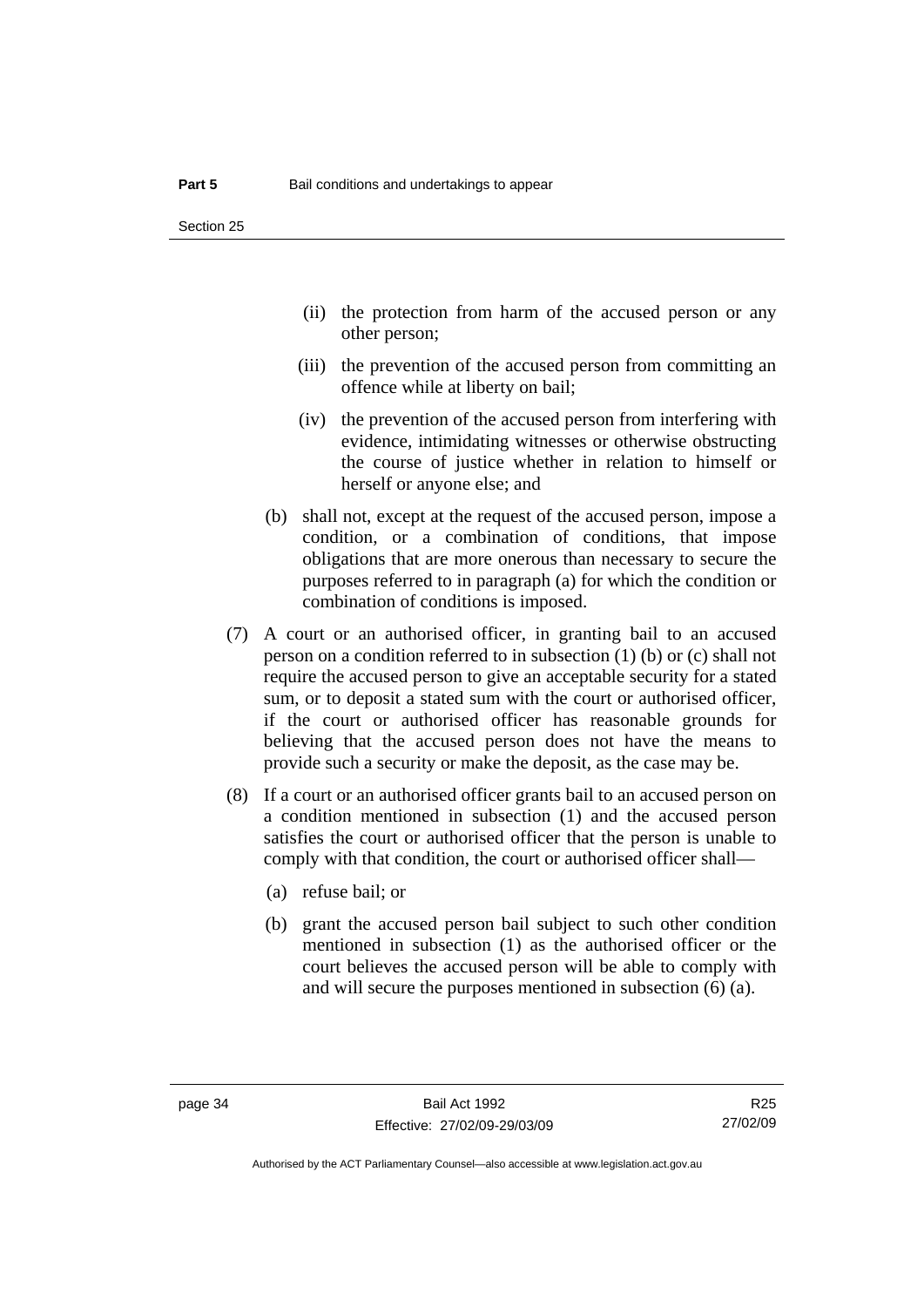(9) In this section:

#### *premises* includes—

- (a) any land; and
- (b) any structure, building, vehicle, vessel or place (whether built on or not); and
- (c) any part of such a structure, building, vehicle, vessel or place.

### **25A Supervision condition when offence committed as young person**

- (1) This section applies if—
	- (a) a condition is imposed on the grant of bail to an accused person under section 25 (4) (e); and
	- (b) the accused person is at least 18 years old but less than 21 years old; and
	- (c) the accused person was under 18 years old when the offence to which the grant of bail relates was committed.
- (2) The chief executive responsible for this Act and the chief executive responsible for the *Children and Young People Act 2008* must decide which of them is to be the responsible chief executive for matters relating to the supervision of the accused person.

### **26 Conditions on which bail may be granted to children**

- (1) The following conditions may be imposed on the grant of bail to a child—
	- (a) the conditions mentioned in section 25 (1) (other than a requirement mentioned in section 25 (4) (e)); and
	- (b) any other conditions that the court or authorised officer considers appropriate—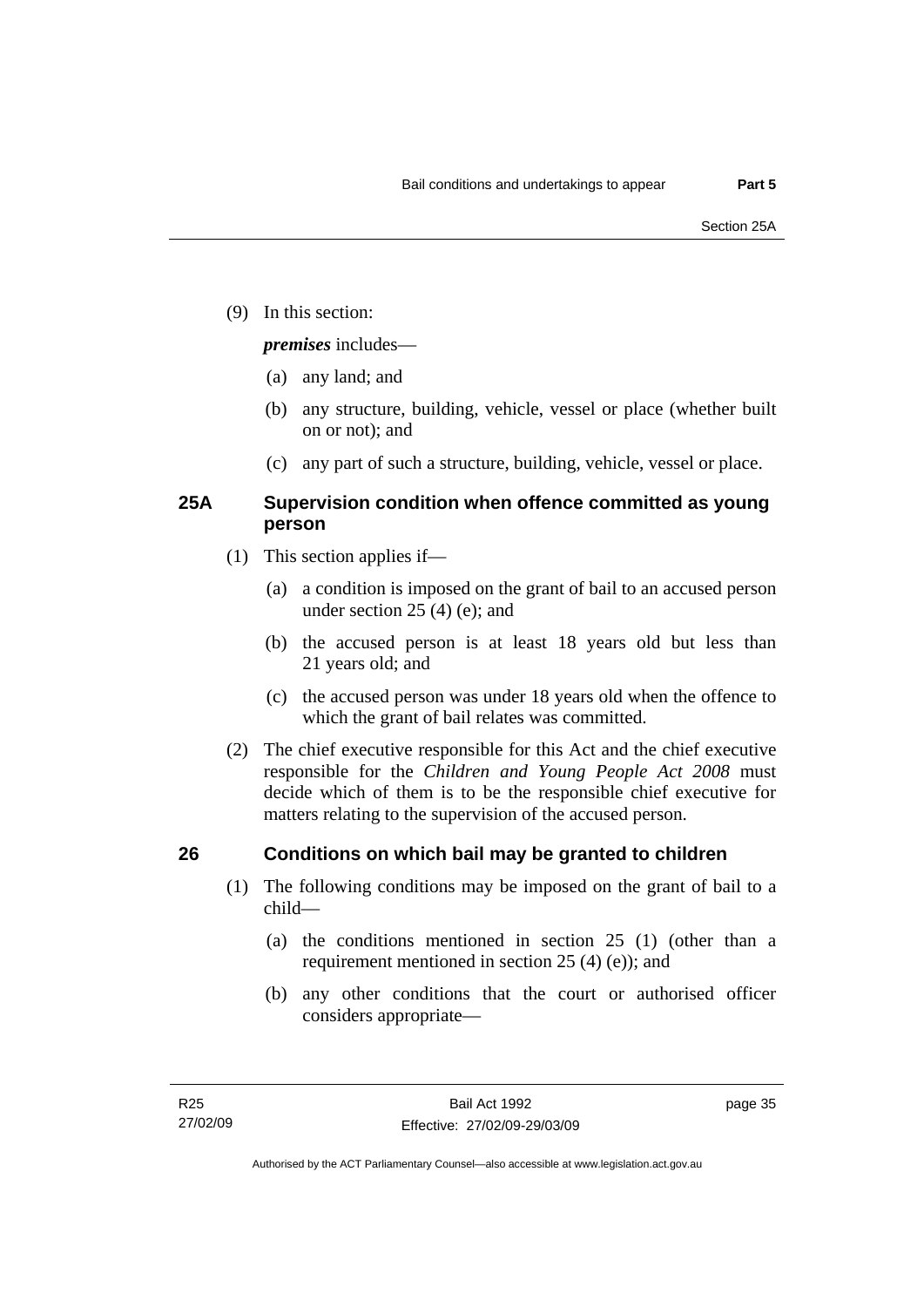- (i) having regard to the principles in the *Children and Young People Act 2008*, section 94; and
- (ii) considering, as a primary consideration, the best interests of the child.
- (2) Without limiting section 25 (1), the requirements that a child may be required to comply with about his or her conduct while released on bail include a requirement that the child—
	- (a) accept supervision by the chief executive under the *Children and Young People Act 2008*; and
	- (b) comply with any reasonable direction of the chief executive.

#### **Examples of directions**

- 1 a direction to attend a program
- 2 a direction to comply with a mental health assessment or treatment order made by the ACAT
- 3 a direction to attend drug or alcohol counselling.
- *Note* An example is part of the Act, is not exhaustive and may extend, but does not limit, the meaning of the provision in which it appears (see Legislation Act, s 126 and s 132).
- (3) A court or an authorised officer shall, in considering the release on bail of an accused person who is a child, consider the conditions for the release of the person that are mentioned in section 25 (1) in the sequence in which they are mentioned in that subsection.
- (4) A court or an authorised officer, in granting bail to an accused person who is a child—
	- (a) may not impose a condition referred to in section 25 (1) unless the court or the authorised officer is of the opinion that the imposition of the condition is—
		- (i) necessary to secure 1 or more of the purposes mentioned in section 25 (6) (a) (i), (ii), (iii) and (iv) (the *relevant purposes*); or

R25 27/02/09

Authorised by the ACT Parliamentary Counsel—also accessible at www.legislation.act.gov.au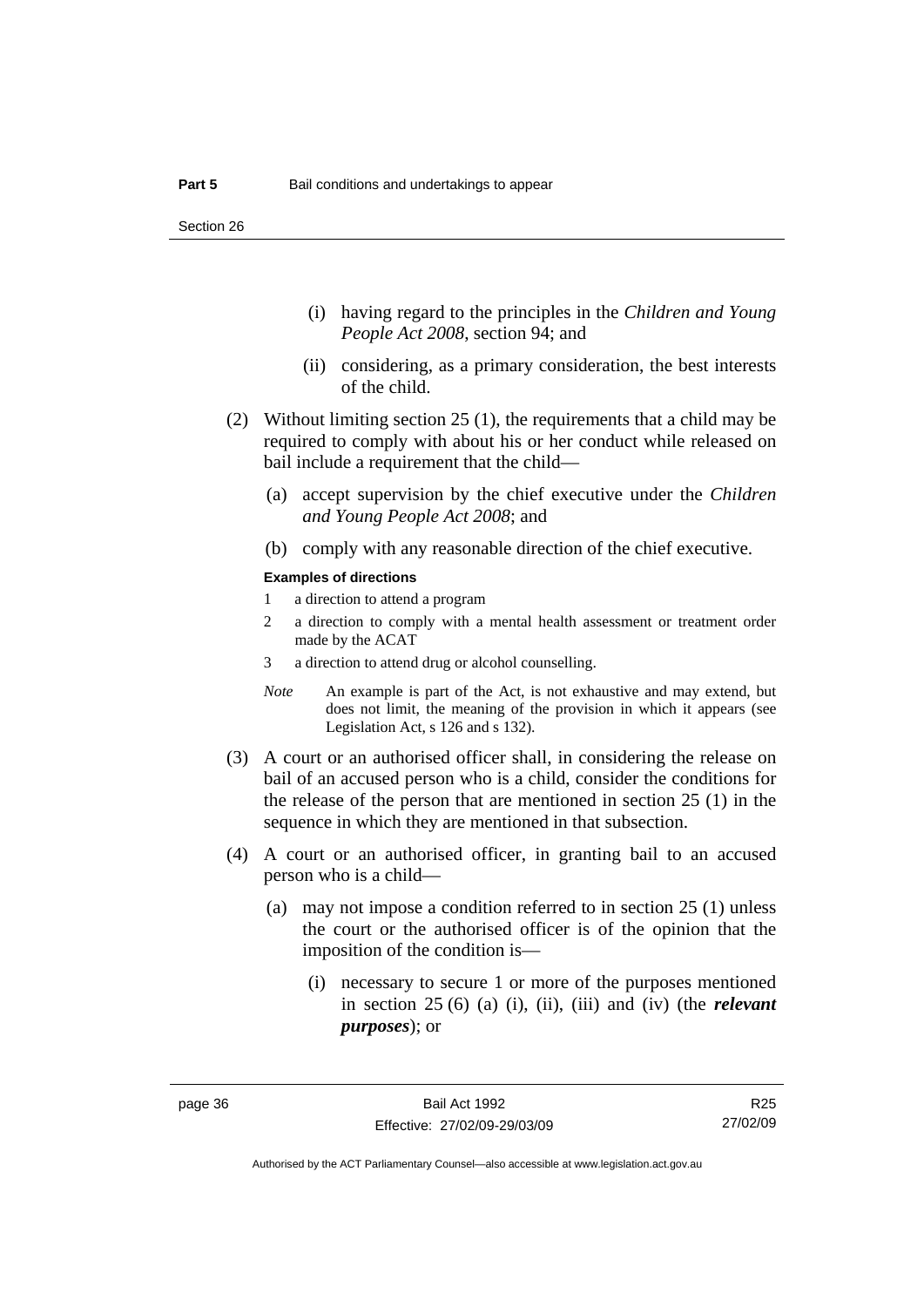- (ii) in accordance with the principles under the *Children and Young People Act 2008*, section 94 (Youth justice principles); and
- (b) may not, except at the request of the accused person, impose a condition, or a combination of conditions, that puts a greater obligation on the accused than is—
	- (i) necessary to secure the relevant purposes; or
	- (ii) in accordance with the relevant principles.
- (5) Section 25 (7) applies in relation to a grant of bail under this section.
- (6) If a court or an authorised officer grants bail to an accused person who is a child on a condition referred to in section 25 (1) and the accused person satisfies the court or authorised officer that the person is unable to comply with that condition, the court or authorised officer shall—
	- (a) refuse bail; or
	- (b) grant the accused person bail subject to the other conditions referred to in subsection (1) that the court or authorised officer believes the accused person will be able to comply with and will secure the purposes mentioned in subsection (4) (a) (i) and (ii).

### **27 Recording of certain bail decisions**

- $(1)$  If—
	- (a) a judge or magistrate hears an application by an accused person for bail, or release from custody without bail; or
	- (b) an authorised officer is required to consider whether to grant bail to an accused person, or to release an accused person from custody without bail;

he or she shall record, or cause to be recorded, his or her reasons for the decision.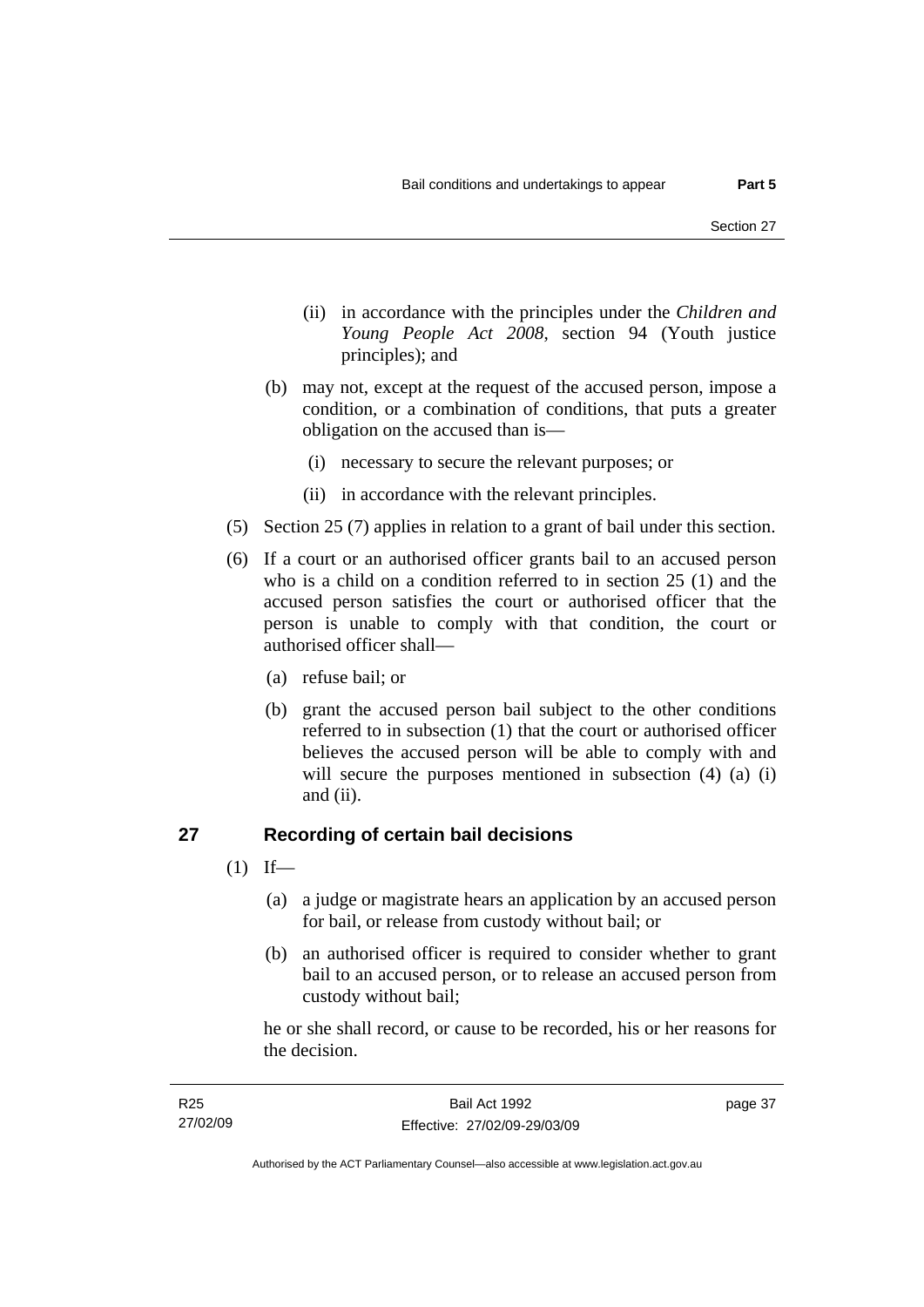Section 28

- (2) If a judge, a magistrate or an authorised officer decides to grant bail to an accused person subject to a condition mentioned in section 25 (1) otherwise than in accordance with a request of an accused person that bail be granted on that condition, or on conditions that include that condition, the judge, magistrate or authorised officer shall record, or cause to be recorded, his or her reasons for deciding—
	- (a) that the imposition of a condition mentioned in that subsection was necessary to secure the purposes of whichever of section 25 (6) (a) and section 26 (4) (a) applies to the accused person; and
	- (b) if the condition is a condition referred to in section 25 (1) (other than a condition mentioned in section  $25(1)(a)$ )—that the imposition of a condition under the earlier paragraph or paragraphs of that subsection would be unlikely to secure the purposes of whichever of section 25 (6) (a) and section 26 (4) (a) applies to the accused person.

#### **28 Undertakings to appear**

- (1) A person may be released on bail only if the person gives a written undertaking—
	- (a) to appear before a stated court at the place, date and time—
		- (i) stated in the undertaking; or
		- (ii) notified to the person by a police officer; and
	- (b) to comply with the bail conditions (if any).
	- *Note* If a form is approved under s 58 for an undertaking, the form must be used.
- (2) For a continuation of bail, the person may undertake to appear at any time when, and at any place where, proceedings in relation to the offence with which the person has been charged may be continued.
- (3) An undertaking may be given in relation to more than 1 offence.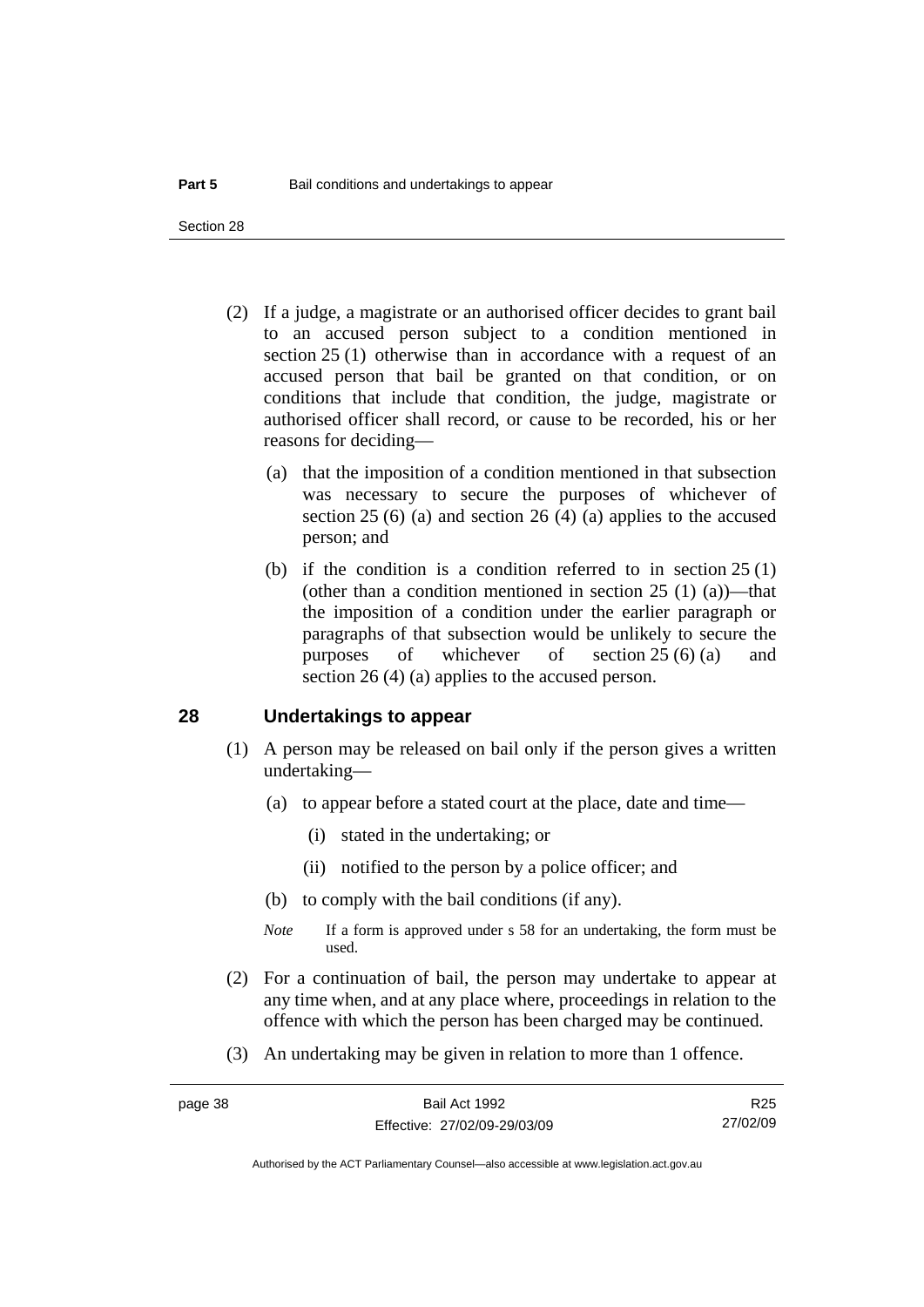- (4) A court must accept an undertaking given under this section as proof of the matters stated in it if there is no evidence to the contrary.
- (5) Subsection (1) (a) does not apply to a person in relation to a breach of the peace or apprehended breach of the peace if no further appearance is required.

#### **30 Accused person may be excused from attendance before court**

- (1) If a person has given an undertaking to appear before a court under section 28 (1), the court may, on application made by or on behalf of that person, by order excuse the person from attendance before the court to answer the charge in relation to which bail has been granted or for any other purpose in relation to the proceedings relating to the charge.
- (2) An order under subsection (1) may be made—
	- (a) whether or not any evidence has been given in the proceedings; and
	- (b) whether or not the applicant for the order is before the court or has attended before the court in relation to the proceedings.
- (3) A court shall not make an order under subsection (1) unless it has been informed, by or on behalf of the applicant, that the applicant is represented by a lawyer for the purposes of the proceedings.
- (4) A court may, at any time during proceedings in relation to which an order has been made in relation to a person under subsection (1), direct the informant or the registrar of the court to serve the person in relation to whom the order has been made with a written notice requiring him or her to attend before the court, for the purposes of those proceedings, on a day and at a time and place stated by the court.

*Note 1* For how documents may be served, see the Legislation Act, pt 19.5.

*Note* 2 If a form is approved under s 58 for a notice, the form must be used.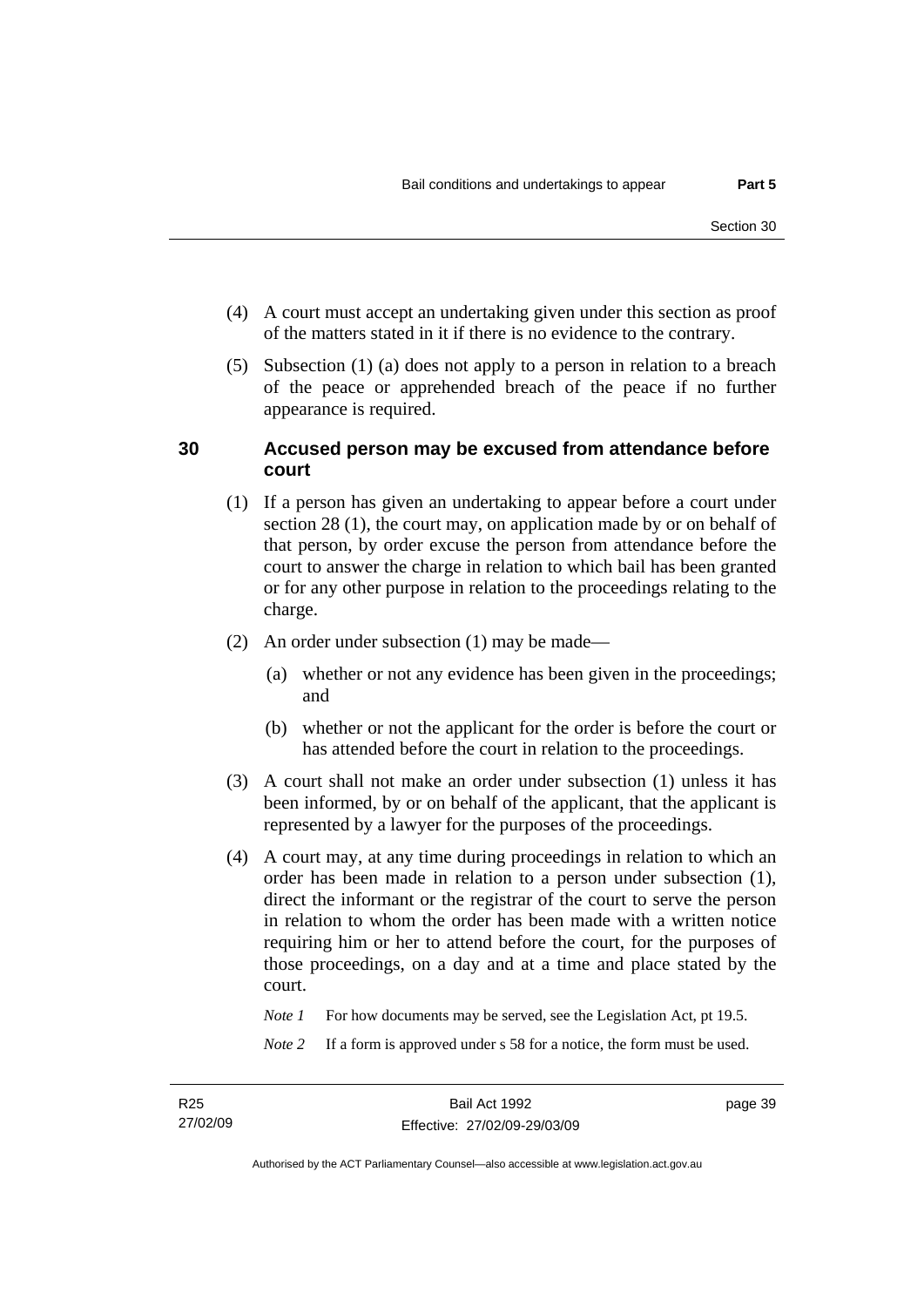Section 31

- (5) If a person on whom a notice under subsection (4) has been served does not attend before the court in accordance with the requirements of the notice, the court may issue a warrant for the arrest of the person and for bringing the person before the court at the time and place specified in the warrant.
- (6) If—
	- (a) a person has been discharged from custody on bail; and
	- (b) an order is made under subsection (1) excusing the person from attendance before the court in accordance with his or her undertaking to appear; and
	- (c) the person does not appear before the court at the place, date and time required under that undertaking;

the person shall not be taken to have failed to comply with a condition of his or her bail only because the person did not so attend before the court and bail continues subject to any condition other than a condition requiring the person to attend before the court.

#### **31 Bail requirements**

- (1) An undertaking to appear may be given to—
	- (a) a court; or
	- (b) a registrar or deputy registrar; or
	- (c) an authorised officer; or
	- (d) for an accused person who is at a correctional centre or a NSW correctional centre—the person in charge of the centre.
- (2) An amount may be deposited, or security given, in accordance with a bail condition, to—
	- (a) a court; or
	- (b) registrar or deputy registrar; or

R25 27/02/09

Authorised by the ACT Parliamentary Counsel—also accessible at www.legislation.act.gov.au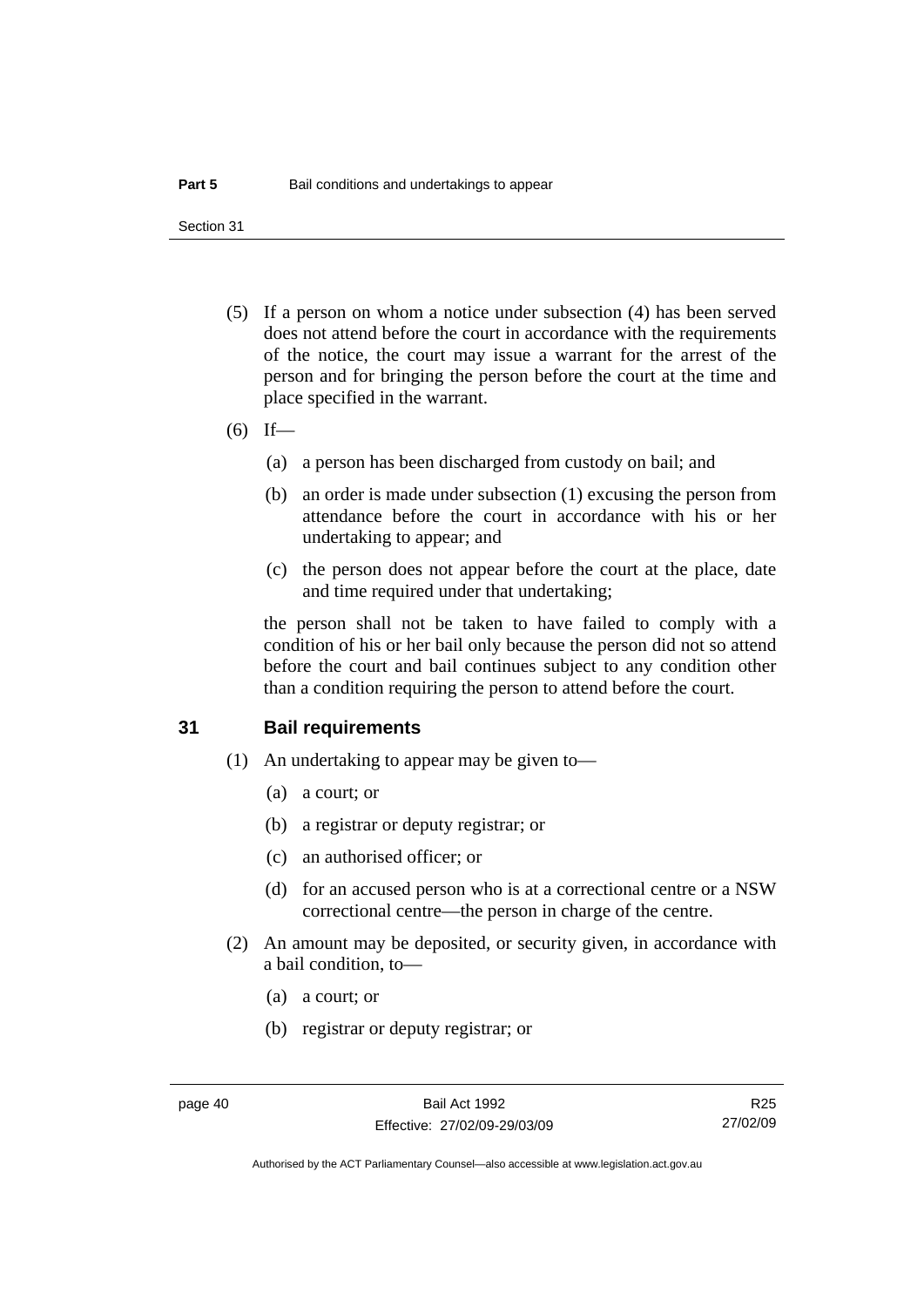- (c) an authorised officer.
- (3) In this section:

*deposit* includes a payment by cash or electronic funds transaction.

*security* includes security given by way of bond or bank guarantee.

### **32 Acceptable people and security for bail**

- (1) A court or authorised officer imposing a condition on bail may decide—
	- (a) the person, people or class of people who are acceptable people for a condition mentioned in section 25 (1) (b) or (c); and
	- (b) the number of people required for the condition; and
	- (c) the security acceptable for a condition mentioned in section 25 (1) (b) (ii).
- (2) If a decision has not been made when the undertaking to appear is given, the court or person to whom the undertaking to appear is given may decide.
- (3) Without limiting subsections (1) and (2), an acceptable person for a condition includes an entity prescribed by regulation for this subsection.

### **33 Continuation of bail and undertakings**

- (1) If an accused person has given an undertaking to appear at a place, date and time at which proceedings in relation to the offence may be continued, whether on any adjournment, postponement or other deferment of the proceedings, or by way of committal, a court may continue the bail already granted in relation to the offence, whether or not the accused person is present in court.
- (2) If bail is continued under subsection (1), the undertaking to appear and the bail conditions continue to apply, except to the extent that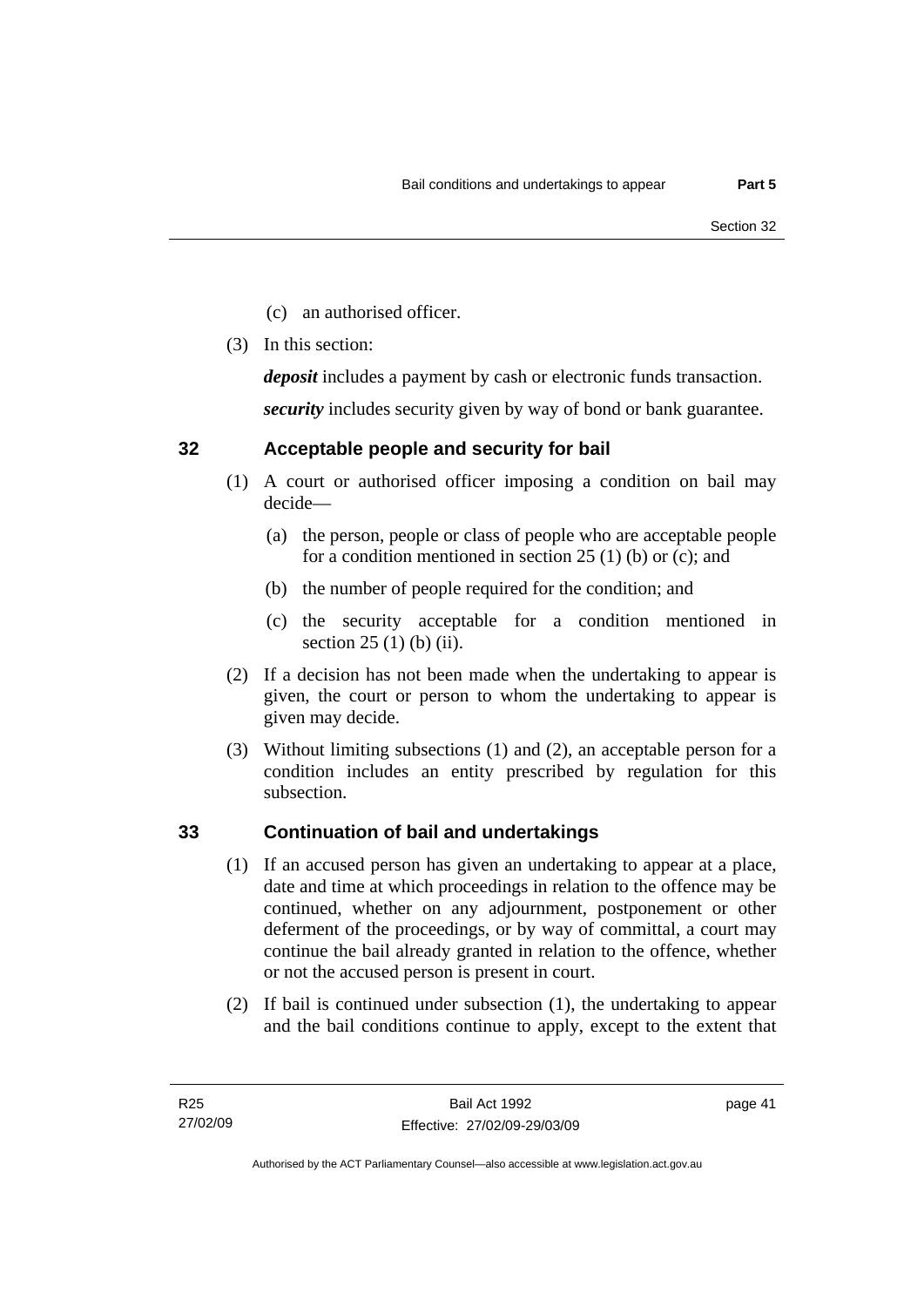the undertaking or condition otherwise provides or the court otherwise orders.

- *Note* A court continuing bail must give notice of the continuation, bail conditions and place, date and time to which the proceedings are adjourned, postponed or deferred (see s 34 (4)).
- (3) If no direction is made by the court in relation to bail, whether or not the accused person appears in accordance with the undertaking—
	- (a) the court is taken to have continued bail; and
	- (b) the undertaking to appear and any bail conditions continue to apply.
- (4) If the hearing of a charge against an accused person is adjourned or postponed, the court may—
	- (a) continue the person's bail; or
	- (b) make another order about bail.
- (5) However, if a deposit has been made, or security given, by a surety in accordance with a bail condition, the court must not continue bail without the surety's consent unless it is a condition of bail that the deposit or security continues to apply if bail is continued.
- (6) If bail is continued—
	- (a) the undertaking to appear is taken to be an undertaking to appear an any time when, and at any place where, proceedings in relation to the offence with which the person has been charged may be continued; and
	- (b) any bail conditions continue to apply.
- (7) If an accused person has been released on bail and the court is satisfied that the accused person is because of illness or accident or other sufficient cause unable to appear personally before the court on the day when the person is required to appear, the court may, in the absence of the accused person, order the person to be further remanded to the place, date and time that the court considers

R25 27/02/09

Authorised by the ACT Parliamentary Counsel—also accessible at www.legislation.act.gov.au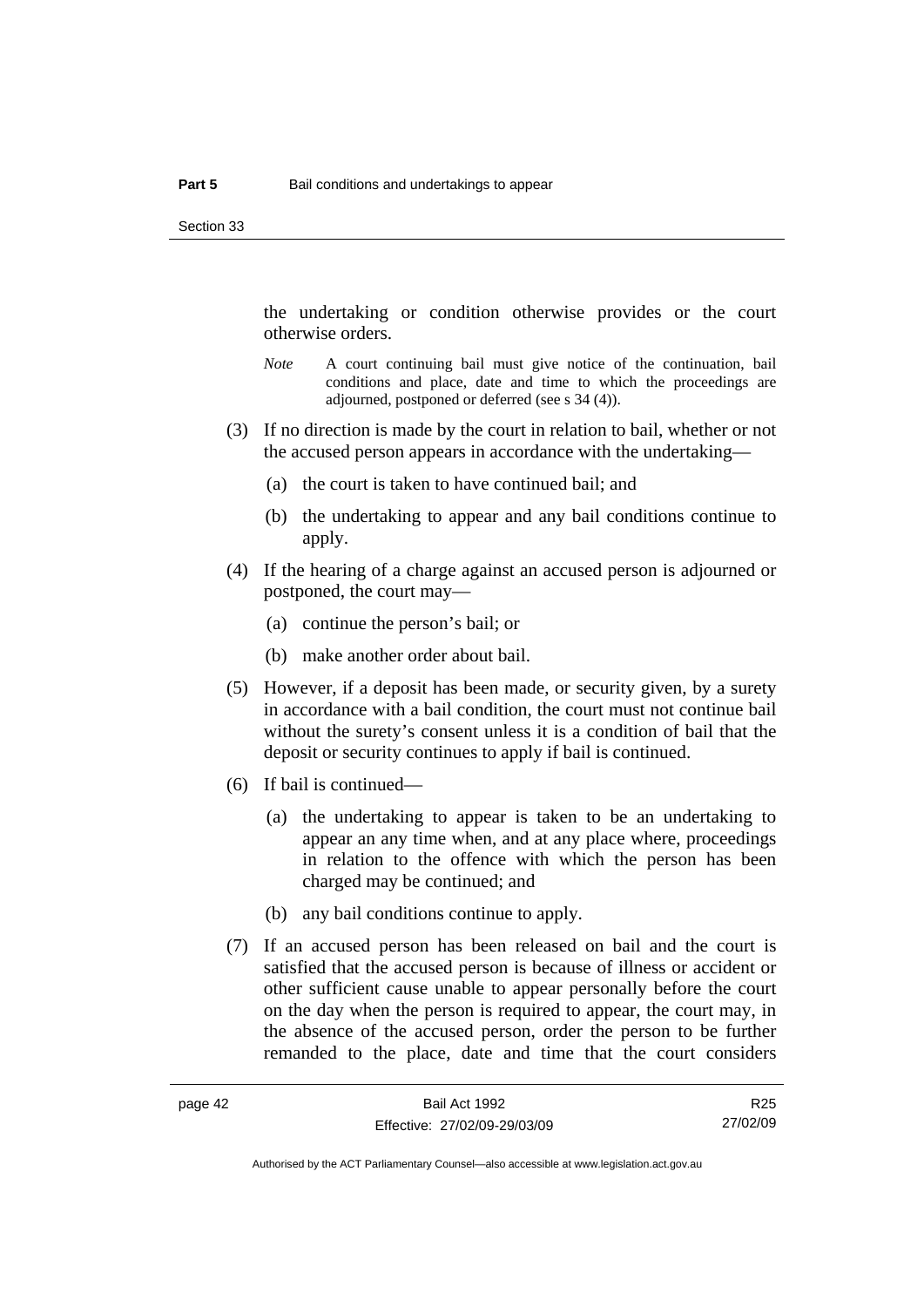appropriate and may order that the undertaking to appear given by the accused person and any agreement entered into under a condition of the grant of bail be continued so as to require the appearance of the accused person at every place, date and time to which the accused person is remanded or the hearing adjourned, postponed or otherwise deferred.

### **34 Written notice of conditions of bail**

 (1) A court or authorised officer granting bail to an accused person shall give, or cause to be given, to the accused person a written notice setting out the obligations of the accused person about the conditions of his or her bail and the consequences of any failure by the person to comply with those conditions and shall be satisfied before releasing the accused person, or causing the accused person to be released, that the person will comply with the conditions.

*Note* If a form is approved under s 58 for a notice under this section, the form must be used.

- (2) A court or an authorised officer granting bail to an accused person with a surety or sureties for his or her appearance to answer the charges against the person shall give, or cause to be given, to the surety or each of the sureties, as the case may be, written notice of the obligations of the accused person about the conditions of his or her bail and the consequences of any failure by the person to comply with those conditions and shall be satisfied before releasing the accused person, or causing the accused person to be released, that the surety or each of the sureties, as the case may be, understands the nature and extent of the obligations of the accused person under the conditions of his or her bail and the consequences of any failure by the person to comply with them.
- (3) If a bail condition is imposed or varied on a review under part 6 of a decision made in relation to bail, the court or authorised officer imposing or varying the condition shall—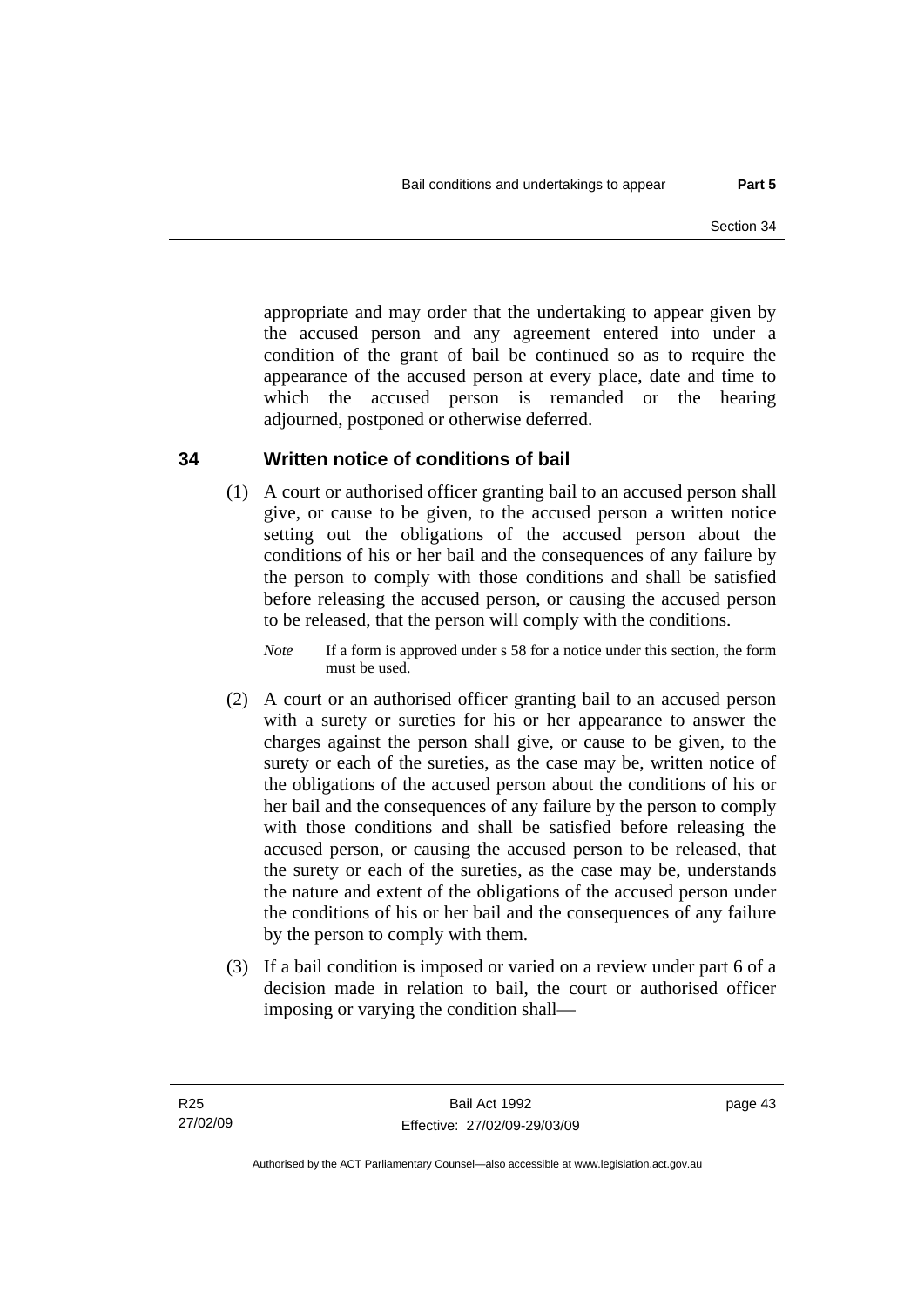Section 36

- (a) give, or cause to be given, to the accused person a written notice setting out the obligations of the accused person about the condition and the consequences of any failure by the person to comply with the condition and shall be satisfied that the accused person will comply with the condition; and
- (b) give, or cause to be given, to each surety (if any) for the appearance of the accused person to answer the charges against the person a written notice of the obligations of the accused person about the condition and the consequences of any failure by the person to comply with it and shall be satisfied that each surety understands the nature and extent of the obligations of the accused person under the condition and the consequences of any failure by the person to comply with it.
- (4) A court continuing bail on an adjournment or a postponement of proceedings shall forthwith give, or cause to be given, to the accused person a written notice that—
	- (a) states that bail is continued until the hearing is resumed or stated; and
	- (b) states the conditions on which bail is presently allowed; and
	- (c) states the place, date and time to which the proceedings are adjourned or postponed or states that the proceedings are adjourned or postponed to a place, date and time that are from time to time stated in a notice given or sent to the accused person as prescribed by regulation.

#### **36 Discharge of surety**

- (1) A surety may, at any time apply to be discharged from his or her liability under a bail condition—
	- (a) if bail has been granted by a court—
		- (i) to the court that granted bail; or
		- (ii) to the court of appearance; or

R25 27/02/09

Authorised by the ACT Parliamentary Counsel—also accessible at www.legislation.act.gov.au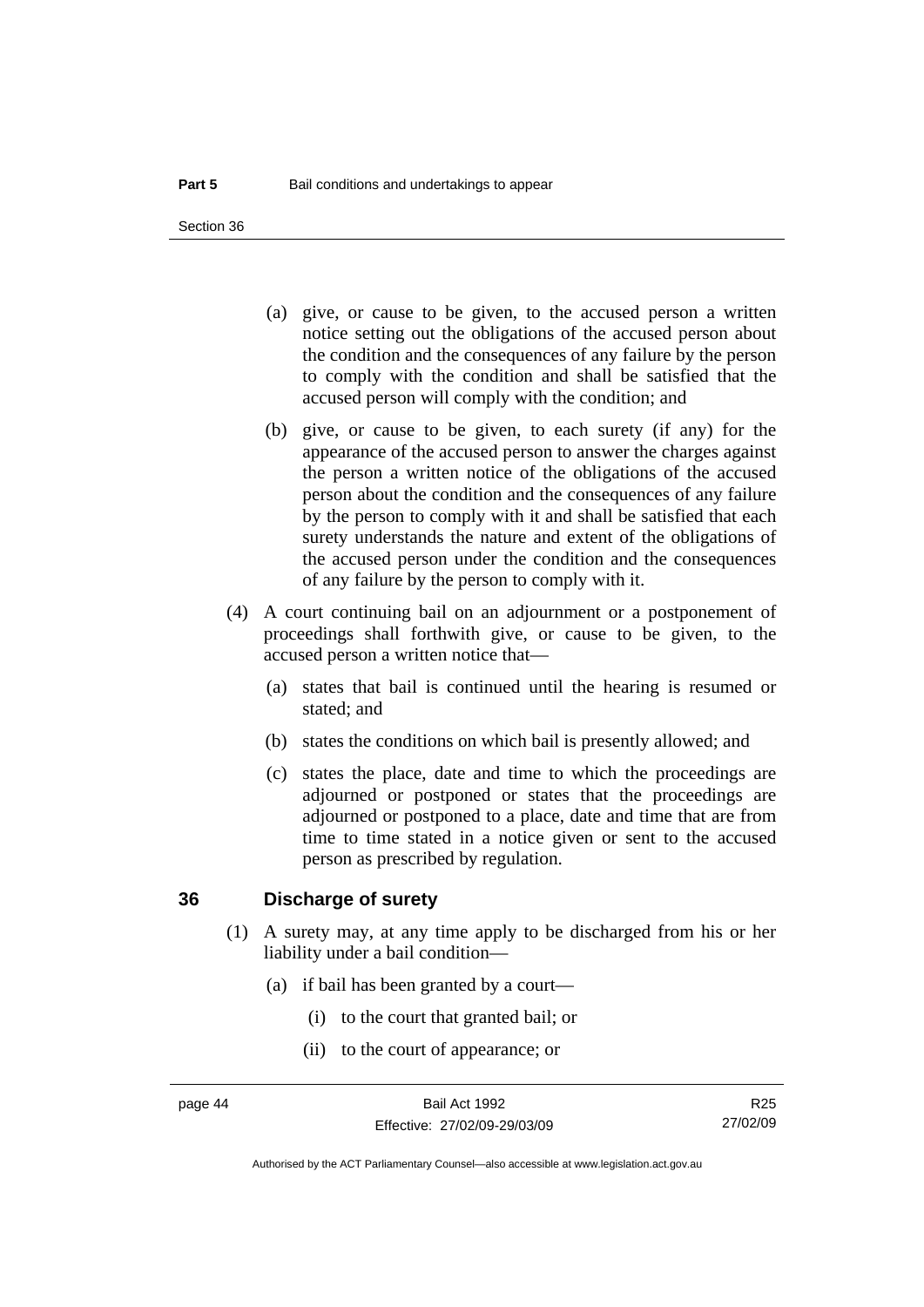- (b) if bail has been granted by an authorised officer—to the court of appearance.
- (2) However, an application may not be made if the person granted bail has failed to comply with a bail condition or undertaking to appear.
- (3) If the person granted bail is not in custody or before the court when the application is made, the court must—
	- (a) issue a warrant to apprehend the person and bring the person before the court; or
	- (b) issue a summons for the person's appearance before the court.
- (4) On the person's appearance before the court, the court must, unless the court considers it would be unjust to do so—
	- (a) direct that the applicant be discharged from his or her liability; and
	- (b) release the security or deposit.
- (5) If the court discharges the applicant from liability, the court may—
	- (a) impose further bail conditions; and
	- (b) remand the person granted bail into custody until the further conditions are satisfied.
- (6) In this section:

*court of appearance* means the court before which the accused person is required to appear in accordance with his or her undertaking to appear.

### **37 Payment of amounts to Territory**

- (1) This section applies if—
	- (a) a person granted bail fails to appear in court in accordance with his or her undertaking; and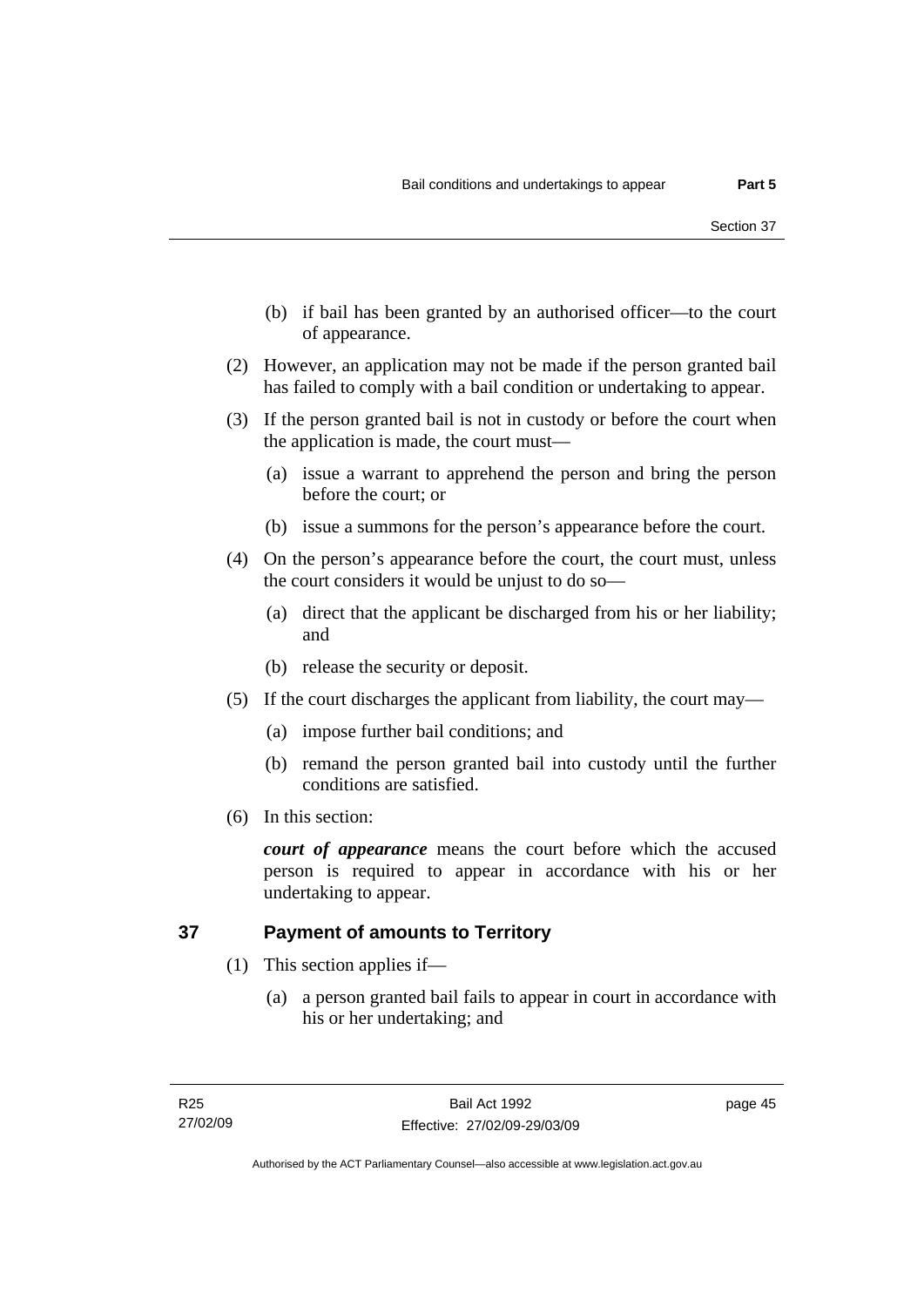Section 37

- (b) a bail condition mentioned in section 25 (1) (b) or (c) requires the person or someone else (the *person required to pay*) to pay, or forfeit, an amount to the Territory if the person fails to appear.
- (2) If the amount has been deposited in accordance with a condition mentioned in section 25 (1) (c), the amount is forfeited to the Territory.
- (3) If the amount has not been deposited, the court may order the person required to pay to pay the amount to the Territory.
- (4) Notice of the order must be given to the person required to pay as soon as practicable.

*Note* For how documents may be served, see the Legislation Act, pt 19.5.

- (5) If, after the end of 28 days after the day the notice is given, the amount has not been paid the amount may be recovered under the *Magistrates Court Act 1930*, division 3.9.2 (Enforcement of fines) as if it were a fine within the meaning of that division.
- (6) Subsection (4) applies to an amount even if the amount exceeds \$50 000.

R25 27/02/09

Authorised by the ACT Parliamentary Counsel—also accessible at www.legislation.act.gov.au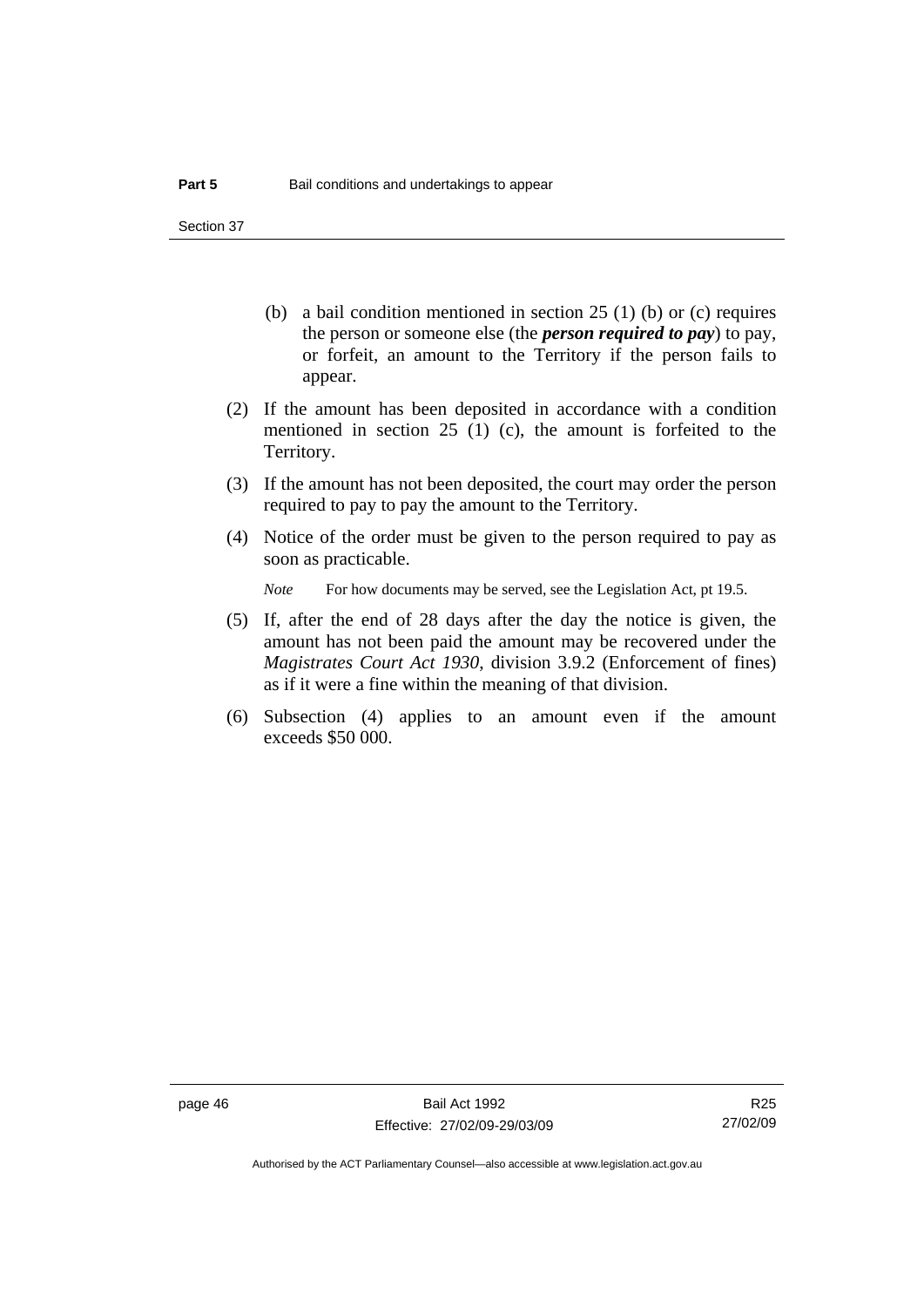# **Part 6 Review of bail decisions**

# **Division 6.1 Review of decisions by authorised officers**

### **38 Review by authorised officers**

- (1) If an authorised officer makes a decision under part 4 in relation to bail for an accused person that is—
	- (a) a decision to refuse to grant bail to the accused person; or
	- (b) a decision to grant bail to the accused person subject to 1 or more bail conditions;

the accused person may request a review of that decision by the authorised officer who made the decision or any other authorised officer.

 (2) If an application for a review of a bail decision is made to an authorised officer under subsection (1), the authorised officer shall as soon as possible conduct a review of the decision.

### **39 Exercise of power to review**

- (1) The power to review a decision under this division includes a power to confirm or vary a decision or to substitute another decision.
- (2) A decision as varied or substituted must be in conformity with this Act.
- (3) If, on a review of a decision under this division, the authorised officer varies the decision or substitutes another decision, section 27 applies in relation to the decision as varied or substituted as if the decision had been made by the authorised officer under part 4.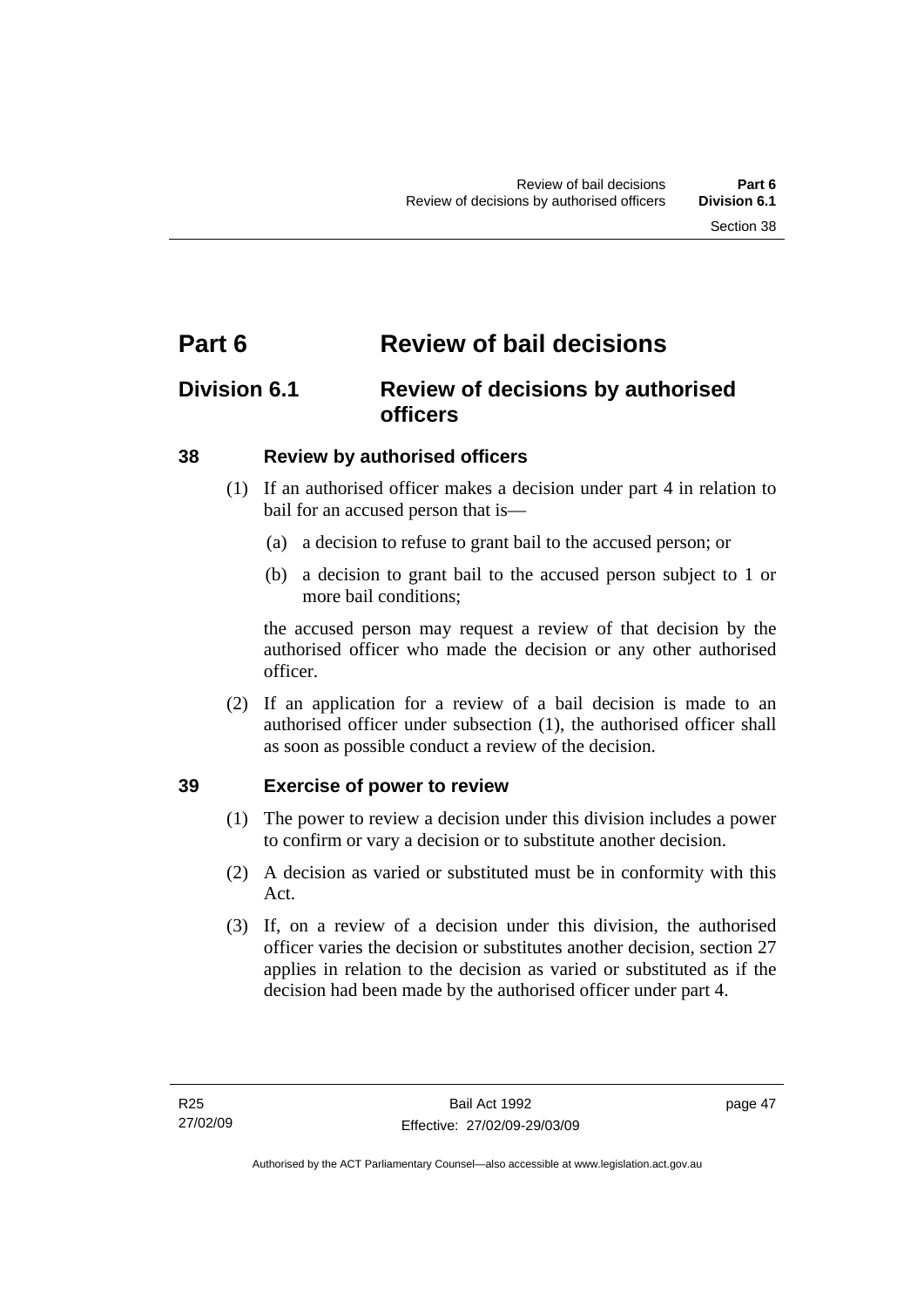- (4) An authorised officer may refuse to entertain a request to review a decision under this division if the authorised officer is satisfied that the request is frivolous or vexatious.
- (5) A regulation may—
	- (a) prescribe the way of making a request for the review of a decision under this division; and
	- (b) prescribe procedures for the conduct of a review under this division; and
	- (c) limit the time within which, and the circumstances in which, an accused person may apply for a review of a decision under this division; and
	- (d) limit the number of applications that may be made for the review of a bail decision under this division.

#### **40 Limitation on power of authorised officer to review**

An authorised officer may not, under this division—

- (a) review a decision in circumstances if, had the decision not been made, the authorised officer would be prohibited from making a decision in relation to the grant of bail; or
- (b) review a decision that has been reviewed by a court.

# **Division 6.2 Review of decisions by courts**

#### **41 Right of review of bail decisions**

An accused person or the informant may apply under this division for review of any decision by a court or an authorised officer in relation to bail.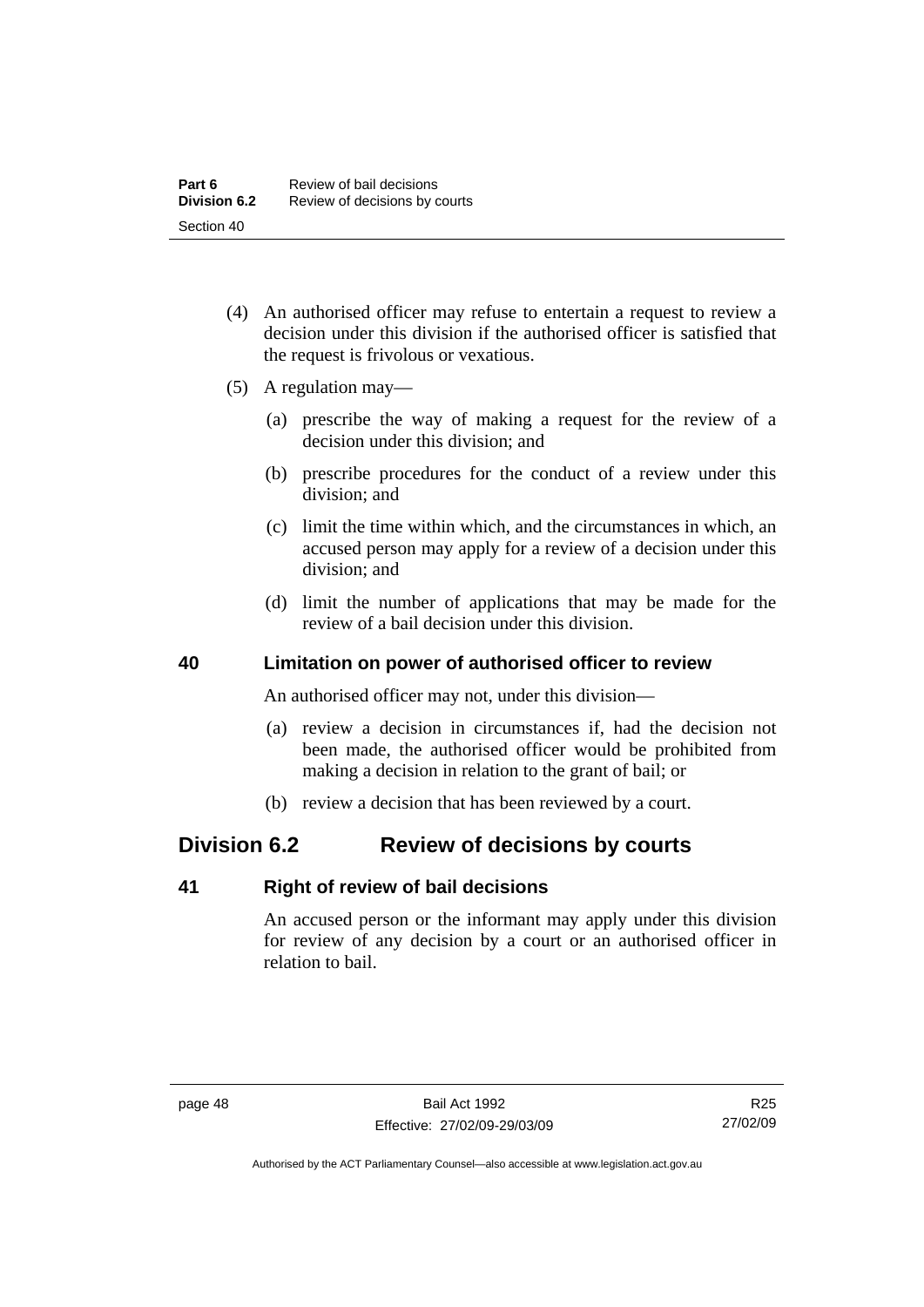### **41A Court may review on its own initiative**

- (1) A court that has made a decision in relation to bail may review the decision on its own initiative if the court considers it is in the interests of justice to do so.
- (2) The court may issue a warrant for the arrest of the person and for bringing the person before the court at the time and place stated in the warrant.

#### **42 Power of Magistrates Court to review**

- (1) The Magistrates Court may, on application under this division, review any decision of an authorised officer or the Magistrates Court (however constituted) in relation to bail.
- (2) However, the Magistrates Court may review the decision only if the application for review is based on—
	- (a) a significant change in circumstances relevant to the granting of bail; or
	- (b) the availability of fresh evidence or information of material significance to the granting of bail to the person that was unavailable on the most recent application in relation to bail.
- (3) The power of the Magistrates Court to review a decision under this section may be exercised whether or not any power to review the decision under section 38 has been exercised or been sought to be exercised.

#### **43 Power of Supreme Court to review**

- (1) The Supreme Court may, on application under this division, review any decision of an authorised officer, the Magistrates Court or the Supreme Court (however constituted) in relation to bail.
- (2) However, the Supreme Court may review the decision only if the application for review is based on—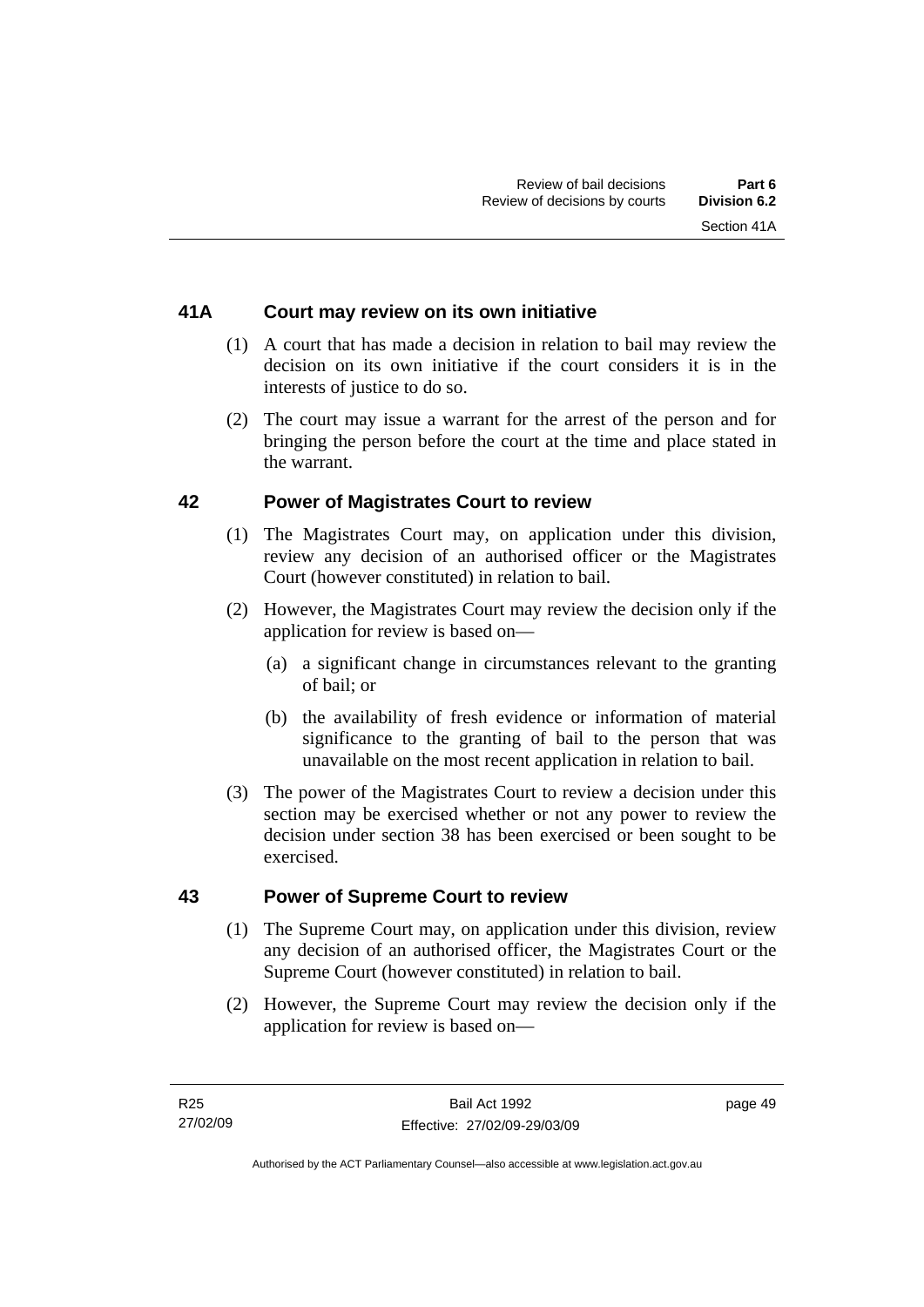- (a) a significant change in circumstances relevant to the granting of bail; or
- (b) the availability of fresh evidence or information of material significance to the granting of bail to the person that was unavailable on the most recent application in relation to bail.
- (3) The power of the Supreme Court to review a decision under this section may be exercised whether or not any power to review the decision under section 38 or section 42 has been exercised or has been sought to be exercised.

#### **45 Exercise of power to review**

- (1) The power to review a decision under this division includes a power to confirm or vary the decision or to substitute another decision.
- (2) A decision as varied or substituted shall be in conformity with this Act.
- (3) The review of a decision shall be by way of rehearing and evidence or information in addition to, or in substitution for, the evidence or information given or obtained on the making of the decision may be given or obtained on the review.
- (4) If, on a review of a decision under this division the court varies the decision or substitutes another decision, section 27 applies in relation to the decision as varied or substituted as if that decision had been given by the court in relation to an application for bail.
- (5) If, on a review of a decision under this division, bail for an accused person is revoked, the court may, by warrant, commit the person into custody.
- (6) If, on a review of a decision under this division—
	- (a) bail is granted without any condition being imposed but the accused person has not given an undertaking to appear; or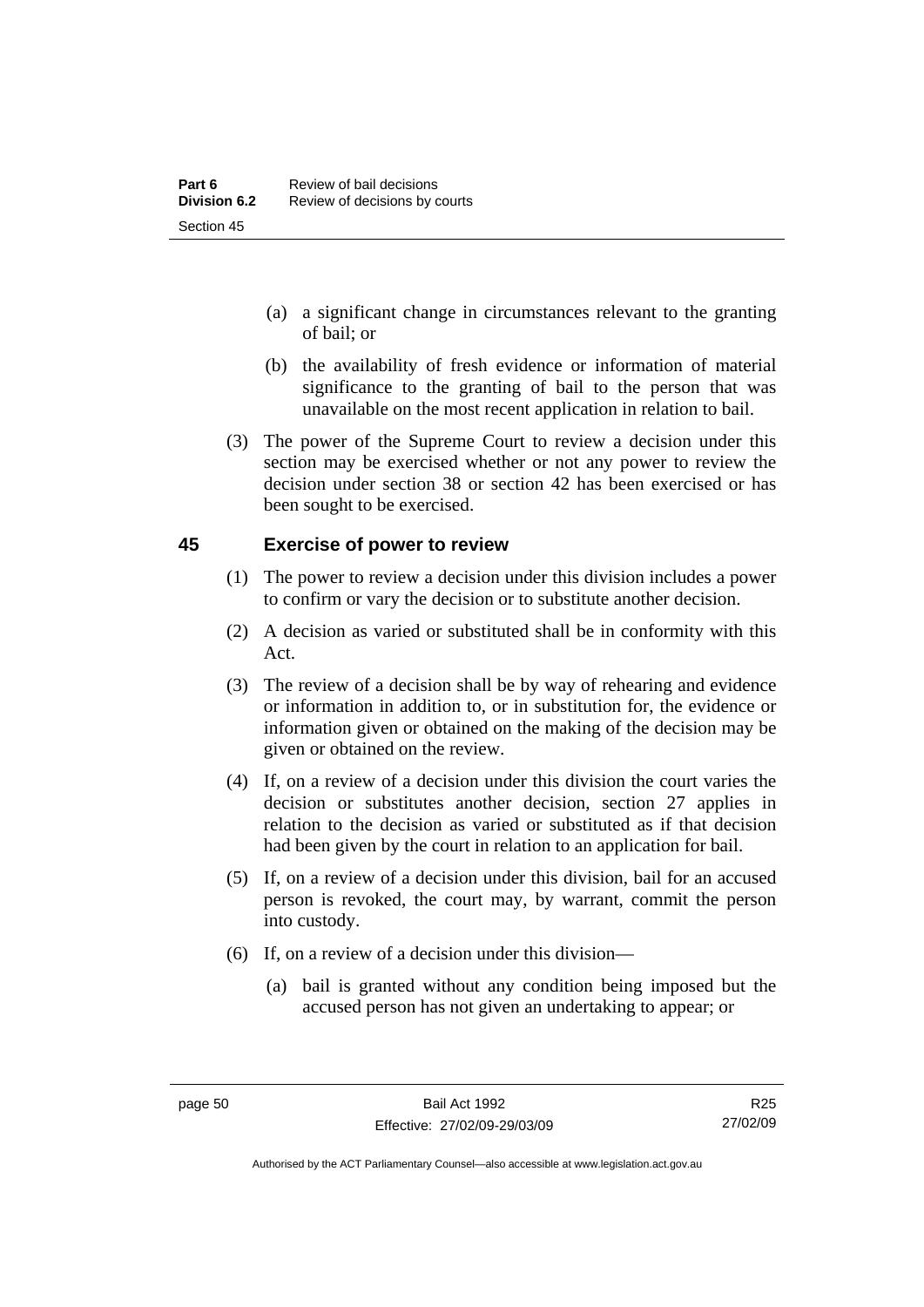(b) bail is granted subject to a condition;

the court may by warrant commit the person into custody until the person gives the undertaking to appear or satisfies the condition.

- (7) A court may refuse to entertain a request to review a decision under this division if the court is satisfied that the request is frivolous or vexatious.
- (8) A regulation may make provision in relation to—
	- (a) the way of making a request for the review of a decision under this division; and
	- (b) the giving or sending to people of notices relating to the proposed exercise of power to review a decision under this division.

#### **46 Review limited to bail conditions**

- (1) If an accused person has remained in custody after being granted bail by a court because any condition of the bail has not been complied with, the decision in relation to bail may be reviewed by the court that granted bail—
	- (a) at the request of the accused person; or
	- (b) at the request of a police officer; or
	- (c) on the court's own initiative.
- (2) A review under this section of a decision in relation to bail is limited to a review of the conditions on which bail has been granted.
- (3) A review requested under this section by a police officer shall not be conducted unless the court is satisfied that the request was made—
	- (a) for the purpose of benefiting the accused person; and
	- (b) with the consent of the accused person.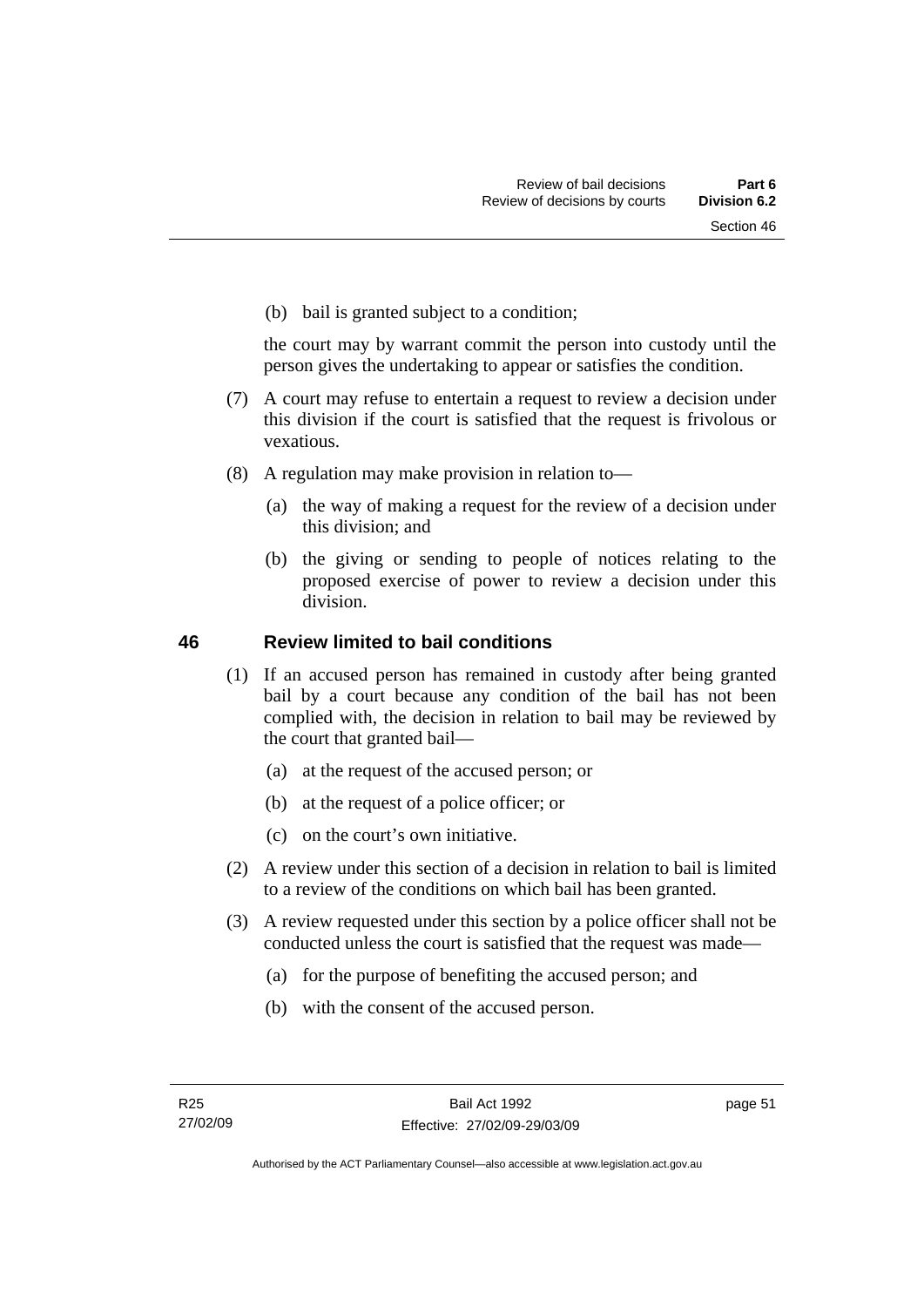- (4) On a review of a bail decision under this section, a court may—
	- (a) confirm the decision about the conditions of bail; or
	- (b) vary the decision by removing or imposing bail conditions; or
	- (c) grant bail without imposing any bail condition.
- (5) Notwithstanding section 43, the Supreme Court is empowered to conduct a review of a bail decision under this section only in relation to bail granted by the Supreme Court (however constituted).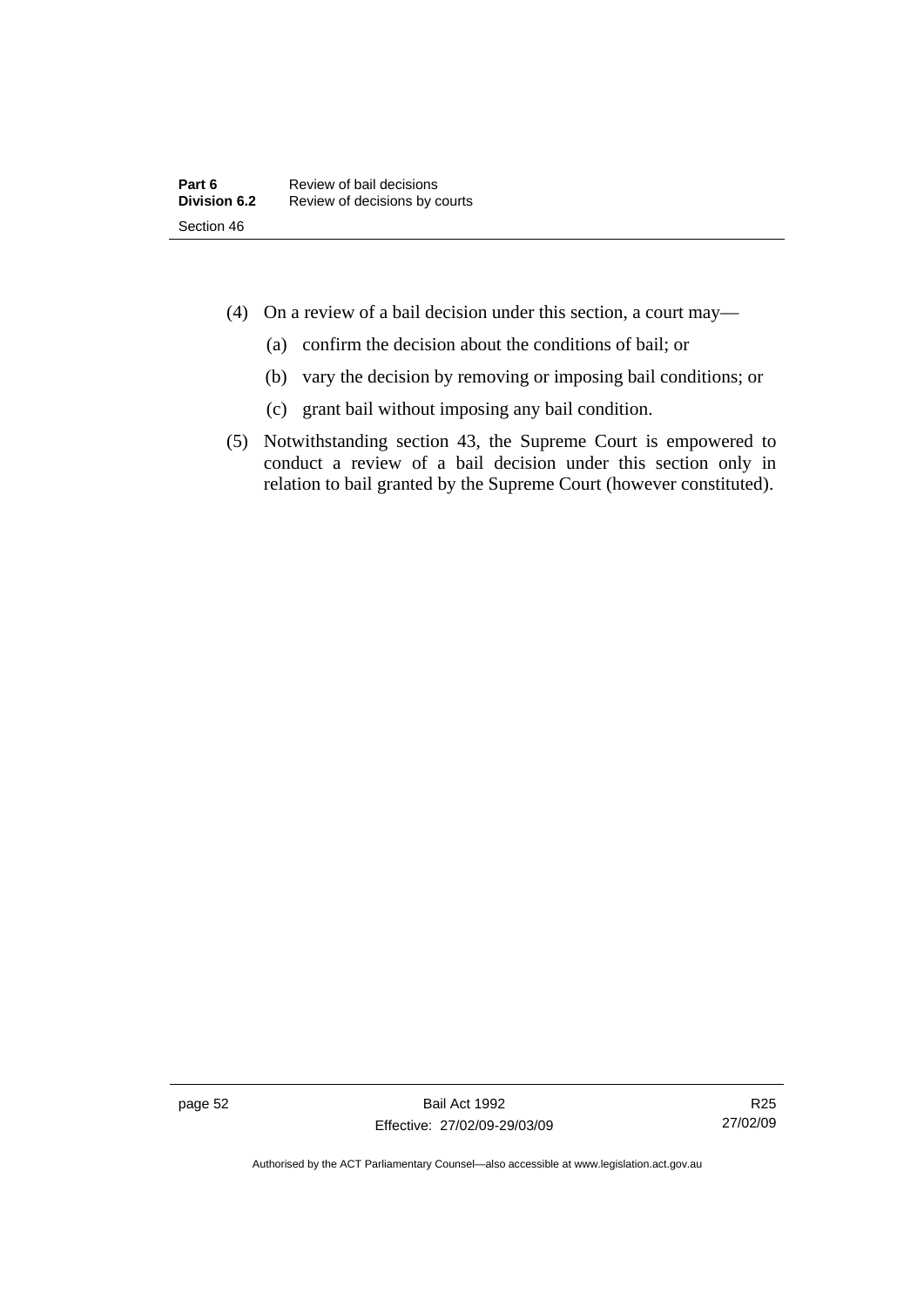# **Part 7 Miscellaneous**

#### **47 Giving information relating to bail**

 (1) If a person is charged by a police officer with an offence and the person charged is being held in custody in relation to the offence, the police officer shall, as soon as is reasonably practicable after the person is charged, give to the person, by written notice, information relating to his or her entitlement to, or eligibility for, bail and to his or her entitlement to the review of decisions under this Act.

 (2) If an accused person is being held in custody in relation to an offence at the time of his or her first appearance in court in relation to that offence, the court shall, during that appearance, or as soon as is reasonably practicable, give to the person, by written notice, information relating to his or her entitlement to, or eligibility for, bail.

### **47A Notice to victim of bail decisions**

- (1) This section applies if—
	- (a) a court or authorised officer makes a decision about a grant of bail, or reviews a bail decision, in relation to a person; and
	- (b) the informant is aware that a victim has expressed concern about the need for protection from violence or harassment by the person.
- (2) The informant must tell a police officer assigned to liaise with victims of crime (a *victim liaison officer*) that the victim has expressed the concern.

*Note* If a form is approved under s 58 for a notice under this section, the form must be used.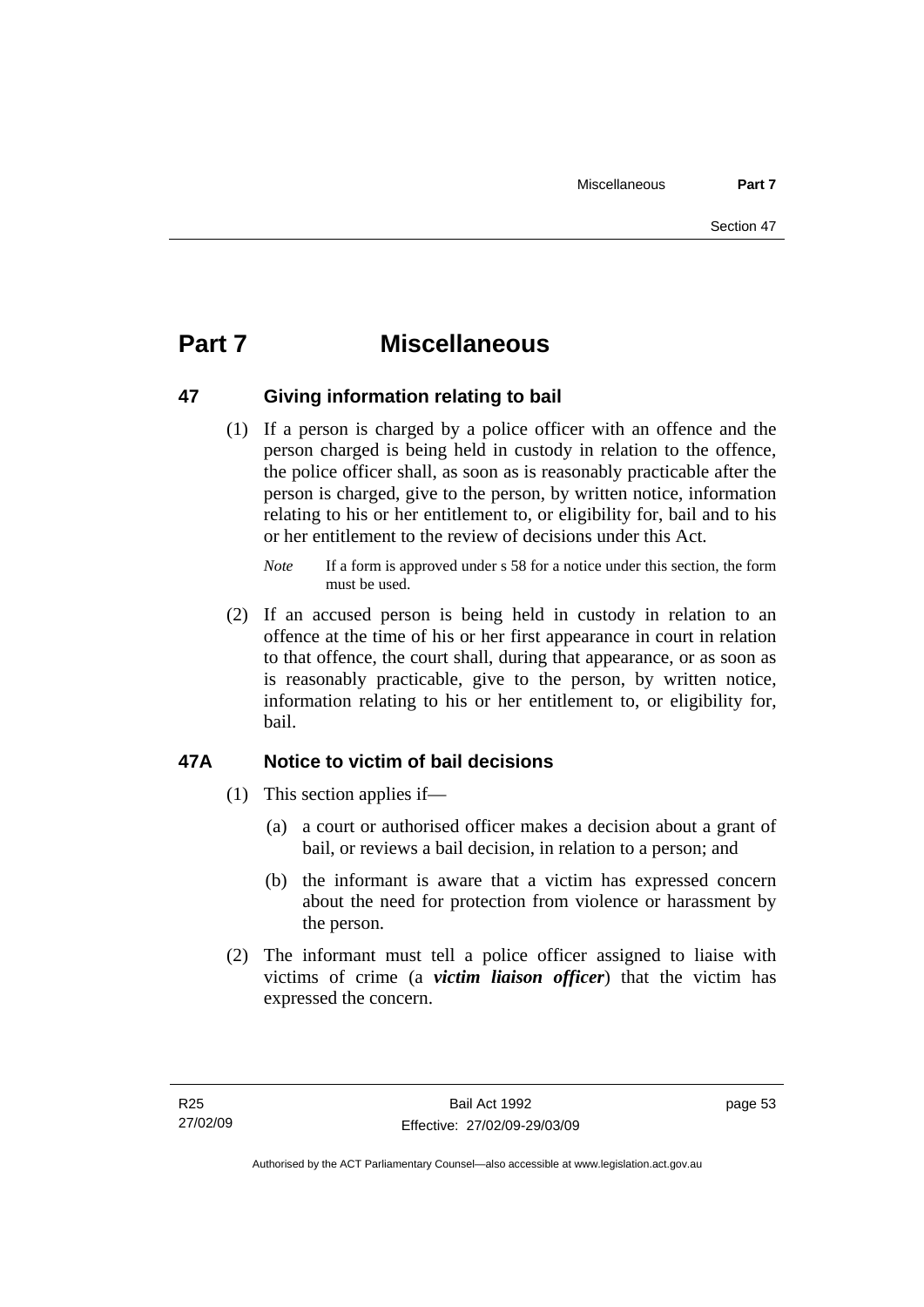#### **Part 7** Miscellaneous

Section 48

 (3) If a victim liaison officer is told about a victim's concern, the victim liaison officer must take all reasonable steps to tell the victim (or, if the victim is a child, a person who has parental responsibility for the child) about the bail decision as soon as practicable.

#### **48 Notification to court that bail condition not satisfied**

- (1) This section applies to a person who has been granted bail by a court but who has remained in custody since bail was granted because a condition of the bail has not been complied with.
- (2) The person in charge of the correctional centre or other place where the person is in custody must give the court written notice that the person remains in custody because of the failure to comply with a bail condition.

*Note* If a form is approved under s 58 for a notice, the form must be used.

- (3) The notice must be given to the court not later than 7 days after the day the person is received into custody.
- (4) To remove any doubt, the court to which a notice is given under subsection (2) may, on its own initiative, conduct a review under section 46 of the condition on which bail was granted.
- (5) A notice under this section is required to be given only once in relation to any particular grant of bail.
- (6) A regulation may prescribe information that is to be given to a court with a notice under this section.

#### **49 Failure to answer bail**

- (1) A person commits an offence if the person—
	- (a) gives an undertaking to appear before a court; and
	- (b) fails to carry out the undertaking.

Maximum penalty: 200 penalty units, imprisonment for 2 years or both.

R25 27/02/09

Authorised by the ACT Parliamentary Counsel—also accessible at www.legislation.act.gov.au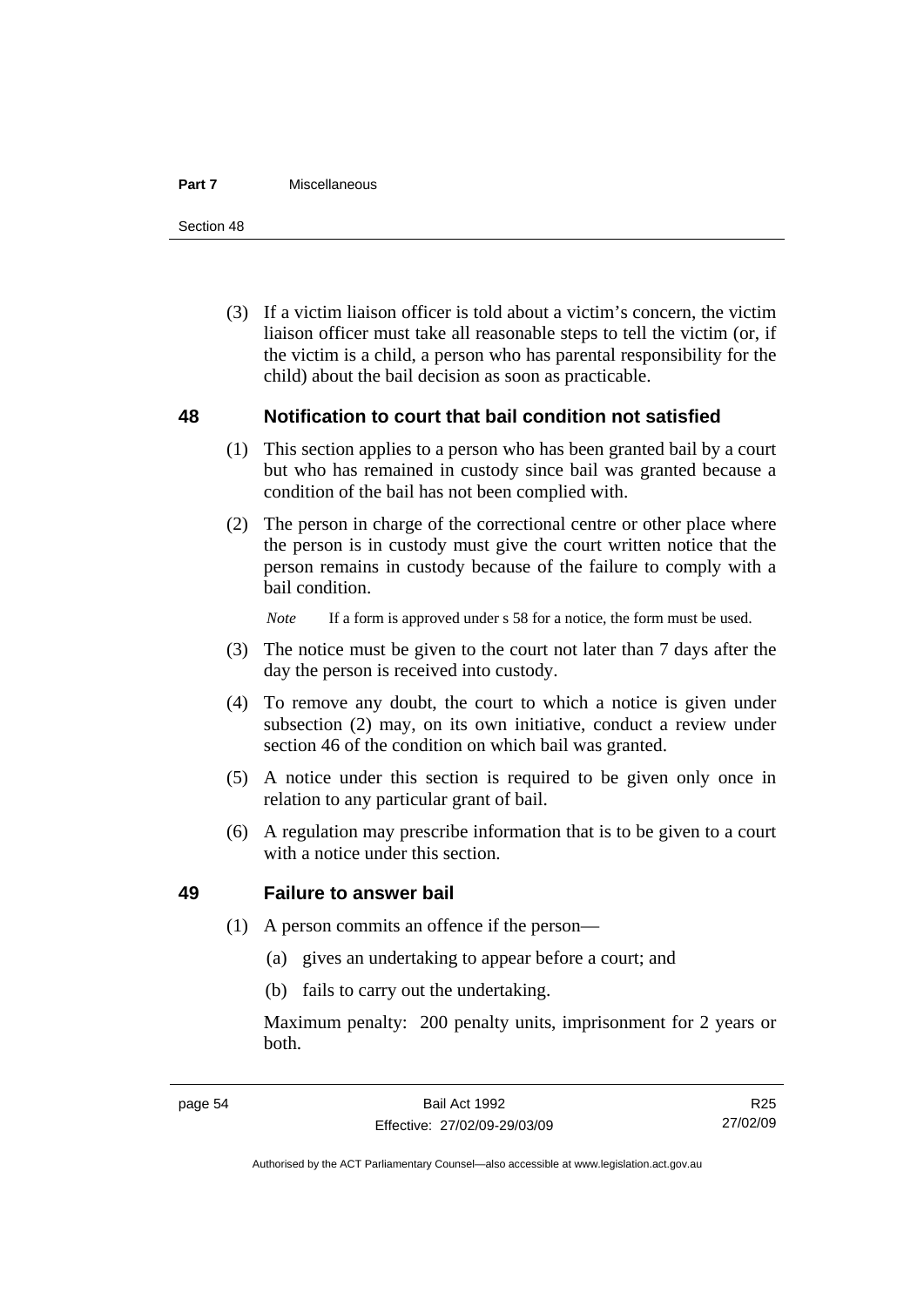- (2) The court may issue a warrant to arrest the person and to bring the person before the court.
- (3) Subsection (1) does not apply if the person has a reasonable excuse for failing to carry out the undertaking.

## **51 Indemnification of sureties**

 (1) A person commits an offence if the person indemnifies, or agrees to indemnify, anyone else against a liability the other person incurs or may incur as surety for an accused person.

Maximum penalty: 200 penalty units, imprisonment for 2 years or both.

 (2) A person commits an offence if the person is indemnified, or agrees to be indemnified, by someone else against a liability the person incurs or may incur as surety for an accused person.

Maximum penalty: 200 penalty units, imprisonment for 2 years or both.

- (3) For this section, it does not matter whether—
	- (a) the agreement is for compensation in money or anything else; or
	- (b) the agreement is made before or after the person indemnified, or agreed to be indemnified, becomes a surety; or
	- (c) the person indemnified, or agreed to be indemnified, becomes a surety.

### **52 Contravention of Act by police officers**

 (1) If a police officer contravenes a provision of this Act that is applicable to him or her as a police officer or as an authorised officer, the contravention is not punishable as an offence unless a penalty is expressly provided by this Act in relation to the contravention.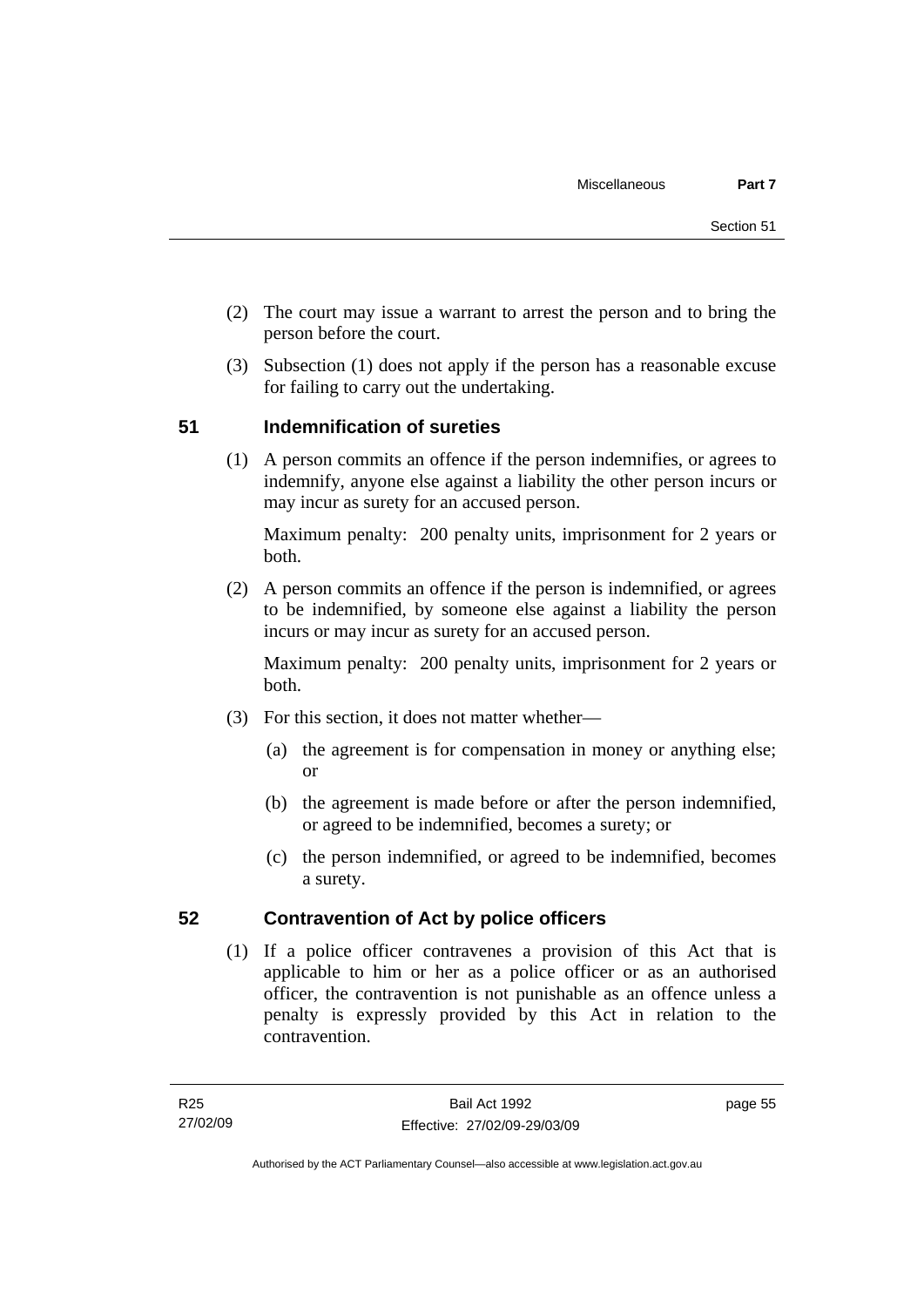- (2) Subsection (1) does not apply to prevent a contravention of a provision of this Act by a police officer from—
	- (a) being dealt with under the *Complaints (Australian Federal Police) Act 1981* (Cwlth); or
	- (b) constituting grounds for the institution of civil proceedings.

#### **55 Civil standard of proof to apply for certain purposes**

If a court or an authorised officer, in making a decision in relation to bail (other than a decision in proceedings for an offence committed in relation to bail), is to be, or may be, satisfied as to any matter, it is sufficient if the court or authorised officer is satisfied on the balance of probabilities.

#### **56 No right of surety to arrest**

A surety for an accused person does not have the right to arrest the accused person because the surety is a surety for the accused person.

#### **56A Arrest without warrant of person on bail**

- (1) This section applies if a person has been granted bail in the ACT, a State or another Territory.
- (2) A police officer may arrest the person without warrant if the officer believes on reasonable grounds that the person—
	- (a) has failed to comply with a bail condition; or
	- (b) will not comply with a bail condition.
- (3) The police officer must bring the person before a court as soon as practicable.
- (4) The court may—
	- (a) for a person granted bail in the ACT—exercise the same powers in relation to bail as it has in relation to any other accused person in custody; or

R25 27/02/09

Authorised by the ACT Parliamentary Counsel—also accessible at www.legislation.act.gov.au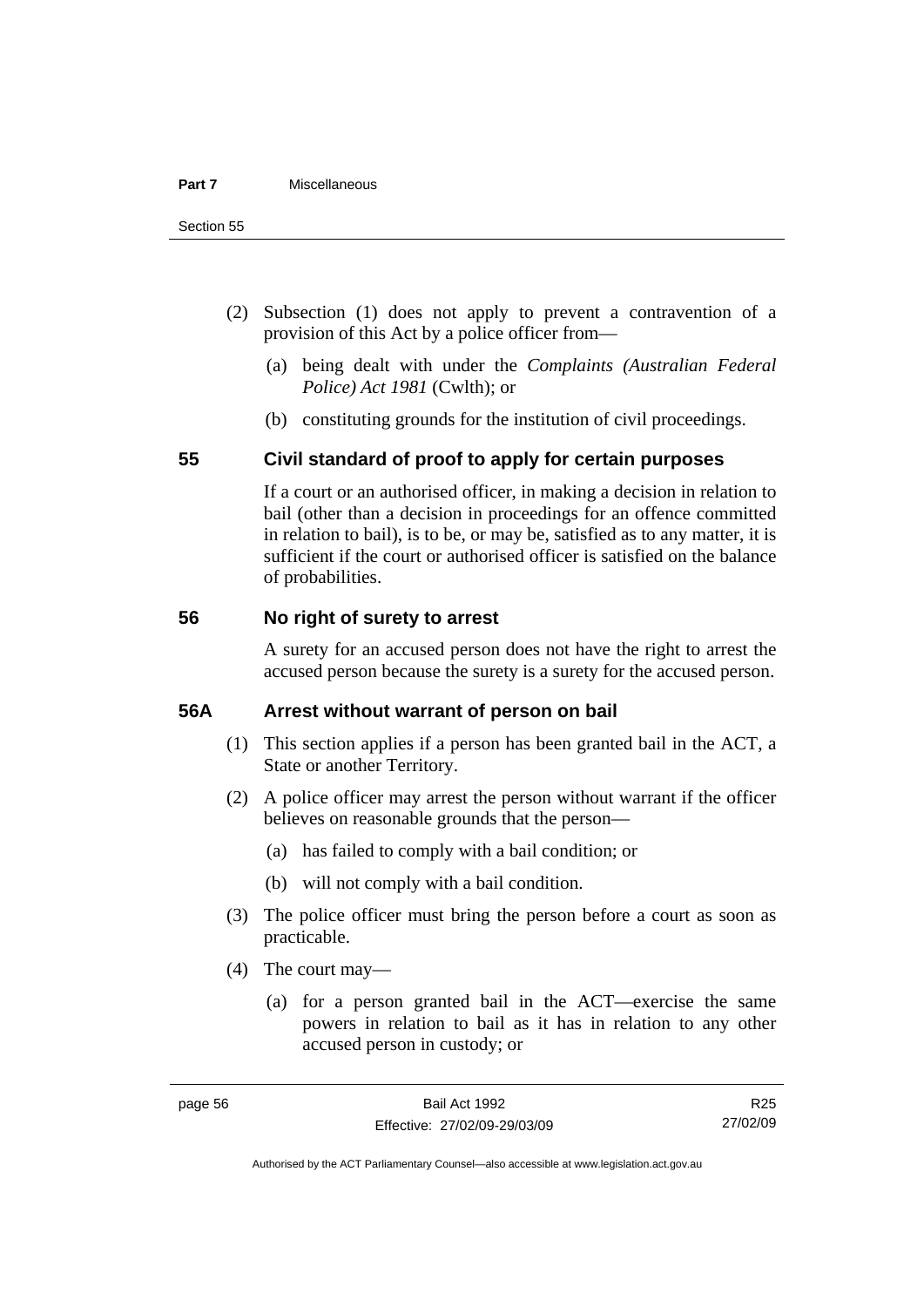- (b) for a person granted bail in a State or another Territory—
	- (i) release the person unconditionally; or
	- (ii) grant the person bail subject to the conditions that the court considers appropriate; or
	- (iii) remand the person in custody for a reasonable time while a warrant for the person's arrest is obtained from the State or other Territory.
- (5) A release mentioned in subsection (4) (b) (i) does not affect the grant of bail in the State or other Territory.

#### **56B Arrest for breach of condition by person outside ACT**

- (1) This section applies if a police officer reasonably believes that—
	- (a) a person who has been granted bail in the ACT has failed to comply with a bail condition; and
	- (b) the person is in a State or another Territory.
- (2) An issuing officer may, on the information of a police officer—
	- (a) issue a warrant to arrest the person in the State or other Territory and bring the person before a court; or
	- (b) issue a summons for the person's appearance before a court.
- (3) In this section

*issuing officer*, for a warrant, means—

- (a) a judge, the registrar or a deputy registrar of the Supreme Court; or
- (b) a magistrate; or
- (c) if authorised by the Chief Magistrate to issue a warrant—the registrar or deputy registrar of the Magistrates Court.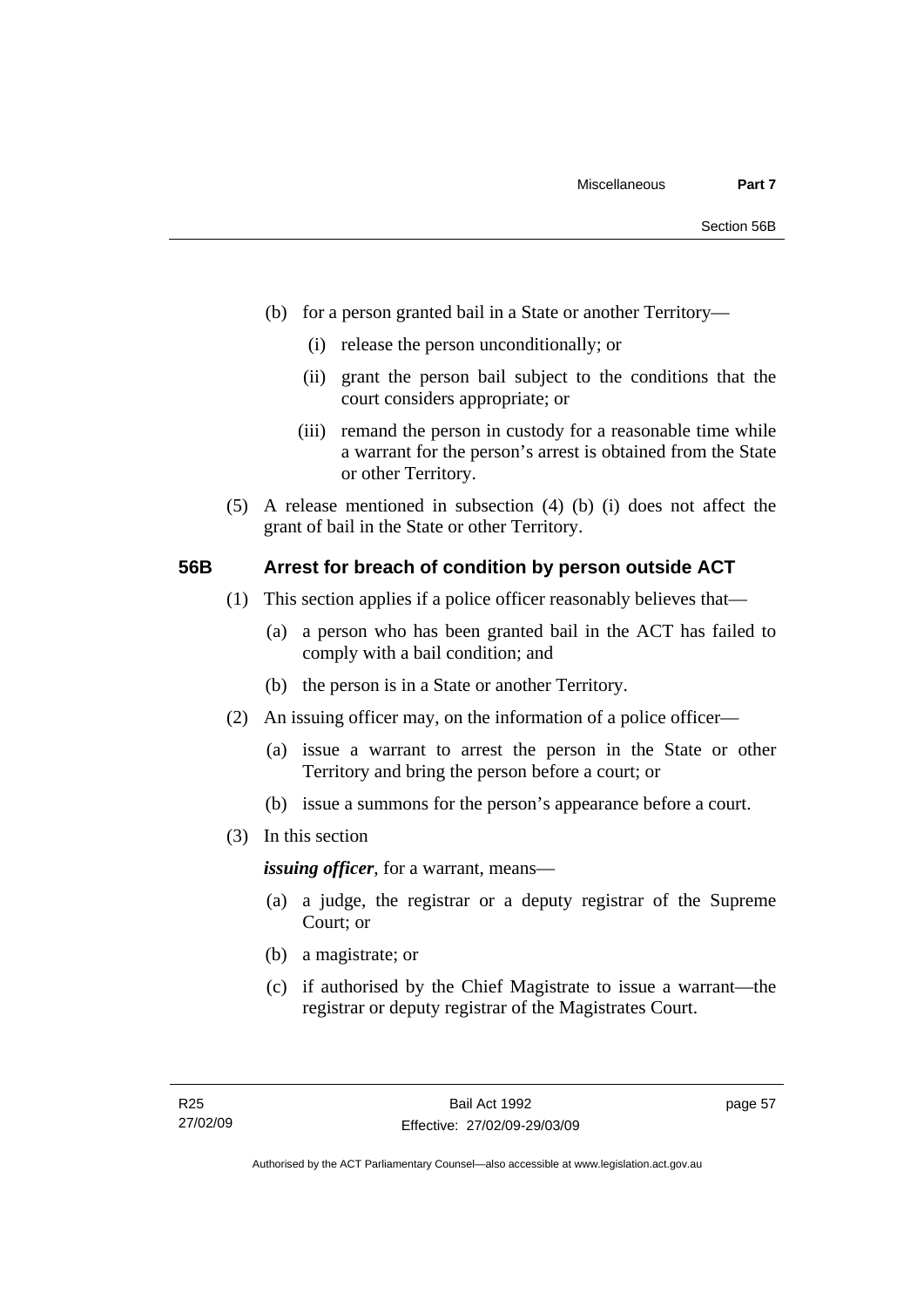#### **Part 7** Miscellaneous

#### **57 Act to prevail**

- (1) Except if otherwise expressly provided by this Act, this Act applies in relation to the grant of bail to accused people to the exclusion of any other law in force immediately before the commencement of this Act so far as any other such law makes provision for or in relation to bail for accused people.
- (2) This Act does not affect the *Bill of Rights 1688* 1 Will and Mary sess 2 c 2.

#### **57AA Abolition of inherent power of bail**

Any inherent power of the Supreme Court to grant bail is abolished.

#### **58 Approved forms**

- (1) The Minister may, in writing, approve forms for this Act.
- (2) If the Minister approves a form for a particular purpose, the approved form must be used for that purpose.
- (3) A form approved for section 28 (1), 30 (4), 34, 47 or 48 (2) is a disallowable instrument.
	- *Note* A disallowable instrument must be notified, and presented to the Legislative Assembly, under the Legislation Act.
- (4) Any other approved form is a notifiable instrument.

*Note* A notifiable instrument must be notified under the Legislation Act.

 (5) If there is no approved form for an instrument under this Act, the instrument must be in a form acceptable to the registrar.

#### **59 Regulation-making power**

- (1) The Executive may make regulations for this Act.
	- *Note* A regulation must be notified, and presented to the Legislative Assembly, under the Legislation Act.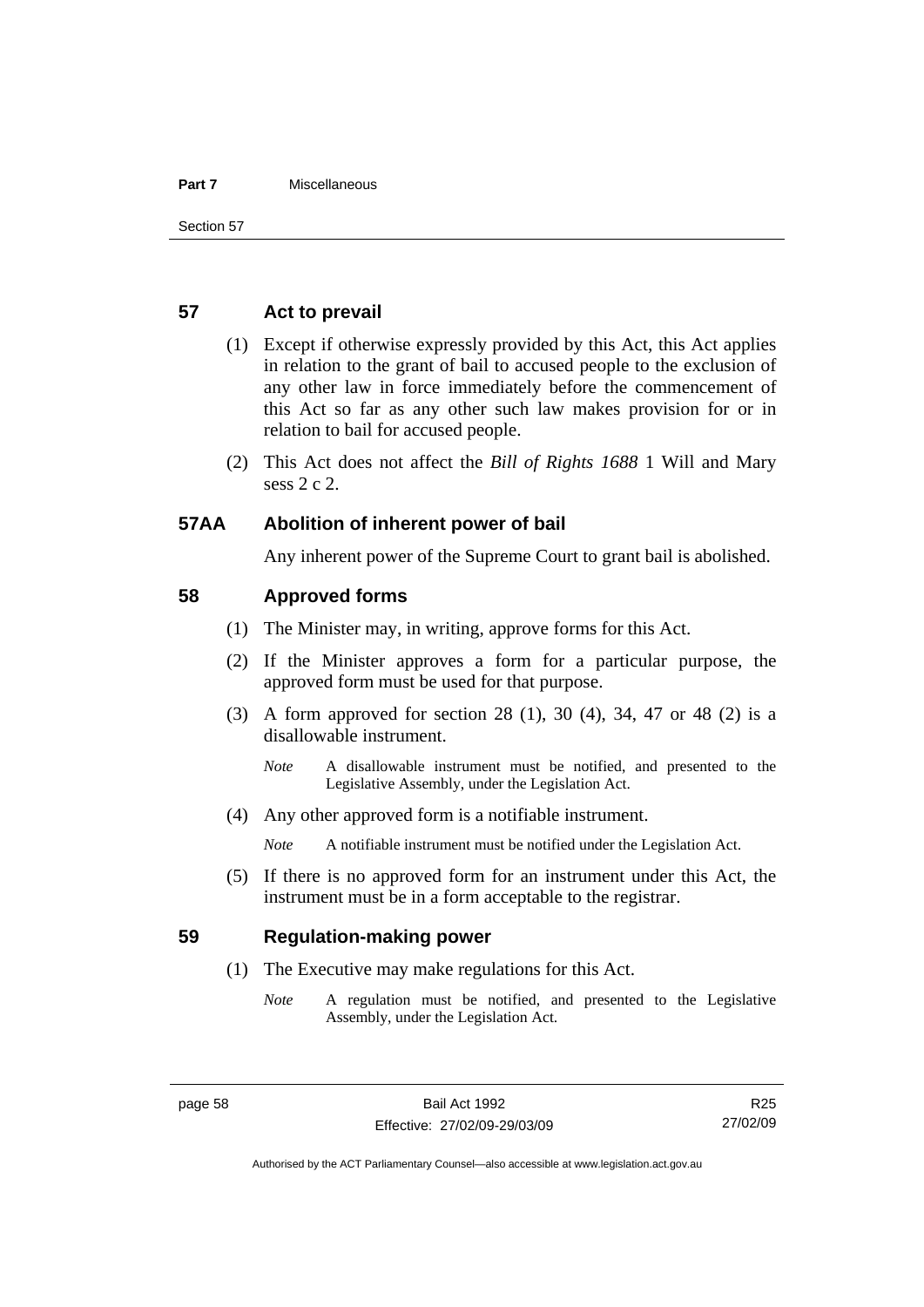(2) Without limiting subsection (1), a regulation may make provision in relation to the management (including the investment) of an amount deposited in accordance with a condition mentioned in section 25 (1) (c).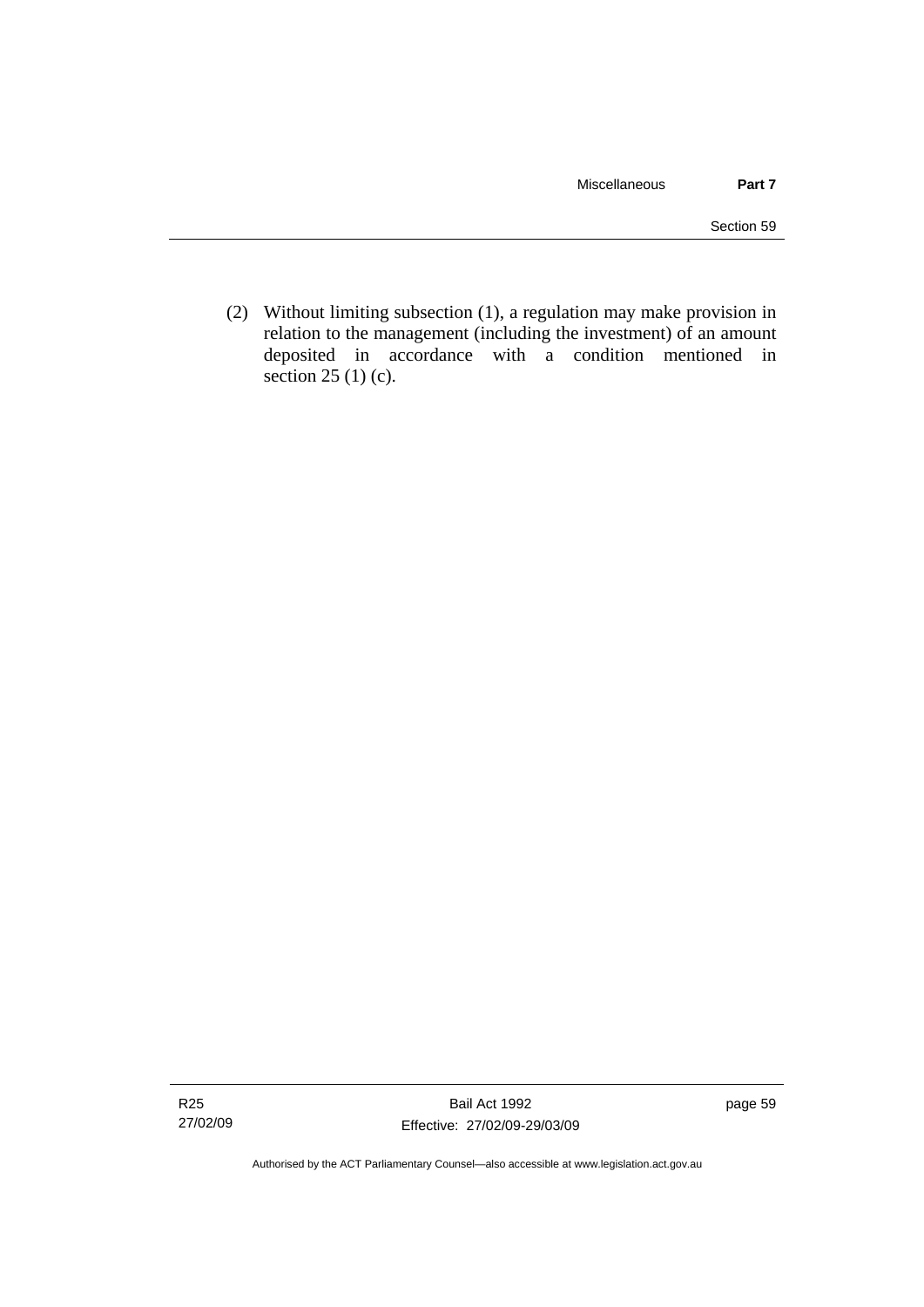# **Schedule 1 Offences to which presumption of bail does not apply**

(see s 9B (a))

# **Part 1.1 Offences against Crimes Act 1900**

| column 1<br>item            | column 2<br>provision | column 3<br>description of offence                         |
|-----------------------------|-----------------------|------------------------------------------------------------|
| 1                           | 15                    | manslaughter                                               |
| $\mathcal{D}_{\mathcal{L}}$ | 19                    | intentionally inflicting grievous bodily harm              |
| 3                           | 49C                   | industrial manslaughter (employer offence)                 |
| 4                           | 49D                   | industrial manslaughter (senior officer offence)           |
| 5                           | 51                    | sexual assault in the first degree                         |
| 6                           | 52                    | sexual assault in the second degree                        |
|                             | 54                    | sexual intercourse without consent                         |
| 8                           | 55(1)                 | sexual intercourse with young person under<br>10 years old |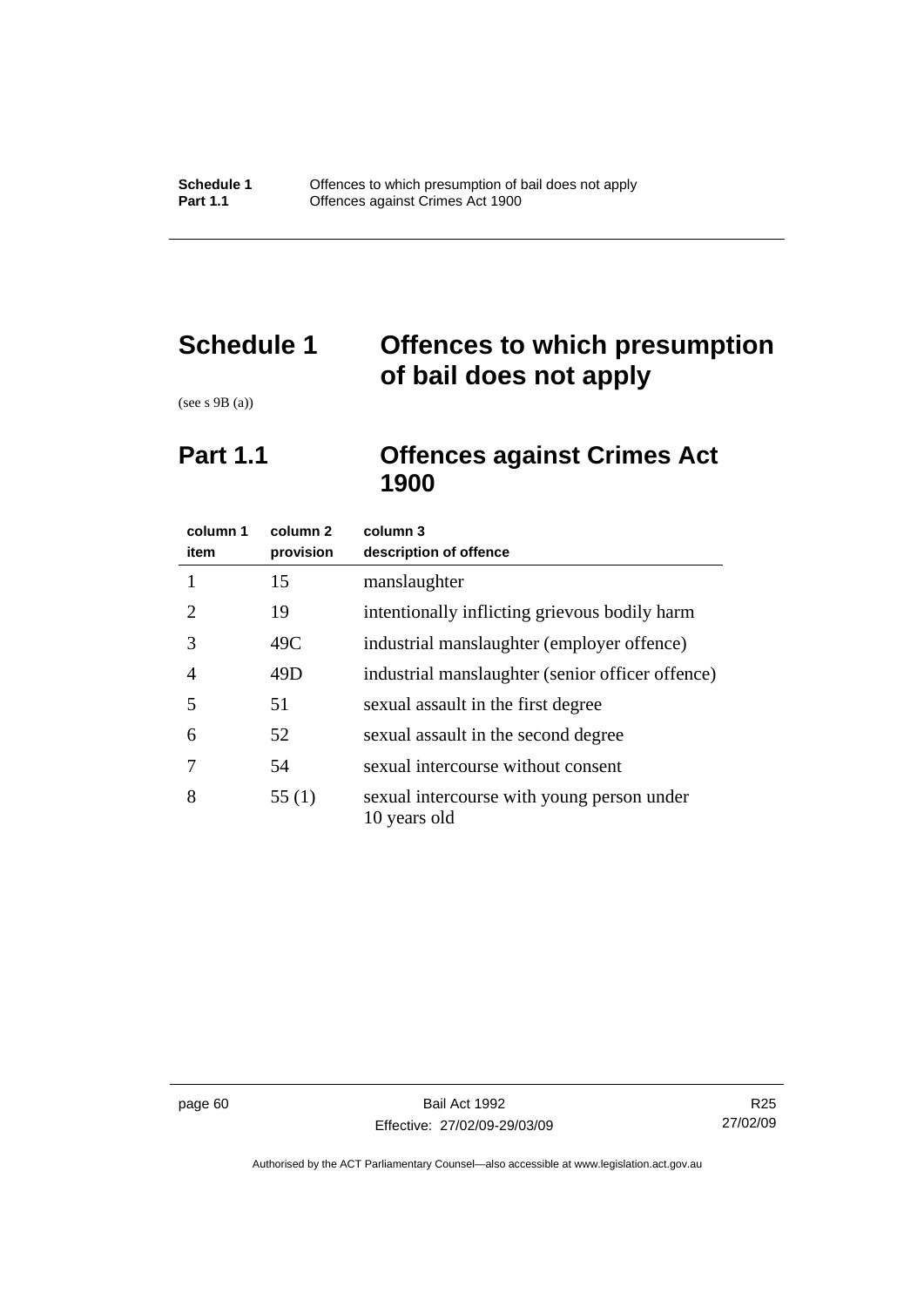# **Part 1.2 Offences against Criminal Code**

| column 1<br>item | column <sub>2</sub><br>provision | column 3<br>description of offence                                                                       |
|------------------|----------------------------------|----------------------------------------------------------------------------------------------------------|
| $\mathbf{1}$     | 310                              | aggravated robbery                                                                                       |
| $\overline{2}$   | 312                              | aggravated burglary                                                                                      |
| 3                | 603(3)                           | trafficking in commercial quantity of<br>controlled drug                                                 |
| 4                | 603(5)                           | trafficking in trafficable quantity of cannabis                                                          |
| 5                | 603(7)                           | trafficking in controlled drug other than<br>cannabis                                                    |
| 6                | 607(3)                           | manufacturing commercial quantity of<br>controlled drug for selling                                      |
| 7                | 607(5)                           | manufacturing controlled drug for selling                                                                |
| 8                | 610(1)                           | selling large commercial quantity of controlled<br>precursor for manufacture of controlled drug          |
| 9                | 610(3)                           | selling commercial quantity of controlled<br>precursor for manufacture of controlled drug                |
| 10               | 611(1)                           | manufacturing large commercial quantity of<br>controlled precursor for manufacture of<br>controlled drug |
| 11               | 611(3)                           | manufacturing large commercial quantity of<br>controlled precursor for selling                           |
| 12               | 611(5)                           | manufacturing commercial quantity of<br>controlled precursor for manufacture of<br>controlled drug       |

page 61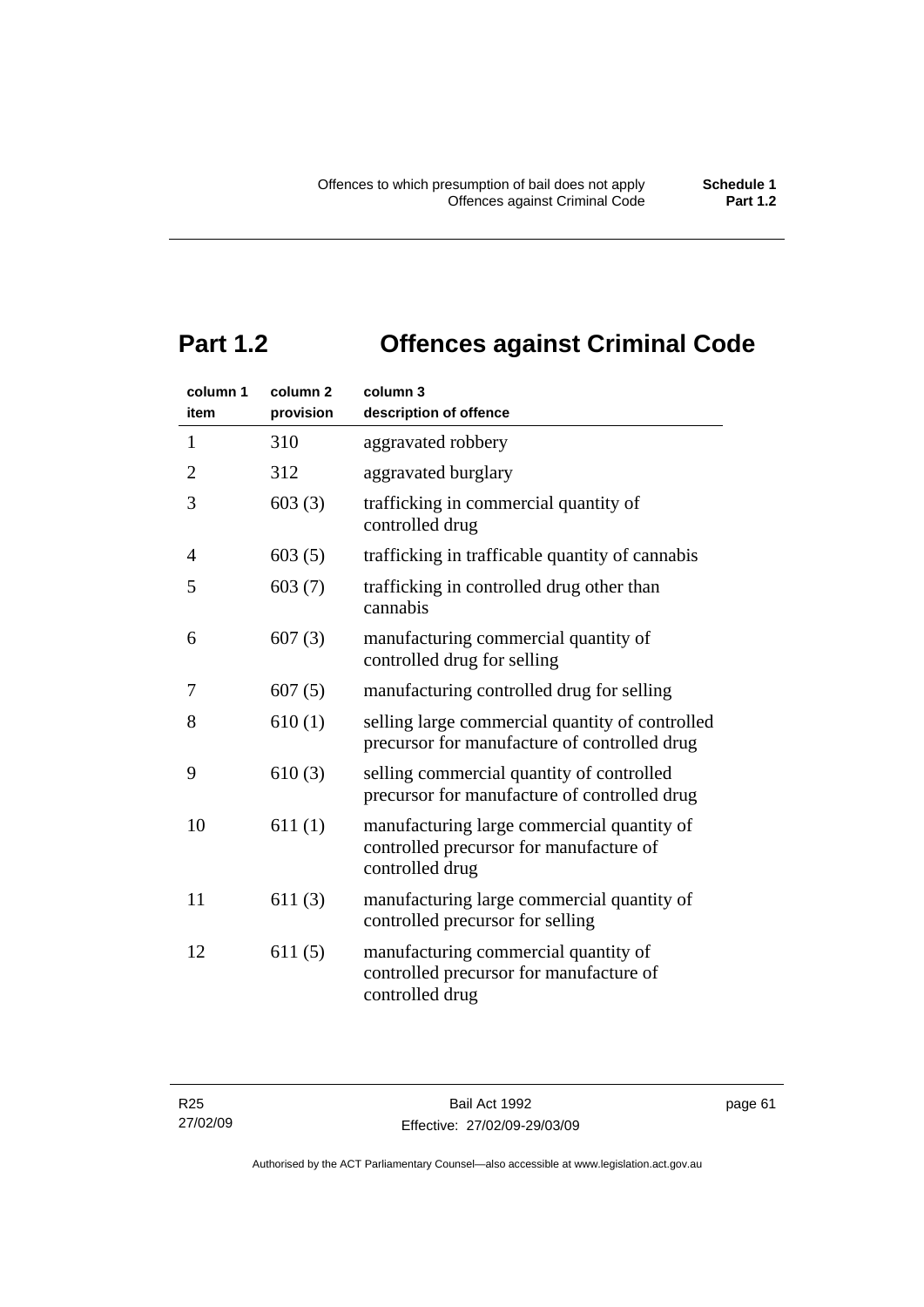#### **Schedule 1** Offences to which presumption of bail does not apply **Part 1.2 C** Offences against Criminal Code

| column 1<br>item | column <sub>2</sub><br>provision | column 3<br>description of offence                                       |
|------------------|----------------------------------|--------------------------------------------------------------------------|
| 13               | 611(7)                           | manufacturing commercial quantity of<br>controlled precursor for selling |
| 14               | 612(1)                           | possessing large commercial quantity of<br>controlled precursor          |
| 15               | 612(3)                           | possessing commercial quantity of controlled<br>precursor                |
| 16               | 616(3)                           | cultivating commercial quantity of controlled<br>plant                   |
| 17               | 619(3)                           | selling commercial quantity of controlled plant                          |
| 18               | 622(3)                           | supplying etc controlled drug to child for<br>selling                    |
| 19               | 624(4)                           | procuring child to traffic in controlled drug                            |
| 20               | 625(1)                           | supplying etc controlled drug (other than<br>cannabis) to child          |
| 21               | 639                              | concealing etc property derived from drug<br>offence                     |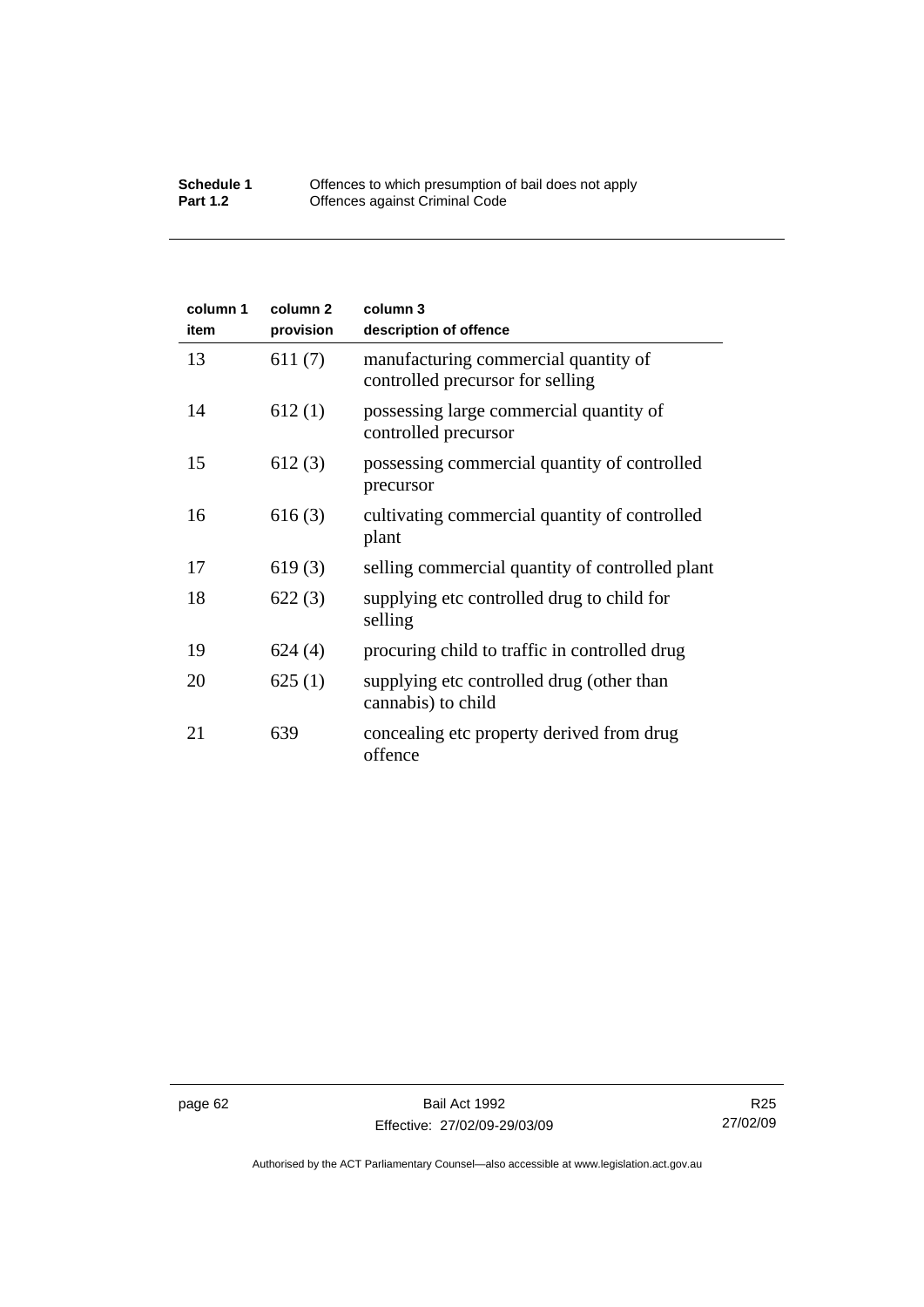# **Part 1.3 Offence against Drugs of Dependence Act 1989**

| column 1 | column 2  | column 3                                                          |
|----------|-----------|-------------------------------------------------------------------|
| item     | provision | description of offence                                            |
|          | 164       | sale, supply etc of drug of dependence or<br>prohibited substance |

# **Part 1.4 Offences against Medicines, Poisons and Therapeutic Goods Act 2008**

| column 1<br>item | column 2<br>provision | column 3<br>description of offence                            |
|------------------|-----------------------|---------------------------------------------------------------|
|                  | 26                    | supply of controlled medicine or prohibited<br>substance      |
|                  | 33                    | manufacture of controlled medicine or<br>prohibited substance |

# **Part 1.5 Offences against Customs Act 1901 (Cwlth)**

| column 1<br>item | column 2<br>provision | column 3<br>description of offence                               |
|------------------|-----------------------|------------------------------------------------------------------|
|                  | 231(1)                | assembly for unlawful purposes                                   |
|                  | 233AC                 | master allowing use of ship for smuggling etc.<br>narcotic goods |
|                  | 233B                  | special provisions about narcotic goods                          |

| R <sub>25</sub> | Bail Act 1992                | page 63 |
|-----------------|------------------------------|---------|
| 27/02/09        | Effective: 27/02/09-29/03/09 |         |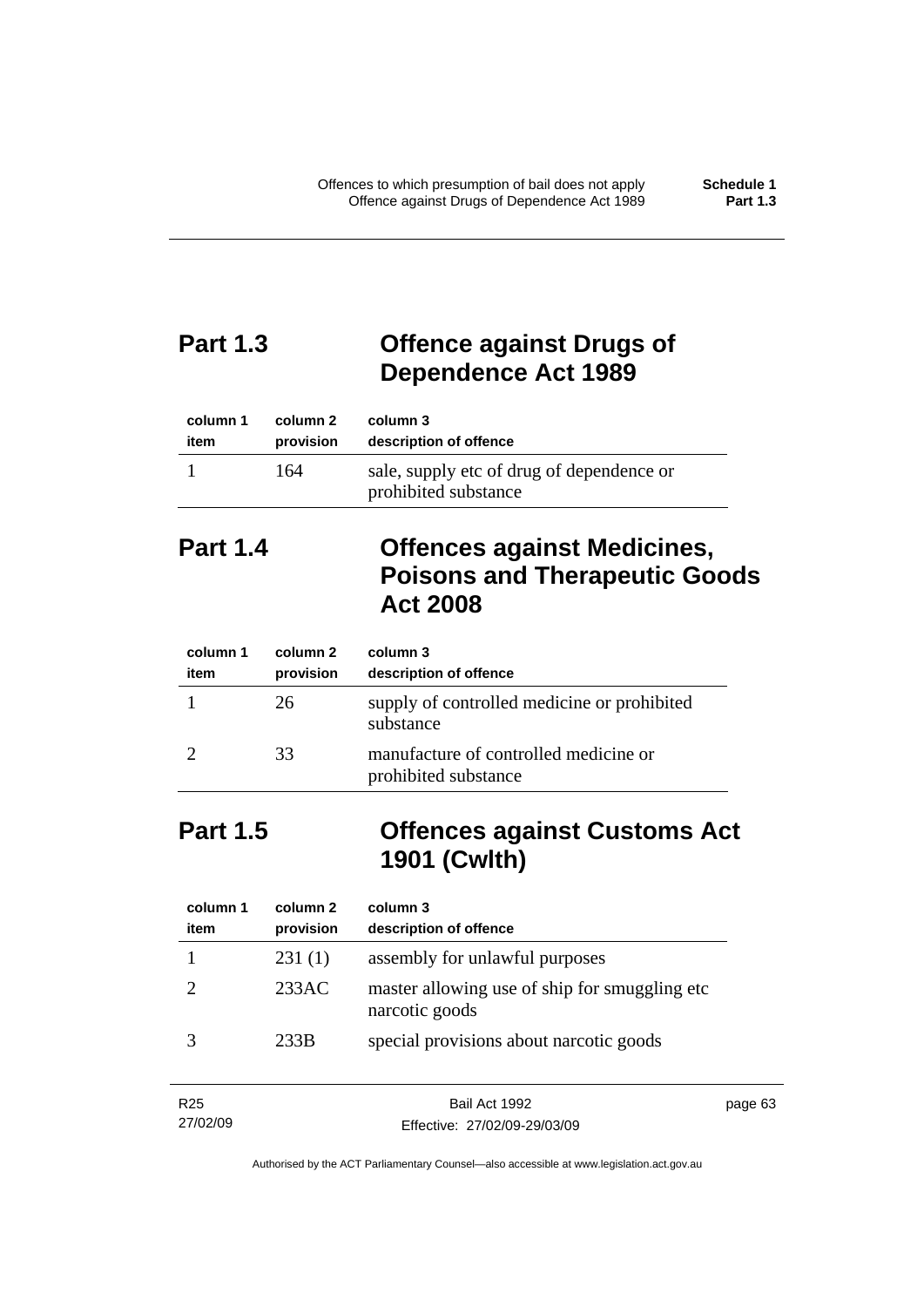# **U Dictionary**

(see s 3)

*Note 1* The Legislation Act contains definitions and other provisions relevant to this Act.

- *Note 2* For example, the Legislation Act, dict, pt 1, defines the following terms:
	- ACAT
		- Act (see s 7)
		- adult
	- child
	- chief executive
	- Chief Magistrate
	- chief police officer
	- correctional centre
	- domestic partner (see s 169 (1))
	- found guilty
	- indictable offence (see s 190 (1))
	- judge
	- magistrate
	- Magistrates Court
	- penalty unit (see s 133)
	- police officer
	- public trustee
	- **State**
	- Supreme Court
	- the Territory.

#### *accused person* includes—

- (a) a person charged with, convicted of, or found guilty of, an offence; and
- (b) a person mentioned in section  $8(1)(c)$ , (d) or (e); and
- (c) a person whose conviction for an offence is stayed; and

page 64 Bail Act 1992 Effective: 27/02/09-29/03/09

R25 27/02/09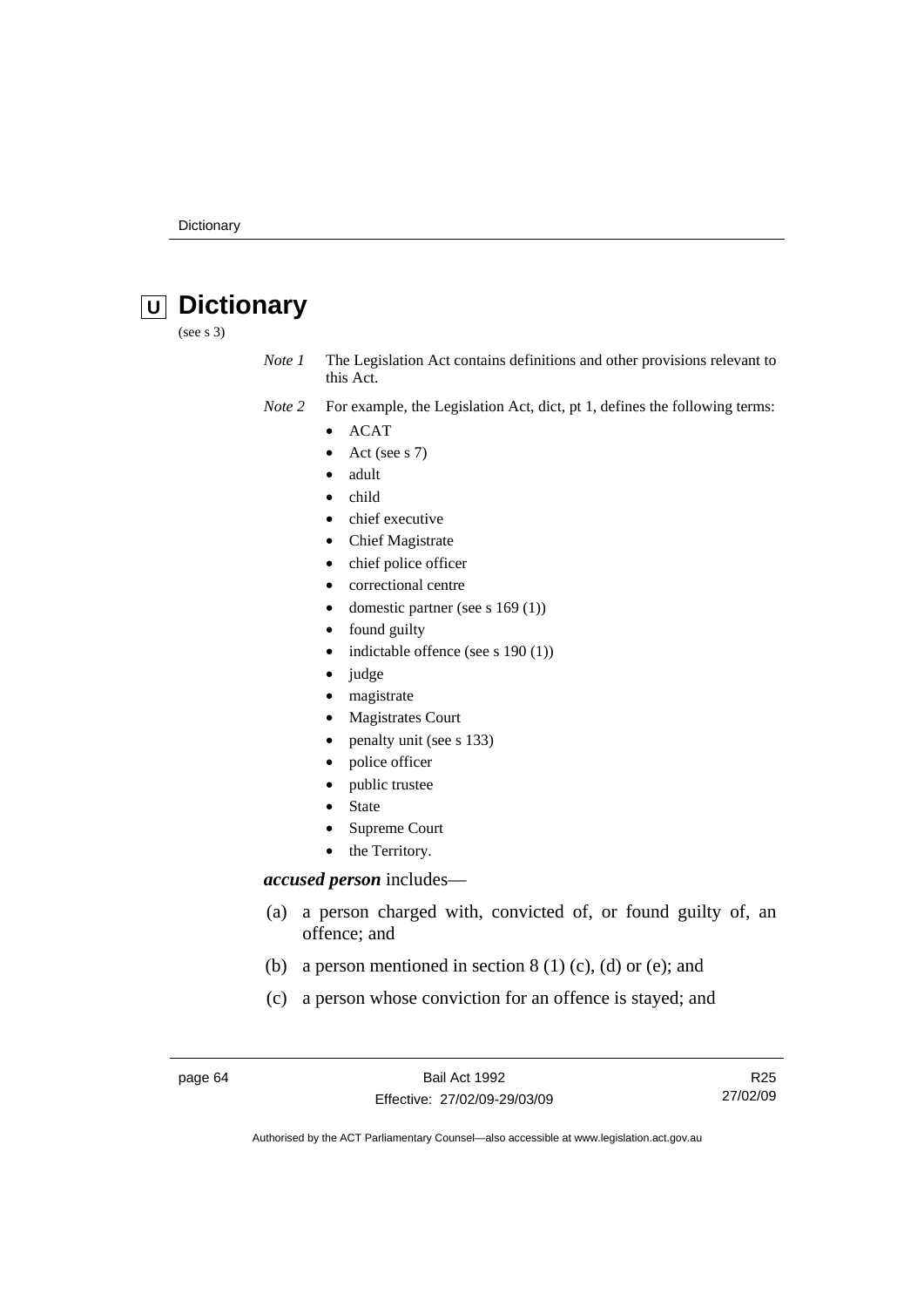- (d) a person subject to an order under the *Crimes (Sentencing) Act 2005*, section 17 (Non-conviction orders—general); and
- (e) a person in relation to whom an appeal relating to an offence is pending; and
- (f) a person in relation to whom a new trial has been ordered to be held for an offence.

*appeal* includes an application for leave to appeal and an appeal proceeding.

*applicable bail criteria*, for a decision about bail, means criteria under any of the following provisions applying to the decision:

- (a) section 9D (Bail for serious offence committed while charge for another is pending or outstanding);
- (b) section 9F (Domestic violence offence—bail by authorised officer);
- (c) section 22 (Criteria for granting bail to adults);
- (d) section 23 (Criteria for granting bail to children).

#### *authorised officer* means—

- (a) the chief police officer; or
- (b) a police officer exercising the functions of a superintendent or sergeant; or
- (c) another police officer authorised in writing by the chief police officer.

*bail* means an authorisation granted to a person under this Act to be at liberty.

*bail condition* means a condition on which bail is granted.

*child*, of a person, includes a child—

(a) who normally or regularly lives with the person; or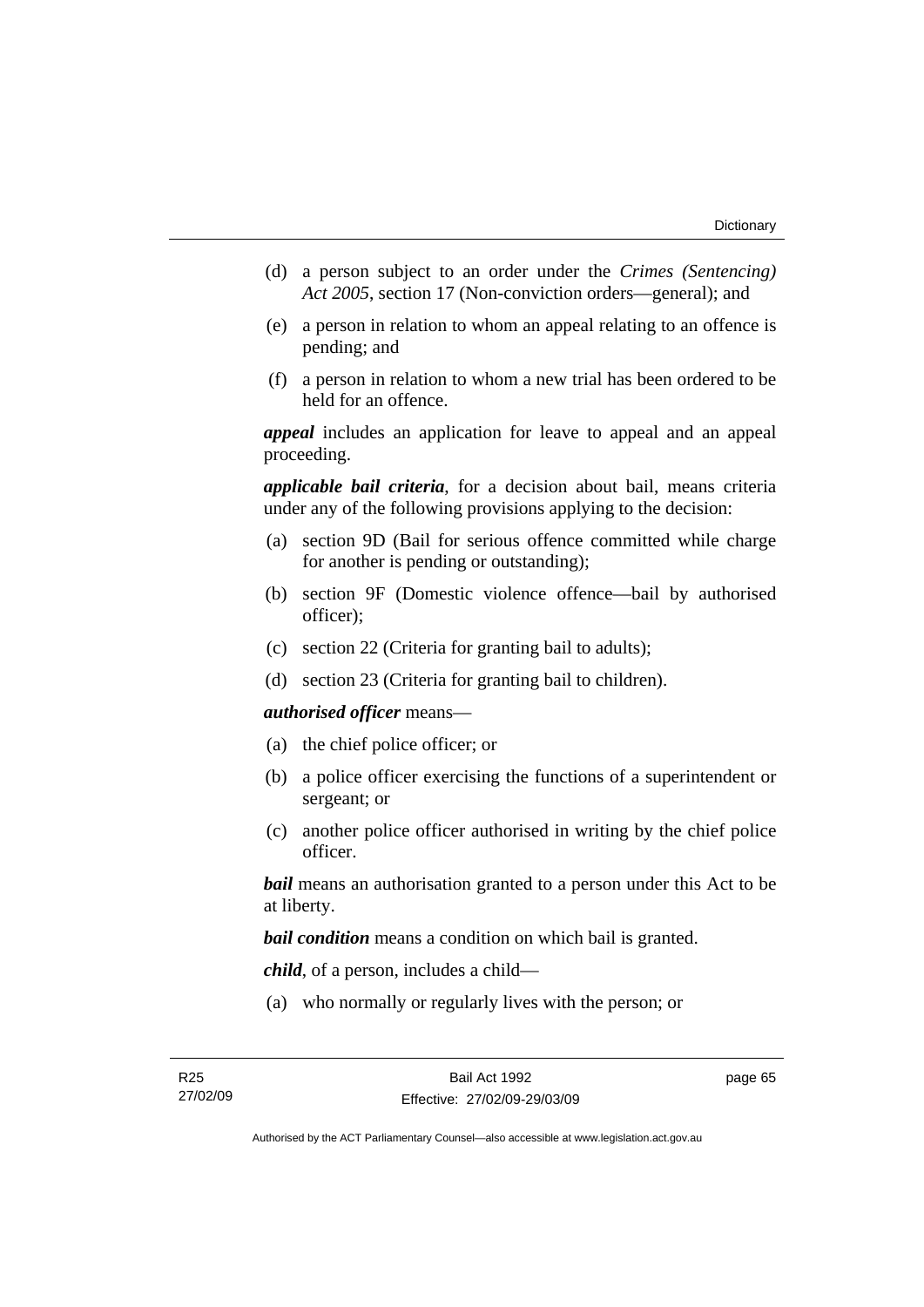(b) of whom the person is a guardian.

*court* means the Supreme Court or Magistrates Court.

*domestic violence offence—*an offence that a person is accused of committing is a *domestic violence offence* if the conduct making up the offence is domestic violence under the *Domestic Violence and Protection Orders Act 2001*.

*grant*, in relation to bail (other than in section 22 (Criteria for granting bail to adults) or section 23 (Criteria for granting bail to children)), includes continue.

*offence* includes—

- (a) an alleged offence; and
- (b) except for section  $8(1)(a)$  and section  $9(1)$ 
	- (i) a breach of the peace or an apprehended breach of the peace; and
	- (ii) a breach of an obligation mentioned in section 8A (Entitlement to bail—breach of sentence obligations).

*parental responsibility*—a person has *parental responsibility* for a child or young person if the person has parental responsibility for the child or young person under the *Children and Young People Act 2008*.

*Note* Parental responsibility is dealt with in the *Children and Young People Act 2008*, div 1.3.2.

*surety*, in relation to an accused person, means a person other than the accused person who is subject to a liability under a bail condition mentioned in section 25 (1).

*undertaking to appear* means an undertaking given under section 28 (1).

R25 27/02/09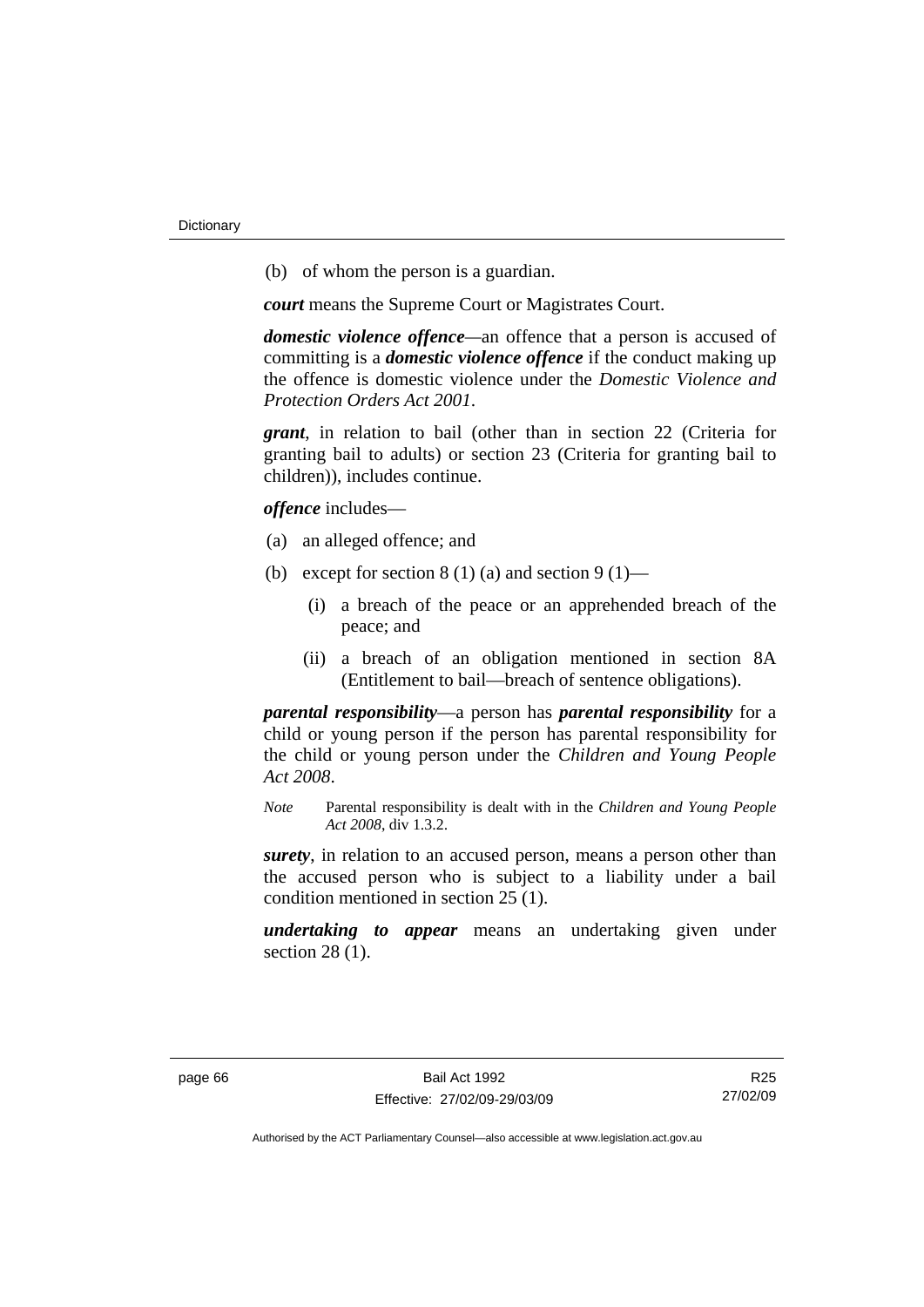*victim* in relation to an accused person, means—

- (a) a person (the *primary victim*) who suffers harm—
	- (i) in the course of, or because of, the commission of an offence of which the accused person is accused; or
	- (ii) in the course of assisting a police officer in the exercise of the officer's power to arrest the accused person or to take action to prevent the commission of an offence of which the accused person is accused; or
- (b) if a primary victim dies because of the commission of an offence of which the accused person is accused—anyone who was financially or psychologically dependent on the primary victim immediately before his or her death.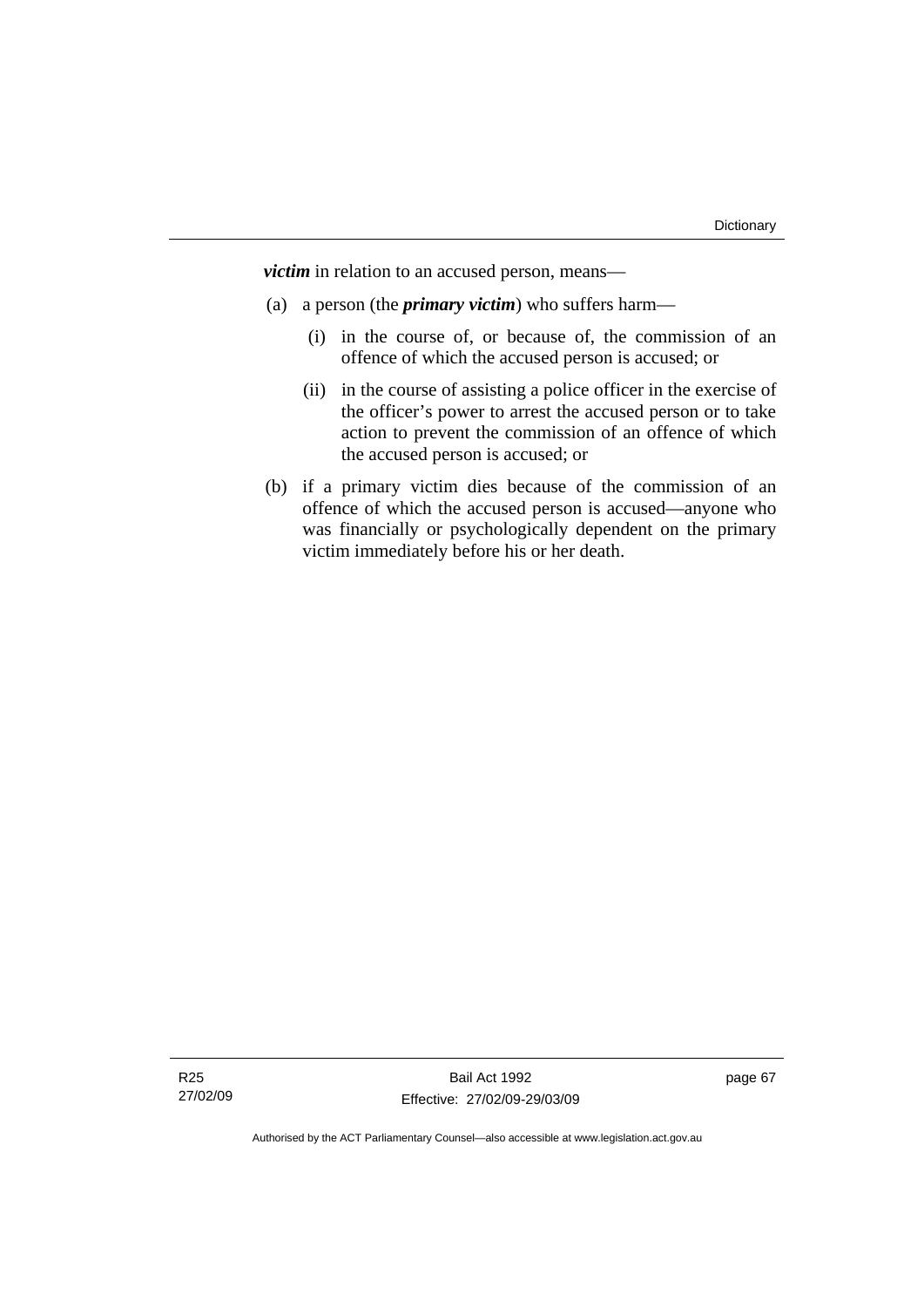1 About the endnotes

# **Endnotes**

# **1 About the endnotes**

Amending and modifying laws are annotated in the legislation history and the amendment history. Current modifications are not included in the republished law but are set out in the endnotes.

Not all editorial amendments made under the *Legislation Act 2001*, part 11.3 are annotated in the amendment history. Full details of any amendments can be obtained from the Parliamentary Counsel's Office.

Uncommenced amending laws and expiries are listed in the legislation history and the amendment history. These details are underlined. Uncommenced provisions and amendments are not included in the republished law but are set out in the last endnote.

If all the provisions of the law have been renumbered, a table of renumbered provisions gives details of previous and current numbering.

The endnotes also include a table of earlier republications.

| $am = amended$                               | $ord = ordinance$                         |
|----------------------------------------------|-------------------------------------------|
| $amdt = amendment$                           | orig = original                           |
| $ch = chapter$                               | par = paragraph/subparagraph              |
| $def = definition$                           | $pres = present$                          |
| $dict = dictionary$                          | $prev = previous$                         |
| $disallowed = disallowed by the Legislative$ | $(\text{prev}) = \text{previously}$       |
| Assembly                                     | $pt = part$                               |
| $div = division$                             | $r = rule/subrule$                        |
| $exp = expires/expired$                      | $renum = renumbered$                      |
| $Gaz = gazette$                              | $reloc = relocated$                       |
| $hdg =$ heading                              | $R[X]$ = Republication No                 |
| $IA = Interpretation Act 1967$               | $RI = reissue$                            |
| $ins = inserted/added$                       | $s = section/subsection$                  |
| $LA =$ Legislation Act 2001                  | $sch = schedule$                          |
| $LR =$ legislation register                  | $sdiv = subdivision$                      |
| $LRA =$ Legislation (Republication) Act 1996 | $sub =$ substituted                       |
| $mod = modified/modification$                | SL = Subordinate Law                      |
| $o = order$                                  | underlining = whole or part not commenced |
| $om = omitted/repealed$                      | or to be expired                          |
|                                              |                                           |

# **2 Abbreviation key**

page 68 Bail Act 1992 Effective: 27/02/09-29/03/09

R25 27/02/09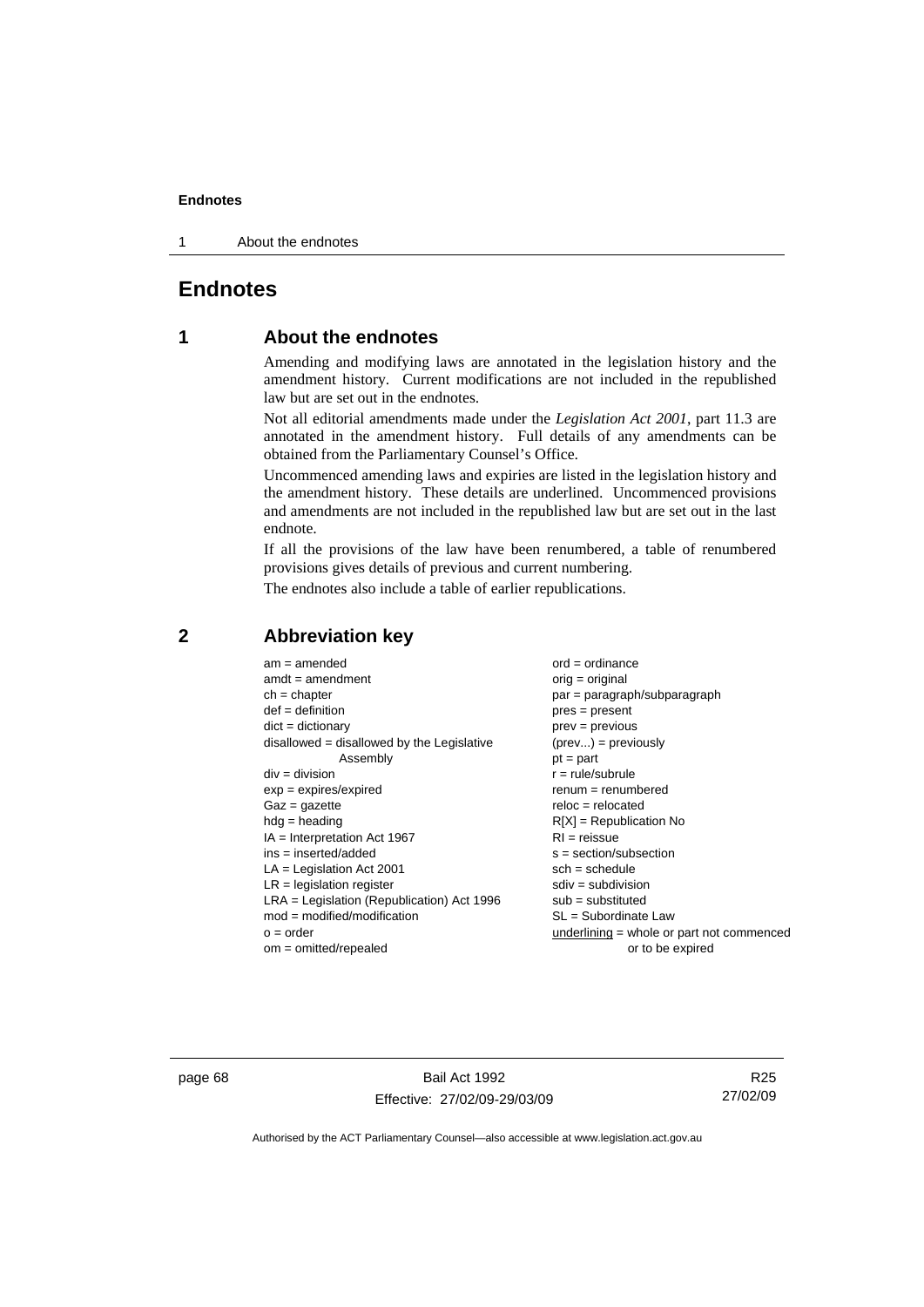## **3 Legislation history**

#### **Bail Act 1992 No 8**

notified 28 May 1992 (Gaz 1992 No S59) s 1, s 2 commenced 28 May 1992 (s 2 (1)) remainder commenced 28 November 1992 (s 2(3))

as amended by

## **Bail (Amendment) Act 1992 No 75**

notified 18 December 1992 (Gaz 1992 No S233) commenced 18 December 1992 (s 2)

#### **Bail (Amendment) Act 1994 No 73**

notified 1 November 1994 (Gaz 1994 No S229) ss 1-3 commenced 1 November 1994 (s 2 (1)) remainder commenced 1 May 1995 (s 2 (3))

#### **Crimes (Amendment) Act (No 2) 1994 No 75 sch 3**

notified 23 November 1994 (Gaz 1994 No S247) ss 1-3 commenced 23 November 1994 (s 2 (1)) sch 3 commenced 1 December 1994 (Gaz 1994 No S270)

#### **Statute Law Revision (Penalties) Act 1994 No 81 sch**

notified 29 November 1994 (Gaz 1994 No S253) s 1, s 2 commenced 29 November 1994 (s 2 (1)) sch commenced 29 November 1994 (Gaz 1994 No S269)

#### **Acts Revision (Victims of Crime) Act 1994 No 84 pt 2**

notified 15 December 1994 (Gaz 1994 No S280) s 1, s 2 commenced 15 December 1994 (s 2 (1)) pt 2 commenced 15 June 1995 (s 2 (3))

## **Remand Centres (Amendment) Act 1996 (No 2) No 81 s 7**

notified 20 December 1996 (Gaz 1996 No S328) ss 1-3 commenced 20 December 1996 (s 2 (1)) s 7 commenced 1 January 1997 (s 2 (2) and Gaz 1996 No S353)

R25 27/02/09

Bail Act 1992 Effective: 27/02/09-29/03/09 page 69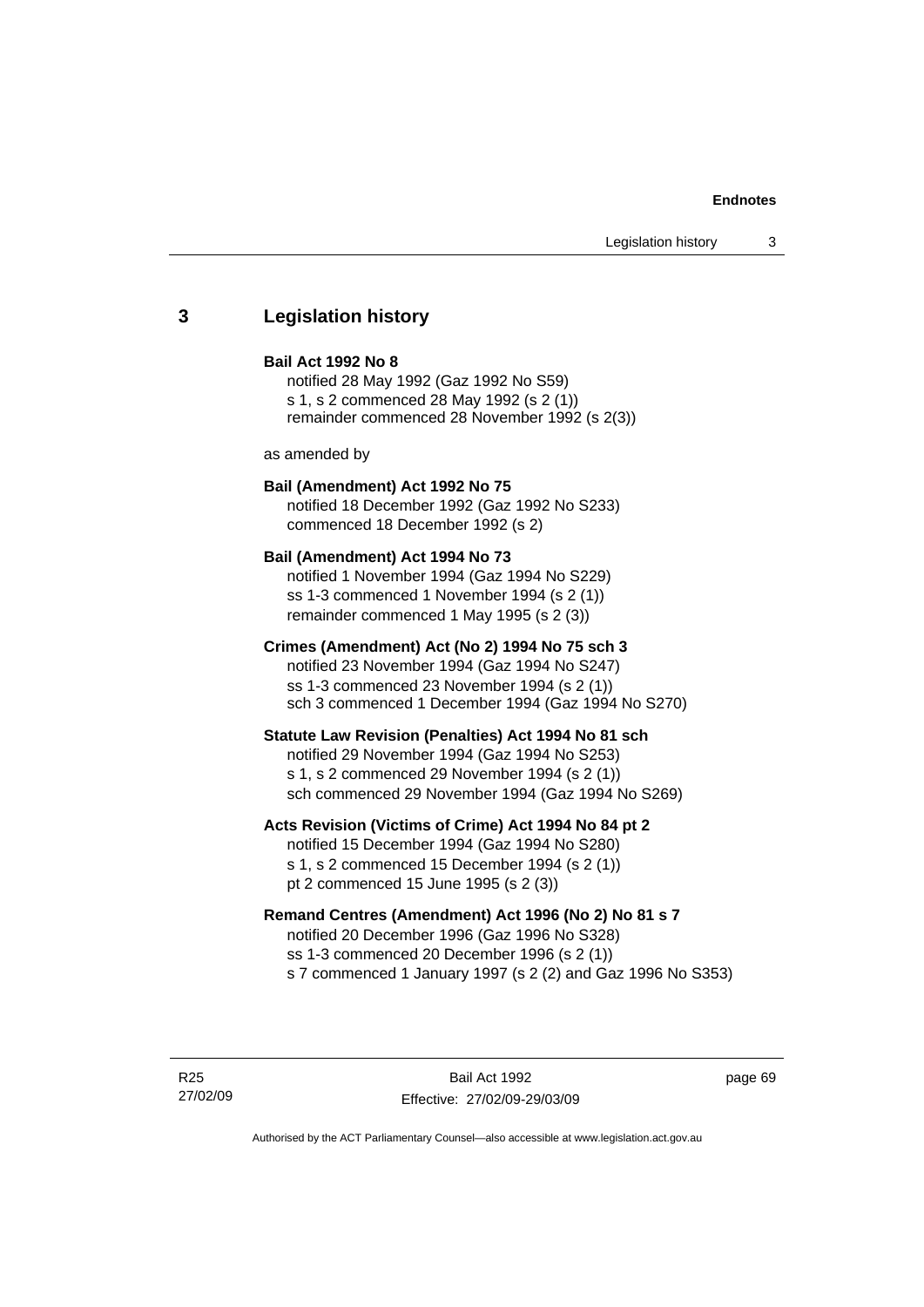3 Legislation history

#### **Bail (Amendment) Act 1997 No 22**

notified 29 May 1997 (Gaz 1997 No S136) ss 1-3 commenced 29 May 1997 (s 2 (1)) remainder commenced 30 May 1997 (s 2 (2) and Gaz 1997 No S149)

#### **Legal Practitioners (Consequential Amendments) Act 1997 No 96 sch 1**

notified 1 December 1997 (Gaz 1997 No S380) s 1, s 2 commenced 1 December 1997 (s 2 (1)) sch 1 commenced 1 June 1998 (s 2 (2))

#### **Bail (Amendment) Act 1998 No 39**

notified 14 October 1998 (Gaz 1998 No 41) ss 1-3 commenced 14 October 1998 (s 2 (1)) remainder commenced 19 October 1998 (Gaz 1998 No 41)

#### **Children and Young People (Consequential Amendments) Act 1999 No 64 sch 2**

notified 10 November 1999 (Gaz 1999 No 45) s 1, s 2 commenced 10 November 1999 (s 2 (1)) remainder commenced 10 May 2000 (s 2 (2))

#### **Road Transport Legislation Amendment Act 1999 No 79**

notified 1 March 2000 (Gaz 1999 No S65) commenced 1 March 2000 (s 2 and Gaz 2000 No S5)

#### **Bail Amendment Act 2001 No 25 pt 2**

notified 24 May 2001 (Gaz 2001 No 21) commenced 24 May 2001 (s 2)

#### **Legislation (Consequential Amendments) Act 2001 No 44 pt 30**

notified 26 July 2001 (Gaz 2001 No 30) s 1, s 2 commenced 26 July 2001 (IA s 10B) pt 30 commenced 12 September 2001 (s 2 and see Gaz 2001 No S65)

# **Supreme Court Amendment Act 2001 (No 2) No 54 sch 2 pt 2.2**

notified 15 August 2001 (Gaz 2001 No S57) commenced 15 August 2001 (s 2 (1))

page 70 Bail Act 1992 Effective: 27/02/09-29/03/09

R25 27/02/09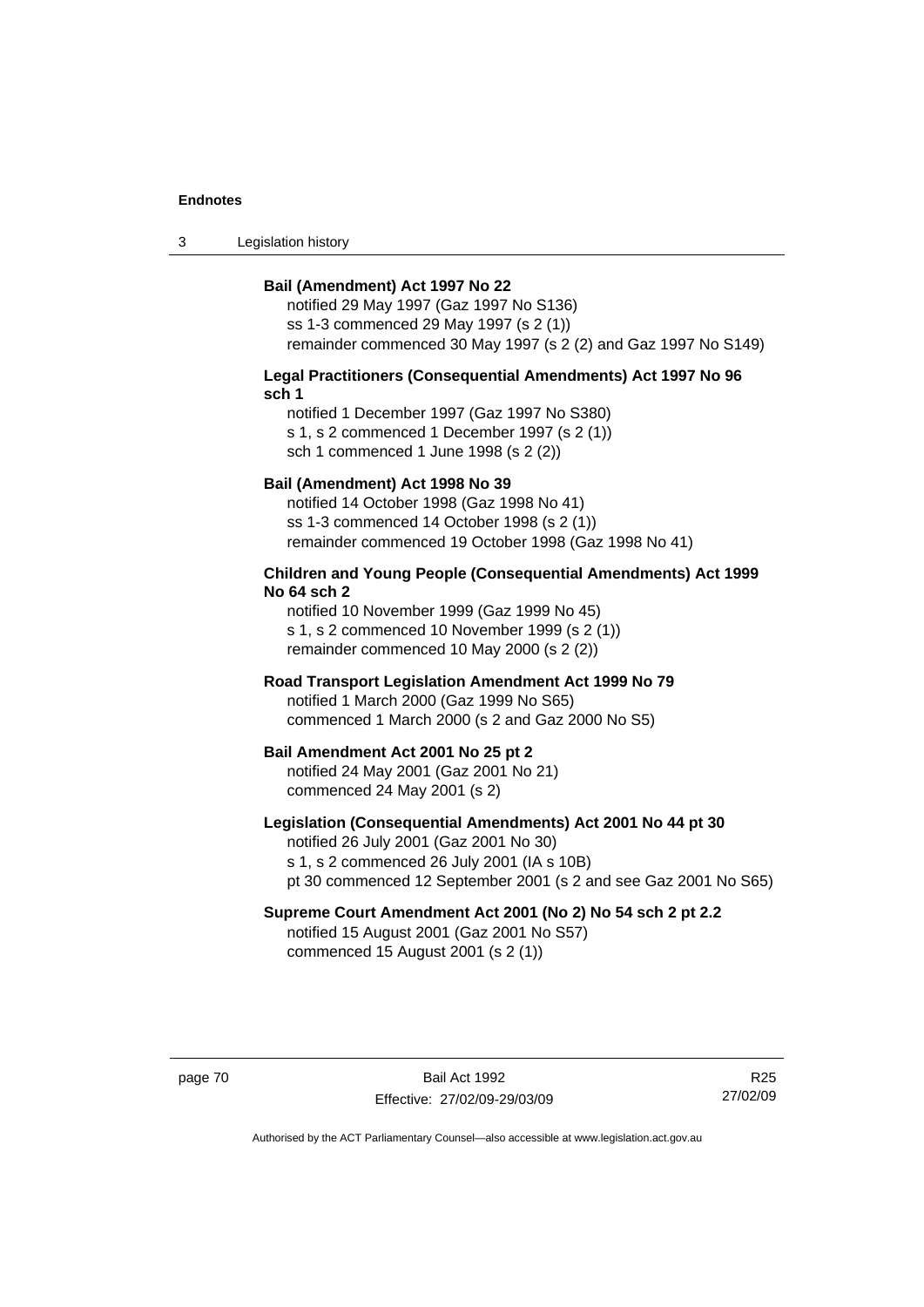#### **Bail Amendment Act 2001 (No 2) No 60**

notified 10 September 2001 (Gaz 2001 No S66) s 1, s 2 commenced 10 September 2001 (IA s 10B) remainder commenced 24 September 2001 (s 2)

### **Protection Orders (Consequential Amendments) Act 2001 No 90 sch 1 pt 1**

notified LR 27 September 2001

s 1, s 2 commenced 27 September 2001 (LA s 75)

sch 1 pt 1 commenced 27 March 2002 (s 2 and see the Protection Orders Act 2001, s 3 and LA s 79)

#### **Legislation Amendment Act 2002 No 11 amdt 2.5, amdt 2.6**

notified LR 27 May 2002 s 1, s 2 commenced 27 May 2002 (LA s 75) amdt 2.5, amdt 2.6 commenced 28 May 2002 (s 2 (2))

#### **Criminal Code 2002 No 51 pt 1.1**

notified LR 20 December 2002 s 1, s 2 commenced 20 December 2002 (LA s 75) pt 1.1 commenced 1 January 2003 (s 2 (1))

#### **Legislation (Gay, Lesbian and Transgender) Amendment Act 2003 A2003-14 sch 1 pt 1.2**

notified LR 27 March 2003 s 1, s 2 commenced 27 March 2003 (LA s 75) sch 1 pt 1.1 commenced 28 March 2003 (s 2)

## **Bail Amendment Act 2004 A2004-14**

notified LR 26 March 2004 s 1, s 2 commenced 26 March 2004 (LA s 75 (1)) s 44 commenced 26 June 2004 (s 2 (2) (a)) remainder commenced 26 June 2004 (s 2 (1))

#### **Criminal Code (Theft, Fraud, Bribery and Related Offences) Amendment Act 2004 A2004-15 sch 3 pt 3.1**

notified LR 26 March 2004 s 1, s 2 commenced 26 March 2004 (LA s 75 (1)) sch 3 pt 3.1 commenced 26 June 2004 (s 2 (2) and see Bail Amendment Act 2004 A2004-14 s 2)

R25 27/02/09

Bail Act 1992 Effective: 27/02/09-29/03/09 page 71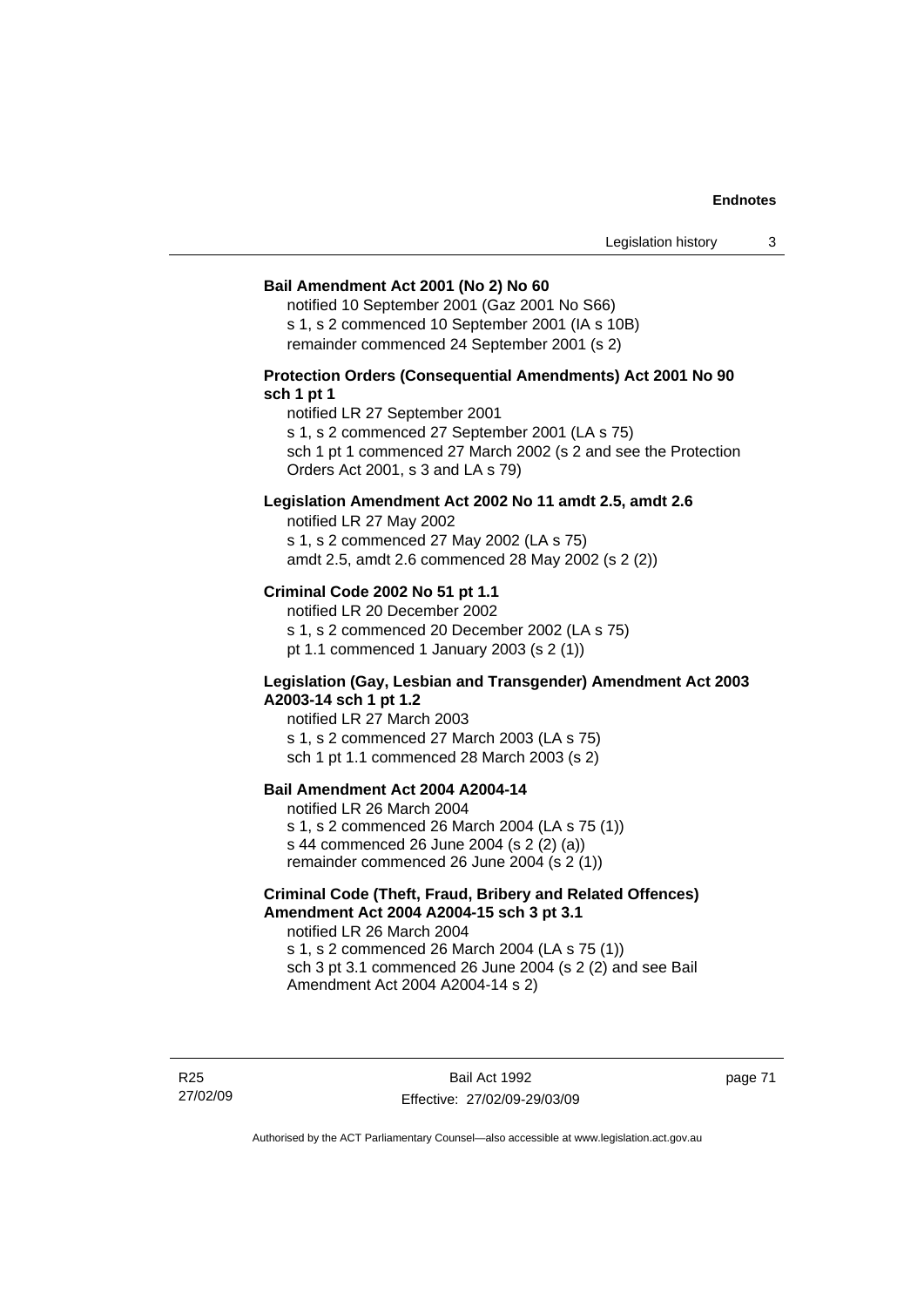3 Legislation history

## **Criminal Code (Serious Drug Offences) Amendment Act 2004 A2004-56 sch 1 pt 1.1**

notified LR 6 September 2004

s 1, s 2 commenced 6 September 2004 (LA s 75 (1))

sch 1 pt 1.1 commenced 6 March 2005 (s 2 and LA s 79)

#### **Court Procedures (Consequential Amendments) Act 2004 A2004-60 sch 1 pt 1.5**

notified LR 2 September 2004

s 1, s 2 commenced 2 September 2004 (LA s 75 (1)) sch 1 pt 1.5 commenced 10 January 2005 (s 2 and see Court Procedures Act 2004 A2004-59, s 2 and CN2004-29)

#### **Justice and Community Safety Legislation Amendment Act 2005 A2005-5 pt 3**

notified LR 23 February 2005 s 1, s 2 commenced 23 February 2005 (LA s 75 (1)) pt 3 commenced 24 February 2005 (s 2 (2))

#### **Domestic Violence and Protection Orders Amendment Act 2005 A2005-13 sch 1 pt 1.1**

notified LR 24 March 2005 s 1, s 2 commenced 24 March 2005 (LA s 75 (1)) sch 1 pt 1.1 commenced 25 March 2005 (s 2)

#### **Statute Law Amendment Act 2005 A2005-20 sch 3 pt 3.4**

notified LR 12 May 2005 s 1, s 2 taken to have commenced 8 March 2005 (LA s 75 (2)) sch 3 pt 3.4 commenced 2 June 2005 (s 2 (1))

#### **Criminal Code Harmonisation Act 2005 A2005-54 sch 1 pt 1.7**  notified LR 27 October 2005

s 1, s 2 commenced 27 October 2005 (LA s 75 (1)) sch 1 pt 1.7 commenced 24 November 2005 (s 2)

#### **Sentencing Legislation Amendment Act 2006 A2006-23 sch 1 pt 1.2**  notified LR 18 May 2006

s 1, s 2 commenced 18 May 2006 (LA s 75 (1)) sch 1 pt 1.2 commenced 2 June 2006 (s 2 (1) and see Crimes (Sentence Administration) Act 2005 A2005-59 s 2, Crimes

(Sentencing) Act 2005 A2005-58, s 2 and LA s 79)

page 72 Bail Act 1992 Effective: 27/02/09-29/03/09

R25 27/02/09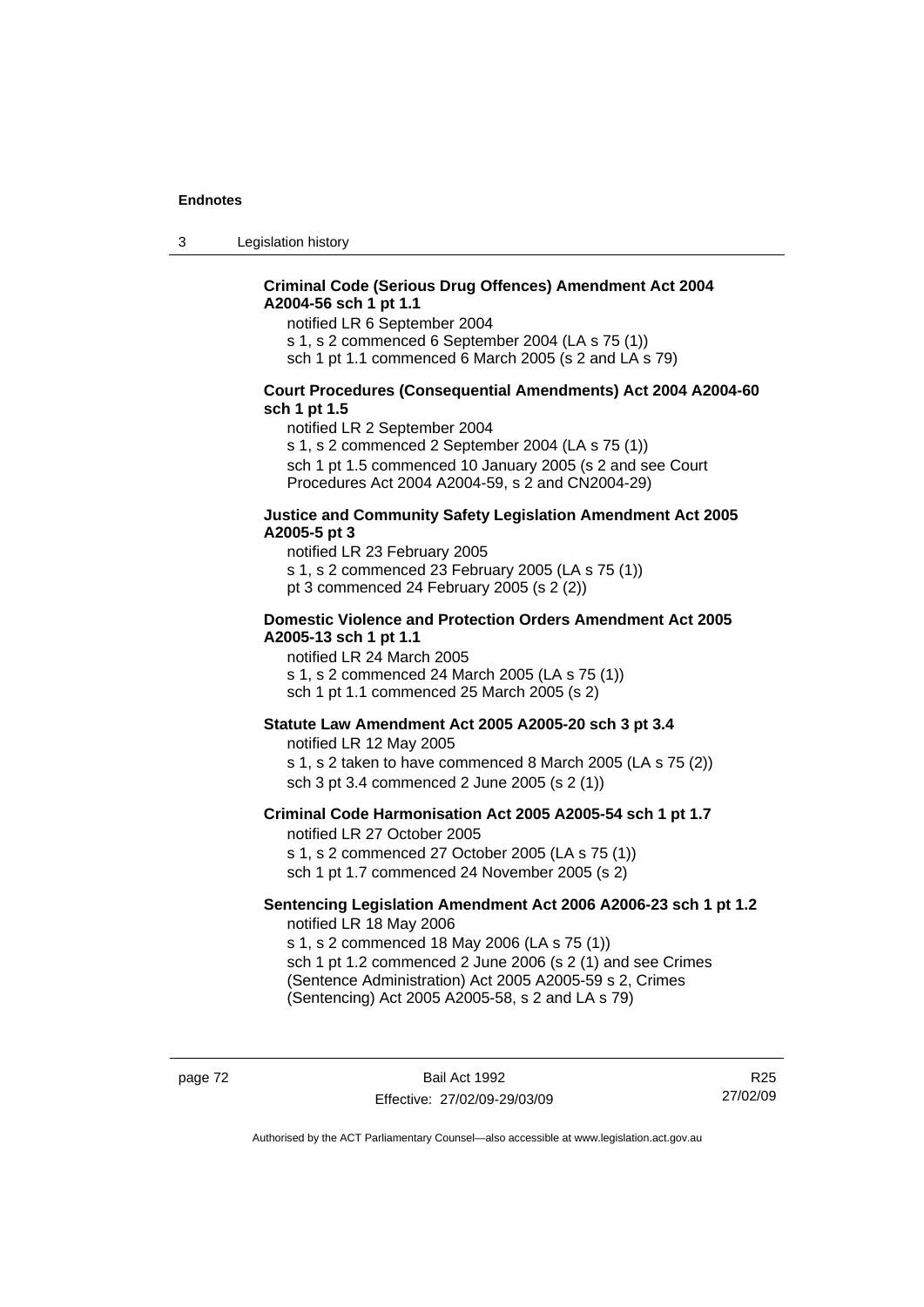## **Justice and Community Safety Legislation Amendment Act 2006 A2006-40 sch 2 pt 2.6**

notified LR 28 September 2006

s 1, s 2 commenced 28 September 2006 (LA s 75 (1)) sch 2 pt 2.6 commenced 29 September 2006 (s 2 (1))

#### **Justice and Community Safety Legislation Amendment Act 2008 A2008-7 sch 1 pt 1.3**

notified LR 16 April 2008 s 1, s 2 commenced 16 April 2008 (LA s 75 (1)) sch 1 pt 1.3 commenced 7 May 2008 (s 2)

# **Children and Young People (Consequential Amendments) Act 2008**

**A2008-20 sch 2 pt 2.1, sch 3 pt 3.2, sch 4 pt 4.1** 

notified LR 17 July 2008

s 1, s 2 commenced 17 July 2008 (LA s 75 (1)) s 3 commenced 18 July 2008 (s 2 (1)) sch 2 pt 2.1 commenced 9 September 2008 (s 2 (3) and see Children and Young People Act 2008 A2008-19, s 2 and CN2008-13) sch 3 pt 3.2 commenced 27 October 2008 (s 2 (4) and see Children and Young People Act 2008 A2008-19, s 2 and CN2008-13) sch 4 pt 4.1 commenced 27 February 2009 (s 2 (5) and see Children and Young People Act 2008 A2008-19, s 2 and CN2008-17 (and see CN2008-13))

## **Medicines, Poisons and Therapeutic Goods Act 2008 A2008-26 sch 2 pt 2.2**

notified LR 14 August 2008 s 1, s 2 commenced 14 August 2008 (LA s 75 (1))

sch 2 pt 2.2 commenced 14 February 2009 (s 2 and LA s 79)

## **ACT Civil and Administrative Tribunal Legislation Amendment Act 2008 A2008-36 sch 1 pt 1.6**

notified LR 4 September 2008

s 1, s 2 commenced 4 September 2008 (LA s 75 (1))

sch 1 pt 1.6 commenced 2 February 2009 (s 2 (1) and see ACT Civil and Administrative Tribunal Act 2008 A2008-35, s 2 (1) and CN2009-2)

page 73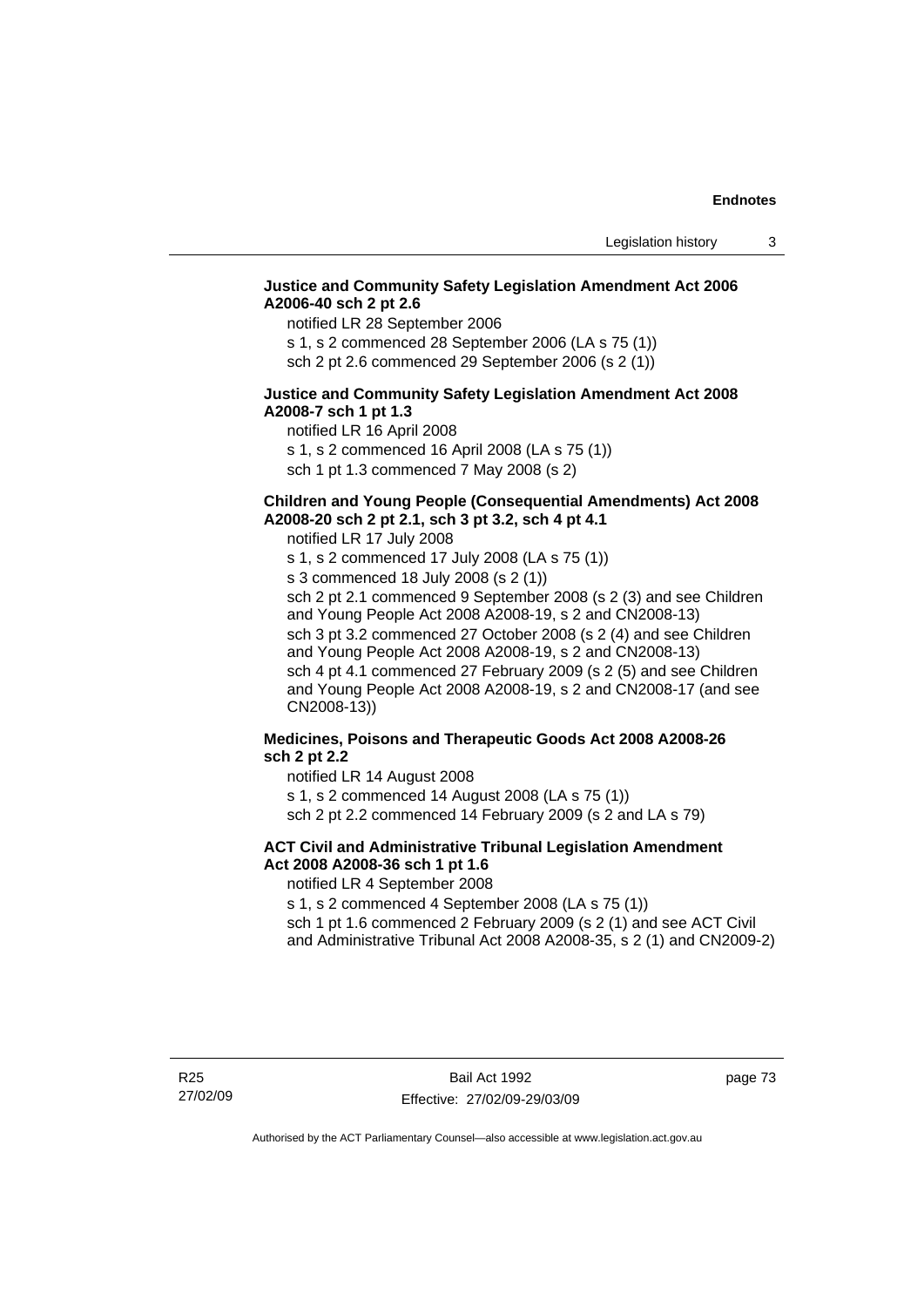4 Amendment history

|   | pt 3.1                   | Domestic Violence and Protection Orders Act 2008 A2008-46 sch 3<br>notified LR 10 September 2008<br>s 1, s 2 commenced 10 September 2008 (LA s 75 (1))<br>sch 3 pt 3.1 commences 30 March 2009 (s 2) |
|---|--------------------------|------------------------------------------------------------------------------------------------------------------------------------------------------------------------------------------------------|
| 4 | <b>Amendment history</b> |                                                                                                                                                                                                      |
|   | Name of Act              |                                                                                                                                                                                                      |
|   | s 1                      | sub A2004-14 amdt 1.1                                                                                                                                                                                |
|   | <b>Dictionary</b>        |                                                                                                                                                                                                      |
|   | s <sub>2</sub>           | om 2001 No 44 amdt 1.316                                                                                                                                                                             |
|   |                          | ins A2004-14 amdt 1.1                                                                                                                                                                                |
|   |                          | am A2005-13 amdt 1.1; A2006-23 amdt 1.4                                                                                                                                                              |
|   | <b>Notes</b>             |                                                                                                                                                                                                      |
|   | s 3                      | (prev s 3) am 1994 No 73 s 4; s (2) pars renum R6 LA;                                                                                                                                                |
|   |                          | A2004-14 s 4                                                                                                                                                                                         |
|   |                          | def appeal om A2004-14 amdt 1.1                                                                                                                                                                      |
|   |                          | def applicable bail criteria ins 2001 No 25 s 4<br>am 2001 No 60 s 4                                                                                                                                 |
|   |                          | om A2004-14 amdt 1.1                                                                                                                                                                                 |
|   |                          | def <b>authorised officer</b> sub 2001 No 25 s 5                                                                                                                                                     |
|   |                          | om A2004-14 amdt 1.1                                                                                                                                                                                 |
|   |                          | def bail om A2004-14 amdt 1.1                                                                                                                                                                        |
|   |                          | def <b>bail condition</b> om A2004-14 amdt 1.1                                                                                                                                                       |
|   |                          | def bail undertaking om 1994 No 73 s 4                                                                                                                                                               |
|   |                          | def <i>child</i> sub 1997 No 22 s 4                                                                                                                                                                  |
|   |                          | om A2004-14 amdt 1.1<br>def <i>clerk</i> om A2004-14 amdt 1.1                                                                                                                                        |
|   |                          | def <i>court</i> om A2004-14 amdt 1.1                                                                                                                                                                |
|   |                          | def <i>Crimes Act</i> om R3 LRA                                                                                                                                                                      |
|   |                          | def de facto spouse ins 1997 No 22 s 4                                                                                                                                                               |
|   |                          | om A2003-14 amdt 1.4                                                                                                                                                                                 |
|   |                          | def domestic violence offence sub 1997 No 22 s 4; 1998                                                                                                                                               |
|   |                          | No 39 s 4                                                                                                                                                                                            |
|   |                          | am 1999 No 79 sch 3<br>sub 2001 No 90 amdt 1.1                                                                                                                                                       |
|   |                          | par (e) exp 27 March 2002 (see s 60)                                                                                                                                                                 |
|   |                          | am 2002 No 11 amdt 2.5; pars renum R7 LA (see 2002                                                                                                                                                   |
|   |                          | No 11 amdt 2.6); 2002 No 51 amdt 1.1                                                                                                                                                                 |
|   |                          | om A2004-14 amdt 1.1                                                                                                                                                                                 |
|   |                          | def <i>harm</i> ins 1994 No 84 s 4                                                                                                                                                                   |
|   |                          | om A2004-14 amdt 1.1                                                                                                                                                                                 |

page 74 Bail Act 1992 Effective: 27/02/09-29/03/09

R25 27/02/09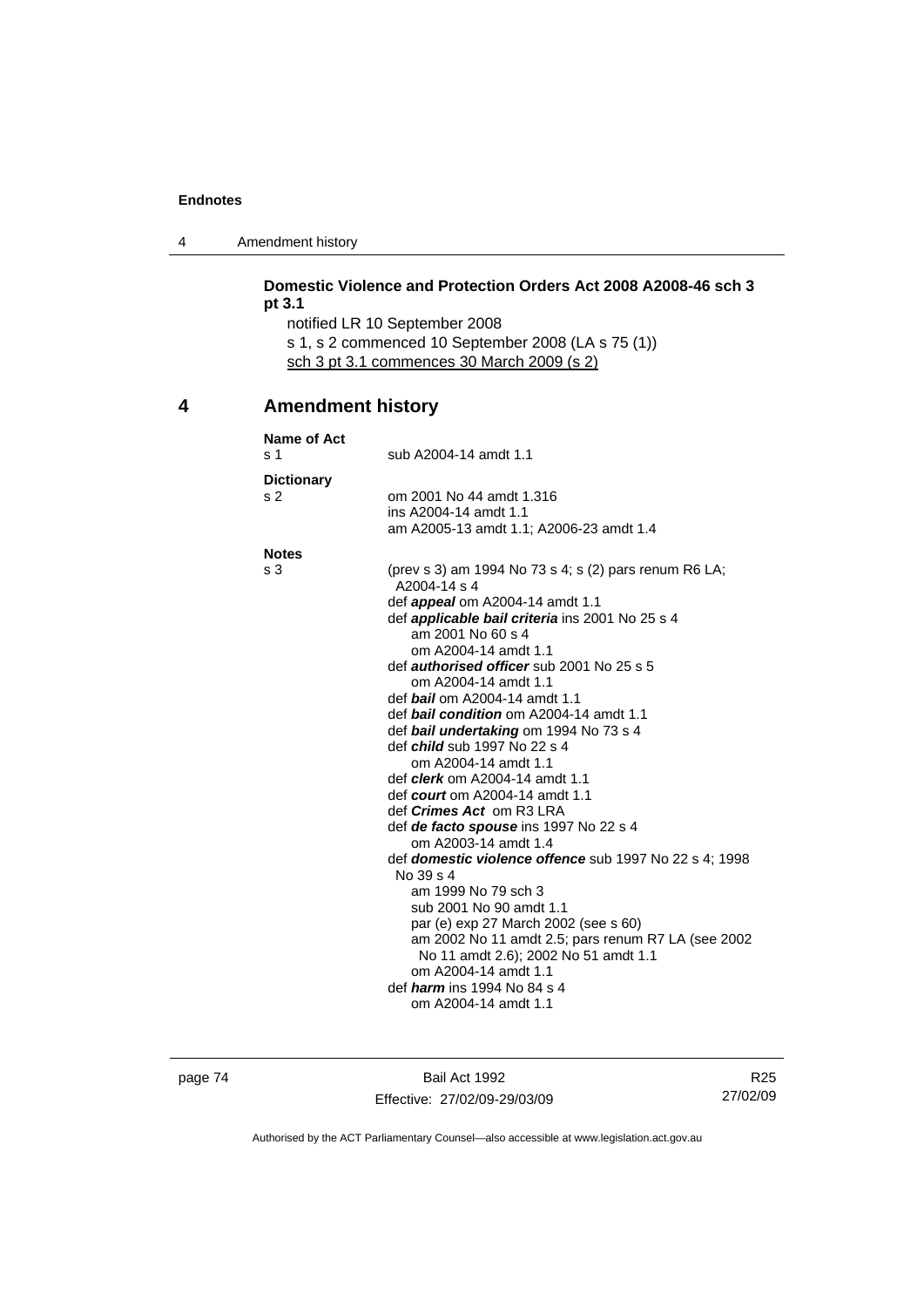def *household member* ins 1997 No 22 s 4 om 2001 No 90 amdt 1.2 def *judge* om A2004-14 amdt 1.1 def *offence* sub 1994 No 73 s 4 om A2004-14 amdt 1.1 def *outstanding* ins 2001 No 60 s 5 om A2004-14 amdt 1.1 def *pending* ins 2001 No 60 s 5 om A2004-14 amdt 1.1 def *relative* ins 1997 No 22 s 4 sub 2001 No 90 amdt 1.3 am A2003-14 amdt 1.5 om A2004-14 amdt 1.1 def *relevant person* ins 2001 No 90 amdt 1.4 am A2003-14 amdt 1.6, amdt 1.7 om A2004-14 amdt 1.1 def *remand centre* om A2004-14 amdt 1.1 def *serious offence* ins 2001 No 25 s 6 sub 2001 No 60 s 6 om A2004-14 amdt 1.1 def *spouse* ins 1997 No 22 s 4 (b) om A2003-14 amdt 1.8 def *undertaking to appear* om A2004-14 amdt 1.1 def *victim* ins 1994 No 84 s 4 om A2004-14 amdt 1.1 pres s 3 sub A2004-14 amdt 1.1 **Offences against Act—application of Criminal Code etc** 

# s 3A ins A2005-54 amdt 1.44 **Act applies to children**  s 4 am R3 LRA

sub A2004-14 amdt 1.2

**Availability of bail**  pt 2 hdg sub A2004-14 s 5

**When bail may be granted and rights following**   $div 2.1$  hdg ins A2004-14 s 5

**When may bail be granted?**  s 5 am 2001 No 25 s 7 sub A2004-14 s 5

**Rights following grant of bail**  s 6  $\overline{\smash{\big)}\smash{\big)}\smash{\big)}$  sub A2004-14 s 5

**Presumption for bail** 

div 2.2 hdg ins A2004-14 s 5

R25 27/02/09

Bail Act 1992 Effective: 27/02/09-29/03/09 page 75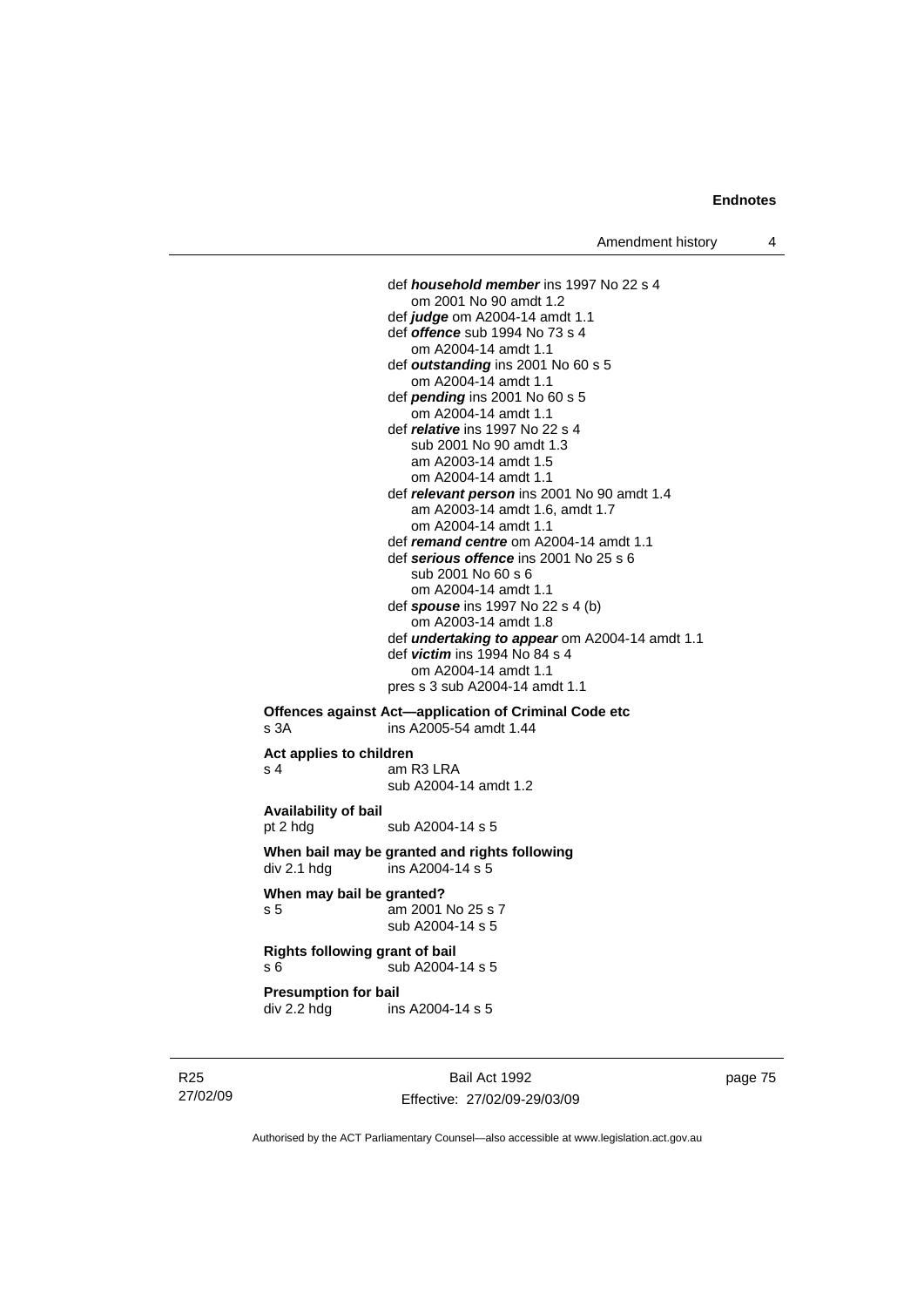4 Amendment history

| s 7                                                                               | Div 2.2 subject to div 2.3 and div 2.4<br>am 1992 No 75 s 4; 1994 No 73 s 5; 1997 No 22 s 5; 1998<br>No 39 s 5; 2001 No 90 amdt 1.5<br>sub A2004-14 s 5                                                                                          |  |
|-----------------------------------------------------------------------------------|--------------------------------------------------------------------------------------------------------------------------------------------------------------------------------------------------------------------------------------------------|--|
| s 7A                                                                              | Bail following arrest for breach of peace<br>ins 1994 No 73 s 6<br>sub 2001 No 90 amdt 1.6<br>om A2004-14 s 5                                                                                                                                    |  |
| s 8                                                                               | Entitlement to bail-certain minor offences etc<br>sub 1994 No 73 s 6<br>am 1997 No 22 s 6; 2001 No 25 s 8, s 9; 2001 No 60 s 7<br>sub 2001 No 90 amdt 1.6; A2004-14 s 5<br>am A2006-40 amdt 2.59                                                 |  |
| s 8A                                                                              | Entitlement to bail-breach of sentence obligations<br>ins 1997 No 22 s 7<br>am 1998 No 39 s 6; 2001 No 25 s 1<br>sub 2001 No 90 amdt 1.6; A2004-14 s 5; A2006-23 amdt 1.5<br>(3)-(5) exp 2 June 2009 (s 8A (5) (LA s 88 declaration<br>applies)) |  |
| Entitlement to bail-custody relating to sentence administration board<br>hearings |                                                                                                                                                                                                                                                  |  |
| s 8B                                                                              | ins A2006-23 amdt 1.5                                                                                                                                                                                                                            |  |
| Limitations on entitlement to bail<br>s 9 hdg<br>s 9                              | sub 2001 No 25 s 11<br>sub 2001 No 54 amdt 2.2; A2004-14 s 5                                                                                                                                                                                     |  |
| s 9A hdg<br>s 9A                                                                  | Entitlement to bail-offences other than minor offences<br>sub 2001 No 60 s 8<br>ins 2001 No 25 s 12<br>am 2001 No 60 s 9, s 10<br>(7), (8) exp 24 September 2003 (s 9A (8))<br>sub A2004-14 s 5                                                  |  |
| No presumption for bail<br>div 2.3 hdg                                            | ins A2004-14 s 5                                                                                                                                                                                                                                 |  |
| s 9B                                                                              | Div 2.2 not to apply to certain offences<br>ins A2004-14 s 5<br>am A2005-13 amdt 1.2; A2008-46 amdt 3.1                                                                                                                                          |  |
| <b>Presumption against bail</b><br>div 2.4 hdg                                    | ins A2004-14 s 5                                                                                                                                                                                                                                 |  |

page 76 Bail Act 1992 Effective: 27/02/09-29/03/09

R25 27/02/09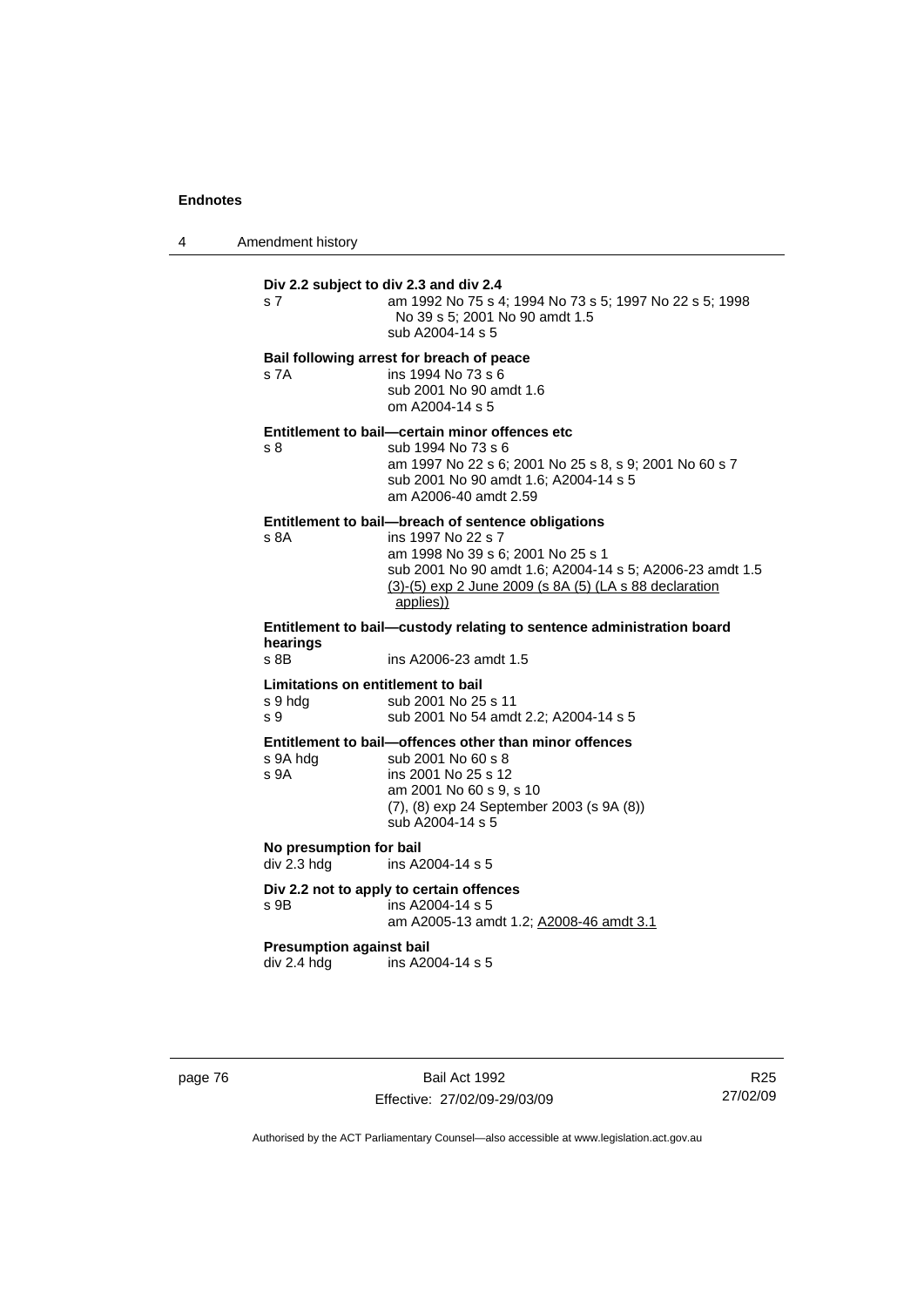| s 9C hdg<br>s 9C     | sub A2004-56 amdt 1.1<br>ins A2004-14 s 5                                                                                                                                           |
|----------------------|-------------------------------------------------------------------------------------------------------------------------------------------------------------------------------------|
|                      | am A2004-56 amdt 1.2                                                                                                                                                                |
| outstanding          | Bail for serious offence committed while charge for another pending or                                                                                                              |
| s 9D                 | ins A2004-14 s 5<br>am A2004-15 amdt 3.1; A2006-23 amdt 1.6; A2008-20<br>amdt $4.1$                                                                                                 |
| s 9E                 | Bail for person sentenced to imprisonment<br>ins A2004-14 s 5                                                                                                                       |
| s 9F                 | Domestic violence offence-bail by authorised officer<br>ins A2004-14 s 5                                                                                                            |
|                      | am A2005-13 amdt 1.3; A2008-46 amdt 3.2                                                                                                                                             |
| s 9G                 | <b>Special or exceptional circumstances</b><br>ins A2004-14 s 5<br>am A2004-15 amdt 3.2                                                                                             |
| Dispensing with bail |                                                                                                                                                                                     |
| s 10                 | am 1994 No 73 s 7; 2001 No 25 s 13; 2001 No 60 s 11;<br>A2004-14 s 6                                                                                                                |
| s <sub>13</sub>      | Deciding bail after charge laid<br>am 1994 No 73 s 8; 1997 No 22 s 8; 2001 No 25 s 14;<br>A2005-20 amdt 3.14                                                                        |
| s 14                 | Grant of bail by authorised officers<br>am A2004-14 s 7                                                                                                                             |
| s 15                 | Deciding of questions of bail by authorised officers<br>am 1997 No 22 s 9; 2001 No 25 s 15; A2004-14 s 8                                                                            |
| s 16                 | Notification of decision of authorised officer<br>am 1994 No 73 s 9; 1997 No 22 s 10; 2001 No 90 amdt 1.7;<br>ss renum R6 LA (see also 2001 No 90 amdt 1.8); A2005-13<br>amdt $1.4$ |
| s 19                 | General provisions relating to court bail<br>am 1997 No 22 sch 2; am 1997 No 96 sch 1; A2004-14 s 9                                                                                 |
| s 20                 | Limitations on power of magistrate<br>sub A2004-14 s 10                                                                                                                             |
| s 21                 | Bail in relation to several offences<br>am 1997 No 22 s 11 and sch 2                                                                                                                |
| s 22                 | Criteria for granting bail to adults<br>am 1994 No 84 s 5; 1997 No 22 s 11<br>sub A2004-14 s 11                                                                                     |

R25 27/02/09

Bail Act 1992 Effective: 27/02/09-29/03/09 page 77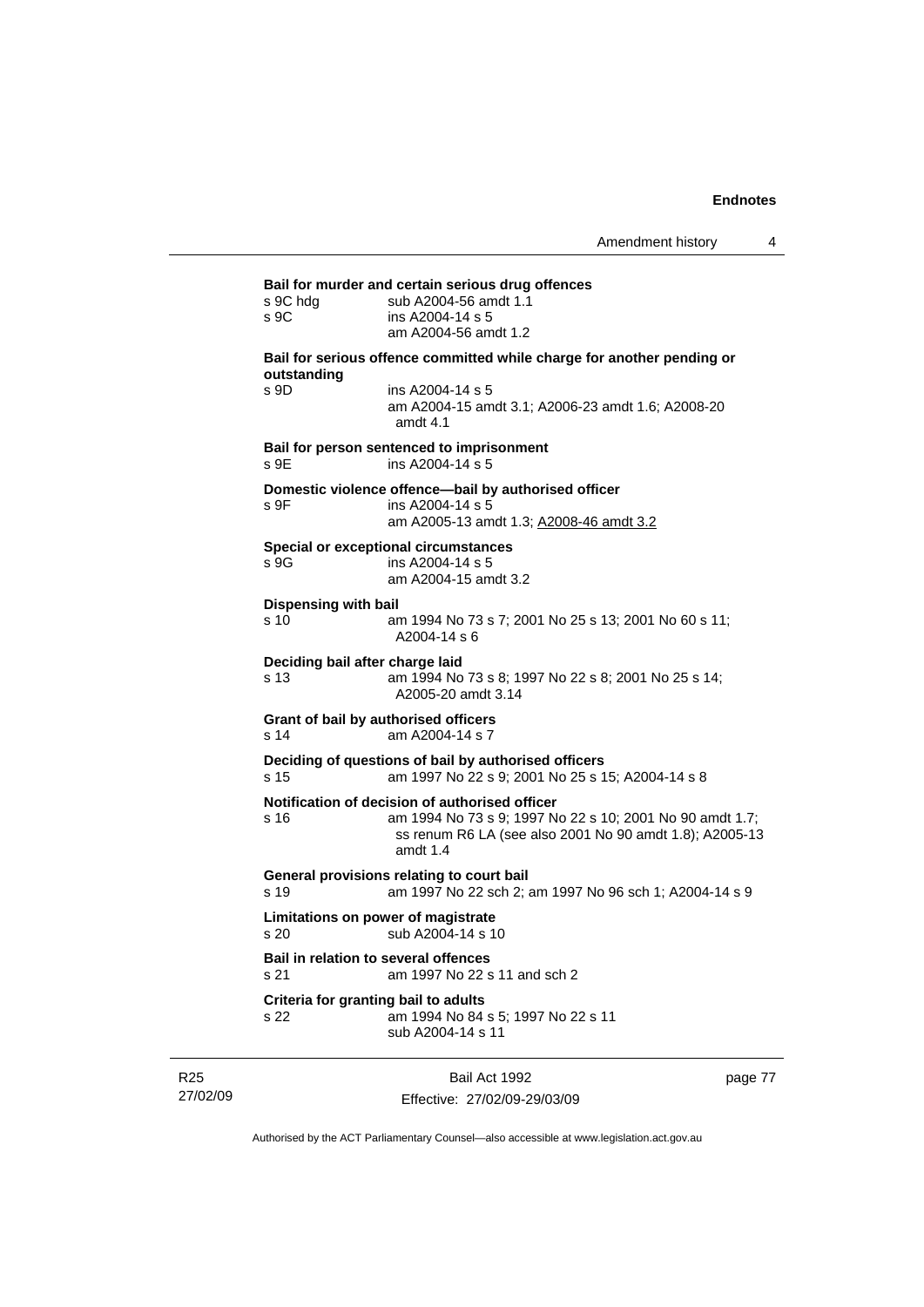4 Amendment history

| s 23                             | am 1997 No 22 s 12; 1999 No 64 sch 2<br>sub A2004-14 s 11<br>am A2008-20 amdt 2.1, amdt 4.2                                                                                                                                                                                                                            |
|----------------------------------|------------------------------------------------------------------------------------------------------------------------------------------------------------------------------------------------------------------------------------------------------------------------------------------------------------------------|
| s 23A                            | Victim's concern about need for protection<br>ins 1994 No 84 s 6<br>am 1997 No 22 s 13<br>sub A2004-14 s 11                                                                                                                                                                                                            |
| pt 5 hdg                         | Bail conditions and undertakings to appear<br>sub 1994 No 73 s 10                                                                                                                                                                                                                                                      |
| s 25                             | Conditions on which bail may be granted to adults<br>am 1994 No 73 s 11; am 1994 No 84 s 7; 2001 No 44<br>amdt 1.317; 2001 No 90 amdt 1.9; ss renum R6 LA;<br>A2004-14 s 12, s 13, s 15, s 16; pars renum R11 LA<br>(see A2004-14 s 14); ss renum R11 LA (see A2004-14 s 17);<br>A2006-23 amdt 1.7; A2008-36 amdt 1.58 |
| s 25A                            | Supervision condition when offence committed as young person<br>ins A2008-20 amdt 4.3                                                                                                                                                                                                                                  |
| s 26                             | Conditions on which bail may be granted to children<br>am 1999 No 64 sch 2; A2004-14 s 18, s 19; ss renum R11 LA<br>(see A2004-14 s 20); A2008-20 amdt 2.2, amdt 2.3,<br>amdt 4.4; A2008-36 amdt 1.58                                                                                                                  |
| s 27                             | Recording of certain bail decisions<br>am 1997 No 22 sch 2                                                                                                                                                                                                                                                             |
| s 27A                            | Notice to victim of bail decisions<br>ins 1994 No 84 s 8<br>om A2004-14 s 21                                                                                                                                                                                                                                           |
| Undertakings to appear<br>s 28   | am 2001 No 44 amdt 1.318<br>sub A2004-14 s 22                                                                                                                                                                                                                                                                          |
| s 29                             | Undertakings in respect of more than 1 offence<br>om 1994 No 73 s 12                                                                                                                                                                                                                                                   |
| s 30                             | Accused person may be excused from attendance before court<br>am 1997 No 96 sch 1; 2001 No 44 amdt 1.319; A2004-14<br>amdt 1.3, amdt 1.4; ss renum R11 LA (see A2004-14<br>amdt 1.5)                                                                                                                                   |
| <b>Bail requirements</b><br>s 31 | am 1994 No 73 s 13<br>sub A2004-14 s 23<br>am A2006-23 amdt 1.8; A2008-7 amdt 1.21                                                                                                                                                                                                                                     |

page 78 Bail Act 1992 Effective: 27/02/09-29/03/09

R25 27/02/09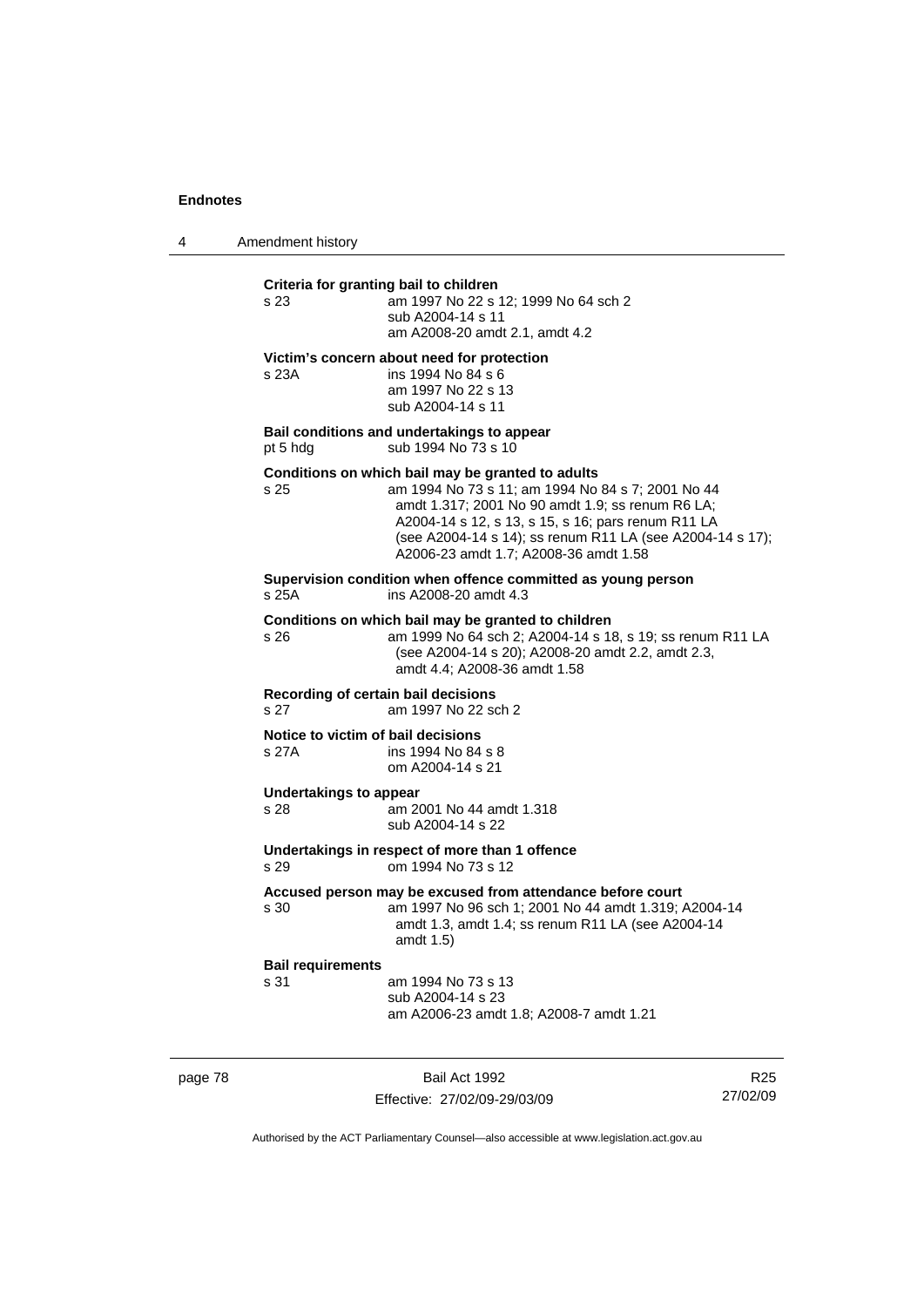| s 32                                           | am 1994 No 73 s 14; ss renum R6 LA<br>sub A2004-14 s 23                                                                      |
|------------------------------------------------|------------------------------------------------------------------------------------------------------------------------------|
| s 33                                           | <b>Continuation of bail and undertakings</b><br>am 1994 No 73 s 15; 1997 No 22 sch 2; ss renum R6 LA;<br>A2004-14 s 24, s 25 |
| s.34                                           | Written notice of conditions of bail<br>am 1997 No 22 sch 2; 2001 No 44 amdt 1.320                                           |
| s 35                                           | Warning to person making acknowledgment<br>om A2004-14 s 26                                                                  |
| <b>Discharge of surety</b><br>s 36             | am 1994 No 73 s 16<br>sub A2004-14 s 27                                                                                      |
| <b>Payment of amounts to Territory</b><br>s 37 | sub A2004-14 s 28<br>am A2004-60 amdt 1.16                                                                                   |
| div 6.1 hdg                                    | Review of decisions by authorised officers<br>(prev pt 6 div 1 hdg) renum R4                                                 |
| <b>Review by authorised officers</b><br>s 38   | am 1997 No 22 sch 2                                                                                                          |
| s 39                                           | <b>Expiry-Motor Traffic Act reference</b><br>renum as s 60 R5 LA                                                             |
| Review of decisions by courts<br>div 6.2 hdg   | (prev pt 6 div 2 hdg) renum R4 LA                                                                                            |
| s 41A                                          | Court may review on its own initiative<br>ins A2004-14 s 29                                                                  |
| s <sub>42</sub>                                | <b>Power of Magistrates Court to review</b><br>sub A2004-14 s 30; A2005-5 s 6                                                |
| s 43                                           | <b>Power of Supreme Court to review</b><br>am A2004-14 s 31, s 32; ss renum R11 LA; A2005-5 s 8 (and<br>see s 7)             |
| s 44                                           | General limitation on power of court to review<br>om A2004-14 s 33                                                           |
| <b>Miscellaneous</b><br>div 6.3 hdg            | orig pt 6 div 3 hdg ins 1994 No 84 s 9<br>(prev pt 6 div 3 hdg) renum R4 LA<br>om A2004-14 s 34                              |

R25 27/02/09

Bail Act 1992 Effective: 27/02/09-29/03/09 page 79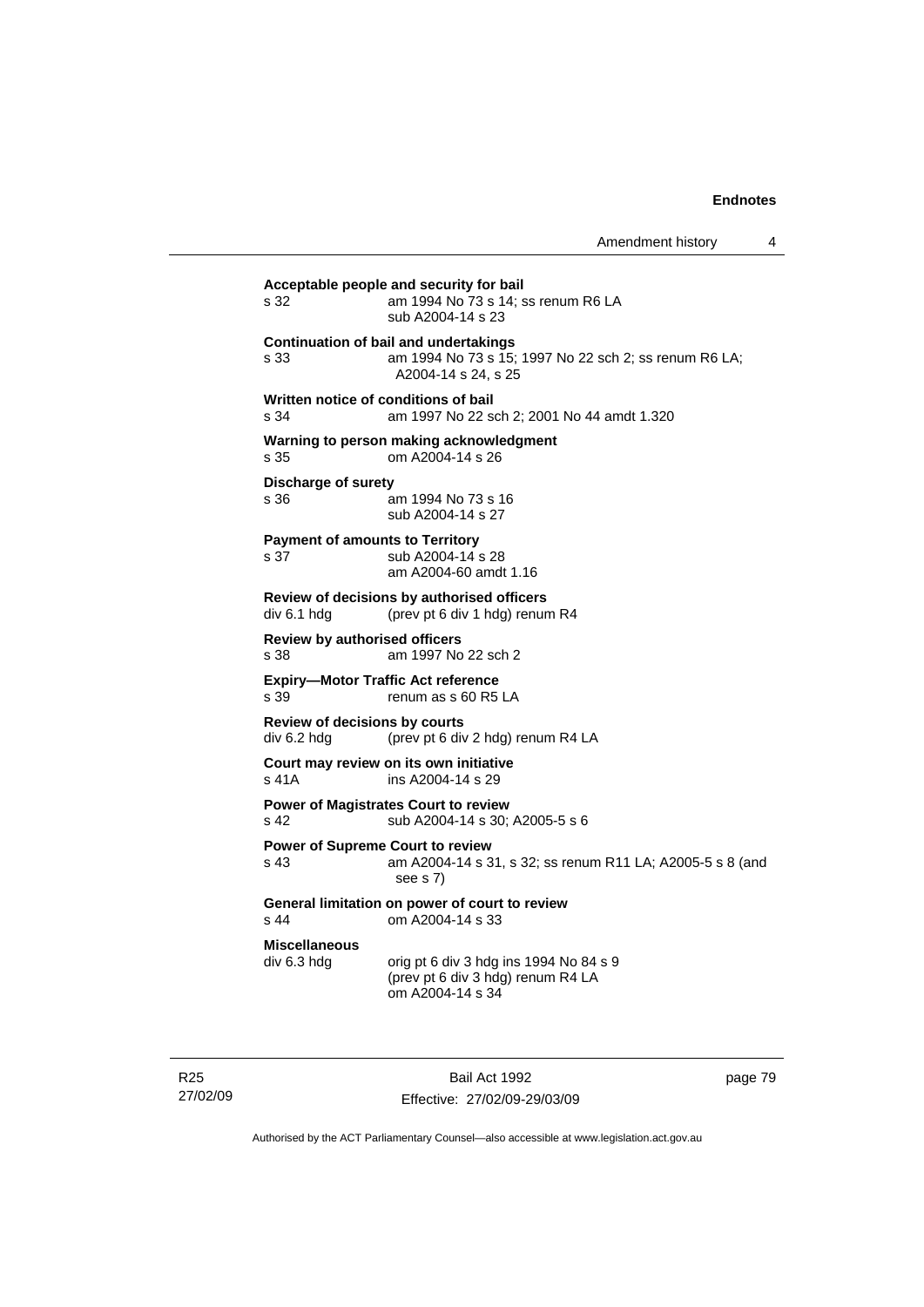| 4 | Amendment history                                                                                                                    |
|---|--------------------------------------------------------------------------------------------------------------------------------------|
|   | Notice to victim of bail decisions<br>s 46A<br>ins 1994 No 84 s 9<br>om A2004-14 s 34                                                |
|   | Giving information relating to bail<br>s 47<br>am 1994 No 73 s 17; 2001 No 44 amdt 1.321                                             |
|   | Notice to victim of bail decisions<br>s 47A<br>ins A2004-14 s 35; ss renum R11 LA<br>am A2005-13 amdt 1.5                            |
|   | Notification to court that bail condition not satisfied<br>am 1994 No 73 s 18; 2001 No 44 amdt 1.322; A2006-23<br>s 48<br>amdt $1.9$ |
|   | <b>Failure to answer bail</b><br>s 49<br>am 1994 No 73 s 19; 1994 No 81 sch<br>sub 2001 No 25 s 16; A2005-54 amdt 1.45               |
|   | <b>False statements in acknowledgments</b><br>s 50<br>am 1994 No 81 sch<br>om A2004-14 s 36                                          |
|   | Indemnification of sureties<br>s 51<br>am 1994 No 81 sch<br>sub A2005-54 amdt 1.46                                                   |
|   | Apprehension of person admitted to bail<br>s 53<br>om 1994 No 75 sch 3                                                               |
|   | Power of court where person apprehended<br>om 1994 No 75 sch 3<br>s 54                                                               |
|   | No right of surety to arrest<br>am 1994 No 73 s 20<br>s 56<br>sub A2004-14 s 37                                                      |
|   | Arrest without warrant of person on bail<br>ins A2004-14 s 28<br>s 56A                                                               |
|   | Arrest for breach of condition by person outside ACT<br>s 56B<br>ins A2004-14 s 28                                                   |
|   | Act to prevail<br>s <sub>57</sub><br>am A2004-14 amdt 1.6, amdt 1.7                                                                  |
|   | Abolition of inherent power of bail<br>s.57AA<br>ins 1996 No 81 s 7                                                                  |
|   | Form of certain instruments<br>ins 1994 No 73 s 21<br>s 57A<br>om 2001 No 44 amdt 1.323                                              |
|   |                                                                                                                                      |

page 80 Bail Act 1992

Effective: 27/02/09-29/03/09

R25 27/02/09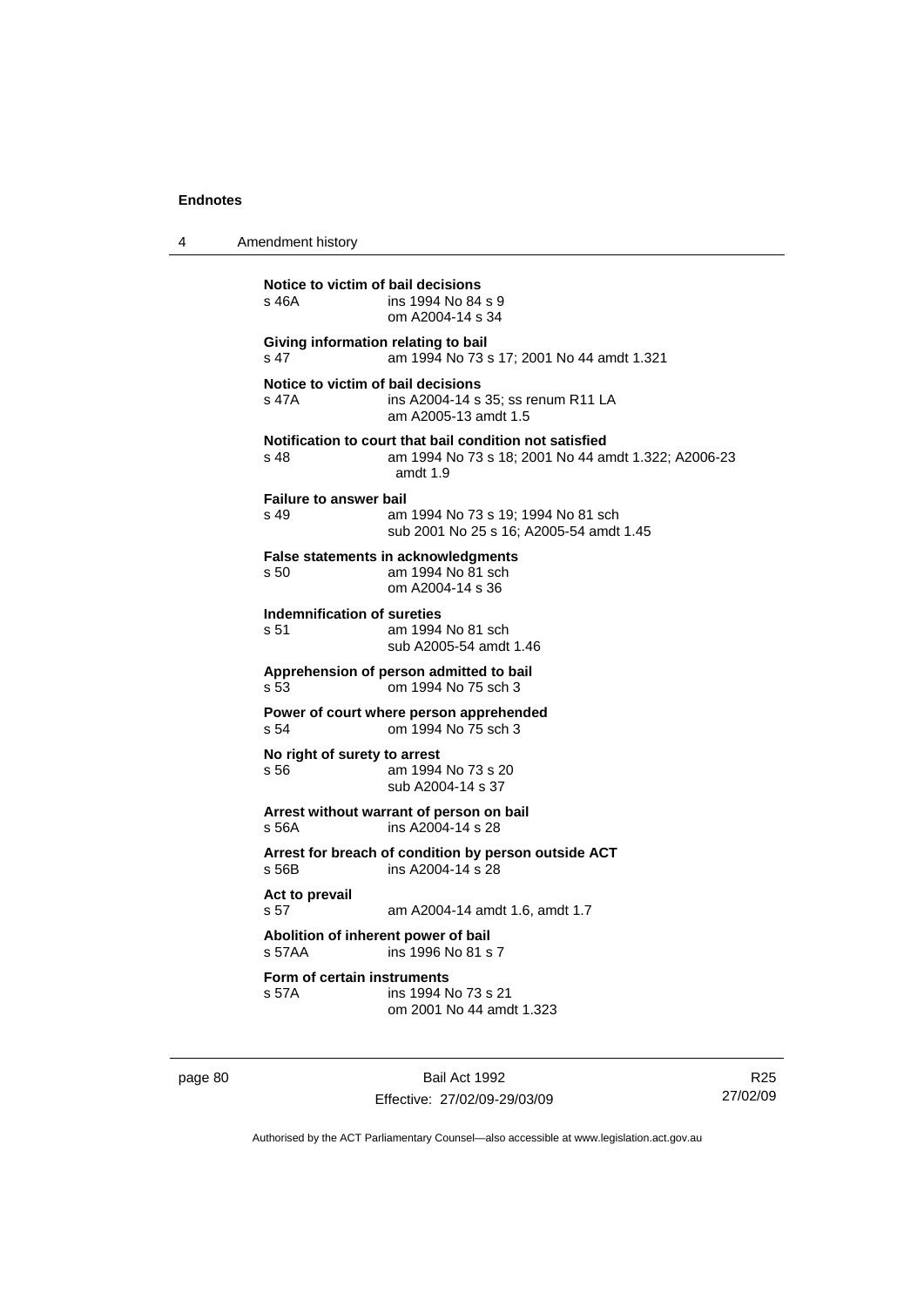| s 58                                   | sub 2001 No 44 amdt 1.323<br>am A2004-14 s 39                                                                                                                                                                                                                                                                                                                                                                                                                                                                                                                                                                                                                                     |
|----------------------------------------|-----------------------------------------------------------------------------------------------------------------------------------------------------------------------------------------------------------------------------------------------------------------------------------------------------------------------------------------------------------------------------------------------------------------------------------------------------------------------------------------------------------------------------------------------------------------------------------------------------------------------------------------------------------------------------------|
| <b>Regulation-making power</b><br>s 59 | ins 2001 No 44 amdt 1.323<br>am A2004-14 s 40, s 41                                                                                                                                                                                                                                                                                                                                                                                                                                                                                                                                                                                                                               |
| <b>Transitional</b><br>pt 8 hdg        | ins 1999 No 79 sch 3<br>om R6 LA                                                                                                                                                                                                                                                                                                                                                                                                                                                                                                                                                                                                                                                  |
| s 60                                   | <b>Expiry-Motor Traffic Act reference</b><br>(prev s 39) ins 1999 No 79 sch 3<br>sub 2001 No 90 amdt 1.10 as s 59<br>renum R5 LA<br>exp 27 March 2002 (see s 60)                                                                                                                                                                                                                                                                                                                                                                                                                                                                                                                  |
| sch 1                                  | Domestic violence offences against the Crimes Act 1900<br>ins 1997 No 22 s 14<br>am 1998 No 39 s 7<br>sub 2001 No 90 amdt 1.11<br>am 2002 No 51 amdt 1.2<br>sub A2004-14 s 43<br>am A2004-14 s 44; A2004-15 amdt 3.3, amdt 3.4; pts renum<br>R11 LA (see A2004-15 amdt 3.5); items renum R11 LA;<br>A2004-56 amdt 1.3, amdt 1.4; items renum R14 LA;<br>A2008-26 amdt 2.2; pts renum A2008-26 amdt 2.3                                                                                                                                                                                                                                                                            |
| <b>Dictionary</b><br>dict              | ins A2004-14 amdt 1.8<br>am A2006-23 amdts 1.10-1.12; A2008-36 amdt 1.59,<br>amdt 1.60<br>def <b>accused person</b> ins A2004-14 s 42<br>am A2006-23 amdt 1.13<br>def <b>appeal</b> ins A2004-14 amdt 1.8<br>def applicable bail criteria ins A2004-14 amdt 1.8<br>def authorised officer ins A2004-14 amdt 1.8<br>def bail ins A2004-14 amdt 1.8<br>def <b>bail condition</b> ins A2004-14 amdt 1.8<br>def child ins A2004-14 amdt 1.8<br>def <i>court</i> ins A2004-14 amdt 1.8<br>def <b>domestic violence offence</b> ins A2004-14 amdt 1.8<br>sub A2005-13 amdt 1.6<br>am A2008-46 amdt 3.3<br>def grant ins $A2004-14$ amdt 1.8<br>def <i>offence</i> ins A2004-14 amdt 1.8 |

R25 27/02/09

Bail Act 1992 Effective: 27/02/09-29/03/09 page 81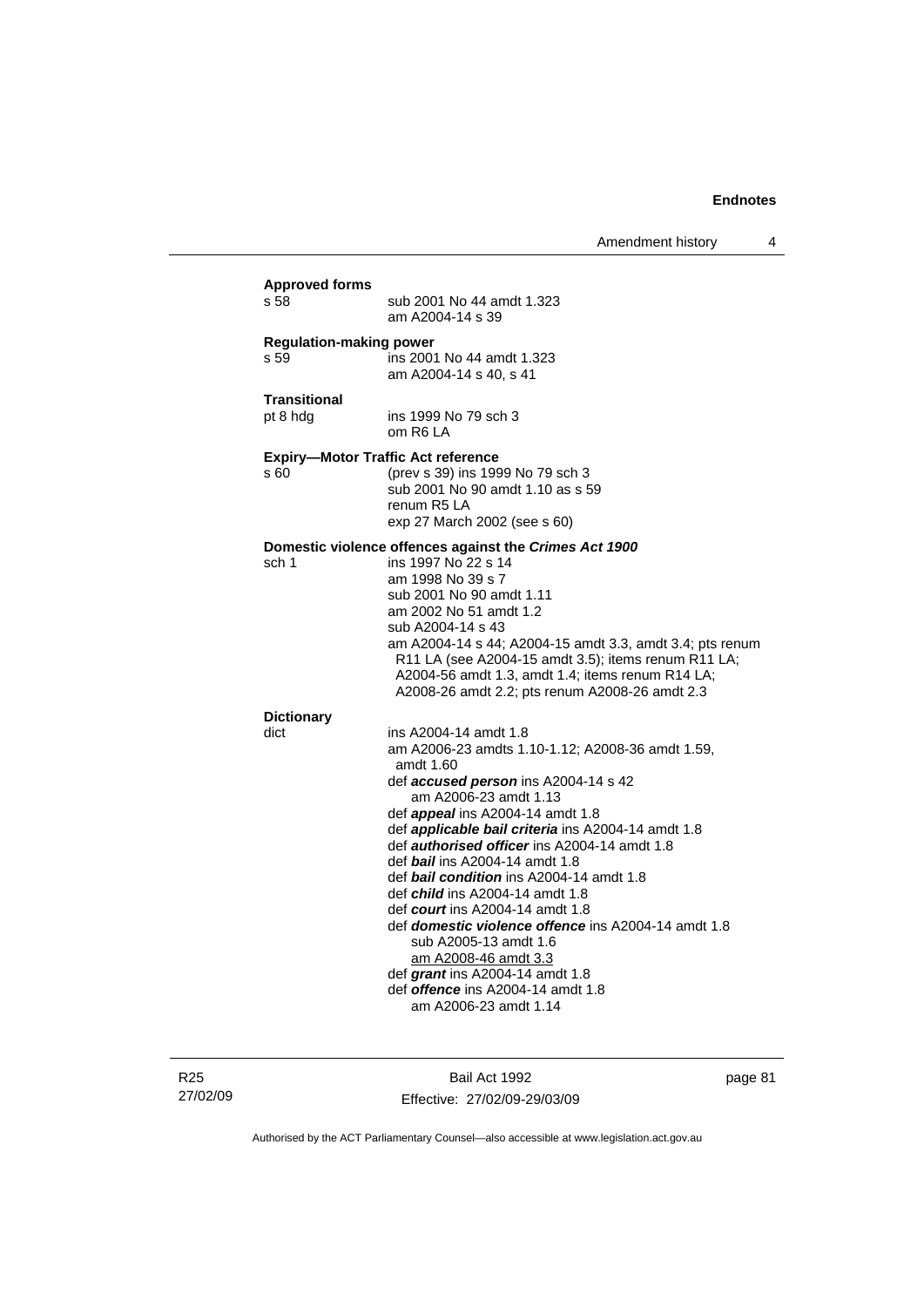5 Earlier republications

```
 def parental responsibility ins A2005-13 amdt 1.7 
   sub A2006-23 amdt 1.15; A2008-20 amdt 3.3 
def relevant person ins A2004-14 amdt 1.8 
   om A2005-13 amdt 1.8 
def surety ins A2004-14 amdt 1.8 
def undertaking to appear ins A2004-14 amdt 1.8 
def victim ins A2004-14 amdt 1.8
```
# **5 Earlier republications**

Some earlier republications were not numbered. The number in column 1 refers to the publication order.

Since 12 September 2001 every authorised republication has been published in electronic pdf format on the ACT legislation register. A selection of authorised republications have also been published in printed format. These republications are marked with an asterisk (\*) in column 1. Electronic and printed versions of an authorised republication are identical.

| <b>Republication No</b> | <b>Amendments to</b> | <b>Republication date</b> |
|-------------------------|----------------------|---------------------------|
| 1                       | Act 1994 No 84       | 29 February 1996          |
| 2                       | Act 1996 No 81       | 1 January 1997            |
| 3                       | Act 1998 No 39       | 31 January 1999           |
| 4                       | Act 2001 No 54       | 12 September 2001         |
| 5                       | Act 2001 No 90       | 12 October 2001           |
| 6                       | Act 2001 No 90       | 27 March 2002             |
| $7^*$                   | Act 2002 No 11       | 28 May 2002               |
| 8                       | Act 2002 No 51       | 1 January 2003            |
| 9                       | A2003-14             | 28 March 2003             |
| 10                      | A2003-14             | 25 September 2003         |
| 11                      | A2004-15             | 26 June 2004              |
| 12                      | A2004-60             | 10 January 2005           |
| 13                      | A2005-5              | 24 February 2005          |
| 14                      | A2005-5              | 6 March 2005              |
| 15                      | A2005-13             | 25 March 2005             |
| $16*$                   | A2005-20             | 2 June 2005               |
|                         |                      |                           |

page 82 Bail Act 1992 Effective: 27/02/09-29/03/09

R25 27/02/09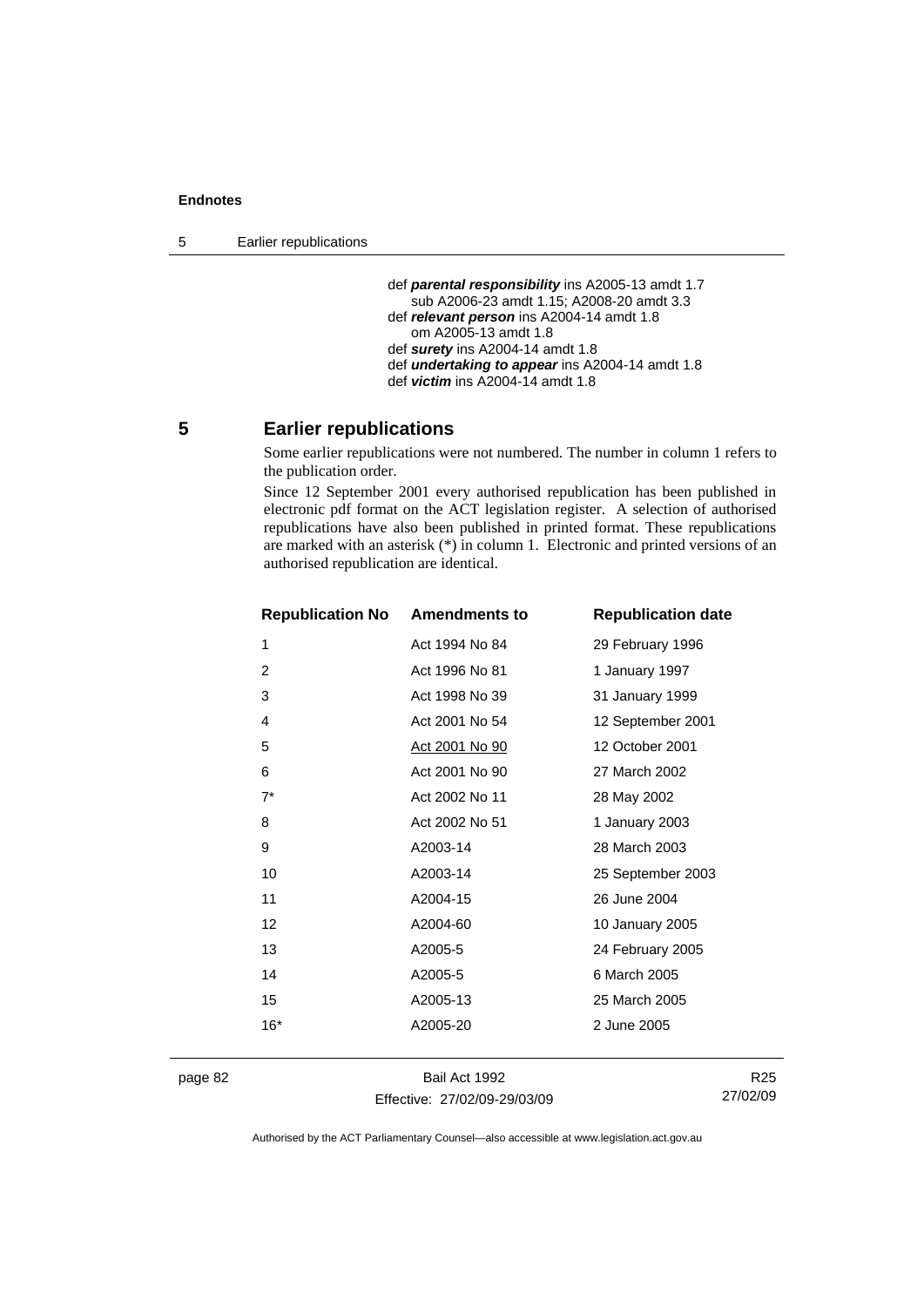| <b>Republication No</b> | <b>Amendments to</b> | <b>Republication date</b> |
|-------------------------|----------------------|---------------------------|
| 17                      | A2005-54             | 24 November 2005          |
| 18                      | A2006-23             | 2 June 2006               |
| 19                      | A2006-40             | 29 September 2006         |
| 20                      | A2008-7              | 7 May 2008                |
| 21                      | A2008-36             | 9 September 2008          |
| 22                      | A2008-46             | 27 October 2008           |
| 23                      | A2008-46             | 2 February 2009           |
| 24                      | A2008-46             | 14 February 2009          |

# **6 Uncommenced amendments**

The following amendments have not been included in this republication because they were uncommenced at the republication date:

# **Domestic Violence and Protection Orders Act 2008 A2008-46 sch 3 pt 3.1**

# **Part 3.1 Bail Act 1992**

# **[3.1] Section 9B (b) (iv)**

# *substitute*

 (iv) an offence against the *Domestic Violence and Protection Orders Act 2008*, section 90 (Offence for contravention of protection order); or

R25 27/02/09 page 83